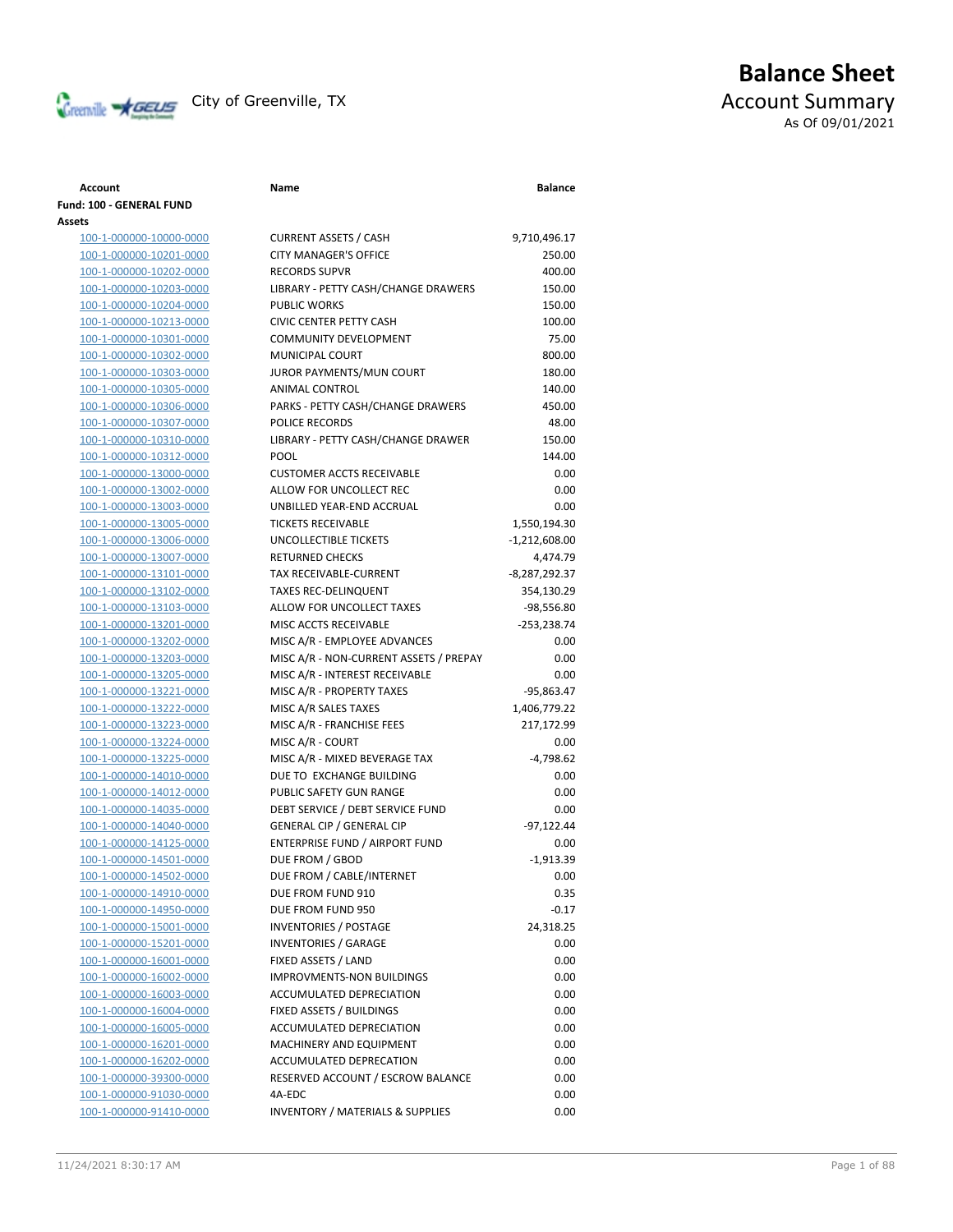| <b>Account</b>                       | Name                                      | <b>Balance</b>  |              |
|--------------------------------------|-------------------------------------------|-----------------|--------------|
| 100-1-000000-91410-0700              | <b>INVENTORY / PAPER STOCK</b>            | 0.00            |              |
| 100-1-000000-91430-0000              | NON-CURRENT ASSETS / PREPAYMENTS          | 0.00            |              |
|                                      | <b>Total Assets:</b>                      | 3,219,209.36    | 3,219,209.36 |
|                                      |                                           |                 |              |
| Liability<br>100-1-000000-20101-0000 | <b>ACCOUNTS PAYABLE</b>                   | 3,242.61        |              |
|                                      |                                           |                 |              |
| 100-1-000000-20102-0000              | <b>CREDIT CARD PAYABLE</b>                | 0.00            |              |
| 100-1-000000-20103-0000              | ACCRUED ACCOUNTS PAYABLE                  | 29,747.75       |              |
| 100-1-000000-20114-0000              | <b>INVESTMENT ADVISORY FEES</b>           | 0.00            |              |
| 100-1-000000-20115-0000              | PD EMP COMMISSION                         | 3,923.05        |              |
| 100-1-000000-20116-0000              | POLICE DONATIONS                          | 1,317.97        |              |
| 100-1-000000-20117-0000              | <b>FIRE DONATIONS</b>                     | 17,000.55       |              |
| 100-1-000000-20118-0000              | <b>COMBAT CHALLENGE</b>                   | 804.06          |              |
| 100-1-000000-20119-0000              | <b>CEMETERIES DONATIONS</b>               | 61.79           |              |
| 100-1-000000-20120-0000              | <b>LIBRARY DONATIONS</b>                  | 5,728.76        |              |
| 100-1-000000-20121-0000              | ANIMAL SHELTER DONATIONS                  | 1,459.77        |              |
| 100-1-000000-20122-0000              | PARKS DONATIONS                           | 8,118.52        |              |
| 100-1-000000-20125-0000              | SALES TAX PAYABLE / IN THE CITY           | 177.39          |              |
| 100-1-000000-20127-0000              | STATE COURT COST/FEE PAYB                 | 64,951.95       |              |
| 100-1-000000-20128-0000              | SEATBELT& CHILD RESTRAINT                 | 7,975.85        |              |
| 100-1-000000-20129-0000              | MUNICIPAL COURT CLEARING                  | $-312.90$       |              |
| 100-1-000000-20130-0000              | <b>3RD PARTY FTA FEE PAYABLE</b>          | $-282.09$       |              |
| 100-1-000000-20131-0000              | REFUNDS / OVERPAYMENTS                    | $-120.70$       |              |
| 100-1-000000-20132-0000              | <b>COURT COLL AGENCY FEES</b>             | -497.89         |              |
| 100-1-000000-20136-0000              | <b>ATTORNEY COLLECTION FEES</b>           | 0.00            |              |
| 100-1-000000-20137-0000              | PLAT FILING FEES PAYABLE                  | 37,276.74       |              |
| 100-1-000000-20138-0000              | COMMUNITY DEV TRUST ACCT                  | 11,947.63       |              |
| 100-1-000000-20139-0000              | RETAINAGES PAYABLE                        | 0.00            |              |
| 100-1-000000-20141-0000              | <b>TELEPHONE CLEARING</b>                 | 5,539.66        |              |
| 100-1-000000-20143-0000              | POLICE PROPERTY ROOM CLEARING             | 12,901.52       |              |
| 100-1-000000-20146-0000              | MAIN ST / FARMERS MRKT RESALE             | 572.12          |              |
| 100-1-000000-20147-0000              | YMCA REGISTRATIONS                        | 0.00            |              |
| 100-1-000000-20155-0000              | MAIN STREET - DONATIONS                   | 17.02           |              |
| 100-1-000000-20160-0000              | UNAPPLIED CREDIT                          | 0.00            |              |
| 100-1-000000-20201-0000              | <b>DEFERRED REVENUE</b>                   | 0.00            |              |
| 100-1-000000-20203-0000              | <b>DEFERRED TAX REVENUE</b>               | $-8,052,642.92$ |              |
| 100-1-000000-20204-0000              | <b>DEFERRED TICKET REVENUE</b>            | 281,322.30      |              |
| 100-1-000000-21040-0000              | DUE TO / GENERAL CIP FUND                 | 0.00            |              |
| 100-1-000000-21201-0000              | DUE TO / CENTRAL SERVICE FUND             | 0.00            |              |
| 100-1-000000-21401-0000              | DUE TO / ELECTRIC OPERATING FUND          | 0.00            |              |
| 100-1-000000-21506-0000              | DUE TO / 4A-EDC                           | 4,394.36        |              |
| 100-1-000000-21507-0000              | DUE TO / BOARD OF DEVELOPMENT             | $-6,972.28$     |              |
| 100-1-000000-22001-0000              | SALARIES PAYABLE                          | 624,351.22      |              |
| 100-1-000000-23001-0000              | CAPITAL LEASE PAYABLE                     | 0.00            |              |
| 100-1-000000-23101-0000              | <b>CAPITAL LEASE PAYABLE</b>              | 0.00            |              |
| 100-1-000000-24001-0000              | O/S CHECKS PAYABLE                        | $-11,755.77$    |              |
| 100-1-000000-24004-0000              | <b>INTEREST PAYABLE ON DEP</b>            | 0.00            |              |
| 100-1-000000-24007-0000              | <b>BILLED DEPOSITS SUSPENSE</b>           | 0.00            |              |
| 100-1-000000-24008-0000              | <b>CUSTOMER DEPOSITS / ANIMAL SHELTER</b> | 0.00            |              |
| 100-1-000000-24009-0000              | LIBRARY MEETING ROOM DEPOSITS             | 616.20          |              |
| 100-1-000000-24010-0000              | <b>CIVIC CENTER DEPOSITS</b>              | 0.00            |              |
| 100-1-000000-24011-0000              | <b>AUDITORIUM DEPOSITS</b>                | 0.00            |              |
| 100-1-000000-26001-0000              | COMPENSATED ABSENCES PAY                  | 0.00            |              |
| 100-1-000000-29000-0000              | MISC LIABILITY - GREENVILLE ENERGY LLC    | 0.00            |              |
| 100-1-000000-29001-0000              | RESALE                                    | 0.00            |              |
| 100-1-000000-29300-0000              | <b>ENCUMBRANCE SUMMARY</b>                | 0.00            |              |
| 100-1-000000-29400-0000              | RESERVED ACCOUNT / ENCUMBRANCES           | 0.00            |              |
| 100-1-000000-29400-0900              | RESERVED ACCOUNT / ENCUMBRANCES           | 0.00            |              |
| 100-1-000000-92190-1202              | <b>LABORATORY CLEARING</b>                | 0.00            |              |
| 100-1-000000-92191-0000              | <b>SPONSORS - PARKS</b>                   | 0.00            |              |
| 100-1-000000-92200-0000              | MISCELLANEOUS LIABILITIES                 | 0.00            |              |
|                                      |                                           |                 |              |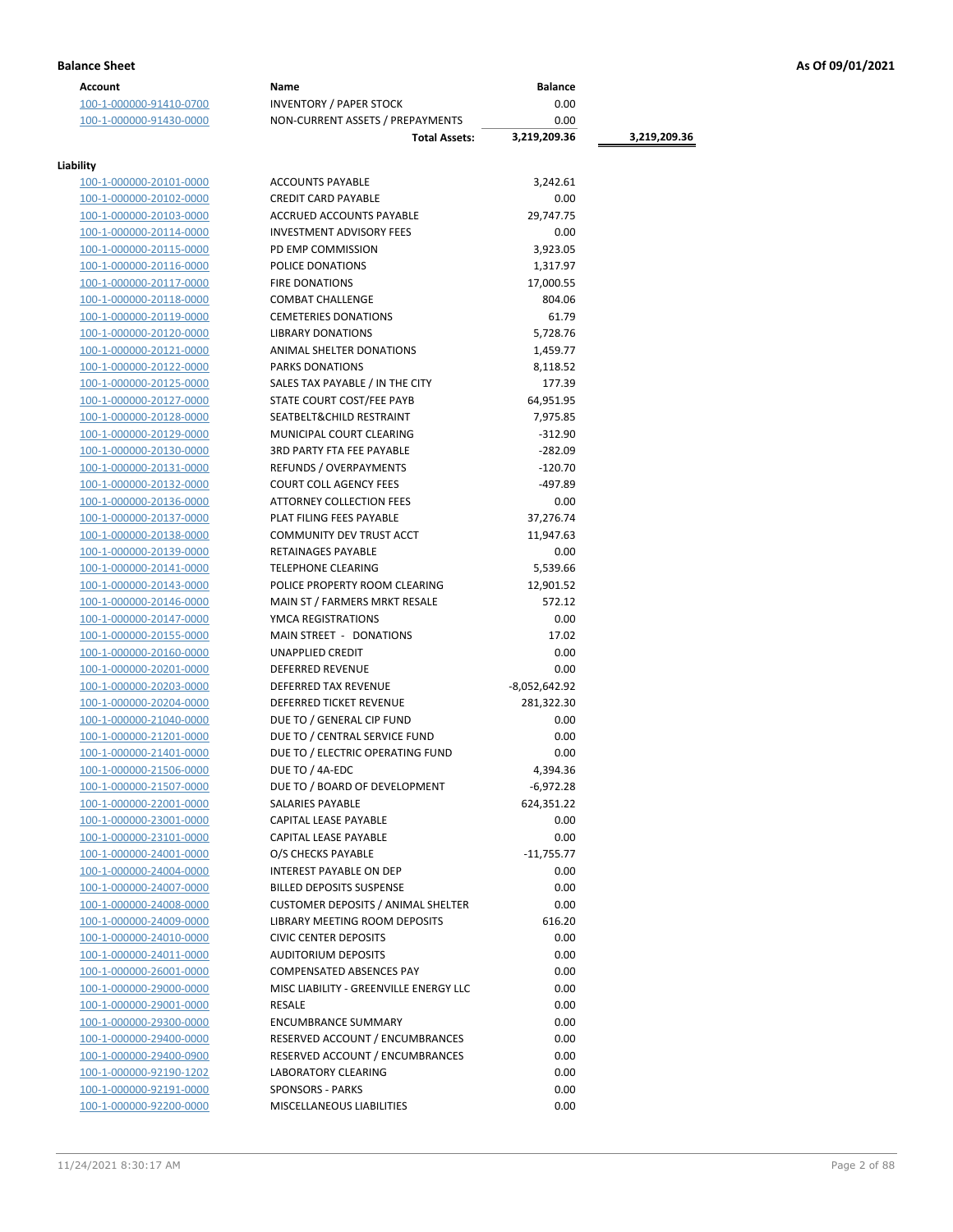## **Balance Sheet As Of 09/01/2021**

| Account                             | <b>Name</b>                                              | <b>Balance</b>                  |              |
|-------------------------------------|----------------------------------------------------------|---------------------------------|--------------|
| 100-1-000000-92270-1600             | <b>CREDIT CARD FEES PAYABLE</b>                          | 0.00                            |              |
|                                     | <b>Total Liability:</b>                                  | $-6,949,135.76$                 |              |
| Equity                              |                                                          |                                 |              |
| 100-1-000000-39000-0000             | UNRESERVED-FUND BALANCE                                  | 4,257,066.52                    |              |
|                                     | <b>Total Beginning Equity:</b>                           | 4,257,066.52                    |              |
| <b>Total Revenue</b>                |                                                          | 31,601,906.43                   |              |
| <b>Total Expense</b>                |                                                          | 25,690,627.67                   |              |
| <b>Revenues Over/Under Expenses</b> |                                                          | 5,911,278.76                    |              |
|                                     | <b>Total Equity and Current Surplus (Deficit):</b>       | 10,168,345.28                   |              |
|                                     | Total Liabilities, Equity and Current Surplus (Deficit): |                                 | 3,219,209.52 |
|                                     |                                                          | *** FUND 100 OUT OF BALANCE *** | $-0.16$      |

**\*\*\*Warning: Account Authorization is turned on. Please run the Unauthorized Account Listing Report to see if you are out of balance due to missing accounts \*\*\***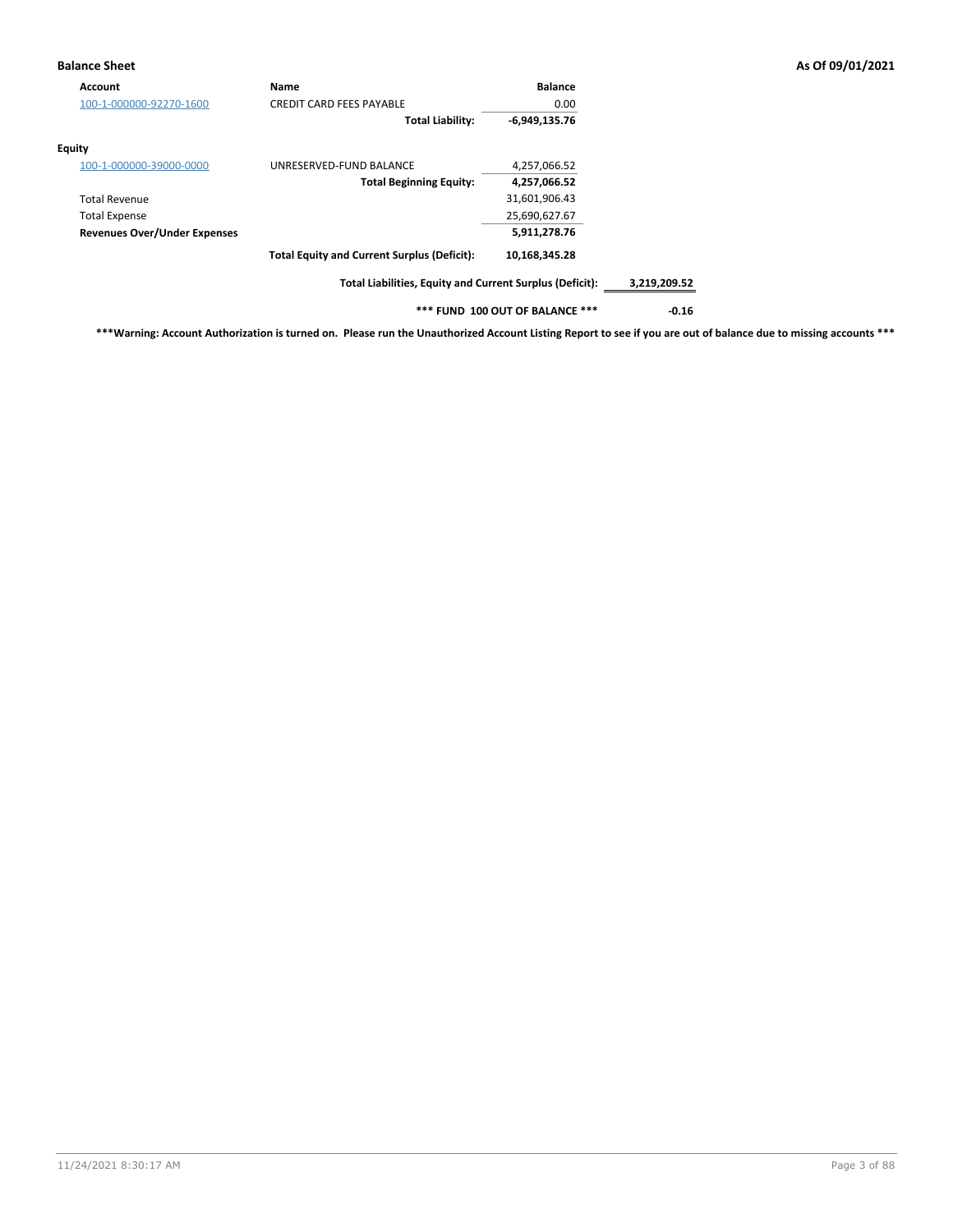# **Account Name Balance Fund: 101 - MUNICIPAL COURT BUILDING SECURITY FEES Assets** 101-1-000000-10000-0000 CURRENT ASSETS / CASH 76,520.81 101-1-000000-13201-0000 MISC ACCTS RECEIVABLE 0.00 101-1-000000-13203-0000 NON-CURRENT ASSETS / PREPAYMENTS 0.00 101-1-000000-13205-0000 INTEREST RECEIVABLE 0.00 **Total Assets: 76,520.81 76,520.81 Liability** 101-1-000000-20101-0000 ACCOUNTS PAYABLE 0.00 101-1-000000-20102-0000 CREDIT CARD PAYABLE 0.00 101-1-000000-20103-0000 ACCRUED ACCOUNTS PAYABLE 0.00 101-1-000000-29300-0000 ENCUMBRANCE SUMMARY 0.00 101-1-000000-29400-0000 RESERVED ACCOUNT / ENCUMBRANCES 0.00 **Total Liability: 0.00 Equity** 101-1-000000-39000-0000 UNRESERVED-FUND BALANCE 70,549.17 **Total Beginning Equity: 70,549.17** Total Revenue 5,986.88 Total Expense 15.24 **Revenues Over/Under Expenses 5,971.64 Total Equity and Current Surplus (Deficit): 76,520.81**

**Total Liabilities, Equity and Current Surplus (Deficit): 76,520.81**

## **Balance Sheet As Of 09/01/2021**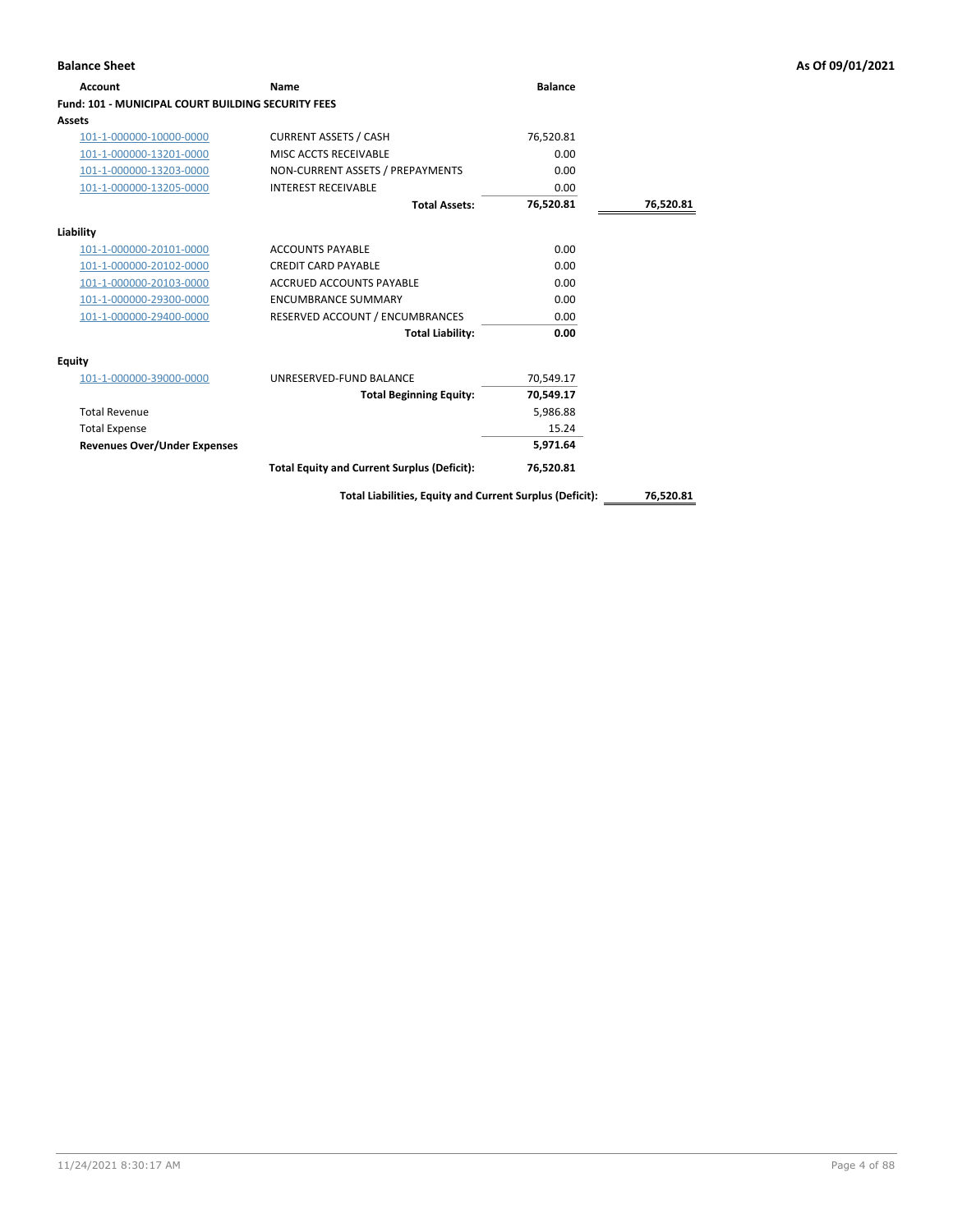| <b>Balance Sheet</b>                  |                                                    |                |           | As Of 09/01/2021 |
|---------------------------------------|----------------------------------------------------|----------------|-----------|------------------|
| <b>Account</b>                        | Name                                               | <b>Balance</b> |           |                  |
| Fund: 102 - MUNICIPAL COURT TECH FUND |                                                    |                |           |                  |
| <b>Assets</b>                         |                                                    |                |           |                  |
| 102-1-000000-10000-0000               | <b>CURRENT ASSETS / CASH</b>                       | 54,303.73      |           |                  |
| 102-1-000000-13201-0000               | MISC ACCTS RECEIVABLE                              | 0.00           |           |                  |
|                                       | <b>Total Assets:</b>                               | 54,303.73      | 54,303.73 |                  |
| Liability                             |                                                    |                |           |                  |
| 102-1-000000-20101-0000               | <b>ACCOUNTS PAYABLE</b>                            | 0.00           |           |                  |
| 102-1-000000-20102-0000               | <b>CREDIT CARD PAYABLE</b>                         | 0.00           |           |                  |
| 102-1-000000-20103-0000               | <b>ACCRUED ACCOUNTS PAYABLE</b>                    | 0.00           |           |                  |
| 102-1-000000-23001-0000               | <b>CAPITAL LEASE PAYABLE</b>                       | 0.00           |           |                  |
| 102-1-000000-23101-0000               | <b>CAPITAL LEASE PAYABLE</b>                       | 0.00           |           |                  |
| 102-1-000000-29300-0000               | <b>ENCUMBRANCE SUMMARY</b>                         | 0.00           |           |                  |
| 102-1-000000-29400-0000               | RESERVED ACCOUNT / ENCUMBRANCES                    | 0.00           |           |                  |
|                                       | <b>Total Liability:</b>                            | 0.00           |           |                  |
| Equity                                |                                                    |                |           |                  |
| 102-1-000000-39000-0000               | UNRESERVED-FUND BALANCE                            | 49,180.51      |           |                  |
|                                       | <b>Total Beginning Equity:</b>                     | 49,180.51      |           |                  |
| <b>Total Revenue</b>                  |                                                    | 5,217.83       |           |                  |
| <b>Total Expense</b>                  |                                                    | 94.61          |           |                  |
| <b>Revenues Over/Under Expenses</b>   |                                                    | 5,123.22       |           |                  |
|                                       | <b>Total Equity and Current Surplus (Deficit):</b> | 54,303.73      |           |                  |

# **Assets**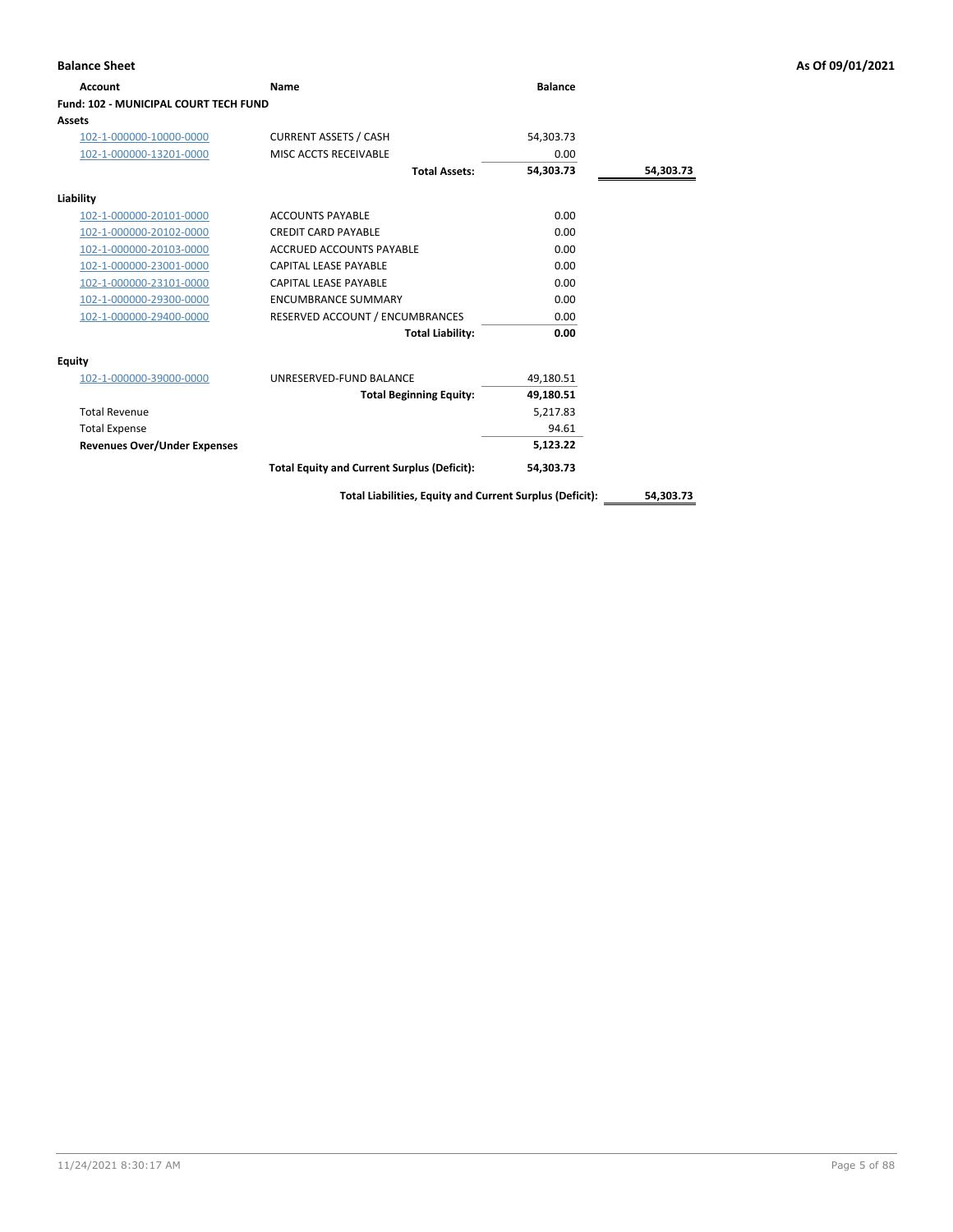| Account                                              | Name                                                     | <b>Balance</b> |           |
|------------------------------------------------------|----------------------------------------------------------|----------------|-----------|
| <b>Fund: 103 - MUNICIPAL COURT CHILD SAFETY FUND</b> |                                                          |                |           |
| Assets                                               |                                                          |                |           |
| 103-1-000000-10000-0000                              | <b>CURRENT ASSETS / CASH</b>                             | 11,490.09      |           |
| 103-1-000000-13201-0000                              | MISC ACCTS RECEIVABLE                                    | 0.00           |           |
| 103-1-000000-13203-0000                              | NON-CURRENT ASSETS / PREPAYMENTS                         | 0.00           |           |
| 103-1-000000-13205-0000                              | <b>INTEREST RECEIVABLE</b>                               | 0.00           |           |
|                                                      | <b>Total Assets:</b>                                     | 11,490.09      | 11,490.09 |
| Liability                                            |                                                          |                |           |
| 103-1-000000-20101-0000                              | <b>ACCOUNTS PAYABLE</b>                                  | 0.00           |           |
| 103-1-000000-20103-0000                              | ACCRUED ACCOUNTS PAYABLE                                 | 0.00           |           |
|                                                      | <b>Total Liability:</b>                                  | 0.00           |           |
| <b>Equity</b>                                        |                                                          |                |           |
| 103-1-000000-39000-0000                              | UNRESERVED-FUND BALANCE                                  | 7,653.31       |           |
|                                                      | <b>Total Beginning Equity:</b>                           | 7,653.31       |           |
| <b>Total Revenue</b>                                 |                                                          | 24,866.72      |           |
| <b>Total Expense</b>                                 |                                                          | 21,029.94      |           |
| <b>Revenues Over/Under Expenses</b>                  |                                                          | 3,836.78       |           |
|                                                      | <b>Total Equity and Current Surplus (Deficit):</b>       | 11,490.09      |           |
|                                                      | Total Liabilities, Equity and Current Surplus (Deficit): |                | 11,490.09 |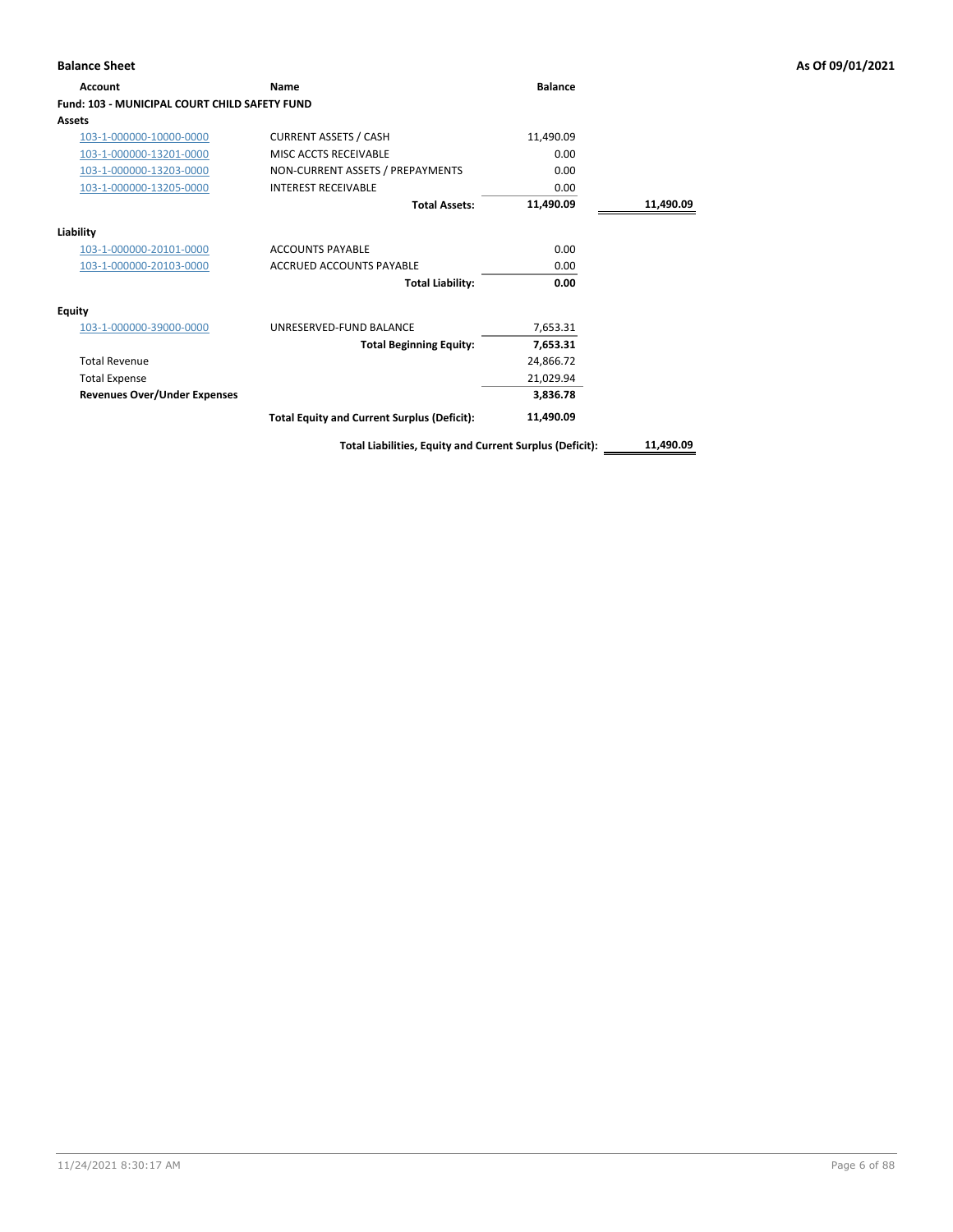| <b>Fund: 110 - EXCHANGE BUILDING FUND</b><br>Assets<br><b>CURRENT ASSETS / CASH</b><br>110-1-000000-10000-0000<br>-533,047.91<br>0.00<br>110-1-000000-13201-0000<br>MISC ACCTS RECEIVABLE<br>NON-CURRENT ASSETS / PREPAYMENTS<br>0.00<br>110-1-000000-13203-0000<br><b>INTEREST RECEIVABLE</b><br>0.00<br>110-1-000000-13205-0000<br>0.00<br>DUE FROM FUND 100<br>110-1-000000-14100-0000<br>FIXED ASSETS / LAND<br>0.00<br>110-1-000000-16001-0000<br>0.00<br>110-1-000000-16002-0000<br><b>IMPROVMENTS-NON BUILDINGS</b><br>ACCUMULATED DEPRECIATION<br>0.00<br>110-1-000000-16003-0000<br>FIXED ASSETS / BUILDINGS<br>0.00<br>110-1-000000-16004-0000<br>ACCUMULATED DEPRECIATION<br>0.00<br>110-1-000000-16005-0000<br>0.00<br>MACHINERY AND EQUIPMENT<br>110-1-000000-16201-0000<br>110-1-000000-16202-0000<br>ACCUMULATED DEPRECATION<br>0.00<br>FIXED ASSETS / C W I P<br>110-1-000000-16301-0000<br>0.00<br><b>Total Assets:</b><br>-533,047.91<br>Liability<br><b>ACCOUNTS PAYABLE</b><br>0.00<br>110-1-000000-20101-0000<br><b>CREDIT CARD PAYABLE</b><br>0.00<br>110-1-000000-20102-0000<br>0.00<br>110-1-000000-20103-0000<br>ACCRUED ACCOUNTS PAYABLE<br>110-1-000000-20109-0000<br>MISCELLANEOUS LIABILITIES<br>0.00<br>110-1-000000-20110-0000<br><b>REVENUE BONDS PAYABLE</b><br>0.00<br>0.00<br>110-1-000000-20112-0000<br>ACCRUED INTEREST PAYABLE<br><b>TELEPHONE CLEARING</b><br>0.00<br>110-1-000000-20141-0000<br>0.00<br>110-1-000000-20160-0000<br>UNAPPLIED CREDIT<br>DEFERRED REVENUE<br>0.00<br>110-1-000000-20201-0000<br><b>GENERAL FUND / GENERAL FUND</b><br>0.00<br>110-1-000000-21001-0000<br>SALARIES PAYABLE<br>0.00<br>110-1-000000-22001-0000<br><b>VACATION/SICK PAYABLE</b><br>0.00<br>110-1-000000-22002-0000<br><b>OBLIG FOR COMP ABSENCES</b><br>0.00<br>110-1-000000-26001-0000<br>0.00<br>110-1-000000-26102-0000<br>REVENUE BONDS PAYABLE<br><b>CONTRIBUTED CAPITAL</b><br>0.00<br>110-1-000000-27001-0000<br>0.00<br><b>ENCUMBRANCE SUMMARY</b><br>110-1-000000-29300-0000<br>110-1-000000-29400-0100<br>RESERVED ACCOUNT / ENCUMBRANCES<br>0.00<br><b>Total Liability:</b><br>0.00<br>Equity<br>110-1-000000-39000-0000<br>UNRESERVED-FUND BALANCE<br>0.00<br>UNRESERVED-RET. EARNINGS<br>110-1-000000-39100-0000<br>-533,047.91<br>-533,047.91<br><b>Total Beginning Equity:</b><br><b>Total Revenue</b><br>0.00<br>0.00<br><b>Total Expense</b> | Account | Name | <b>Balance</b> |             |
|--------------------------------------------------------------------------------------------------------------------------------------------------------------------------------------------------------------------------------------------------------------------------------------------------------------------------------------------------------------------------------------------------------------------------------------------------------------------------------------------------------------------------------------------------------------------------------------------------------------------------------------------------------------------------------------------------------------------------------------------------------------------------------------------------------------------------------------------------------------------------------------------------------------------------------------------------------------------------------------------------------------------------------------------------------------------------------------------------------------------------------------------------------------------------------------------------------------------------------------------------------------------------------------------------------------------------------------------------------------------------------------------------------------------------------------------------------------------------------------------------------------------------------------------------------------------------------------------------------------------------------------------------------------------------------------------------------------------------------------------------------------------------------------------------------------------------------------------------------------------------------------------------------------------------------------------------------------------------------------------------------------------------------------------------------------------------------------------------------------------------------------------------------------------------------------------------------------------------------------------------------------------------------------------------------------------------------------------------------------------------------------------------|---------|------|----------------|-------------|
|                                                                                                                                                                                                                                                                                                                                                                                                                                                                                                                                                                                                                                                                                                                                                                                                                                                                                                                                                                                                                                                                                                                                                                                                                                                                                                                                                                                                                                                                                                                                                                                                                                                                                                                                                                                                                                                                                                                                                                                                                                                                                                                                                                                                                                                                                                                                                                                                  |         |      |                |             |
|                                                                                                                                                                                                                                                                                                                                                                                                                                                                                                                                                                                                                                                                                                                                                                                                                                                                                                                                                                                                                                                                                                                                                                                                                                                                                                                                                                                                                                                                                                                                                                                                                                                                                                                                                                                                                                                                                                                                                                                                                                                                                                                                                                                                                                                                                                                                                                                                  |         |      |                |             |
|                                                                                                                                                                                                                                                                                                                                                                                                                                                                                                                                                                                                                                                                                                                                                                                                                                                                                                                                                                                                                                                                                                                                                                                                                                                                                                                                                                                                                                                                                                                                                                                                                                                                                                                                                                                                                                                                                                                                                                                                                                                                                                                                                                                                                                                                                                                                                                                                  |         |      |                |             |
|                                                                                                                                                                                                                                                                                                                                                                                                                                                                                                                                                                                                                                                                                                                                                                                                                                                                                                                                                                                                                                                                                                                                                                                                                                                                                                                                                                                                                                                                                                                                                                                                                                                                                                                                                                                                                                                                                                                                                                                                                                                                                                                                                                                                                                                                                                                                                                                                  |         |      |                |             |
|                                                                                                                                                                                                                                                                                                                                                                                                                                                                                                                                                                                                                                                                                                                                                                                                                                                                                                                                                                                                                                                                                                                                                                                                                                                                                                                                                                                                                                                                                                                                                                                                                                                                                                                                                                                                                                                                                                                                                                                                                                                                                                                                                                                                                                                                                                                                                                                                  |         |      |                |             |
|                                                                                                                                                                                                                                                                                                                                                                                                                                                                                                                                                                                                                                                                                                                                                                                                                                                                                                                                                                                                                                                                                                                                                                                                                                                                                                                                                                                                                                                                                                                                                                                                                                                                                                                                                                                                                                                                                                                                                                                                                                                                                                                                                                                                                                                                                                                                                                                                  |         |      |                |             |
|                                                                                                                                                                                                                                                                                                                                                                                                                                                                                                                                                                                                                                                                                                                                                                                                                                                                                                                                                                                                                                                                                                                                                                                                                                                                                                                                                                                                                                                                                                                                                                                                                                                                                                                                                                                                                                                                                                                                                                                                                                                                                                                                                                                                                                                                                                                                                                                                  |         |      |                |             |
|                                                                                                                                                                                                                                                                                                                                                                                                                                                                                                                                                                                                                                                                                                                                                                                                                                                                                                                                                                                                                                                                                                                                                                                                                                                                                                                                                                                                                                                                                                                                                                                                                                                                                                                                                                                                                                                                                                                                                                                                                                                                                                                                                                                                                                                                                                                                                                                                  |         |      |                |             |
|                                                                                                                                                                                                                                                                                                                                                                                                                                                                                                                                                                                                                                                                                                                                                                                                                                                                                                                                                                                                                                                                                                                                                                                                                                                                                                                                                                                                                                                                                                                                                                                                                                                                                                                                                                                                                                                                                                                                                                                                                                                                                                                                                                                                                                                                                                                                                                                                  |         |      |                |             |
|                                                                                                                                                                                                                                                                                                                                                                                                                                                                                                                                                                                                                                                                                                                                                                                                                                                                                                                                                                                                                                                                                                                                                                                                                                                                                                                                                                                                                                                                                                                                                                                                                                                                                                                                                                                                                                                                                                                                                                                                                                                                                                                                                                                                                                                                                                                                                                                                  |         |      |                |             |
|                                                                                                                                                                                                                                                                                                                                                                                                                                                                                                                                                                                                                                                                                                                                                                                                                                                                                                                                                                                                                                                                                                                                                                                                                                                                                                                                                                                                                                                                                                                                                                                                                                                                                                                                                                                                                                                                                                                                                                                                                                                                                                                                                                                                                                                                                                                                                                                                  |         |      |                |             |
|                                                                                                                                                                                                                                                                                                                                                                                                                                                                                                                                                                                                                                                                                                                                                                                                                                                                                                                                                                                                                                                                                                                                                                                                                                                                                                                                                                                                                                                                                                                                                                                                                                                                                                                                                                                                                                                                                                                                                                                                                                                                                                                                                                                                                                                                                                                                                                                                  |         |      |                |             |
|                                                                                                                                                                                                                                                                                                                                                                                                                                                                                                                                                                                                                                                                                                                                                                                                                                                                                                                                                                                                                                                                                                                                                                                                                                                                                                                                                                                                                                                                                                                                                                                                                                                                                                                                                                                                                                                                                                                                                                                                                                                                                                                                                                                                                                                                                                                                                                                                  |         |      |                |             |
|                                                                                                                                                                                                                                                                                                                                                                                                                                                                                                                                                                                                                                                                                                                                                                                                                                                                                                                                                                                                                                                                                                                                                                                                                                                                                                                                                                                                                                                                                                                                                                                                                                                                                                                                                                                                                                                                                                                                                                                                                                                                                                                                                                                                                                                                                                                                                                                                  |         |      |                |             |
|                                                                                                                                                                                                                                                                                                                                                                                                                                                                                                                                                                                                                                                                                                                                                                                                                                                                                                                                                                                                                                                                                                                                                                                                                                                                                                                                                                                                                                                                                                                                                                                                                                                                                                                                                                                                                                                                                                                                                                                                                                                                                                                                                                                                                                                                                                                                                                                                  |         |      |                |             |
|                                                                                                                                                                                                                                                                                                                                                                                                                                                                                                                                                                                                                                                                                                                                                                                                                                                                                                                                                                                                                                                                                                                                                                                                                                                                                                                                                                                                                                                                                                                                                                                                                                                                                                                                                                                                                                                                                                                                                                                                                                                                                                                                                                                                                                                                                                                                                                                                  |         |      |                | -533,047.91 |
|                                                                                                                                                                                                                                                                                                                                                                                                                                                                                                                                                                                                                                                                                                                                                                                                                                                                                                                                                                                                                                                                                                                                                                                                                                                                                                                                                                                                                                                                                                                                                                                                                                                                                                                                                                                                                                                                                                                                                                                                                                                                                                                                                                                                                                                                                                                                                                                                  |         |      |                |             |
|                                                                                                                                                                                                                                                                                                                                                                                                                                                                                                                                                                                                                                                                                                                                                                                                                                                                                                                                                                                                                                                                                                                                                                                                                                                                                                                                                                                                                                                                                                                                                                                                                                                                                                                                                                                                                                                                                                                                                                                                                                                                                                                                                                                                                                                                                                                                                                                                  |         |      |                |             |
|                                                                                                                                                                                                                                                                                                                                                                                                                                                                                                                                                                                                                                                                                                                                                                                                                                                                                                                                                                                                                                                                                                                                                                                                                                                                                                                                                                                                                                                                                                                                                                                                                                                                                                                                                                                                                                                                                                                                                                                                                                                                                                                                                                                                                                                                                                                                                                                                  |         |      |                |             |
|                                                                                                                                                                                                                                                                                                                                                                                                                                                                                                                                                                                                                                                                                                                                                                                                                                                                                                                                                                                                                                                                                                                                                                                                                                                                                                                                                                                                                                                                                                                                                                                                                                                                                                                                                                                                                                                                                                                                                                                                                                                                                                                                                                                                                                                                                                                                                                                                  |         |      |                |             |
|                                                                                                                                                                                                                                                                                                                                                                                                                                                                                                                                                                                                                                                                                                                                                                                                                                                                                                                                                                                                                                                                                                                                                                                                                                                                                                                                                                                                                                                                                                                                                                                                                                                                                                                                                                                                                                                                                                                                                                                                                                                                                                                                                                                                                                                                                                                                                                                                  |         |      |                |             |
|                                                                                                                                                                                                                                                                                                                                                                                                                                                                                                                                                                                                                                                                                                                                                                                                                                                                                                                                                                                                                                                                                                                                                                                                                                                                                                                                                                                                                                                                                                                                                                                                                                                                                                                                                                                                                                                                                                                                                                                                                                                                                                                                                                                                                                                                                                                                                                                                  |         |      |                |             |
|                                                                                                                                                                                                                                                                                                                                                                                                                                                                                                                                                                                                                                                                                                                                                                                                                                                                                                                                                                                                                                                                                                                                                                                                                                                                                                                                                                                                                                                                                                                                                                                                                                                                                                                                                                                                                                                                                                                                                                                                                                                                                                                                                                                                                                                                                                                                                                                                  |         |      |                |             |
|                                                                                                                                                                                                                                                                                                                                                                                                                                                                                                                                                                                                                                                                                                                                                                                                                                                                                                                                                                                                                                                                                                                                                                                                                                                                                                                                                                                                                                                                                                                                                                                                                                                                                                                                                                                                                                                                                                                                                                                                                                                                                                                                                                                                                                                                                                                                                                                                  |         |      |                |             |
|                                                                                                                                                                                                                                                                                                                                                                                                                                                                                                                                                                                                                                                                                                                                                                                                                                                                                                                                                                                                                                                                                                                                                                                                                                                                                                                                                                                                                                                                                                                                                                                                                                                                                                                                                                                                                                                                                                                                                                                                                                                                                                                                                                                                                                                                                                                                                                                                  |         |      |                |             |
|                                                                                                                                                                                                                                                                                                                                                                                                                                                                                                                                                                                                                                                                                                                                                                                                                                                                                                                                                                                                                                                                                                                                                                                                                                                                                                                                                                                                                                                                                                                                                                                                                                                                                                                                                                                                                                                                                                                                                                                                                                                                                                                                                                                                                                                                                                                                                                                                  |         |      |                |             |
|                                                                                                                                                                                                                                                                                                                                                                                                                                                                                                                                                                                                                                                                                                                                                                                                                                                                                                                                                                                                                                                                                                                                                                                                                                                                                                                                                                                                                                                                                                                                                                                                                                                                                                                                                                                                                                                                                                                                                                                                                                                                                                                                                                                                                                                                                                                                                                                                  |         |      |                |             |
|                                                                                                                                                                                                                                                                                                                                                                                                                                                                                                                                                                                                                                                                                                                                                                                                                                                                                                                                                                                                                                                                                                                                                                                                                                                                                                                                                                                                                                                                                                                                                                                                                                                                                                                                                                                                                                                                                                                                                                                                                                                                                                                                                                                                                                                                                                                                                                                                  |         |      |                |             |
|                                                                                                                                                                                                                                                                                                                                                                                                                                                                                                                                                                                                                                                                                                                                                                                                                                                                                                                                                                                                                                                                                                                                                                                                                                                                                                                                                                                                                                                                                                                                                                                                                                                                                                                                                                                                                                                                                                                                                                                                                                                                                                                                                                                                                                                                                                                                                                                                  |         |      |                |             |
|                                                                                                                                                                                                                                                                                                                                                                                                                                                                                                                                                                                                                                                                                                                                                                                                                                                                                                                                                                                                                                                                                                                                                                                                                                                                                                                                                                                                                                                                                                                                                                                                                                                                                                                                                                                                                                                                                                                                                                                                                                                                                                                                                                                                                                                                                                                                                                                                  |         |      |                |             |
|                                                                                                                                                                                                                                                                                                                                                                                                                                                                                                                                                                                                                                                                                                                                                                                                                                                                                                                                                                                                                                                                                                                                                                                                                                                                                                                                                                                                                                                                                                                                                                                                                                                                                                                                                                                                                                                                                                                                                                                                                                                                                                                                                                                                                                                                                                                                                                                                  |         |      |                |             |
|                                                                                                                                                                                                                                                                                                                                                                                                                                                                                                                                                                                                                                                                                                                                                                                                                                                                                                                                                                                                                                                                                                                                                                                                                                                                                                                                                                                                                                                                                                                                                                                                                                                                                                                                                                                                                                                                                                                                                                                                                                                                                                                                                                                                                                                                                                                                                                                                  |         |      |                |             |
|                                                                                                                                                                                                                                                                                                                                                                                                                                                                                                                                                                                                                                                                                                                                                                                                                                                                                                                                                                                                                                                                                                                                                                                                                                                                                                                                                                                                                                                                                                                                                                                                                                                                                                                                                                                                                                                                                                                                                                                                                                                                                                                                                                                                                                                                                                                                                                                                  |         |      |                |             |
|                                                                                                                                                                                                                                                                                                                                                                                                                                                                                                                                                                                                                                                                                                                                                                                                                                                                                                                                                                                                                                                                                                                                                                                                                                                                                                                                                                                                                                                                                                                                                                                                                                                                                                                                                                                                                                                                                                                                                                                                                                                                                                                                                                                                                                                                                                                                                                                                  |         |      |                |             |
|                                                                                                                                                                                                                                                                                                                                                                                                                                                                                                                                                                                                                                                                                                                                                                                                                                                                                                                                                                                                                                                                                                                                                                                                                                                                                                                                                                                                                                                                                                                                                                                                                                                                                                                                                                                                                                                                                                                                                                                                                                                                                                                                                                                                                                                                                                                                                                                                  |         |      |                |             |
|                                                                                                                                                                                                                                                                                                                                                                                                                                                                                                                                                                                                                                                                                                                                                                                                                                                                                                                                                                                                                                                                                                                                                                                                                                                                                                                                                                                                                                                                                                                                                                                                                                                                                                                                                                                                                                                                                                                                                                                                                                                                                                                                                                                                                                                                                                                                                                                                  |         |      |                |             |
|                                                                                                                                                                                                                                                                                                                                                                                                                                                                                                                                                                                                                                                                                                                                                                                                                                                                                                                                                                                                                                                                                                                                                                                                                                                                                                                                                                                                                                                                                                                                                                                                                                                                                                                                                                                                                                                                                                                                                                                                                                                                                                                                                                                                                                                                                                                                                                                                  |         |      |                |             |
|                                                                                                                                                                                                                                                                                                                                                                                                                                                                                                                                                                                                                                                                                                                                                                                                                                                                                                                                                                                                                                                                                                                                                                                                                                                                                                                                                                                                                                                                                                                                                                                                                                                                                                                                                                                                                                                                                                                                                                                                                                                                                                                                                                                                                                                                                                                                                                                                  |         |      |                |             |
|                                                                                                                                                                                                                                                                                                                                                                                                                                                                                                                                                                                                                                                                                                                                                                                                                                                                                                                                                                                                                                                                                                                                                                                                                                                                                                                                                                                                                                                                                                                                                                                                                                                                                                                                                                                                                                                                                                                                                                                                                                                                                                                                                                                                                                                                                                                                                                                                  |         |      |                |             |
|                                                                                                                                                                                                                                                                                                                                                                                                                                                                                                                                                                                                                                                                                                                                                                                                                                                                                                                                                                                                                                                                                                                                                                                                                                                                                                                                                                                                                                                                                                                                                                                                                                                                                                                                                                                                                                                                                                                                                                                                                                                                                                                                                                                                                                                                                                                                                                                                  |         |      |                |             |
|                                                                                                                                                                                                                                                                                                                                                                                                                                                                                                                                                                                                                                                                                                                                                                                                                                                                                                                                                                                                                                                                                                                                                                                                                                                                                                                                                                                                                                                                                                                                                                                                                                                                                                                                                                                                                                                                                                                                                                                                                                                                                                                                                                                                                                                                                                                                                                                                  |         |      |                |             |
| <b>Revenues Over/Under Expenses</b><br>0.00                                                                                                                                                                                                                                                                                                                                                                                                                                                                                                                                                                                                                                                                                                                                                                                                                                                                                                                                                                                                                                                                                                                                                                                                                                                                                                                                                                                                                                                                                                                                                                                                                                                                                                                                                                                                                                                                                                                                                                                                                                                                                                                                                                                                                                                                                                                                                      |         |      |                |             |
| <b>Total Equity and Current Surplus (Deficit):</b><br>-533,047.91                                                                                                                                                                                                                                                                                                                                                                                                                                                                                                                                                                                                                                                                                                                                                                                                                                                                                                                                                                                                                                                                                                                                                                                                                                                                                                                                                                                                                                                                                                                                                                                                                                                                                                                                                                                                                                                                                                                                                                                                                                                                                                                                                                                                                                                                                                                                |         |      |                |             |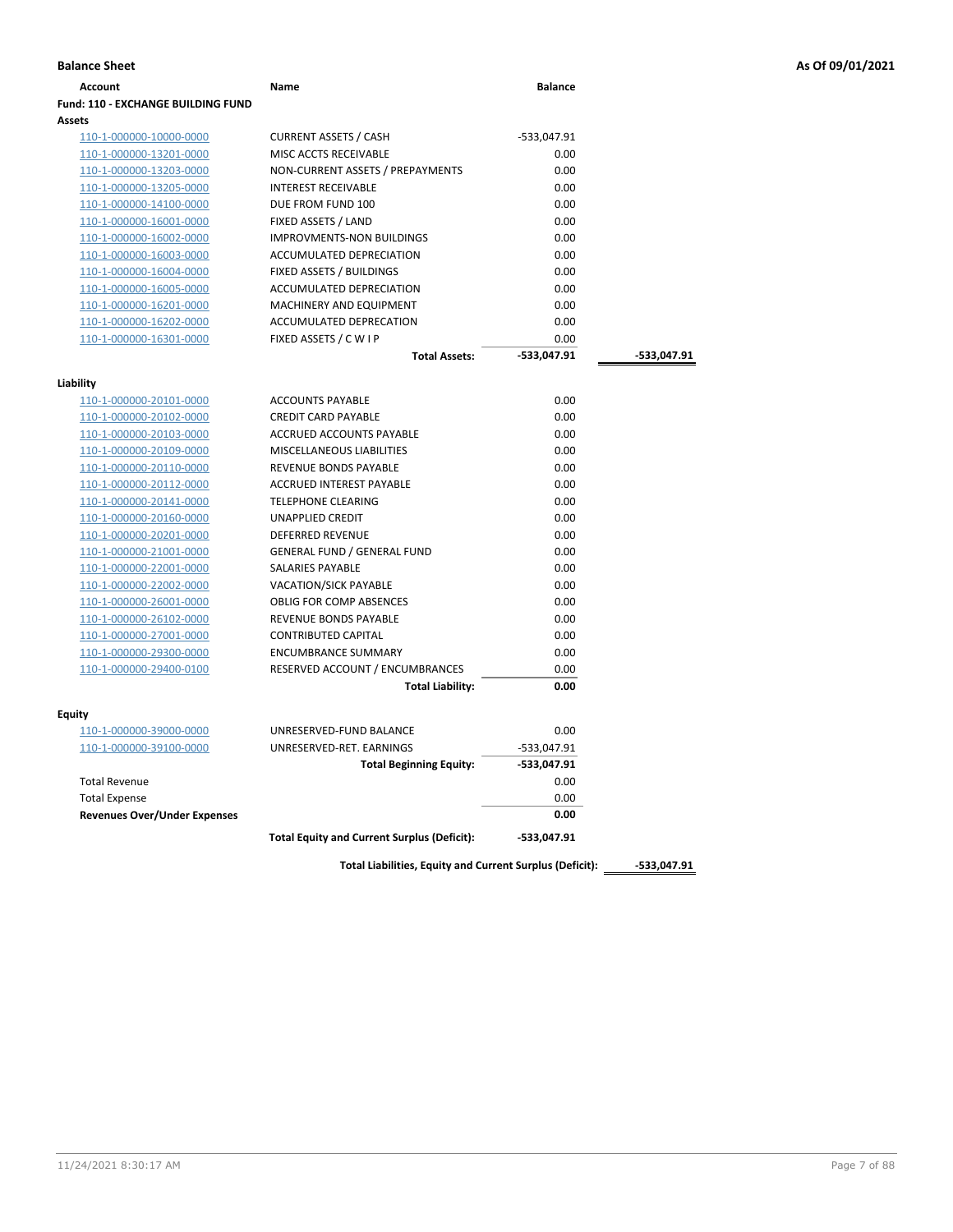| <b>Account</b>                                | Name                                                     | <b>Balance</b> |               |
|-----------------------------------------------|----------------------------------------------------------|----------------|---------------|
| <b>Fund: 111 - RECREATION ACTIVITIES FUND</b> |                                                          |                |               |
| Assets                                        |                                                          |                |               |
| 111-1-000000-10000-0000                       | <b>CURRENT ASSETS / CASH</b>                             | $-110,955.70$  |               |
| 111-1-000000-10313-0000                       | CHANGE DRAWER - PARK CONCESSIONS                         | 0.00           |               |
| 111-1-000000-13201-0000                       | MISC ACCTS RECEIVABLE                                    | 0.00           |               |
| 111-1-000000-13205-0000                       | <b>INTEREST RECEIVABLE</b>                               | 0.00           |               |
|                                               | <b>Total Assets:</b>                                     | $-110,955.70$  | -110,955.70   |
| Liability                                     |                                                          |                |               |
| 111-1-000000-20101-0000                       | <b>ACCOUNTS PAYABLE</b>                                  | 0.00           |               |
| 111-1-000000-20102-0000                       | <b>CREDIT CARD PAYABLE</b>                               | 0.00           |               |
| 111-1-000000-20103-0000                       | <b>ACCRUED ACCOUNTS PAYABLE</b>                          | 0.00           |               |
| 111-1-000000-20125-0000                       | SALES TAX PAYABLE / IN THE CITY                          | 1,164.99       |               |
| 111-1-000000-20160-0000                       | <b>UNAPPLIED CREDIT</b>                                  | 0.00           |               |
| 111-1-000000-20201-0000                       | <b>DEFERRED REVENUE</b>                                  | 0.00           |               |
| 111-1-000000-22001-0000                       | SALARIES PAYABLE                                         | 155.91         |               |
| 111-1-000000-29300-0000                       | <b>ENCUMBRANCE SUMMARY</b>                               | 0.00           |               |
| 111-1-000000-29400-0100                       | RESERVED ACCOUNT / ENCUMBRANCES                          | 0.00           |               |
|                                               | <b>Total Liability:</b>                                  | 1,320.90       |               |
| <b>Equity</b>                                 |                                                          |                |               |
| 111-1-000000-39000-0000                       | UNRESERVED-FUND BALANCE                                  | $-121,231.77$  |               |
| 111-1-000000-39100-0000                       | UNRESERVED-RET. EARNINGS                                 | 0.00           |               |
|                                               | <b>Total Beginning Equity:</b>                           | $-121,231.77$  |               |
| <b>Total Revenue</b>                          |                                                          | 132,575.61     |               |
| <b>Total Expense</b>                          |                                                          | 123,620.44     |               |
| <b>Revenues Over/Under Expenses</b>           |                                                          | 8,955.17       |               |
|                                               | <b>Total Equity and Current Surplus (Deficit):</b>       | $-112,276.60$  |               |
|                                               | Total Liabilities, Equity and Current Surplus (Deficit): |                | $-110,955.70$ |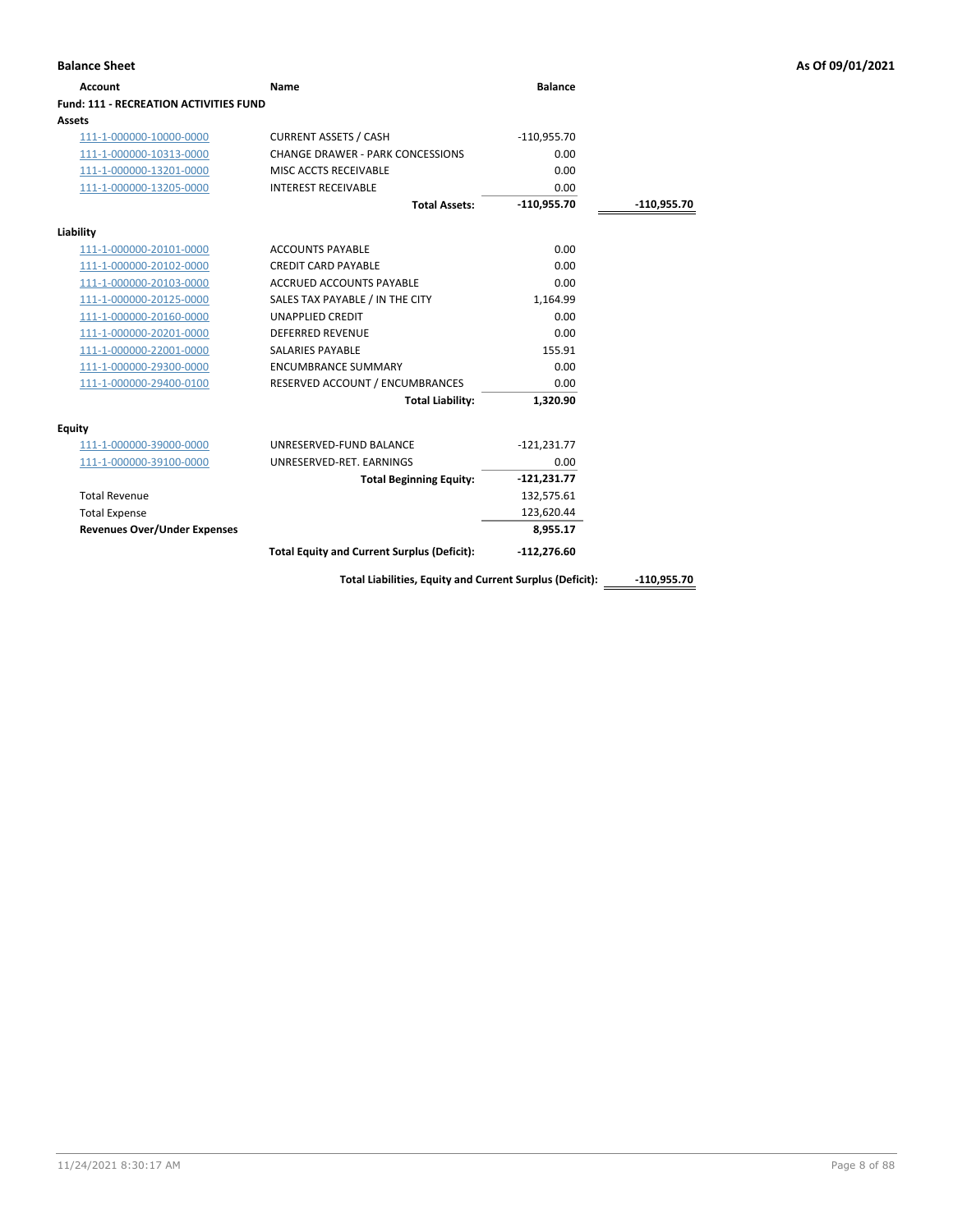| <b>Account</b>                      | Name                                               | <b>Balance</b> |        |
|-------------------------------------|----------------------------------------------------|----------------|--------|
| <b>Fund: 112 - GUN RANGE FUND</b>   |                                                    |                |        |
| Assets                              |                                                    |                |        |
| 112-1-000000-10000-0000             | <b>CURRENT ASSETS / CASH</b>                       | 953.94         |        |
| 112-1-000000-13201-0000             | MISC ACCTS RECEIVABLE                              | 0.00           |        |
|                                     | <b>Total Assets:</b>                               | 953.94         | 953.94 |
| Liability                           |                                                    |                |        |
| 112-1-000000-20101-0000             | <b>ACCOUNTS PAYABLE</b>                            | 0.00           |        |
| 112-1-000000-20103-0000             | ACCRUED ACCOUNTS PAYABLE                           | 0.00           |        |
| 112-1-000000-20160-0000             | <b>UNAPPLIED CREDIT</b>                            | 0.00           |        |
| 112-1-000000-21001-0000             | <b>GENERAL FUND / GENERAL FUND</b>                 | 0.00           |        |
| 112-1-000000-29300-0000             | <b>ENCUMBRANCE SUMMARY</b>                         | 0.00           |        |
| 112-1-000000-29400-0100             | RESERVED ACCOUNT / ENCUMBRANCES                    | 0.00           |        |
|                                     | <b>Total Liability:</b>                            | 0.00           |        |
| <b>Equity</b>                       |                                                    |                |        |
| 112-1-000000-39000-0000             | UNRESERVED-FUND BALANCE                            | 1,108.04       |        |
| 112-1-000000-39100-0000             | UNRESERVED-RET. EARNINGS                           | 0.00           |        |
|                                     | <b>Total Beginning Equity:</b>                     | 1,108.04       |        |
| <b>Total Revenue</b>                |                                                    | 1,310.91       |        |
| <b>Total Expense</b>                |                                                    | 1,465.01       |        |
| <b>Revenues Over/Under Expenses</b> |                                                    | $-154.10$      |        |
|                                     | <b>Total Equity and Current Surplus (Deficit):</b> | 953.94         |        |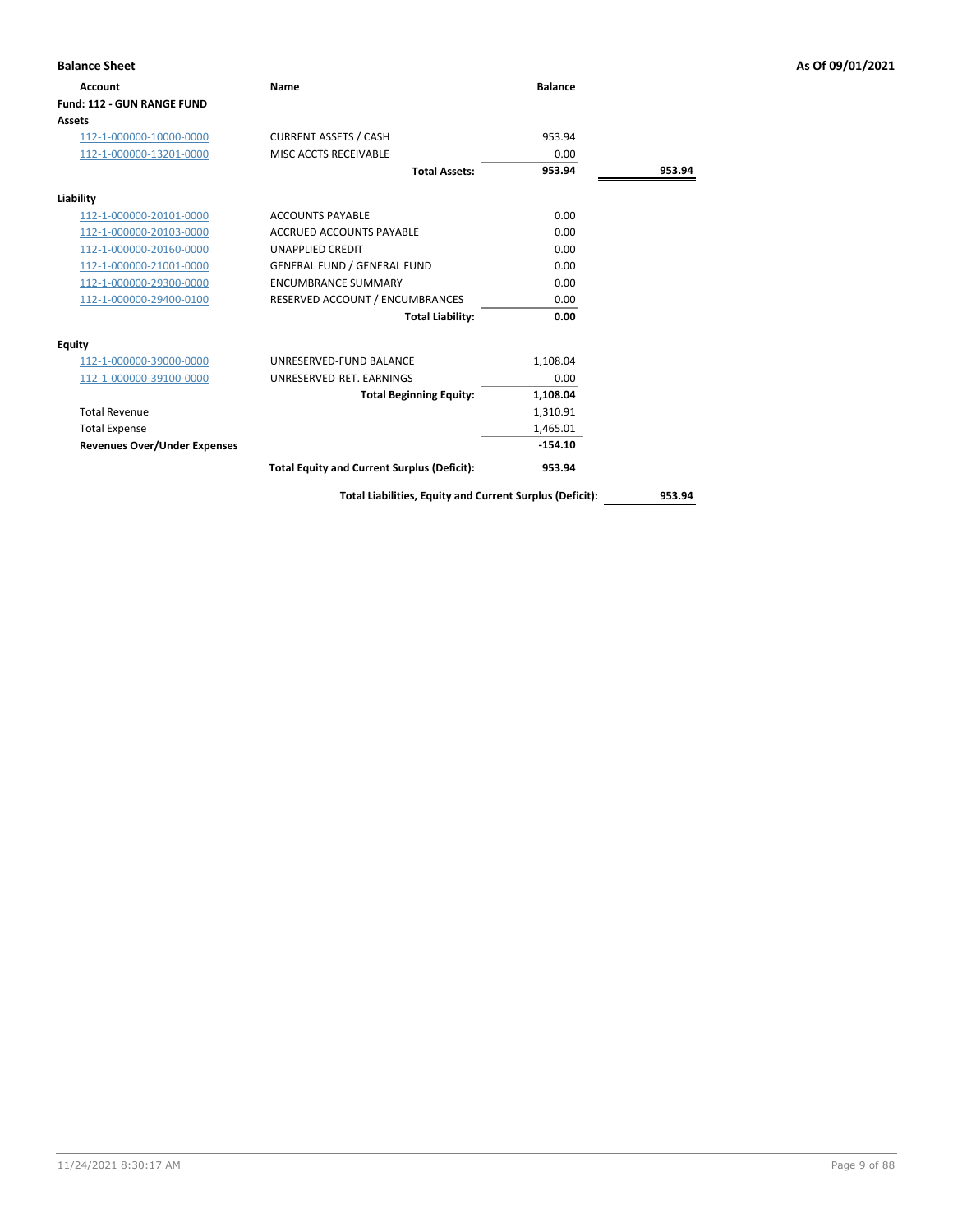|  |  | As Of 09/01/202: |
|--|--|------------------|
|  |  |                  |

| <b>Balance Sheet</b>                         |                                                          |                |            | As Of 09/01/2021 |
|----------------------------------------------|----------------------------------------------------------|----------------|------------|------------------|
| <b>Account</b>                               | <b>Name</b>                                              | <b>Balance</b> |            |                  |
| Fund: 113 - HOTEL / MOTEL OCCUPANCY TAX FUND |                                                          |                |            |                  |
| Assets                                       |                                                          |                |            |                  |
| 113-1-000000-10000-0000                      | <b>CURRENT ASSETS / CASH</b>                             | 590,579.63     |            |                  |
| 113-1-000000-13101-0000                      | TAX RECEIVABLE-CURRENT                                   | 0.00           |            |                  |
| 113-1-000000-13201-0000                      | MISC ACCTS RECEIVABLE                                    | 0.00           |            |                  |
| 113-1-000000-13202-0000                      | <b>EMPLOYEE ADVANCES</b>                                 | 0.00           |            |                  |
| 113-1-000000-13203-0000                      | NON-CURRENT ASSETS / PREPAYMENTS                         | 0.00           |            |                  |
| 113-1-000000-13205-0000                      | <b>INTEREST RECEIVABLE</b>                               | 0.00           |            |                  |
|                                              | <b>Total Assets:</b>                                     | 590,579.63     | 590,579.63 |                  |
| Liability                                    |                                                          |                |            |                  |
| 113-1-000000-20101-0000                      | <b>ACCOUNTS PAYABLE</b>                                  | 0.00           |            |                  |
| 113-1-000000-20102-0000                      | <b>CREDIT CARD PAYABLE</b>                               | 0.00           |            |                  |
| 113-1-000000-20103-0000                      | ACCRUED ACCOUNTS PAYABLE                                 | 0.00           |            |                  |
| 113-1-000000-20144-0000                      | SPECIAL EVENT DONATIONS                                  | $-1,046.65$    |            |                  |
| 113-1-000000-20145-0000                      | <b>DOWNTOWN DONATIONS</b>                                | 0.00           |            |                  |
| 113-1-000000-22001-0000                      | SALARIES PAYABLE                                         | 1,702.66       |            |                  |
| 113-1-000000-24001-0000                      | O/S CHECKS PAYABLE                                       | 0.00           |            |                  |
| 113-1-000000-29300-0000                      | <b>ENCUMBRANCE SUMMARY</b>                               | 0.00           |            |                  |
| 113-1-000000-29400-0100                      | RESERVED ACCOUNT / ENCUMBRANCES                          | 0.00           |            |                  |
|                                              | <b>Total Liability:</b>                                  | 656.01         |            |                  |
| Equity                                       |                                                          |                |            |                  |
| 113-1-000000-39000-0000                      | UNRESERVED-FUND BALANCE                                  | 451,172.28     |            |                  |
|                                              | <b>Total Beginning Equity:</b>                           | 451,172.28     |            |                  |
| <b>Total Revenue</b>                         |                                                          | 592,654.83     |            |                  |
| <b>Total Expense</b>                         |                                                          | 453,903.49     |            |                  |
| <b>Revenues Over/Under Expenses</b>          |                                                          | 138,751.34     |            |                  |
|                                              | <b>Total Equity and Current Surplus (Deficit):</b>       | 589,923.62     |            |                  |
|                                              | Total Liabilities, Equity and Current Surplus (Deficit): |                | 590,579.63 |                  |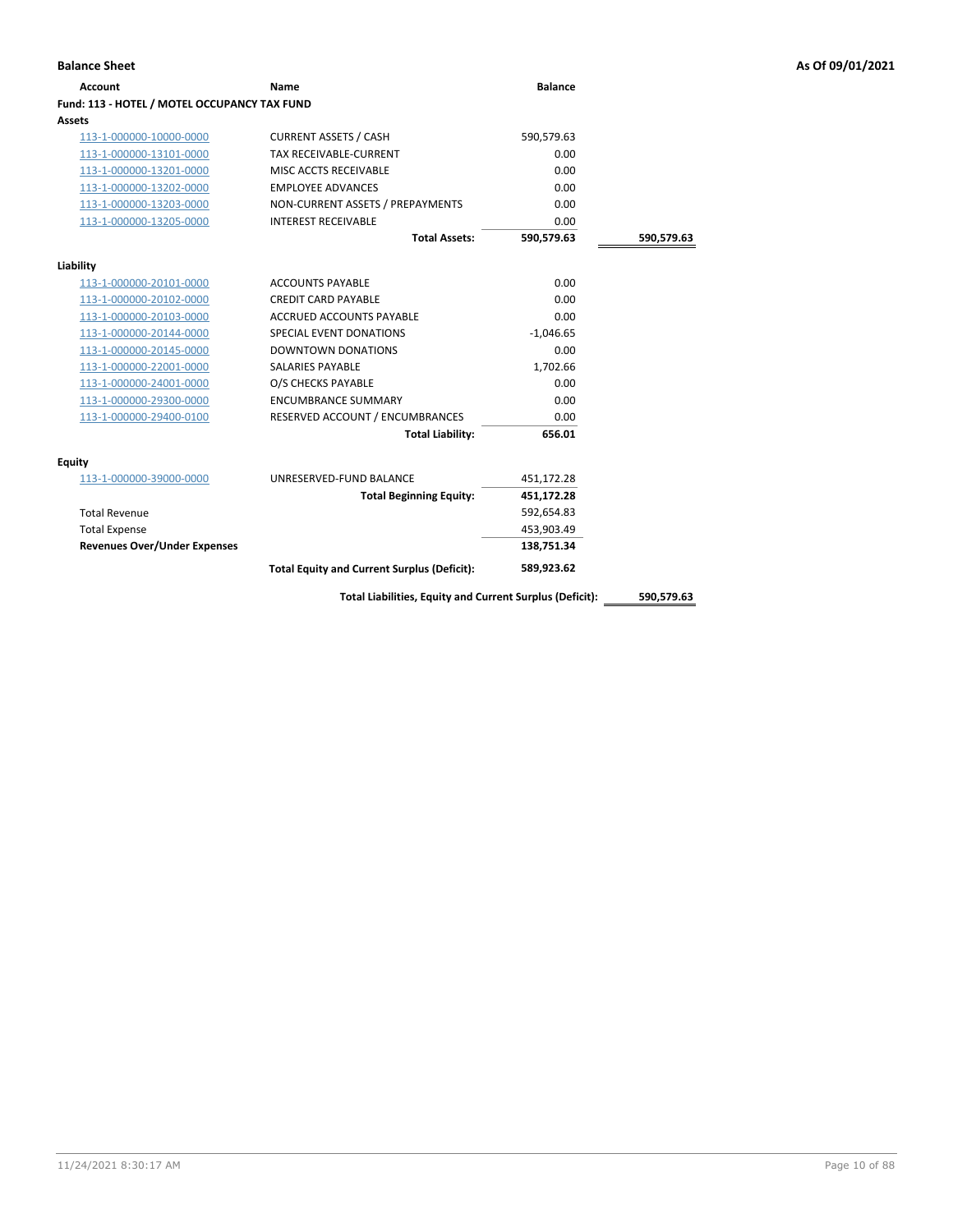|                                          | Name                                               | <b>Balance</b> |             |
|------------------------------------------|----------------------------------------------------|----------------|-------------|
| <b>Fund: 114 - VENUE MANAGEMENT FUND</b> |                                                    |                |             |
| Assets                                   |                                                    |                |             |
| 114-1-000000-10000-0000                  | <b>CURRENT ASSETS / CASH</b>                       | $-207,710.21$  |             |
| 114-1-000000-10311-0000                  | CASH / PETTY CASH/CHANGE DRAWERS                   | 200.00         |             |
| 114-1-000000-13201-0000                  | MISC ACCTS RECEIVABLE                              | 0.00           |             |
| 114-1-000000-13203-0000                  | NON-CURRENT ASSETS / PREPAYMENTS                   | 0.00           |             |
| 114-1-000000-13205-0000                  | <b>INTEREST RECEIVABLE</b>                         | 0.00           |             |
|                                          | <b>Total Assets:</b>                               | $-207,510.21$  | -207,510.21 |
| Liability                                |                                                    |                |             |
| 114-1-000000-20101-0000                  | <b>ACCOUNTS PAYABLE</b>                            | $-3,720.00$    |             |
| 114-1-000000-20102-0000                  | <b>CREDIT CARD PAYABLE</b>                         | 0.00           |             |
| 114-1-000000-20103-0000                  | <b>ACCRUED ACCOUNTS PAYABLE</b>                    | 0.00           |             |
| 114-1-000000-20125-0000                  | SALES TAX PAYABLE / IN THE CITY                    | 2,629.59       |             |
| 114-1-000000-20144-0000                  | SPECIAL EVENT DONATIONS                            | 16,777.39      |             |
| 114-1-000000-20150-0000                  | <b>TICKET SALE SHARING</b>                         | 18,407.42      |             |
| 114-1-000000-20151-0000                  | <b>SOUND &amp; LIGHTING</b>                        | 0.00           |             |
| 114-1-000000-20160-0000                  | <b>UNAPPLIED CREDIT</b>                            | 0.00           |             |
| 114-1-000000-20201-0000                  | DEFERRED REVENUE                                   | 0.00           |             |
| 114-1-000000-22001-0000                  | <b>SALARIES PAYABLE</b>                            | 1,154.26       |             |
| 114-1-000000-24010-0000                  | <b>CIVIC CENTER DEPOSITS</b>                       | 6,280.00       |             |
| 114-1-000000-24012-0000                  | <b>AUDITORIUM DEPOSITS</b>                         | 16,937.50      |             |
| 114-1-000000-29300-0000                  | <b>ENCUMBRANCE SUMMARY</b>                         | 0.00           |             |
| 114-1-000000-29400-0000                  | RESERVED ACCOUNT / ENCUMBRANCES                    | 0.00           |             |
|                                          | <b>Total Liability:</b>                            | 58,466.16      |             |
| Equity                                   |                                                    |                |             |
| 114-1-000000-39000-0000                  | UNRESERVED-FUND BALANCE                            | $-186,750.72$  |             |
|                                          | <b>Total Beginning Equity:</b>                     | $-186,750.72$  |             |
| <b>Total Revenue</b>                     |                                                    | 94,808.54      |             |
| <b>Total Expense</b>                     |                                                    | 174,034.19     |             |
| <b>Revenues Over/Under Expenses</b>      |                                                    | $-79,225.65$   |             |
|                                          | <b>Total Equity and Current Surplus (Deficit):</b> | -265,976.37    |             |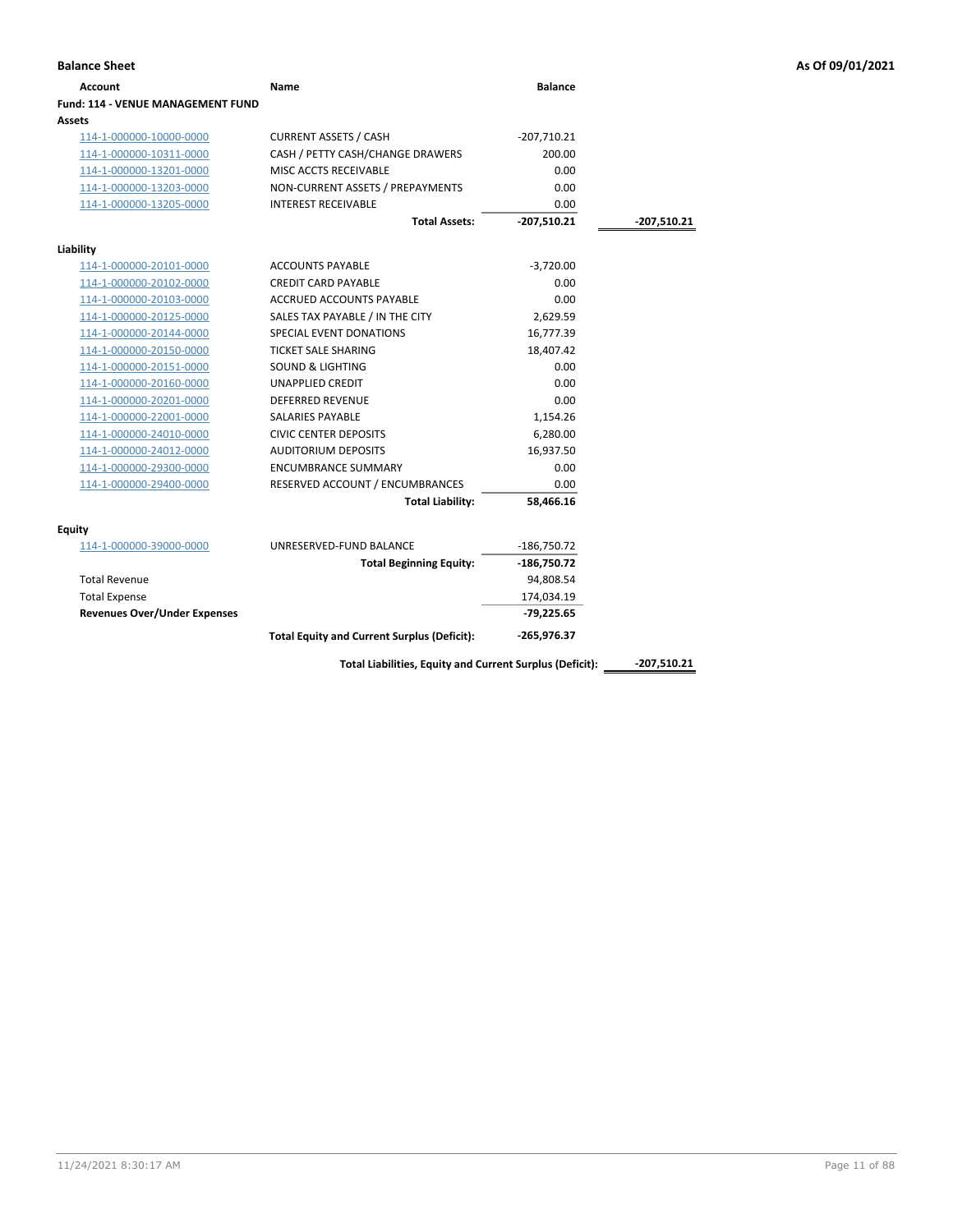| <b>Balance Sheet</b>                |                                                          |                |      | As Of 09/01/2021 |
|-------------------------------------|----------------------------------------------------------|----------------|------|------------------|
| <b>Account</b>                      | <b>Name</b>                                              | <b>Balance</b> |      |                  |
| Fund: 115 - TIRZ FUND               |                                                          |                |      |                  |
| Assets                              |                                                          |                |      |                  |
| 115-1-000000-10000-0000             | <b>CURRENT ASSETS / CASH</b>                             | 0.00           |      |                  |
| 115-1-000000-13101-0000             | <b>TAX RECEIVABLE-CURRENT</b>                            | 0.00           |      |                  |
| 115-1-000000-13102-0000             | <b>TAXES REC-DELINQUENT</b>                              | 0.00           |      |                  |
| 115-1-000000-13103-0000             | ALLOW FOR UNCOLLECT TAXES                                | 0.00           |      |                  |
| 115-1-000000-13201-0000             | MISC ACCTS RECEIVABLE                                    | 0.00           |      |                  |
| 115-1-000000-13205-0000             | <b>INTEREST RECEIVABLE</b>                               | 0.00           |      |                  |
|                                     | <b>Total Assets:</b>                                     | 0.00           | 0.00 |                  |
| Liability                           |                                                          |                |      |                  |
| 115-1-000000-20101-0000             | <b>ACCOUNTS PAYABLE</b>                                  | 0.00           |      |                  |
| 115-1-000000-20103-0000             | ACCRUED ACCOUNTS PAYABLE                                 | 0.00           |      |                  |
| 115-1-000000-20203-0000             | DEFERRED TAX REVENUE                                     | 0.00           |      |                  |
| 115-1-000000-29300-0000             | <b>ENCUMBRANCE SUMMARY</b>                               | 0.00           |      |                  |
| 115-1-000000-29400-0100             | RESERVED ACCOUNT / ENCUMBRANCES                          | 0.00           |      |                  |
|                                     | <b>Total Liability:</b>                                  | 0.00           |      |                  |
| <b>Equity</b>                       |                                                          |                |      |                  |
| 115-1-000000-39000-0000             | UNRESERVED-FUND BALANCE                                  | 0.00           |      |                  |
| 115-1-000000-39100-0000             | UNRESERVED-RET. EARNINGS                                 | 0.00           |      |                  |
|                                     | <b>Total Beginning Equity:</b>                           | 0.00           |      |                  |
| <b>Total Revenue</b>                |                                                          | 0.00           |      |                  |
| <b>Total Expense</b>                |                                                          | 0.00           |      |                  |
| <b>Revenues Over/Under Expenses</b> |                                                          | 0.00           |      |                  |
|                                     | <b>Total Equity and Current Surplus (Deficit):</b>       | 0.00           |      |                  |
|                                     | Total Liabilities, Equity and Current Surplus (Deficit): |                | 0.00 |                  |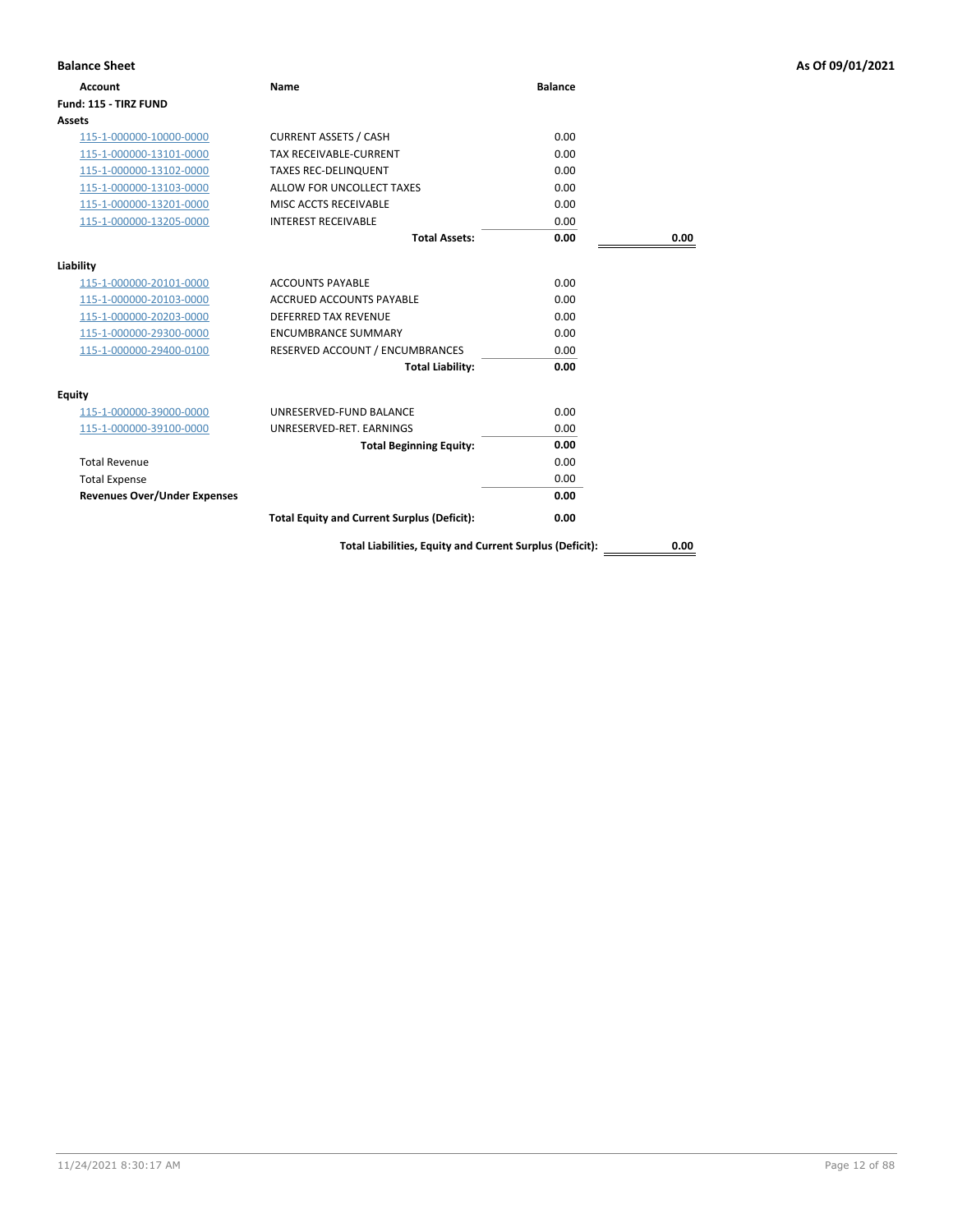| <b>Balance Sheet</b>                |                                                          |                |      | As Of 09/01/2021 |
|-------------------------------------|----------------------------------------------------------|----------------|------|------------------|
| Account                             | Name                                                     | <b>Balance</b> |      |                  |
| Fund: 116 - ROADWAY IMPACT FEE 1    |                                                          |                |      |                  |
| Assets                              |                                                          |                |      |                  |
| 116-1-000000-10000-0000             | <b>CURRENT ASSETS / CASH</b>                             | 0.00           |      |                  |
| 116-1-000000-13201-0000             | MISC ACCTS RECEIVABLE                                    | 0.00           |      |                  |
| 116-1-000000-13205-0000             | <b>INTEREST RECEIVABLE</b>                               | 0.00           |      |                  |
|                                     | <b>Total Assets:</b>                                     | 0.00           | 0.00 |                  |
| Liability                           |                                                          |                |      |                  |
| 116-1-000000-20101-0000             | <b>ACCOUNTS PAYABLE</b>                                  | 0.00           |      |                  |
| 116-1-000000-20103-0000             | <b>ACCRUED ACCOUNTS PAYABLE</b>                          | 0.00           |      |                  |
|                                     | <b>Total Liability:</b>                                  | 0.00           |      |                  |
| <b>Equity</b>                       |                                                          |                |      |                  |
| 116-1-000000-39000-0000             | UNRESERVED-FUND BALANCE                                  | 0.00           |      |                  |
| 116-1-000000-39100-0000             | UNRESERVED-RET. EARNINGS                                 | 0.00           |      |                  |
|                                     | <b>Total Beginning Equity:</b>                           | 0.00           |      |                  |
| <b>Total Revenue</b>                |                                                          | 0.00           |      |                  |
| <b>Total Expense</b>                |                                                          | 0.00           |      |                  |
| <b>Revenues Over/Under Expenses</b> |                                                          | 0.00           |      |                  |
|                                     | <b>Total Equity and Current Surplus (Deficit):</b>       | 0.00           |      |                  |
|                                     | Total Liabilities, Equity and Current Surplus (Deficit): |                | 0.00 |                  |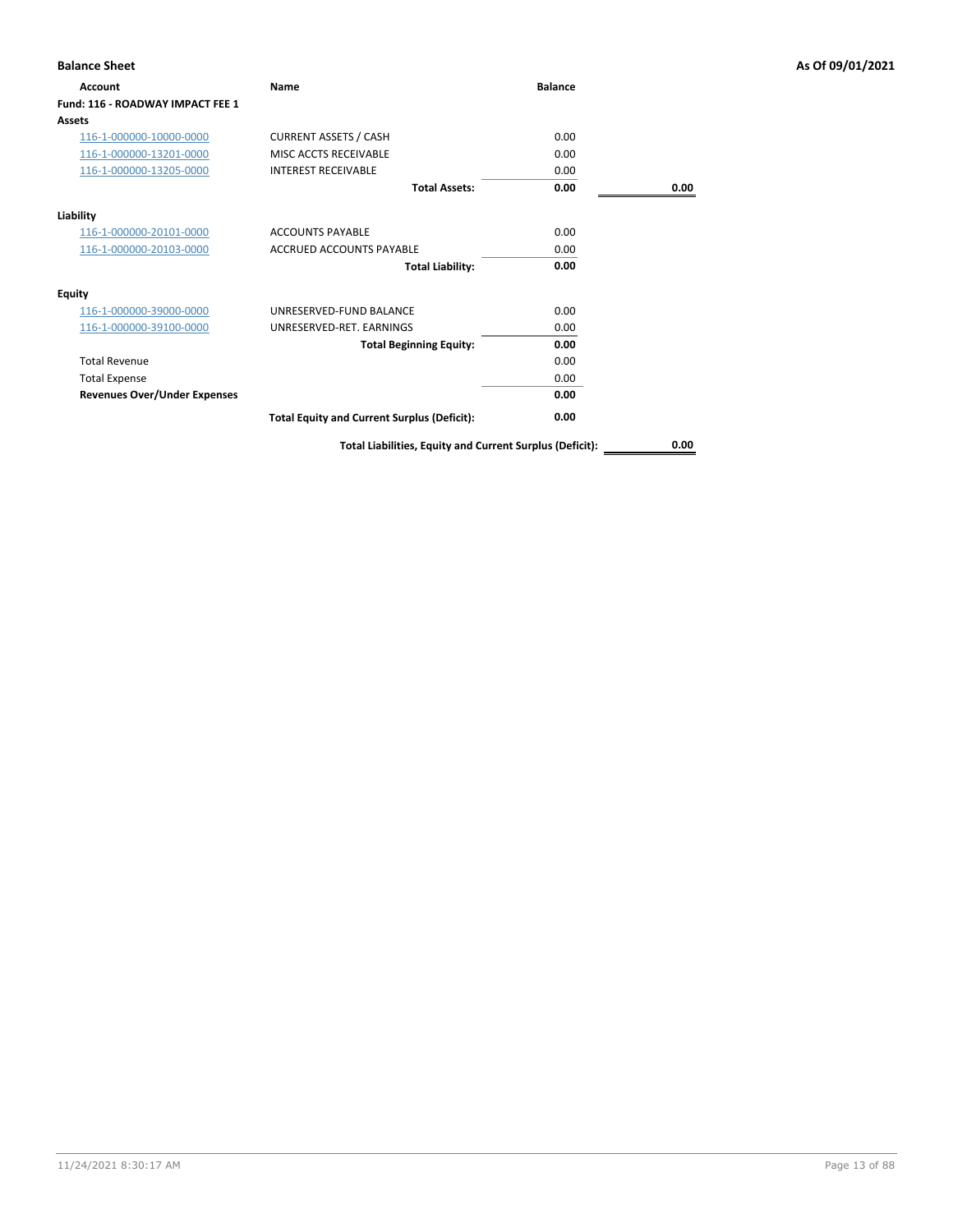| <b>Balance Sheet</b>                |                                                          |                |      | As Of 09/01/2021 |
|-------------------------------------|----------------------------------------------------------|----------------|------|------------------|
| Account                             | Name                                                     | <b>Balance</b> |      |                  |
| Fund: 117 - ROADWAY IMPACT FEE 2    |                                                          |                |      |                  |
| Assets                              |                                                          |                |      |                  |
| 117-1-000000-10000-0000             | <b>CURRENT ASSETS / CASH</b>                             | 0.00           |      |                  |
| 117-1-000000-13201-0000             | MISC ACCTS RECEIVABLE                                    | 0.00           |      |                  |
| 117-1-000000-13205-0000             | <b>INTEREST RECEIVABLE</b>                               | 0.00           |      |                  |
|                                     | <b>Total Assets:</b>                                     | 0.00           | 0.00 |                  |
| Liability                           |                                                          |                |      |                  |
| 117-1-000000-20101-0000             | <b>ACCOUNTS PAYABLE</b>                                  | 0.00           |      |                  |
| 117-1-000000-20103-0000             | <b>ACCRUED ACCOUNTS PAYABLE</b>                          | 0.00           |      |                  |
|                                     | <b>Total Liability:</b>                                  | 0.00           |      |                  |
| <b>Equity</b>                       |                                                          |                |      |                  |
| 117-1-000000-39000-0000             | UNRESERVED-FUND BALANCE                                  | 0.00           |      |                  |
| 117-1-000000-39100-0000             | UNRESERVED-RET. EARNINGS                                 | 0.00           |      |                  |
|                                     | <b>Total Beginning Equity:</b>                           | 0.00           |      |                  |
| <b>Total Revenue</b>                |                                                          | 0.00           |      |                  |
| <b>Total Expense</b>                |                                                          | 0.00           |      |                  |
| <b>Revenues Over/Under Expenses</b> |                                                          | 0.00           |      |                  |
|                                     | <b>Total Equity and Current Surplus (Deficit):</b>       | 0.00           |      |                  |
|                                     | Total Liabilities, Equity and Current Surplus (Deficit): |                | 0.00 |                  |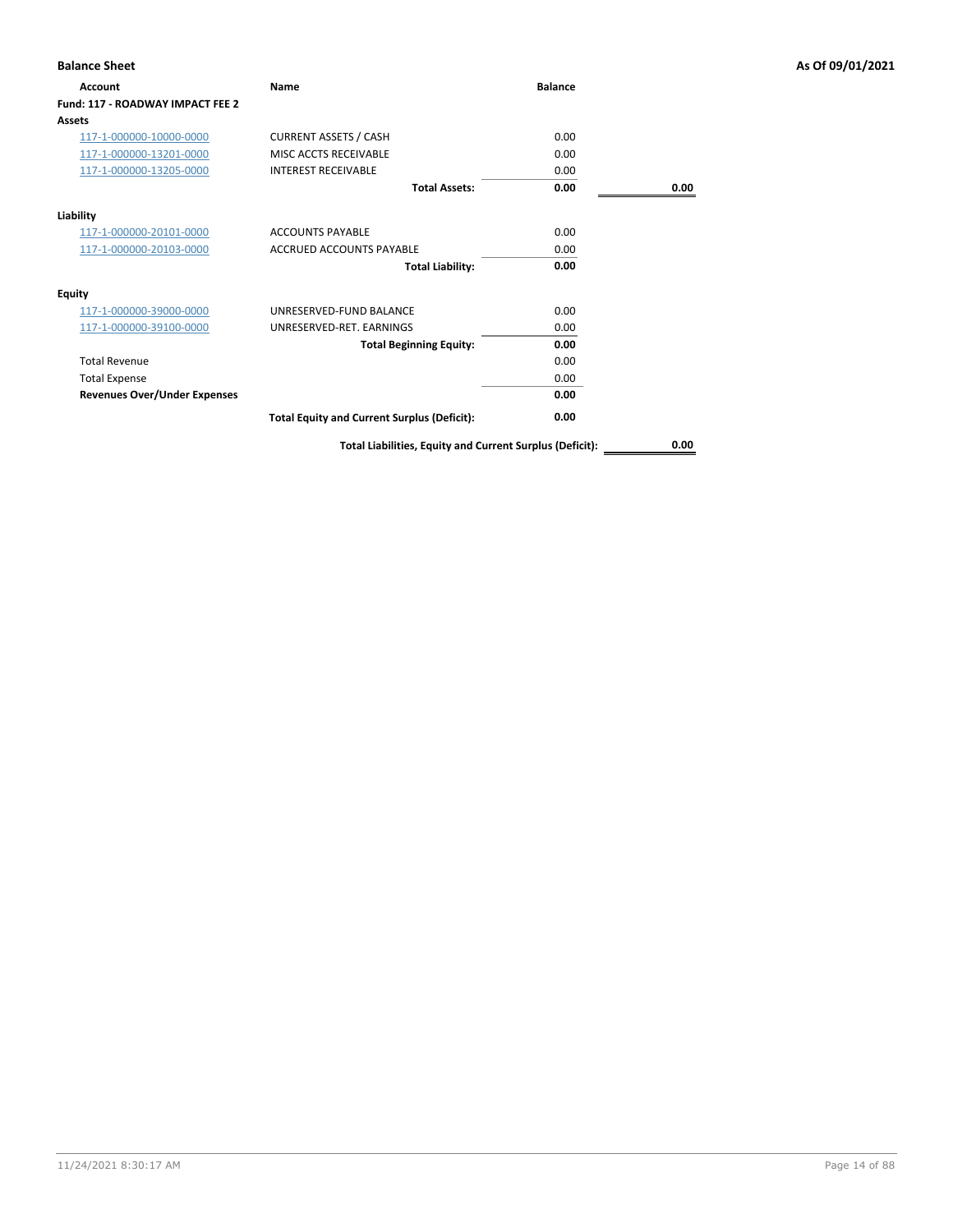| <b>Balance Sheet</b>                |                                                          |                |      | As Of 09/01/2021 |
|-------------------------------------|----------------------------------------------------------|----------------|------|------------------|
| Account                             | Name                                                     | <b>Balance</b> |      |                  |
| Fund: 118 - ROADWAY IMPACT FEE 3    |                                                          |                |      |                  |
| Assets                              |                                                          |                |      |                  |
| 118-1-000000-10000-0000             | <b>CURRENT ASSETS / CASH</b>                             | 0.00           |      |                  |
| 118-1-000000-13201-0000             | MISC ACCTS RECEIVABLE                                    | 0.00           |      |                  |
| 118-1-000000-13205-0000             | <b>INTEREST RECEIVABLE</b>                               | 0.00           |      |                  |
|                                     | <b>Total Assets:</b>                                     | 0.00           | 0.00 |                  |
| Liability                           |                                                          |                |      |                  |
| 118-1-000000-20101-0000             | <b>ACCOUNTS PAYABLE</b>                                  | 0.00           |      |                  |
| 118-1-000000-20103-0000             | <b>ACCRUED ACCOUNTS PAYABLE</b>                          | 0.00           |      |                  |
|                                     | <b>Total Liability:</b>                                  | 0.00           |      |                  |
| <b>Equity</b>                       |                                                          |                |      |                  |
| 118-1-000000-39000-0000             | UNRESERVED-FUND BALANCE                                  | 0.00           |      |                  |
| 118-1-000000-39100-0000             | UNRESERVED-RET. EARNINGS                                 | 0.00           |      |                  |
|                                     | <b>Total Beginning Equity:</b>                           | 0.00           |      |                  |
| <b>Total Revenue</b>                |                                                          | 0.00           |      |                  |
| <b>Total Expense</b>                |                                                          | 0.00           |      |                  |
| <b>Revenues Over/Under Expenses</b> |                                                          | 0.00           |      |                  |
|                                     | <b>Total Equity and Current Surplus (Deficit):</b>       | 0.00           |      |                  |
|                                     | Total Liabilities, Equity and Current Surplus (Deficit): |                | 0.00 |                  |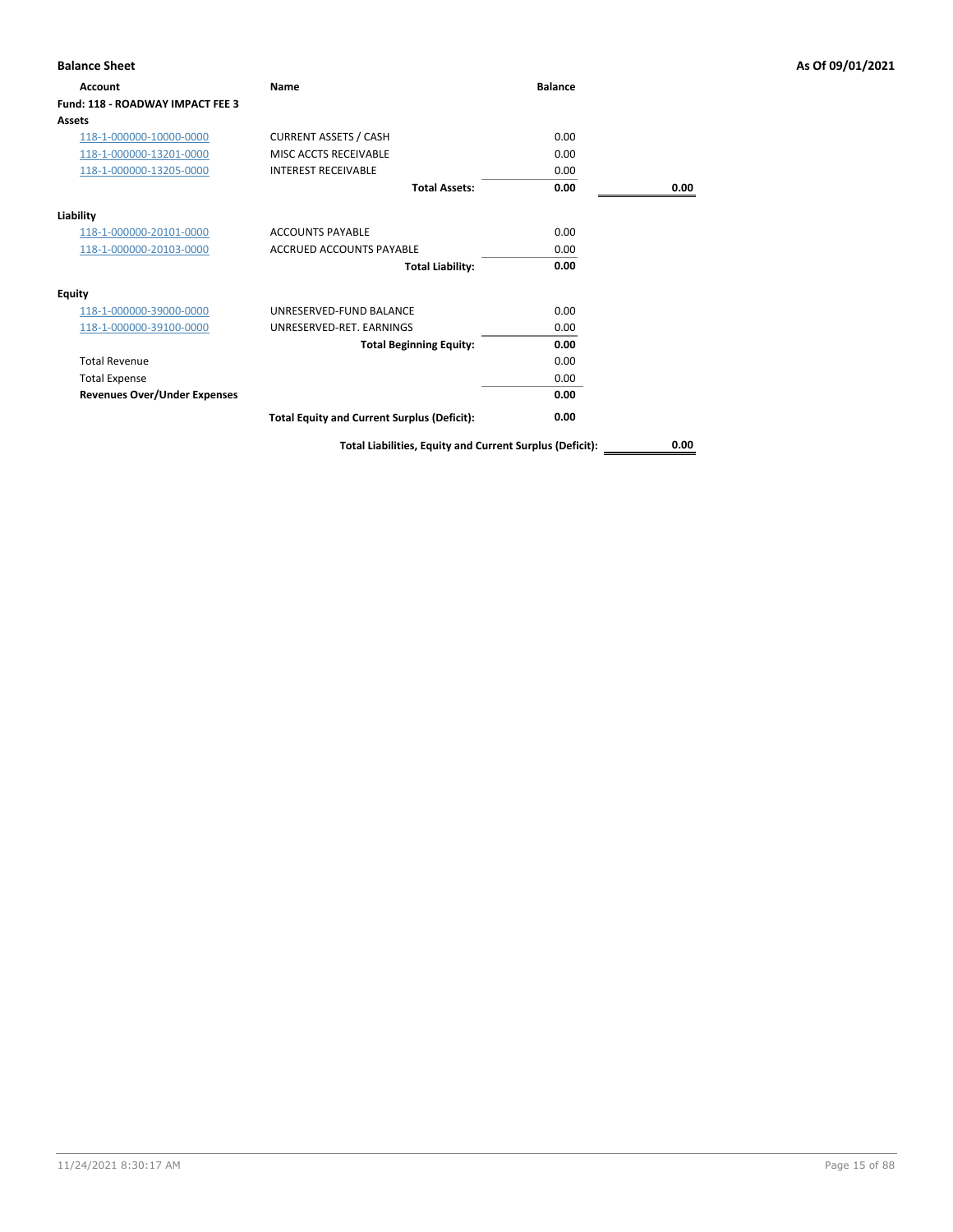| <b>Balance Sheet</b>                |                                                          |                |      | As Of 09/01/2021 |
|-------------------------------------|----------------------------------------------------------|----------------|------|------------------|
| Account                             | Name                                                     | <b>Balance</b> |      |                  |
| Fund: 119 - ROADWAY IMPACT FEE 4    |                                                          |                |      |                  |
| Assets                              |                                                          |                |      |                  |
| 119-1-000000-10000-0000             | <b>CURRENT ASSETS / CASH</b>                             | 0.00           |      |                  |
| 119-1-000000-13201-0000             | MISC ACCTS RECEIVABLE                                    | 0.00           |      |                  |
| 119-1-000000-13205-0000             | <b>INTEREST RECEIVABLE</b>                               | 0.00           |      |                  |
|                                     | <b>Total Assets:</b>                                     | 0.00           | 0.00 |                  |
| Liability                           |                                                          |                |      |                  |
| 119-1-000000-20101-0000             | <b>ACCOUNTS PAYABLE</b>                                  | 0.00           |      |                  |
| 119-1-000000-20103-0000             | <b>ACCRUED ACCOUNTS PAYABLE</b>                          | 0.00           |      |                  |
|                                     | <b>Total Liability:</b>                                  | 0.00           |      |                  |
| <b>Equity</b>                       |                                                          |                |      |                  |
| 119-1-000000-39000-0000             | UNRESERVED-FUND BALANCE                                  | 0.00           |      |                  |
| 119-1-000000-39100-0000             | UNRESERVED-RET. EARNINGS                                 | 0.00           |      |                  |
|                                     | <b>Total Beginning Equity:</b>                           | 0.00           |      |                  |
| <b>Total Revenue</b>                |                                                          | 0.00           |      |                  |
| <b>Total Expense</b>                |                                                          | 0.00           |      |                  |
| <b>Revenues Over/Under Expenses</b> |                                                          | 0.00           |      |                  |
|                                     | <b>Total Equity and Current Surplus (Deficit):</b>       | 0.00           |      |                  |
|                                     | Total Liabilities, Equity and Current Surplus (Deficit): |                | 0.00 |                  |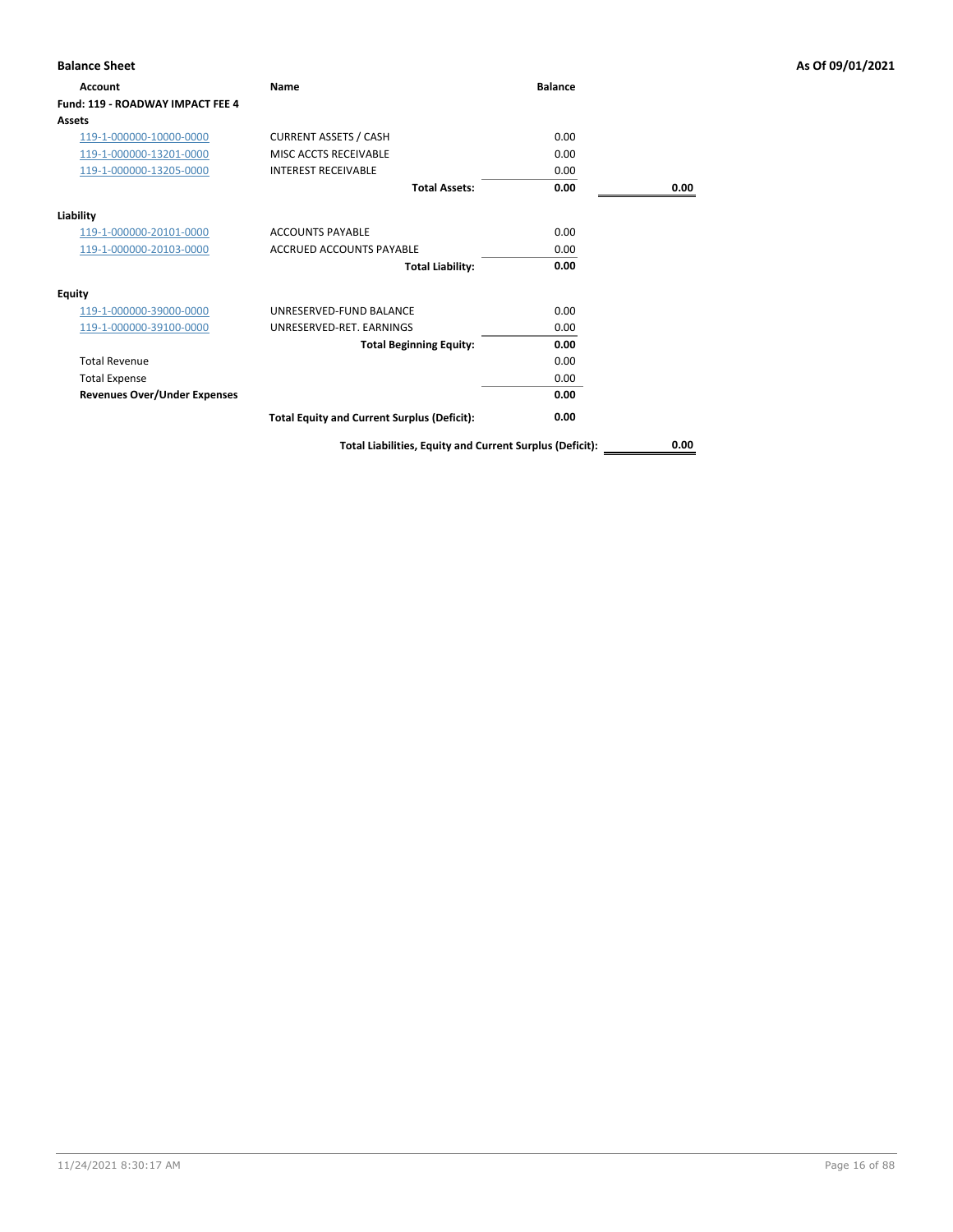| Account                                                  | <b>Name</b>                                        | <b>Balance</b> |      |
|----------------------------------------------------------|----------------------------------------------------|----------------|------|
| <b>Fund: 120 - BROWNSFIELD HAZARDOUS WASTE EPA GRANT</b> |                                                    |                |      |
| Assets                                                   |                                                    |                |      |
| 120-1-000000-10000-0000                                  | <b>CURRENT ASSETS / CASH</b>                       | 0.00           |      |
| 120-1-000000-13201-0000                                  | MISC ACCTS RECEIVABLE                              | 0.00           |      |
|                                                          | <b>Total Assets:</b>                               | 0.00           | 0.00 |
| Liability                                                |                                                    |                |      |
| 120-1-000000-20101-0000                                  | <b>ACCOUNTS PAYABLE</b>                            | 0.00           |      |
| 120-1-000000-20102-0000                                  | <b>CREDIT CARD PAYABLE</b>                         | 0.00           |      |
| 120-1-000000-20902-0000                                  | <b>DEFERRED GRANT REVENUE</b>                      | 0.00           |      |
| 120-1-000000-29300-0000                                  | <b>ENCUMBRANCE SUMMARY</b>                         | 0.00           |      |
| 120-1-000000-29400-0000                                  | RESERVED ACCOUNT / ENCUMBRANCES                    | 0.00           |      |
|                                                          | <b>Total Liability:</b>                            | 0.00           |      |
| <b>Equity</b>                                            |                                                    |                |      |
| 120-1-000000-39000-0000                                  | UNRESERVED-FUND BALANCE                            | 0.00           |      |
|                                                          | <b>Total Beginning Equity:</b>                     | 0.00           |      |
| <b>Total Revenue</b>                                     |                                                    | 0.00           |      |
| <b>Total Expense</b>                                     |                                                    | 0.00           |      |
| <b>Revenues Over/Under Expenses</b>                      |                                                    | 0.00           |      |
|                                                          | <b>Total Equity and Current Surplus (Deficit):</b> | 0.00           |      |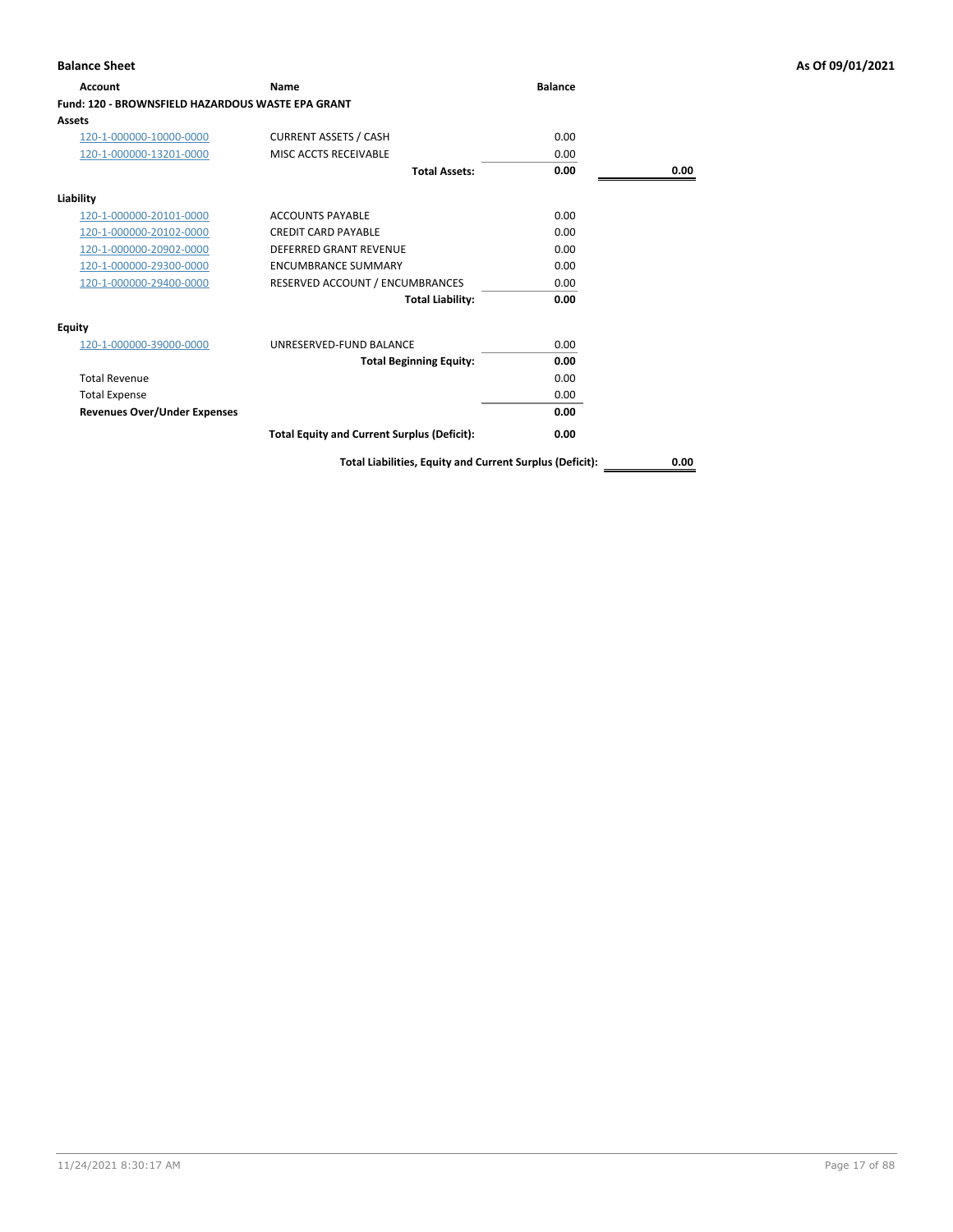| <b>Account</b>                                     | Name                                               | <b>Balance</b> |      |
|----------------------------------------------------|----------------------------------------------------|----------------|------|
| <b>Fund: 121 - BROWNSFIELD PETROLEUM EPA GRANT</b> |                                                    |                |      |
| Assets                                             |                                                    |                |      |
| 121-1-000000-10000-0000                            | <b>CURRENT ASSETS / CASH</b>                       | 0.00           |      |
| 121-1-000000-13201-0000                            | MISC ACCTS RECEIVABLE                              | 0.00           |      |
|                                                    | <b>Total Assets:</b>                               | 0.00           | 0.00 |
| Liability                                          |                                                    |                |      |
| 121-1-000000-20101-0000                            | <b>ACCOUNTS PAYABLE</b>                            | 0.00           |      |
| 121-1-000000-20102-0000                            | <b>CREDIT CARD PAYABLE</b>                         | 0.00           |      |
| 121-1-000000-20103-0000                            | <b>ACCRUED ACCOUNTS PAYABLE</b>                    | 0.00           |      |
| 121-1-000000-20902-0000                            | <b>DEFERRED GRANT REVENUE</b>                      | 0.00           |      |
| 121-1-000000-29300-0000                            | <b>ENCUMBRANCE SUMMARY</b>                         | 0.00           |      |
| 121-1-000000-29400-0000                            | RESERVED ACCOUNT / ENCUMBRANCES                    | 0.00           |      |
|                                                    | <b>Total Liability:</b>                            | 0.00           |      |
| <b>Equity</b>                                      |                                                    |                |      |
| 121-1-000000-39000-0000                            | UNRESERVED-FUND BALANCE                            | 0.00           |      |
|                                                    | <b>Total Beginning Equity:</b>                     | 0.00           |      |
| <b>Total Revenue</b>                               |                                                    | 0.00           |      |
| <b>Total Expense</b>                               |                                                    | 0.00           |      |
| <b>Revenues Over/Under Expenses</b>                |                                                    | 0.00           |      |
|                                                    | <b>Total Equity and Current Surplus (Deficit):</b> | 0.00           |      |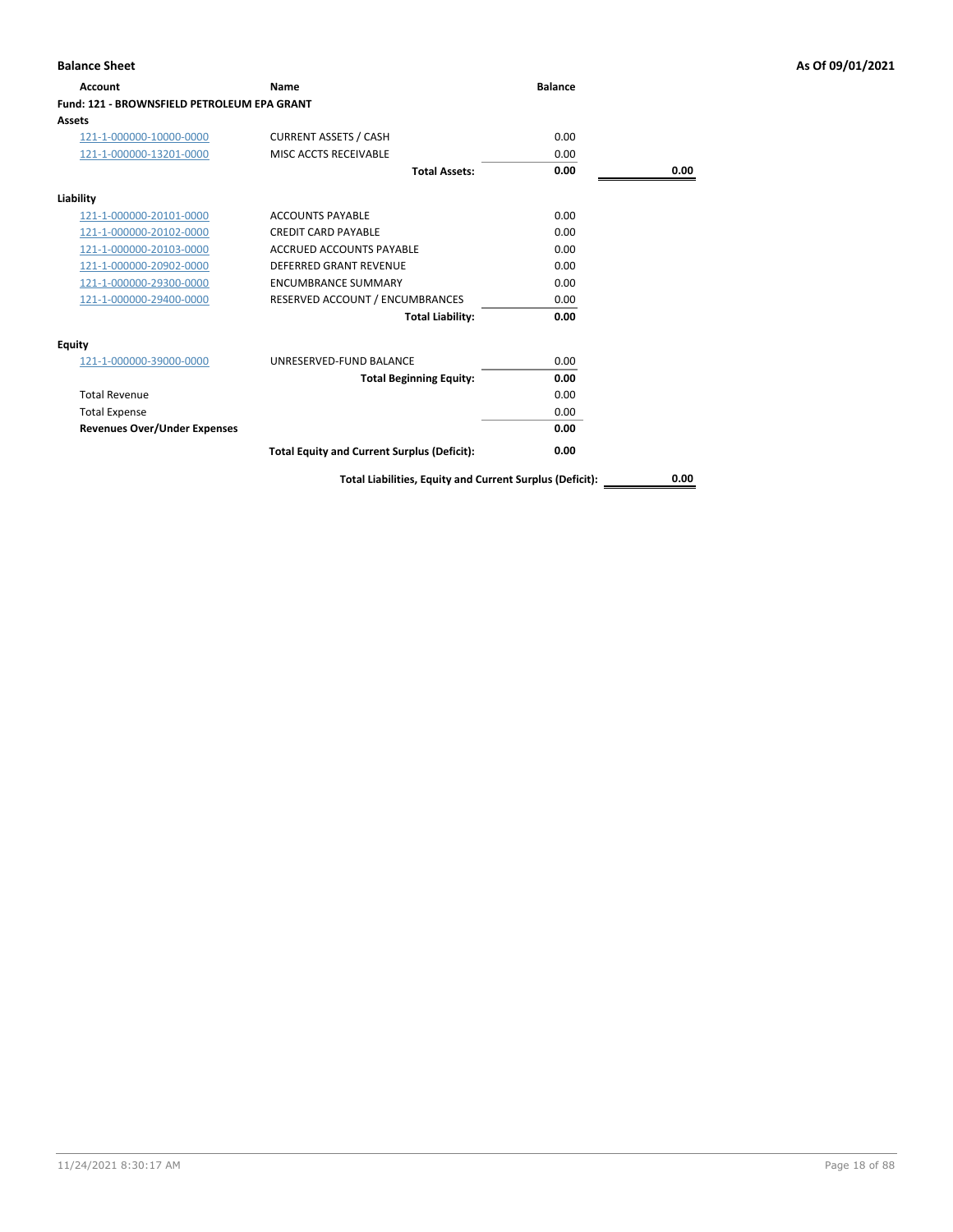| Account                                            | <b>Name</b>                                              | <b>Balance</b> |      |
|----------------------------------------------------|----------------------------------------------------------|----------------|------|
| Fund: 122 - COPS HIRING PROGRAM GRANT 2010UMWX0308 |                                                          |                |      |
| Assets                                             |                                                          |                |      |
| 122-1-000000-10000-0000                            | <b>CURRENT ASSETS / CASH</b>                             | 0.00           |      |
| 122-1-000000-13201-0000                            | MISC ACCTS RECEIVABLE                                    | 0.00           |      |
|                                                    | <b>Total Assets:</b>                                     | 0.00           | 0.00 |
| Liability                                          |                                                          |                |      |
| 122-1-000000-20101-0000                            | <b>ACCOUNTS PAYABLE</b>                                  | 0.00           |      |
| 122-1-000000-20102-0000                            | <b>CREDIT CARD PAYABLE</b>                               | 0.00           |      |
| 122-1-000000-20103-0000                            | <b>ACCRUED ACCOUNTS PAYABLE</b>                          | 0.00           |      |
| 122-1-000000-20902-0000                            | <b>DEFERRED GRANT REVENUE</b>                            | 0.00           |      |
|                                                    | <b>Total Liability:</b>                                  | 0.00           |      |
| Equity                                             |                                                          |                |      |
| 122-1-000000-39000-0000                            | UNRESERVED-FUND BALANCE                                  | 0.00           |      |
|                                                    | <b>Total Beginning Equity:</b>                           | 0.00           |      |
| <b>Total Revenue</b>                               |                                                          | 0.00           |      |
| <b>Total Expense</b>                               |                                                          | 0.00           |      |
| <b>Revenues Over/Under Expenses</b>                |                                                          | 0.00           |      |
|                                                    | <b>Total Equity and Current Surplus (Deficit):</b>       | 0.00           |      |
|                                                    | Total Liabilities, Equity and Current Surplus (Deficit): |                | 0.00 |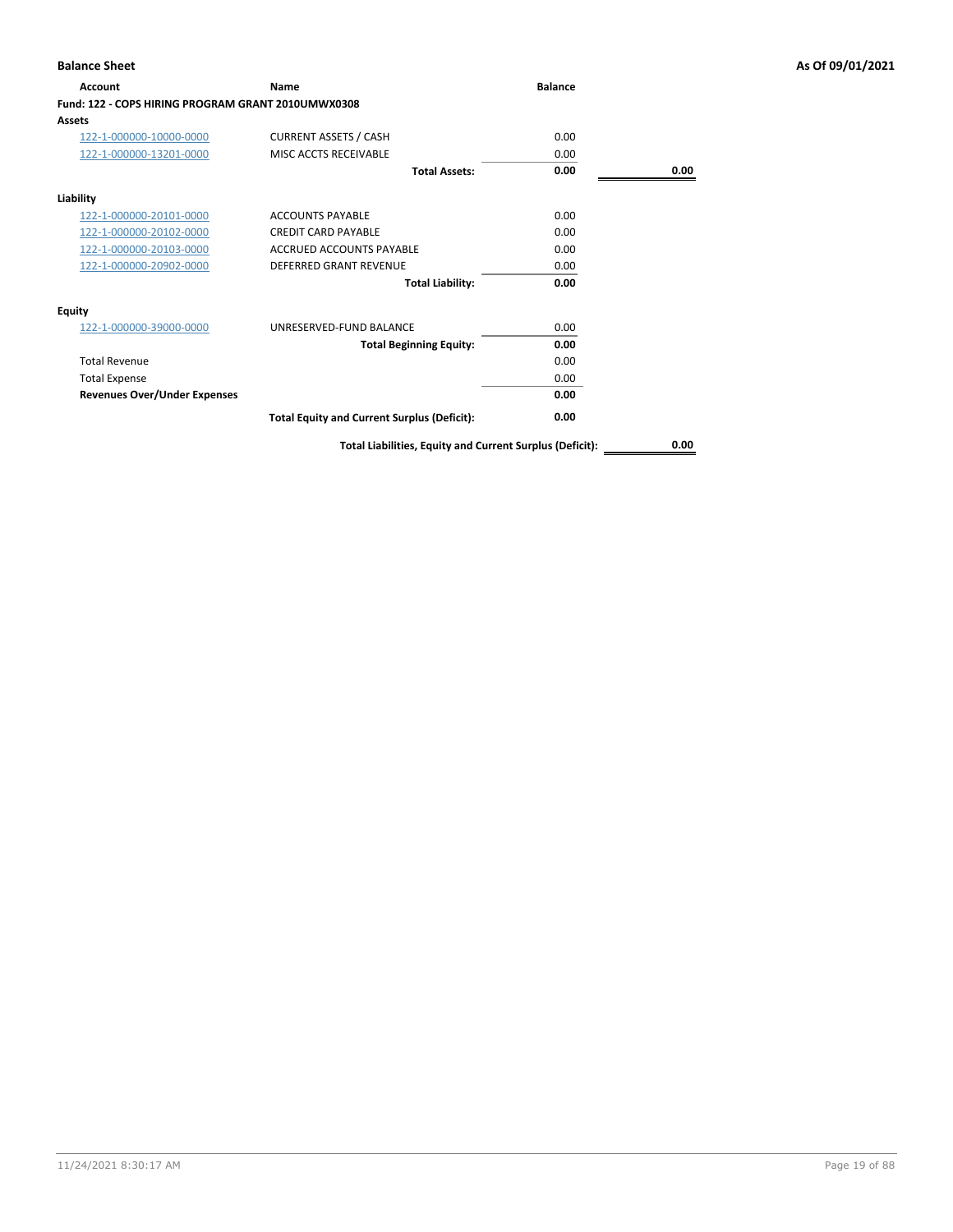| <b>Account</b>                                                            | Name                                               | <b>Balance</b> |          |
|---------------------------------------------------------------------------|----------------------------------------------------|----------------|----------|
| <b>Fund: 123 - PTRAIN - POLICE REIMBURSEMENT GRANTS &amp; CONT EDUCAT</b> |                                                    |                |          |
| Assets                                                                    |                                                    |                |          |
| 123-1-000000-10000-0000                                                   | <b>CURRENT ASSETS / CASH</b>                       | 5,408.76       |          |
| 123-1-000000-13201-0000                                                   | MISC ACCTS RECEIVABLE                              | 0.00           |          |
|                                                                           | <b>Total Assets:</b>                               | 5,408.76       | 5,408.76 |
| Liability                                                                 |                                                    |                |          |
| 123-1-000000-20101-0000                                                   | <b>ACCOUNTS PAYABLE</b>                            | 0.00           |          |
| 123-1-000000-20102-0000                                                   | <b>CREDIT CARD PAYABLE</b>                         | 0.00           |          |
| 123-1-000000-20103-0000                                                   | <b>ACCRUED ACCOUNTS PAYABLE</b>                    | 0.00           |          |
|                                                                           | <b>Total Liability:</b>                            | 0.00           |          |
| <b>Equity</b>                                                             |                                                    |                |          |
| 123-1-000000-39000-0000                                                   | UNRESERVED-FUND BALANCE                            | 7,218.28       |          |
|                                                                           | <b>Total Beginning Equity:</b>                     | 7,218.28       |          |
| <b>Total Revenue</b>                                                      |                                                    | 3,156.77       |          |
| <b>Total Expense</b>                                                      |                                                    | 4,966.29       |          |
| <b>Revenues Over/Under Expenses</b>                                       |                                                    | $-1,809.52$    |          |
|                                                                           | <b>Total Equity and Current Surplus (Deficit):</b> | 5,408.76       |          |
|                                                                           |                                                    |                |          |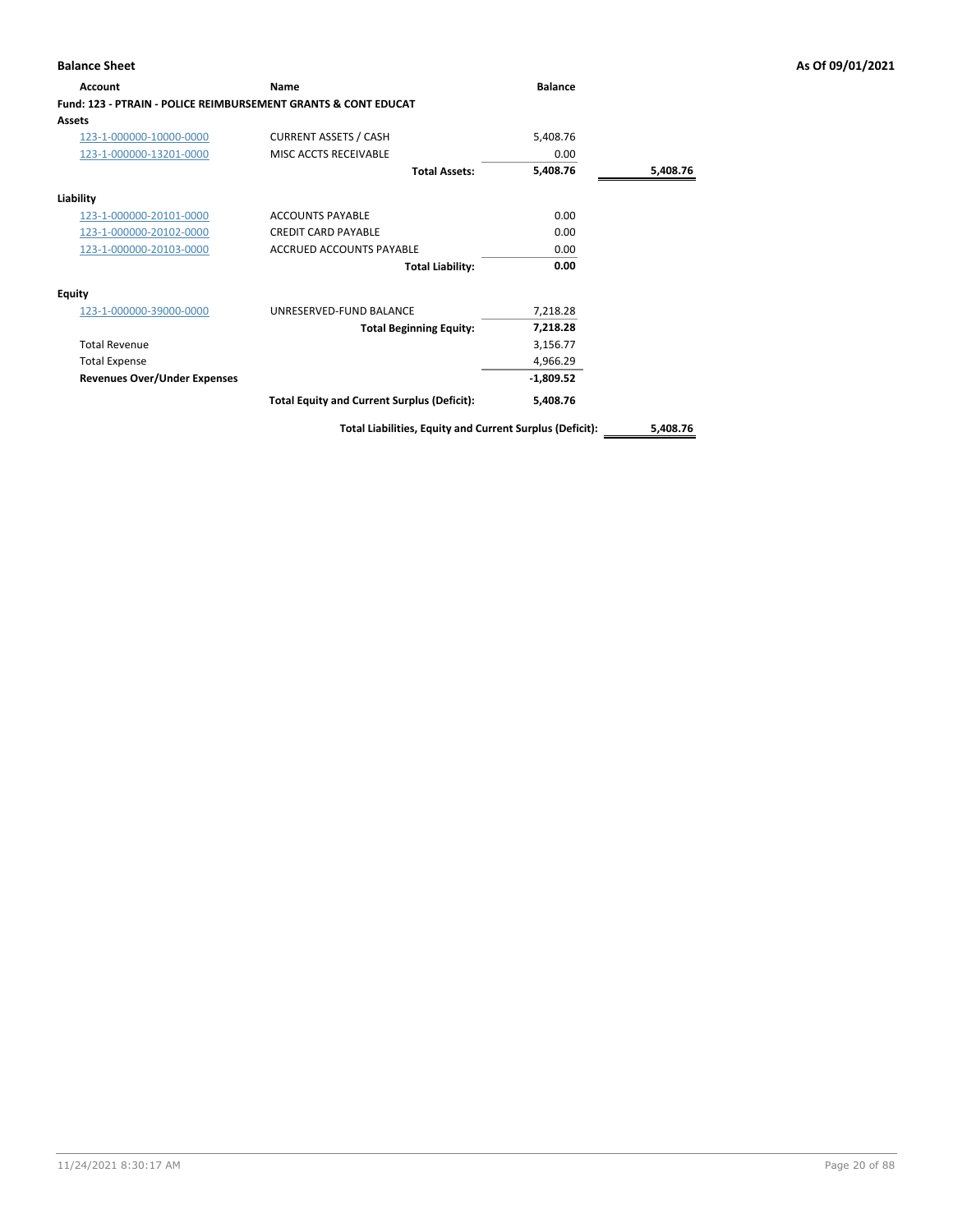| <b>Balance Sheet</b>                 |                                                    |                |        | As Of 09/01/2021 |
|--------------------------------------|----------------------------------------------------|----------------|--------|------------------|
| <b>Account</b>                       | Name                                               | <b>Balance</b> |        |                  |
| <b>Fund: 124 - FIRE HAZMAT GRANT</b> |                                                    |                |        |                  |
| Assets                               |                                                    |                |        |                  |
| 124-1-000000-10000-0000              | <b>CURRENT ASSETS / CASH</b>                       | 984.38         |        |                  |
| 124-1-000000-13201-0000              | MISC ACCTS RECEIVABLE                              | 0.00           |        |                  |
| 124-1-000000-13205-0000              | <b>INTEREST RECEIVABLE</b>                         | 0.00           |        |                  |
|                                      | <b>Total Assets:</b>                               | 984.38         | 984.38 |                  |
| Liability                            |                                                    |                |        |                  |
| 124-1-000000-20101-0000              | <b>ACCOUNTS PAYABLE</b>                            | 0.00           |        |                  |
| 124-1-000000-20102-0000              | <b>CREDIT CARD PAYABLE</b>                         | 0.00           |        |                  |
| 124-1-000000-20902-0000              | <b>DEFERRED GRANT REVENUE</b>                      | 0.00           |        |                  |
| 124-1-000000-21001-0000              | <b>GENERAL FUND / GENERAL FUND</b>                 | 0.00           |        |                  |
| 124-1-000000-29300-0000              | <b>ENCUMBRANCE SUMMARY</b>                         | 0.00           |        |                  |
| 124-1-000000-29400-0000              | RESERVED ACCOUNT / ENCUMBRANCES                    | 0.00           |        |                  |
|                                      | <b>Total Liability:</b>                            | 0.00           |        |                  |
| <b>Equity</b>                        |                                                    |                |        |                  |
| 124-1-000000-39000-0000              | UNRESERVED-FUND BALANCE                            | 984.54         |        |                  |
|                                      | <b>Total Beginning Equity:</b>                     | 984.54         |        |                  |
| <b>Total Revenue</b>                 |                                                    | 0.00           |        |                  |
| <b>Total Expense</b>                 |                                                    | 0.16           |        |                  |
| <b>Revenues Over/Under Expenses</b>  |                                                    | $-0.16$        |        |                  |
|                                      | <b>Total Equity and Current Surplus (Deficit):</b> | 984.38         |        |                  |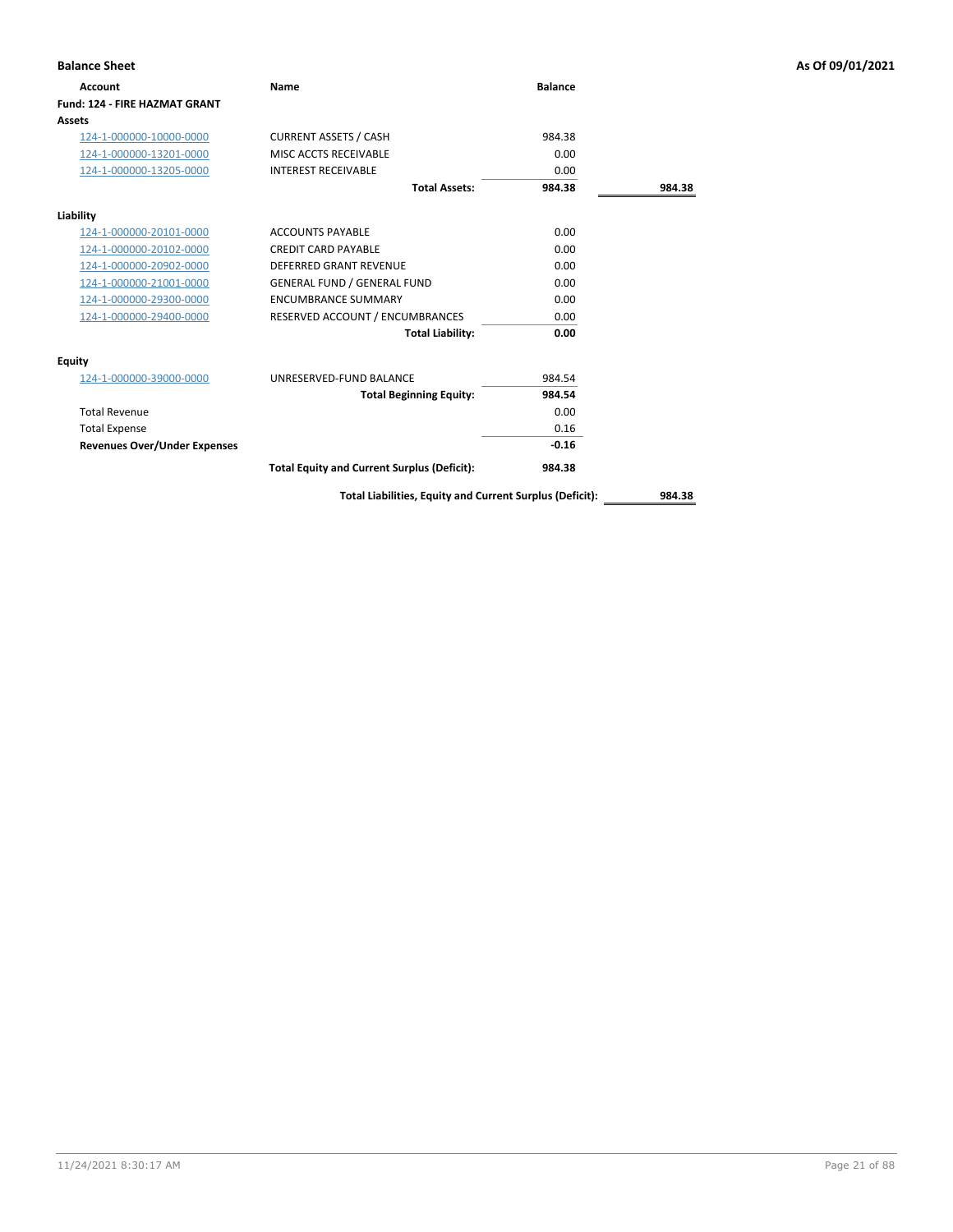| Account                                                   | Name                                               | <b>Balance</b> |      |
|-----------------------------------------------------------|----------------------------------------------------|----------------|------|
| <b>Fund: 125 - TRAINING &amp; HUMANITIES TEXAS GRANTS</b> |                                                    |                |      |
| Assets                                                    |                                                    |                |      |
| 125-1-000000-10000-0000                                   | <b>CURRENT ASSETS / CASH</b>                       | 0.00           |      |
| 125-1-000000-13205-0000                                   | <b>INTEREST RECEIVABLE</b>                         | 0.00           |      |
|                                                           | <b>Total Assets:</b>                               | 0.00           | 0.00 |
| Liability                                                 |                                                    |                |      |
| 125-1-000000-20101-0000                                   | <b>ACCOUNTS PAYABLE</b>                            | 0.00           |      |
| 125-1-000000-20102-0000                                   | <b>CREDIT CARD PAYABLE</b>                         | 0.00           |      |
| 125-1-000000-20103-0000                                   | <b>ACCRUED ACCOUNTS PAYABLE</b>                    | 0.00           |      |
| 125-1-000000-20902-0000                                   | <b>DEFERRED GRANT REVENUE</b>                      | 0.00           |      |
| 125-1-000000-29300-0000                                   | <b>ENCUMBRANCE SUMMARY</b>                         | 0.00           |      |
| 125-1-000000-29400-0000                                   | RESERVED ACCOUNT / ENCUMBRANCES                    | 0.00           |      |
|                                                           | <b>Total Liability:</b>                            | 0.00           |      |
| Equity                                                    |                                                    |                |      |
| 125-1-000000-39000-0000                                   | UNRESERVED-FUND BALANCE                            | 0.00           |      |
|                                                           | <b>Total Beginning Equity:</b>                     | 0.00           |      |
| <b>Total Revenue</b>                                      |                                                    | 0.00           |      |
| <b>Total Expense</b>                                      |                                                    | 0.00           |      |
| <b>Revenues Over/Under Expenses</b>                       |                                                    | 0.00           |      |
|                                                           | <b>Total Equity and Current Surplus (Deficit):</b> | 0.00           |      |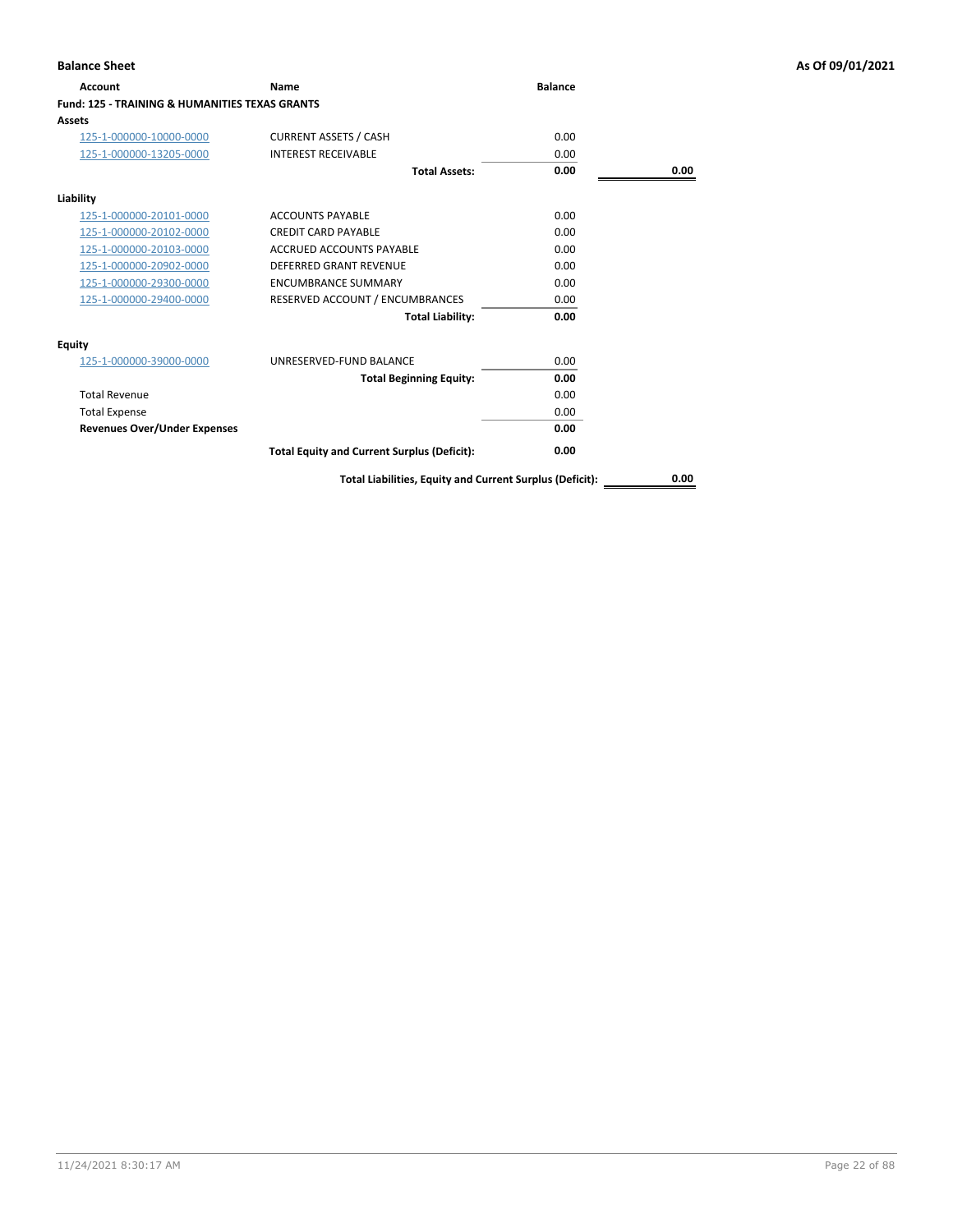| <b>Balance Sheet</b>                   |                                                          |                |      | As Of 09/01/2021 |
|----------------------------------------|----------------------------------------------------------|----------------|------|------------------|
| <b>Account</b>                         | Name                                                     | <b>Balance</b> |      |                  |
| <b>Fund: 126 - TIFMAS MOBILIZATION</b> |                                                          |                |      |                  |
| <b>Assets</b>                          |                                                          |                |      |                  |
| 126-1-000000-10000-0000                | <b>CURRENT ASSETS / CASH</b>                             | 0.00           |      |                  |
| 126-1-000000-13201-0000                | MISC ACCTS RECEIVABLE                                    | 0.00           |      |                  |
|                                        | <b>Total Assets:</b>                                     | 0.00           | 0.00 |                  |
| Liability                              |                                                          |                |      |                  |
| 126-1-000000-20101-0000                | <b>ACCOUNTS PAYABLE</b>                                  | 0.00           |      |                  |
| 126-1-000000-20102-0000                | <b>CREDIT CARD PAYABLE</b>                               | 0.00           |      |                  |
| 126-1-000000-39100-0000                | UNRESERVED-RET. EARNINGS                                 | 0.00           |      |                  |
|                                        | <b>Total Liability:</b>                                  | 0.00           |      |                  |
| Equity                                 |                                                          |                |      |                  |
| 126-1-000000-39000-0000                | UNRESERVED-FUND BALANCE                                  | 0.00           |      |                  |
|                                        | <b>Total Beginning Equity:</b>                           | 0.00           |      |                  |
| <b>Total Revenue</b>                   |                                                          | 0.00           |      |                  |
| <b>Total Expense</b>                   |                                                          | 0.00           |      |                  |
| <b>Revenues Over/Under Expenses</b>    |                                                          | 0.00           |      |                  |
|                                        | <b>Total Equity and Current Surplus (Deficit):</b>       | 0.00           |      |                  |
|                                        | Total Liabilities, Equity and Current Surplus (Deficit): |                | 0.00 |                  |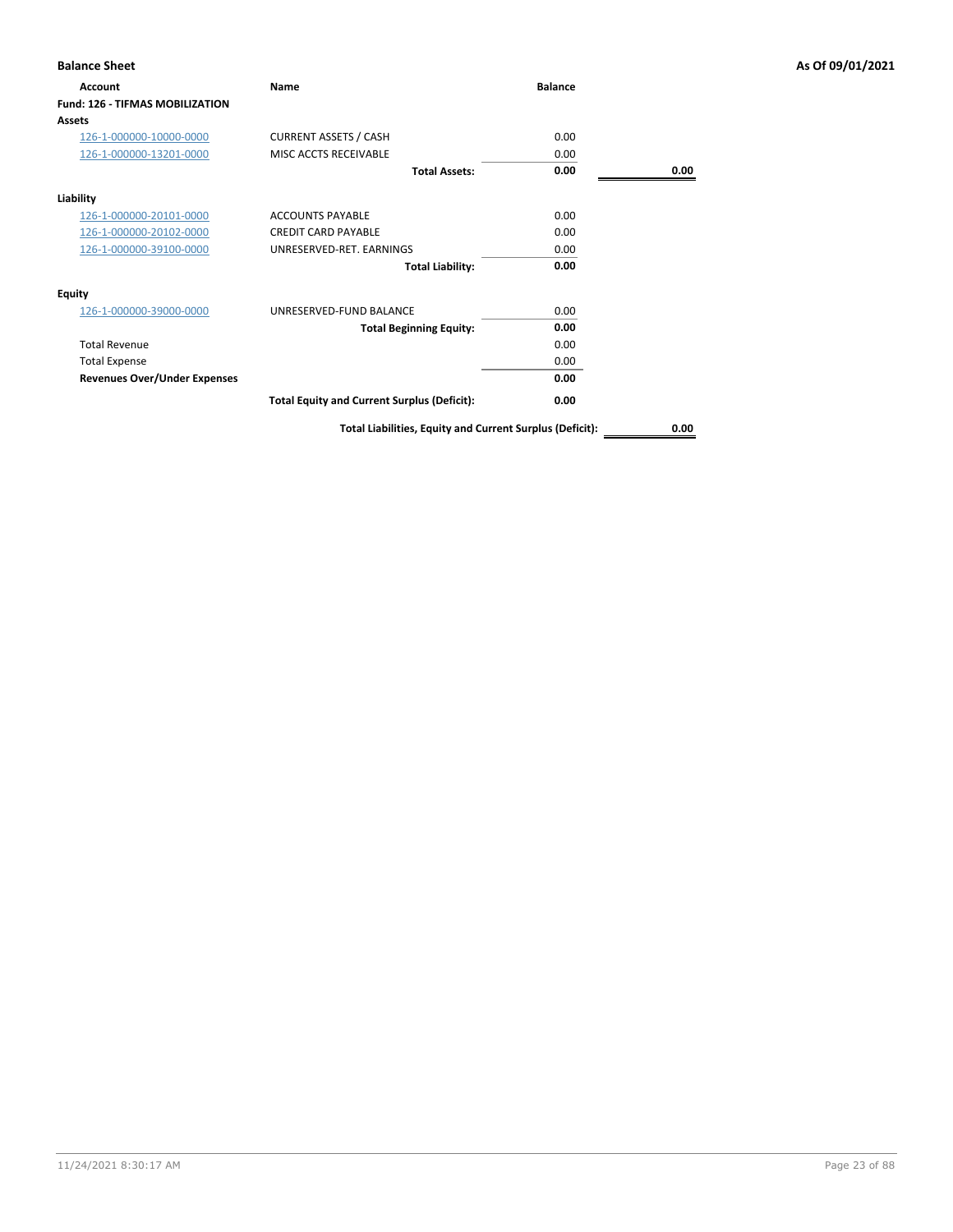| <b>Account</b>                      | Name                                               | <b>Balance</b> |      |
|-------------------------------------|----------------------------------------------------|----------------|------|
| Fund: 127 - FIRE GRANT              |                                                    |                |      |
| <b>Assets</b>                       |                                                    |                |      |
| 127-1-000000-10000-0000             | <b>CURRENT ASSETS / CASH</b>                       | 0.00           |      |
| 127-1-000000-13201-0000             | MISC ACCTS RECEIVABLE                              | 0.00           |      |
|                                     | <b>Total Assets:</b>                               | 0.00           | 0.00 |
| Liability                           |                                                    |                |      |
| 127-1-000000-20101-0000             | <b>ACCOUNTS PAYABLE</b>                            | 0.00           |      |
|                                     | <b>Total Liability:</b>                            | 0.00           |      |
| <b>Equity</b>                       |                                                    |                |      |
| 127-1-000000-39000-0000             | UNRESERVED-FUND BALANCE                            | 0.00           |      |
|                                     | <b>Total Beginning Equity:</b>                     | 0.00           |      |
| <b>Total Revenue</b>                |                                                    | 0.00           |      |
| <b>Total Expense</b>                |                                                    | 0.00           |      |
| <b>Revenues Over/Under Expenses</b> |                                                    | 0.00           |      |
|                                     | <b>Total Equity and Current Surplus (Deficit):</b> | 0.00           |      |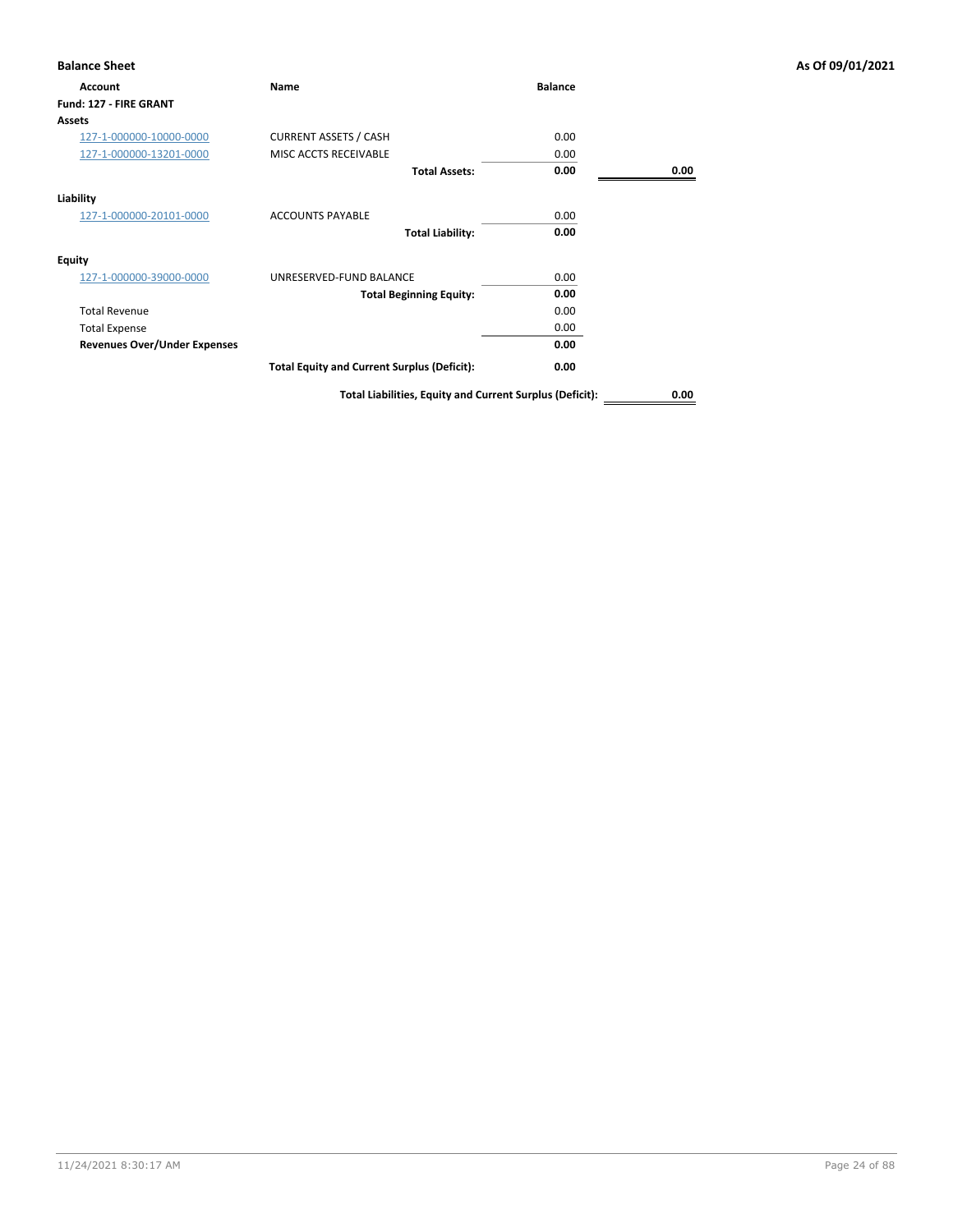| <b>Balance Sheet</b>                |                                                    |                 |                 | As Of 09/01/2021 |
|-------------------------------------|----------------------------------------------------|-----------------|-----------------|------------------|
| Account                             | Name                                               | <b>Balance</b>  |                 |                  |
| Fund: 140 - DEBT SERVICE FUND       |                                                    |                 |                 |                  |
| Assets                              |                                                    |                 |                 |                  |
| 140-1-000000-10000-0000             | <b>CURRENT ASSETS / CASH</b>                       | 541,367.84      |                 |                  |
| 140-1-000000-12101-0000             | <b>BOND ISSUANCE COSTS</b>                         | 0.00            |                 |                  |
| 140-1-000000-13101-0000             | TAX RECEIVABLE-CURRENT                             | $-5,158,736.89$ |                 |                  |
| 140-1-000000-13102-0000             | <b>TAXES REC-DELINQUENT</b>                        | 155,909.28      |                 |                  |
| 140-1-000000-13103-0000             | ALLOW FOR UNCOLLECT TAXES                          | $-50,164.27$    |                 |                  |
| 140-1-000000-13203-0000             | NON-CURRENT ASSETS / PREPAYMENTS                   | 0.00            |                 |                  |
| 140-1-000000-13205-0000             | <b>INTEREST RECEIVABLE</b>                         | 0.00            |                 |                  |
| 140-1-000000-13221-0000             | MISC A/R - PROPERTY TAXES                          | 48,516.44       |                 |                  |
|                                     | <b>Total Assets:</b>                               | $-4,463,107.60$ | $-4,463,107.60$ |                  |
| Liability                           |                                                    |                 |                 |                  |
| 140-1-000000-20101-0000             | <b>ACCOUNTS PAYABLE</b>                            | 0.00            |                 |                  |
| 140-1-000000-20102-0000             | <b>CREDIT CARD PAYABLE</b>                         | 0.00            |                 |                  |
| 140-1-000000-20103-0000             | ACCRUED ACCOUNTS PAYABLE                           | 0.00            |                 |                  |
| 140-1-000000-20108-0000             | <b>MATURED BONDS PAYABLE</b>                       | 0.00            |                 |                  |
| 140-1-000000-20111-0000             | MATURED INTEREST PAYABLE                           | 0.00            |                 |                  |
| 140-1-000000-20112-0000             | <b>ACCRUED INTEREST PAYABLE</b>                    | 0.00            |                 |                  |
| 140-1-000000-20203-0000             | DEFERRED TAX REVENUE                               | $-5,063,170.94$ |                 |                  |
| 140-1-000000-21001-0000             | <b>GENERAL FUND / GENERAL FUND</b>                 | 0.00            |                 |                  |
| 140-1-000000-21040-0000             | DUE TO / GENERAL CIP FUND                          | 0.00            |                 |                  |
| 140-1-000000-29300-0000             | <b>ENCUMBRANCE SUMMARY</b>                         | 0.00            |                 |                  |
| 140-1-000000-29400-0000             | RESERVED ACCOUNT / ENCUMBRANCES                    | 0.00            |                 |                  |
|                                     | <b>Total Liability:</b>                            | $-5,063,170.94$ |                 |                  |
| <b>Equity</b>                       |                                                    |                 |                 |                  |
| 140-1-000000-39000-0000             | UNRESERVED-FUND BALANCE                            | 603,204.23      |                 |                  |
|                                     | <b>Total Beginning Equity:</b>                     | 603,204.23      |                 |                  |
| <b>Total Revenue</b>                |                                                    | 6,804,708.47    |                 |                  |
| <b>Total Expense</b>                |                                                    | 6,807,849.36    |                 |                  |
| <b>Revenues Over/Under Expenses</b> |                                                    | $-3,140.89$     |                 |                  |
|                                     | <b>Total Equity and Current Surplus (Deficit):</b> | 600,063.34      |                 |                  |

Total Liabilities, Equity and Current Surplus (Deficit): \_\_\_\_\_-4,463,107.60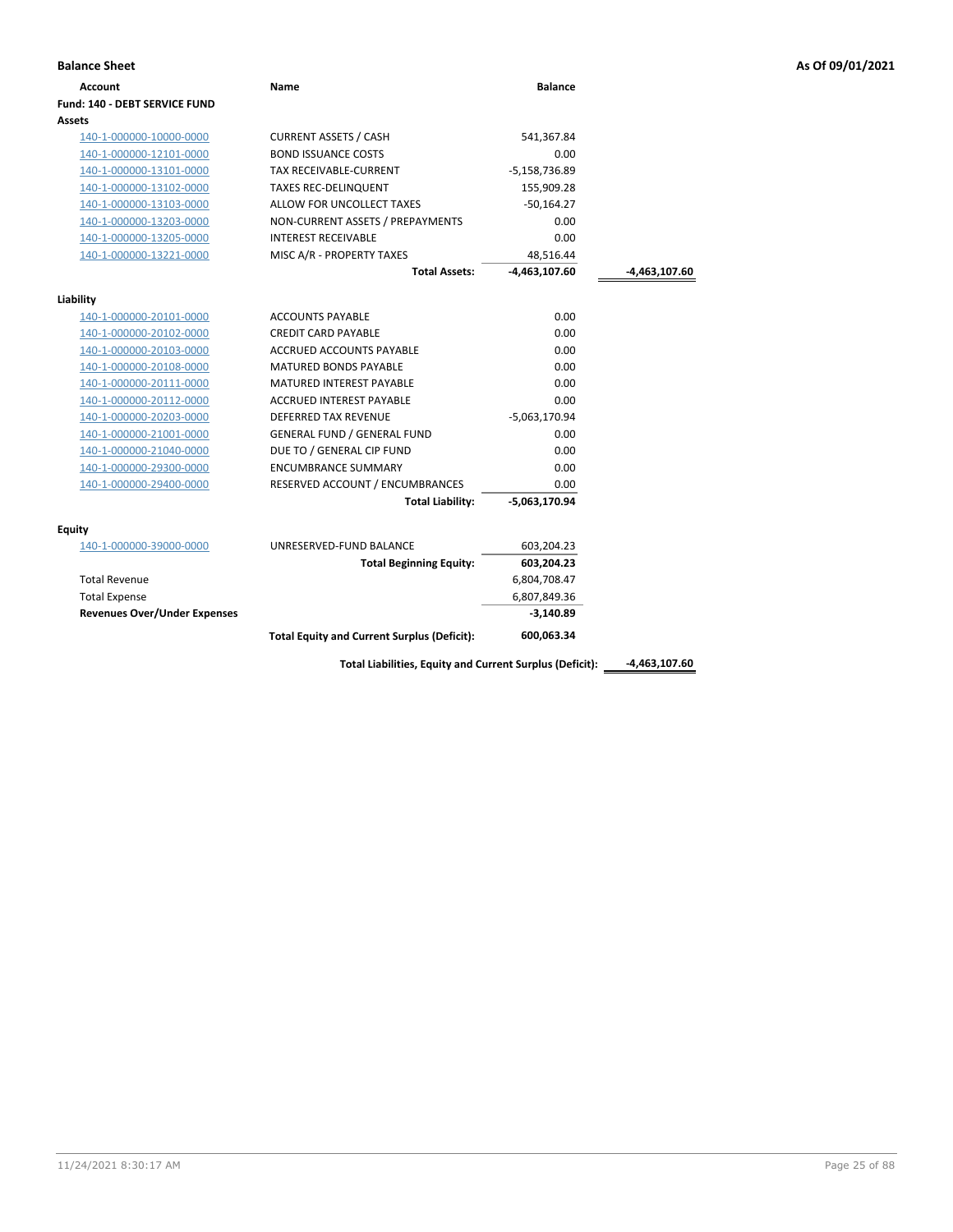| <b>Account</b>                                      | Name                                                             | <b>Balance</b>     |               |
|-----------------------------------------------------|------------------------------------------------------------------|--------------------|---------------|
| <b>Fund: 160 - GENERAL CAPITAL IMPROVEMENT FUND</b> |                                                                  |                    |               |
| Assets                                              |                                                                  |                    |               |
| 160-1-000000-10000-0000                             | <b>CURRENT ASSETS / CASH</b>                                     | 4,546,249.17       |               |
| 160-1-000000-11402-0000                             | 2002 CO'S                                                        | 256,586.77         |               |
| 160-1-000000-11514-0000                             | EXCHANGE BLDG - TX DAILY ACCOUNT 1157                            | 229,511.96         |               |
| 160-1-000000-11515-0000                             | 2019 GO STREET BOND PROCEEDS - TX TERN                           | 9,655,110.43       |               |
| 160-1-000000-11517-0000                             | <b>EXCHANGE BLDG - TX TERM</b>                                   | 0.00               |               |
| 160-1-000000-11520-0000                             | <b>CERTIFICATES OF DEPOSIT</b>                                   | 0.00               |               |
| 160-1-000000-11602-0000                             | 2001 CO                                                          | 0.00               |               |
| 160-1-000000-11603-0000                             | 2001-A CO'S                                                      | 77,574.00          |               |
| 160-1-000000-11700-0000                             | <b>TXFIT General Street Improvement &amp; Repair</b>             | 0.00               |               |
| 160-1-000000-11701-0000                             | TXFIT Fire Admin & Em Ops Center Building                        | 0.00               |               |
| 160-1-000000-11702-0000                             | <b>TXFIT Radio Infrastructure Replacement 202</b>                | 0.00               |               |
| 160-1-000000-11703-0000                             | TXFIT Roy Warren Expansion 2021 GO                               | 0.00               |               |
| 160-1-000000-11704-0000                             | <b>TXFIT Austin Park 2021 CO</b>                                 | 0.00               |               |
| 160-1-000000-13201-0000                             | MISC ACCTS RECEIVABLE                                            | 7,311.00           |               |
| 160-1-000000-13205-0000                             | <b>INTEREST RECEIVABLE</b>                                       | 0.00               |               |
| 160-1-000000-14035-0000                             | DEBT SERVICE / DEBT SERVICE FUND                                 | 0.00               |               |
|                                                     | <b>Total Assets:</b>                                             | 14,772,343.33      | 14,772,343.33 |
|                                                     |                                                                  |                    |               |
| Liability                                           | <b>ACCOUNTS PAYABLE</b>                                          |                    |               |
| 160-1-000000-20101-0000                             |                                                                  | 0.00               |               |
| 160-1-000000-20102-0000                             | <b>CREDIT CARD PAYABLE</b>                                       | 0.00               |               |
| 160-1-000000-20103-0000                             | <b>ACCRUED ACCOUNTS PAYABLE</b><br><b>DEVELOPERS ESCROW</b>      | 0.00<br>0.00       |               |
| 160-1-000000-20113-0000                             | RETAINAGES PAYABLE                                               |                    |               |
| 160-1-000000-20139-0000                             | DEFERRED GRANT REVENUE                                           | 127,845.10<br>0.00 |               |
| 160-1-000000-20902-0000                             | <b>GENERAL FUND / GENERAL FUND</b>                               | 0.00               |               |
| 160-1-000000-21001-0000                             |                                                                  | 0.00               |               |
| 160-1-000000-21035-0000                             | DEBT SERVICE / DUE TO DEBT SERVICE                               | 0.00               |               |
| 160-1-000000-21101-0000                             | ENTERPRISE / WTR/WWTR UTILITY FUND<br><b>ENCUMBRANCE SUMMARY</b> | 0.00               |               |
| 160-1-000000-29300-0000                             |                                                                  |                    |               |
| 160-1-000000-29400-0100                             | RESERVED ACCOUNT / ENCUMBRANCES                                  | 0.00               |               |
|                                                     | <b>Total Liability:</b>                                          | 127,845.10         |               |
| <b>Equity</b>                                       |                                                                  |                    |               |
| 160-1-000000-39000-0000                             | UNRESERVED-FUND BALANCE                                          | 17,988,577.88      |               |
|                                                     | <b>Total Beginning Equity:</b>                                   | 17,988,577.88      |               |
| <b>Total Revenue</b>                                |                                                                  | 6,971,784.59       |               |
| <b>Total Expense</b>                                |                                                                  | 10,315,864.24      |               |
| <b>Revenues Over/Under Expenses</b>                 |                                                                  | -3,344,079.65      |               |
|                                                     | <b>Total Equity and Current Surplus (Deficit):</b>               | 14,644,498.23      |               |
|                                                     |                                                                  |                    |               |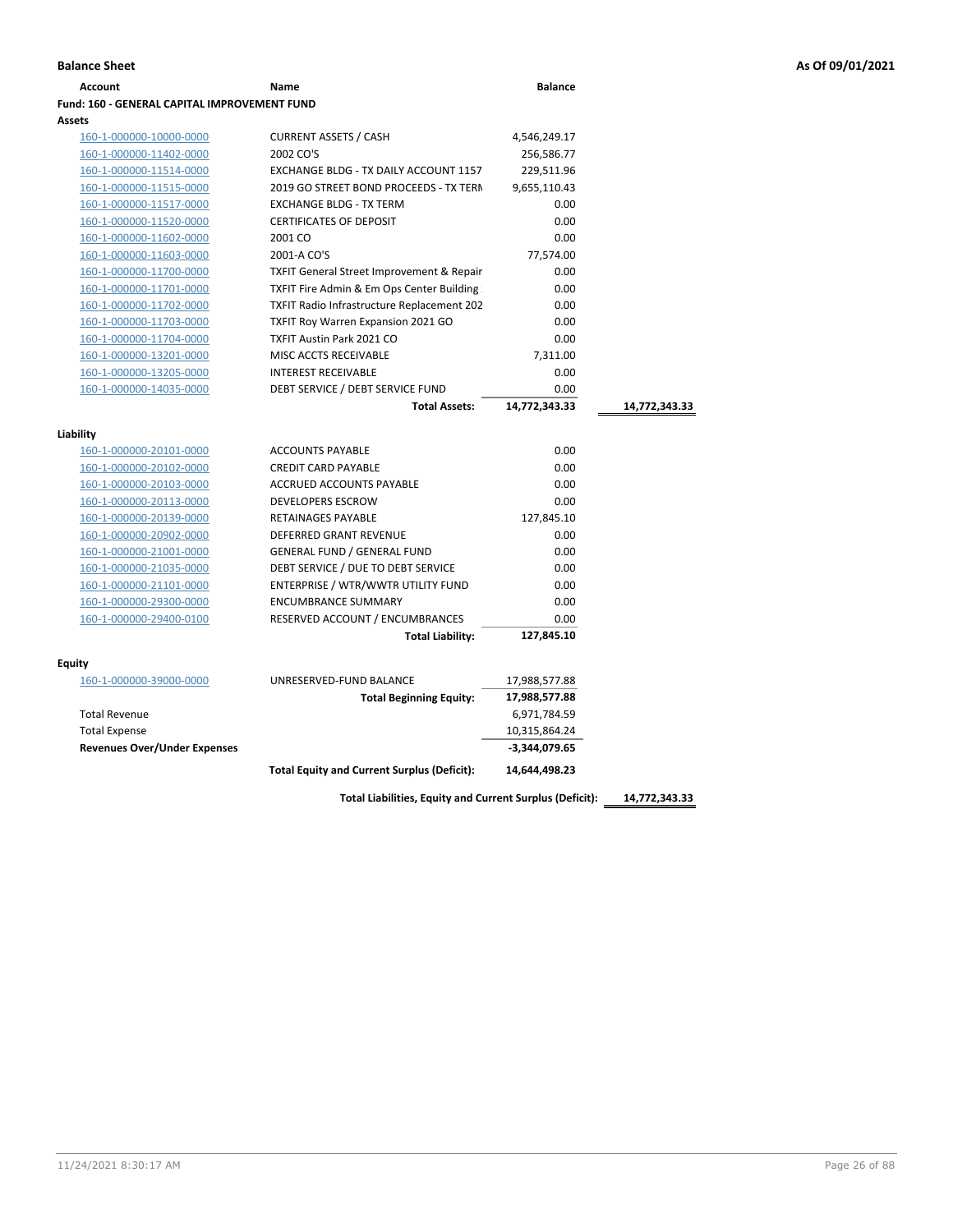| Account                                     | Name                                                     | <b>Balance</b>  |               |
|---------------------------------------------|----------------------------------------------------------|-----------------|---------------|
| <b>Fund: 161 - STREET CONSTRUCTION FUND</b> |                                                          |                 |               |
| <b>Assets</b>                               |                                                          |                 |               |
| 161-1-000000-10000-0000                     | <b>CURRENT ASSETS / CASH</b>                             | -964,814.08     |               |
| 161-1-000000-11003-0000                     | 2010 CO'S                                                | 0.00            |               |
| 161-1-000000-13205-0000                     | <b>INTEREST RECEIVABLE</b>                               | 0.00            |               |
| 161-1-000000-14035-0000                     | DEBT SERVICE / DEBT SERVICE FUND                         | 0.00            |               |
|                                             | <b>Total Assets:</b>                                     | $-964,814.08$   | -964,814.08   |
| Liability                                   |                                                          |                 |               |
| 161-1-000000-20101-0000                     | <b>ACCOUNTS PAYABLE</b>                                  | 0.00            |               |
| 161-1-000000-20102-0000                     | <b>CREDIT CARD PAYABLE</b>                               | 0.00            |               |
| 161-1-000000-20103-0000                     | <b>ACCRUED ACCOUNTS PAYABLE</b>                          | 0.00            |               |
| 161-1-000000-20139-0000                     | <b>RETAINAGES PAYABLE</b>                                | 92,397.43       |               |
| 161-1-000000-21001-0000                     | <b>GENERAL FUND / GENERAL FUND</b>                       | 0.00            |               |
| 161-1-000000-21035-0000                     | DEBT SERVICE / DUE TO DEBT SERVICE                       | 0.00            |               |
| 161-1-000000-29300-0000                     | <b>ENCUMBRANCE SUMMARY</b>                               | 0.00            |               |
| 161-1-000000-29400-0100                     | RESERVED ACCOUNT / ENCUMBRANCES                          | 0.00            |               |
|                                             | <b>Total Liability:</b>                                  | 92,397.43       |               |
| Equity                                      |                                                          |                 |               |
| 161-1-000000-39000-0000                     | UNRESERVED-FUND BALANCE                                  | 657,106.80      |               |
|                                             | <b>Total Beginning Equity:</b>                           | 657,106.80      |               |
| <b>Total Revenue</b>                        |                                                          | 79.94           |               |
| <b>Total Expense</b>                        |                                                          | 1,714,398.25    |               |
| <b>Revenues Over/Under Expenses</b>         |                                                          | $-1,714,318.31$ |               |
|                                             | <b>Total Equity and Current Surplus (Deficit):</b>       | $-1,057,211.51$ |               |
|                                             | Total Liabilities, Equity and Current Surplus (Deficit): |                 | $-964,814.08$ |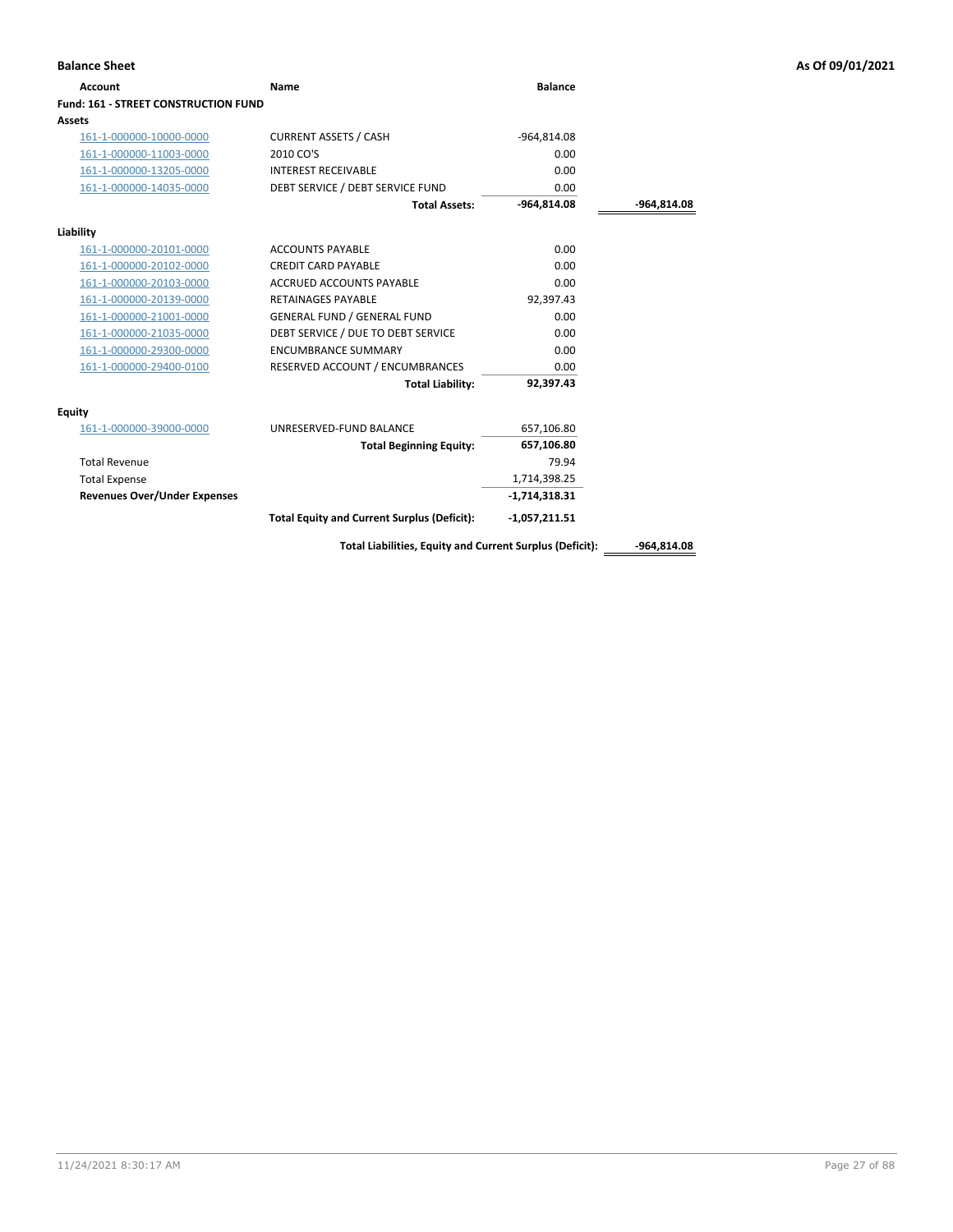| <b>Account</b>                           | Name                                               | <b>Balance</b> |      |
|------------------------------------------|----------------------------------------------------|----------------|------|
| Fund: 162 - GRAHAM PARK RENOVATIONS FUND |                                                    |                |      |
| Assets                                   |                                                    |                |      |
| 162-1-000000-10000-0000                  | <b>CURRENT ASSETS / CASH</b>                       | 0.00           |      |
| 162-1-000000-13201-0000                  | MISC ACCTS RECEIVABLE                              | 0.00           |      |
|                                          | <b>Total Assets:</b>                               | 0.00           | 0.00 |
| Liability                                |                                                    |                |      |
| 162-1-000000-20101-0000                  | <b>ACCOUNTS PAYABLE</b>                            | 0.00           |      |
| 162-1-000000-20139-0000                  | <b>RETAINAGES PAYABLE</b>                          | 0.00           |      |
| 162-1-000000-20202-0000                  | <b>DEFERRED REVENUE</b>                            | 0.00           |      |
| 162-1-000000-29300-0000                  | <b>ENCUMBRANCE SUMMARY</b>                         | 0.00           |      |
| 162-1-000000-29400-0000                  | RESERVED ACCOUNT / ENCUMBRANCES                    | 0.00           |      |
|                                          | <b>Total Liability:</b>                            | 0.00           |      |
| Equity                                   |                                                    |                |      |
| 162-1-000000-39000-0000                  | UNRESERVED-FUND BALANCE                            | 0.00           |      |
|                                          | <b>Total Beginning Equity:</b>                     | 0.00           |      |
| <b>Total Revenue</b>                     |                                                    | 0.00           |      |
| <b>Total Expense</b>                     |                                                    | 0.00           |      |
| <b>Revenues Over/Under Expenses</b>      |                                                    | 0.00           |      |
|                                          | <b>Total Equity and Current Surplus (Deficit):</b> | 0.00           |      |
|                                          |                                                    |                |      |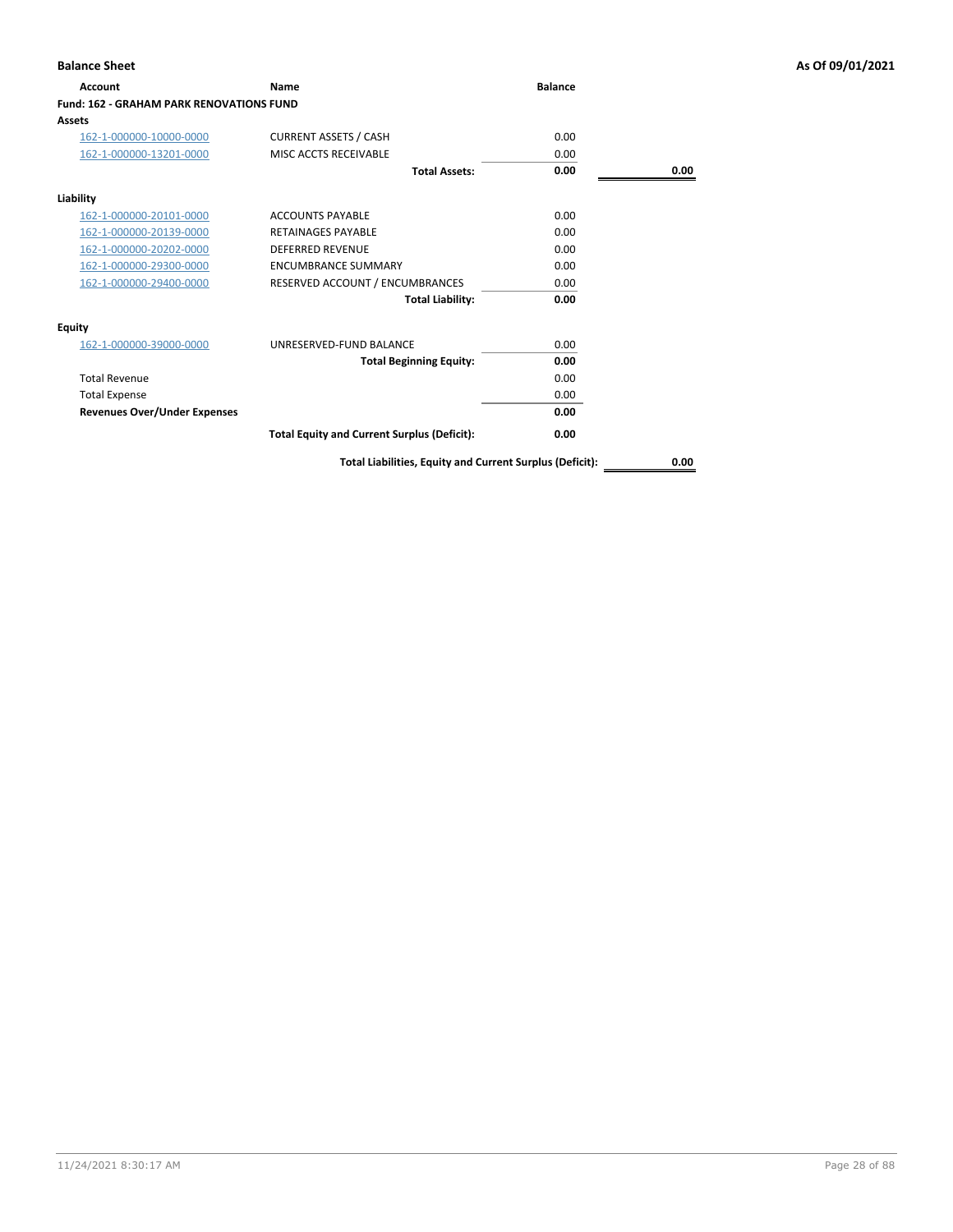| Account                                      | Name                                                     | <b>Balance</b> |      |
|----------------------------------------------|----------------------------------------------------------|----------------|------|
| <b>Fund: 163 - SECO STIMULAS BLOCK GRANT</b> |                                                          |                |      |
| Assets                                       |                                                          |                |      |
| 163-1-000000-10000-0000                      | <b>CURRENT ASSETS / CASH</b>                             | 0.00           |      |
| 163-1-000000-13201-0000                      | MISC ACCTS RECEIVABLE                                    | 0.00           |      |
| 163-1-000000-13205-0000                      | <b>INTEREST RECEIVABLE</b>                               | 0.00           |      |
|                                              | <b>Total Assets:</b>                                     | 0.00           | 0.00 |
| Liability                                    |                                                          |                |      |
| 163-1-000000-20101-0000                      | <b>ACCOUNTS PAYABLE</b>                                  | 0.00           |      |
| 163-1-000000-20102-0000                      | <b>CREDIT CARD PAYABLE</b>                               | 0.00           |      |
| 163-1-000000-20103-0000                      | <b>ACCRUED ACCOUNTS PAYABLE</b>                          | 0.00           |      |
| 163-1-000000-20139-0000                      | <b>RETAINAGES PAYABLE</b>                                | 0.00           |      |
| 163-1-000000-20902-0000                      | <b>DEFERRED GRANT REVENUE</b>                            | 0.00           |      |
| 163-1-000000-29300-0000                      | <b>ENCUMBRANCE SUMMARY</b>                               | 0.00           |      |
| 163-1-000000-29400-0100                      | RESERVED ACCOUNT / ENCUMBRANCES                          | 0.00           |      |
|                                              | <b>Total Liability:</b>                                  | 0.00           |      |
| <b>Equity</b>                                |                                                          |                |      |
| 163-1-000000-39000-0000                      | UNRESERVED-FUND BALANCE                                  | 0.00           |      |
|                                              | <b>Total Beginning Equity:</b>                           | 0.00           |      |
| <b>Total Revenue</b>                         |                                                          | 0.00           |      |
| <b>Total Expense</b>                         |                                                          | 0.00           |      |
| <b>Revenues Over/Under Expenses</b>          |                                                          | 0.00           |      |
|                                              | <b>Total Equity and Current Surplus (Deficit):</b>       | 0.00           |      |
|                                              | Total Liabilities, Equity and Current Surplus (Deficit): |                | 0.00 |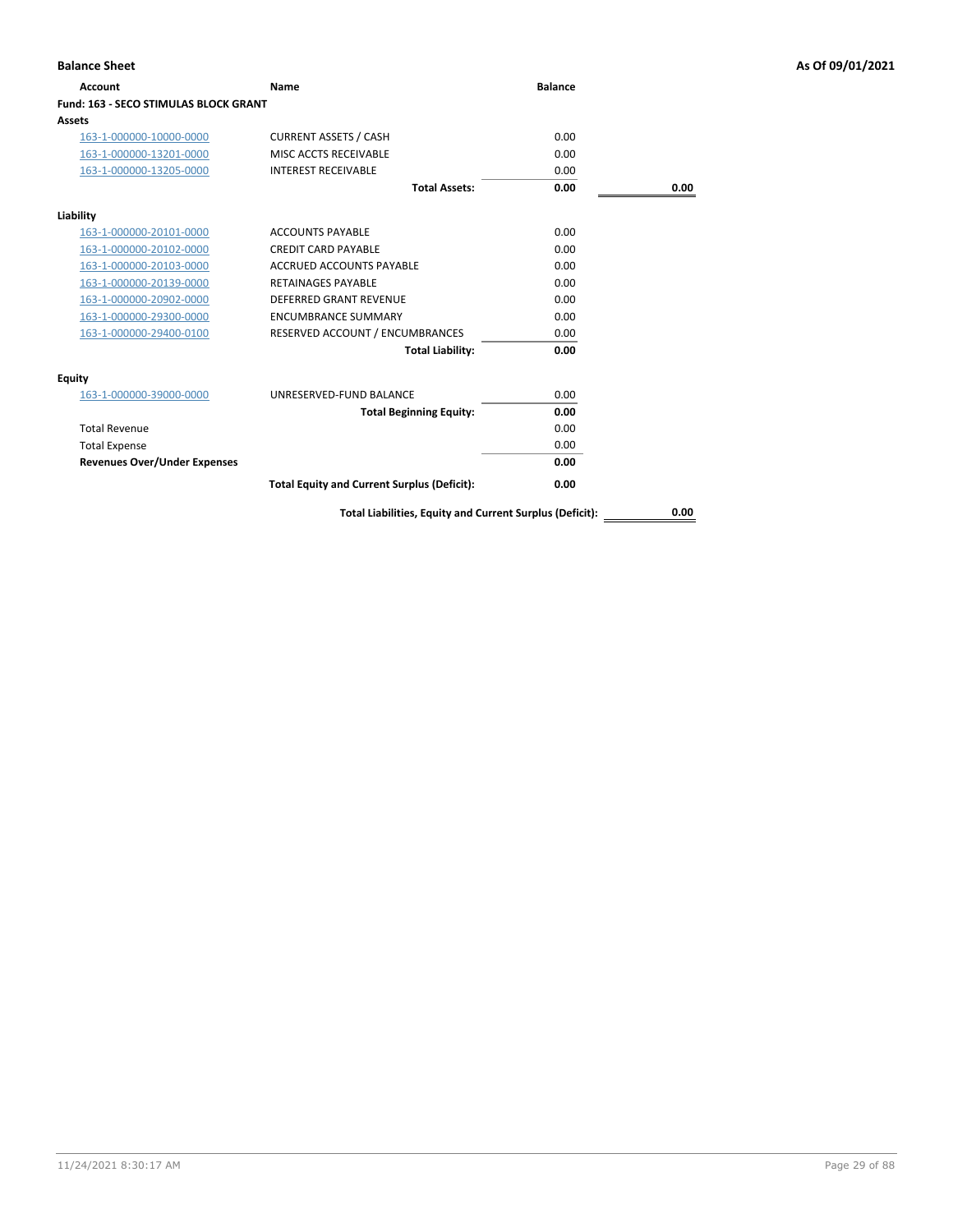| <b>Balance Sheet</b>                |                                                          |                |           | As Of 09/01/2021 |
|-------------------------------------|----------------------------------------------------------|----------------|-----------|------------------|
| <b>Account</b>                      | Name                                                     | <b>Balance</b> |           |                  |
| Fund: 164 - 2013 CO CAPITAL FUND    |                                                          |                |           |                  |
| Assets                              |                                                          |                |           |                  |
| 164-1-000000-10000-0000             | <b>CURRENT ASSETS / CASH</b>                             | 32,922.93      |           |                  |
| 164-1-000000-11508-0000             | 2013 CO'S PROJ CONST                                     | 2,085.85       |           |                  |
| 164-1-000000-11509-0000             | 2013 CO'S DEBT SERVICE                                   | 0.00           |           |                  |
| 164-1-000000-13205-0000             | <b>INTEREST RECEIVABLE</b>                               | 0.00           |           |                  |
| 164-1-000000-14035-0000             | DEBT SERVICE / DEBT SERVICE FUND                         | 0.00           |           |                  |
|                                     | <b>Total Assets:</b>                                     | 35,008.78      | 35,008.78 |                  |
| Liability                           |                                                          |                |           |                  |
| 164-1-000000-20101-0000             | <b>ACCOUNTS PAYABLE</b>                                  | 0.00           |           |                  |
| 164-1-000000-20102-0000             | <b>CREDIT CARD PAYABLE</b>                               | 0.00           |           |                  |
| 164-1-000000-20103-0000             | ACCRUED ACCOUNTS PAYABLE                                 | 0.00           |           |                  |
| 164-1-000000-20139-0000             | RETAINAGES PAYABLE                                       | 0.00           |           |                  |
| 164-1-000000-21001-0000             | <b>GENERAL FUND / GENERAL FUND</b>                       | 0.00           |           |                  |
| 164-1-000000-21035-0000             | DEBT SERVICE / DUE TO DEBT SERVICE                       | 0.00           |           |                  |
| 164-1-000000-29300-0000             | <b>ENCUMBRANCE SUMMARY</b>                               | 0.00           |           |                  |
| 164-1-000000-29400-0100             | RESERVED ACCOUNT / ENCUMBRANCES                          | 0.00           |           |                  |
|                                     | <b>Total Liability:</b>                                  | 0.00           |           |                  |
| <b>Equity</b>                       |                                                          |                |           |                  |
| 164-1-000000-39000-0000             | UNRESERVED-FUND BALANCE                                  | 34,976.69      |           |                  |
|                                     | <b>Total Beginning Equity:</b>                           | 34,976.69      |           |                  |
| <b>Total Revenue</b>                |                                                          | 38.98          |           |                  |
| <b>Total Expense</b>                |                                                          | 6.89           |           |                  |
| <b>Revenues Over/Under Expenses</b> |                                                          | 32.09          |           |                  |
|                                     | <b>Total Equity and Current Surplus (Deficit):</b>       | 35,008.78      |           |                  |
|                                     | Total Liabilities, Equity and Current Surplus (Deficit): |                | 35,008.78 |                  |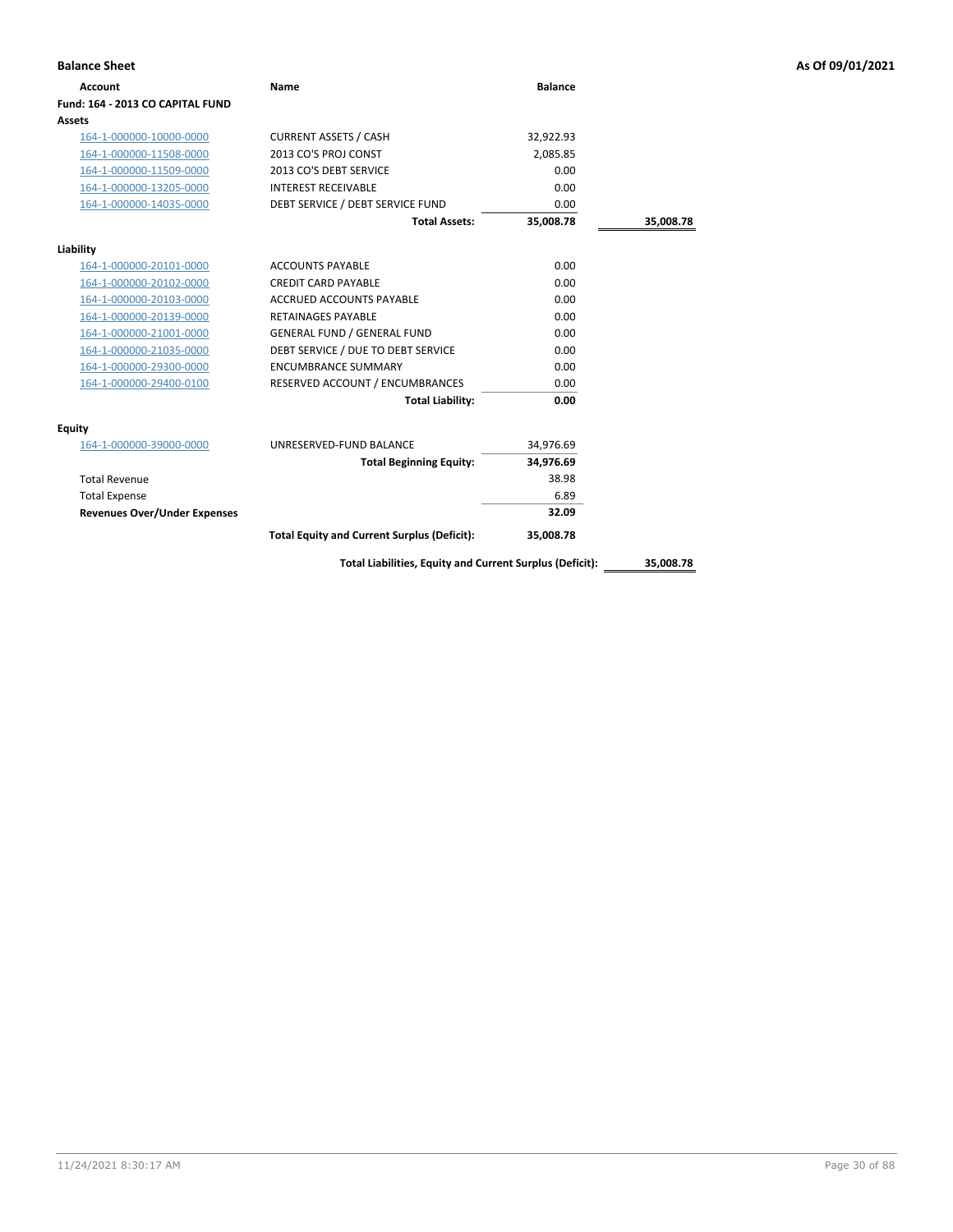| <b>Account</b>                      | Name                                               | <b>Balance</b> |            |
|-------------------------------------|----------------------------------------------------|----------------|------------|
| Fund: 165 - 2014 GO FUND            |                                                    |                |            |
| Assets                              |                                                    |                |            |
| 165-1-000000-10000-0000             | <b>CURRENT ASSETS / CASH</b>                       | $-8,613.63$    |            |
| 165-1-000000-11003-0000             | 2010 CO'S                                          | 0.00           |            |
| 165-1-000000-11202-0000             | 2014 GO STREET BONDS                               | 0.00           |            |
| 165-1-000000-11511-0000             | 2015 GO PROJECT CONSTRUCTION                       | 802,765.03     |            |
| 165-1-000000-11520-0000             | <b>CERTIFICATES OF DEPOSIT</b>                     | 0.00           |            |
| 165-1-000000-11530-0000             | <b>TexasTERM CP</b>                                | 0.00           |            |
| 165-1-000000-13201-0000             | MISC ACCTS RECEIVABLE                              | 0.00           |            |
| 165-1-000000-13205-0000             | <b>INTEREST RECEIVABLE</b>                         | 0.00           |            |
| 165-1-000000-14035-0000             | DEBT SERVICE / DEBT SERVICE FUND                   | 0.00           |            |
|                                     | <b>Total Assets:</b>                               | 794,151.40     | 794,151.40 |
|                                     |                                                    |                |            |
| Liability                           |                                                    |                |            |
| 165-1-000000-20101-0000             | <b>ACCOUNTS PAYABLE</b>                            | 0.00           |            |
| 165-1-000000-20102-0000             | <b>CREDIT CARD PAYABLE</b>                         | 0.00           |            |
| 165-1-000000-20103-0000             | ACCRUED ACCOUNTS PAYABLE                           | 0.00           |            |
| 165-1-000000-20139-0000             | RETAINAGES PAYABLE                                 | 0.00           |            |
| 165-1-000000-21001-0000             | <b>GENERAL FUND / GENERAL FUND</b>                 | 0.00           |            |
| 165-1-000000-21035-0000             | DEBT SERVICE / DUE TO DEBT SERVICE                 | 0.00           |            |
| 165-1-000000-29300-0000             | <b>ENCUMBRANCE SUMMARY</b>                         | 0.00           |            |
| 165-1-000000-29400-0100             | RESERVED ACCOUNT / ENCUMBRANCES                    | 0.00           |            |
|                                     | <b>Total Liability:</b>                            | 0.00           |            |
| Equity                              |                                                    |                |            |
| 165-1-000000-39000-0000             | UNRESERVED-FUND BALANCE                            | 793,719.47     |            |
|                                     | <b>Total Beginning Equity:</b>                     | 793,719.47     |            |
| <b>Total Revenue</b>                |                                                    | 431.93         |            |
| <b>Total Expense</b>                |                                                    | 0.00           |            |
| <b>Revenues Over/Under Expenses</b> |                                                    | 431.93         |            |
|                                     |                                                    |                |            |
|                                     | <b>Total Equity and Current Surplus (Deficit):</b> | 794,151.40     |            |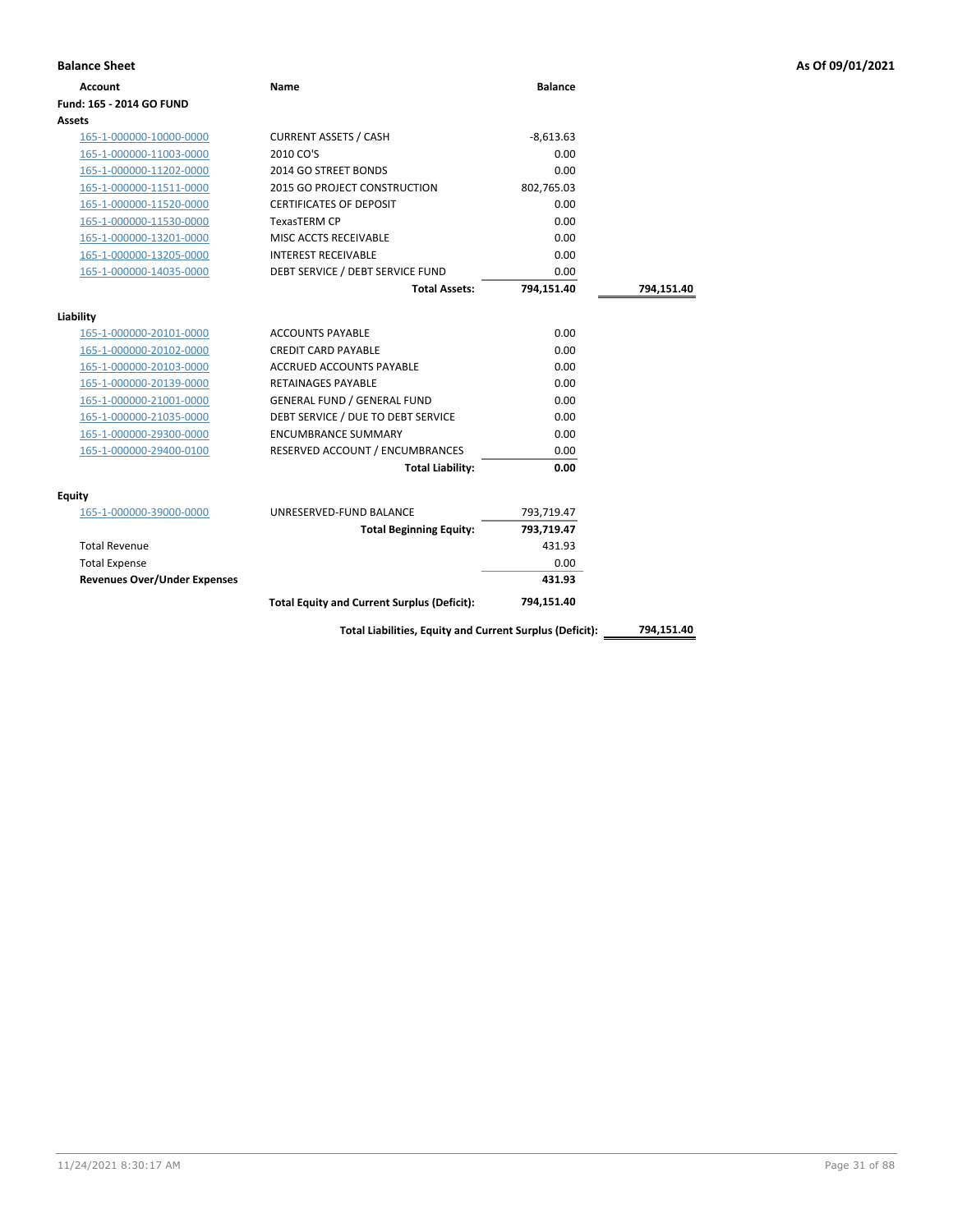| Name                                               | <b>Balance</b>                                        |      |
|----------------------------------------------------|-------------------------------------------------------|------|
|                                                    |                                                       |      |
|                                                    |                                                       |      |
| <b>CURRENT ASSETS / CASH</b>                       | 0.00                                                  |      |
| MISC ACCTS RECEIVABLE                              | 0.00                                                  |      |
| <b>Total Assets:</b>                               | 0.00                                                  | 0.00 |
|                                                    |                                                       |      |
| <b>ACCOUNTS PAYABLE</b>                            | 0.00                                                  |      |
| <b>CREDIT CARD PAYABLE</b>                         | 0.00                                                  |      |
| ACCRUED ACCOUNTS PAYABLE                           | 0.00                                                  |      |
| DEFERRED GRANT REVENUE                             | 0.00                                                  |      |
| <b>GENERAL FUND / GENERAL FUND</b>                 | 0.00                                                  |      |
| <b>INTEREST PAYABLE ON DEP</b>                     | 0.00                                                  |      |
| <b>ENCUMBRANCE SUMMARY</b>                         | 0.00                                                  |      |
| RESERVED ACCOUNT / ENCUMBRANCES                    | 0.00                                                  |      |
| <b>Total Liability:</b>                            | 0.00                                                  |      |
|                                                    |                                                       |      |
| UNRESERVED-FUND BALANCE                            | 0.00                                                  |      |
| <b>Total Beginning Equity:</b>                     | 0.00                                                  |      |
|                                                    | 0.00                                                  |      |
|                                                    | 0.00                                                  |      |
|                                                    | 0.00                                                  |      |
| <b>Total Equity and Current Surplus (Deficit):</b> | 0.00                                                  |      |
|                                                    | Fund: 170 - LAW ENFORCEMENT GRANT - CAPITAL PURCHASES |      |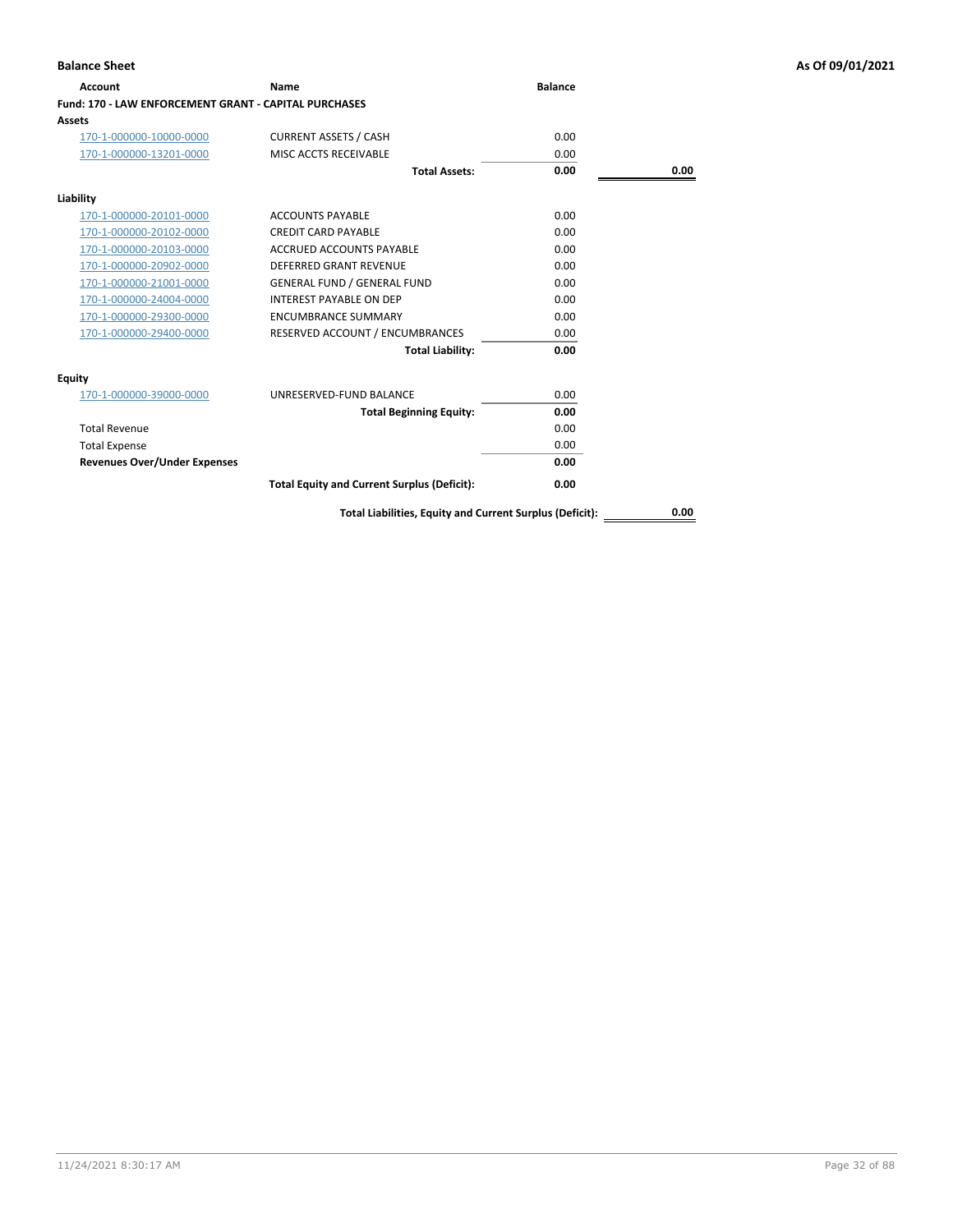| <b>Balance Sheet</b>                    |                                                          |                |              | As Of 09/01/2021 |
|-----------------------------------------|----------------------------------------------------------|----------------|--------------|------------------|
| <b>Account</b>                          | Name                                                     | <b>Balance</b> |              |                  |
| Fund: 171 - MAIN STREET SPECIAL REVENUE |                                                          |                |              |                  |
| <b>Assets</b>                           |                                                          |                |              |                  |
| 171-1-000000-10000-0000                 | <b>CURRENT ASSETS / CASH</b>                             | $-36,268.16$   |              |                  |
| 171-1-000000-13201-0000                 | MISC ACCTS RECEIVABLE                                    | 0.00           |              |                  |
| 171-1-000000-13205-0000                 | <b>INTEREST RECEIVABLE</b>                               | 0.00           |              |                  |
|                                         | <b>Total Assets:</b>                                     | $-36,268.16$   | $-36,268.16$ |                  |
| Liability                               |                                                          |                |              |                  |
| 171-1-000000-20101-0000                 | <b>ACCOUNTS PAYABLE</b>                                  | 0.00           |              |                  |
| 171-1-000000-20102-0000                 | <b>CREDIT CARD PAYABLE</b>                               | 0.00           |              |                  |
| 171-1-000000-20103-0000                 | ACCRUED ACCOUNTS PAYABLE                                 | 0.00           |              |                  |
| 171-1-000000-20139-0000                 | <b>RETAINAGES PAYABLE</b>                                | 0.00           |              |                  |
| 171-1-000000-20902-0000                 | DEFERRED GRANT REVENUE                                   | 0.00           |              |                  |
| 171-1-000000-29300-0000                 | <b>ENCUMBRANCE SUMMARY</b>                               | 0.00           |              |                  |
| 171-1-000000-29400-0100                 | RESERVED ACCOUNT / ENCUMBRANCES                          | 0.00           |              |                  |
|                                         | <b>Total Liability:</b>                                  | 0.00           |              |                  |
| <b>Equity</b>                           |                                                          |                |              |                  |
| 171-1-000000-39000-0000                 | UNRESERVED-FUND BALANCE                                  | $-65,088.51$   |              |                  |
|                                         | <b>Total Beginning Equity:</b>                           | $-65,088.51$   |              |                  |
| <b>Total Revenue</b>                    |                                                          | 124,365.92     |              |                  |
| <b>Total Expense</b>                    |                                                          | 95,545.57      |              |                  |
| <b>Revenues Over/Under Expenses</b>     |                                                          | 28,820.35      |              |                  |
|                                         | <b>Total Equity and Current Surplus (Deficit):</b>       | $-36,268.16$   |              |                  |
|                                         | Total Liabilities, Equity and Current Surplus (Deficit): |                | $-36,268.16$ |                  |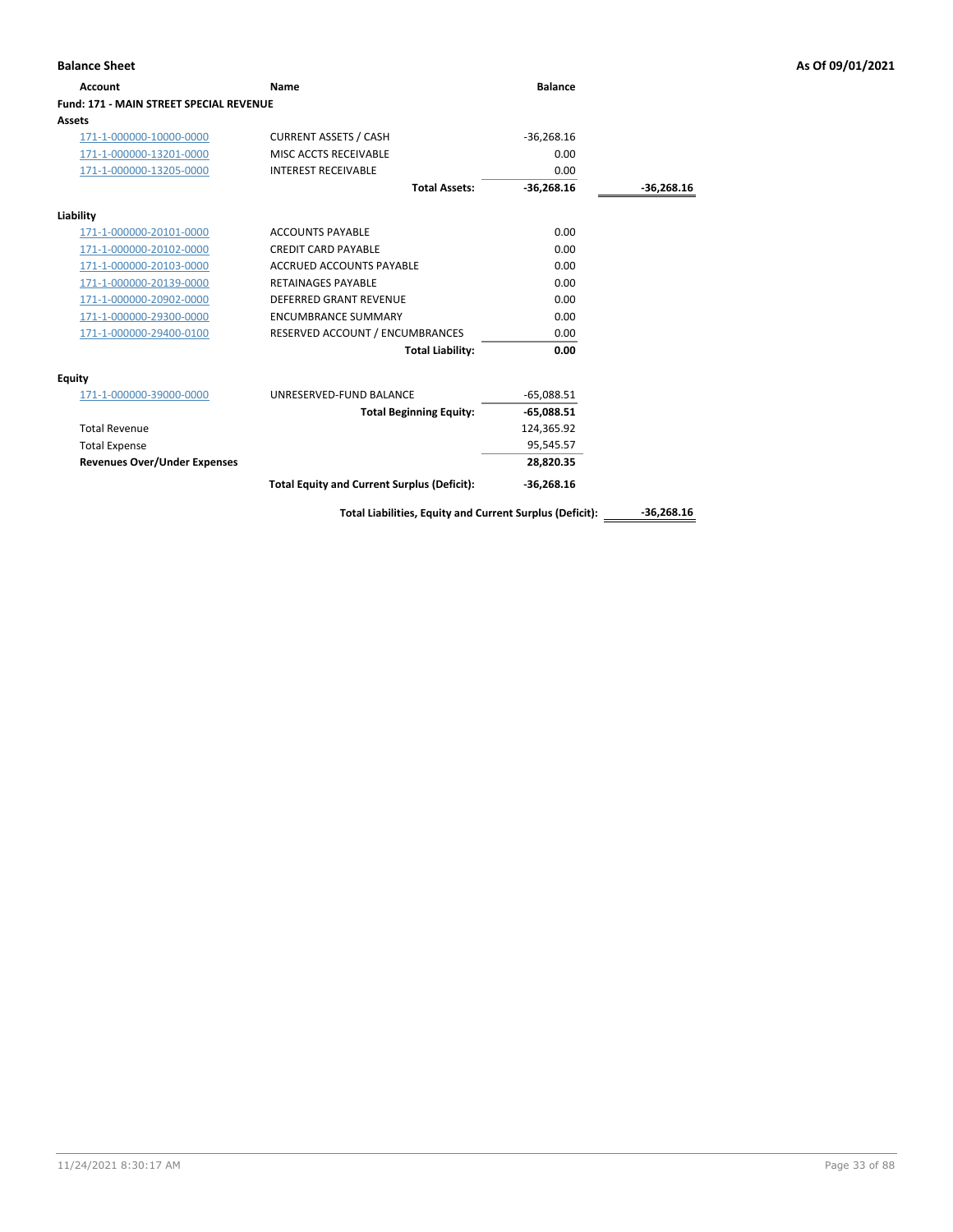| <b>Balance Sheet</b>                 |                                                    |                |           | As Of 09/01/2021 |
|--------------------------------------|----------------------------------------------------|----------------|-----------|------------------|
| <b>Account</b>                       | Name                                               | <b>Balance</b> |           |                  |
| <b>Fund: 172 - MINOR GRANTS FUND</b> |                                                    |                |           |                  |
| Assets                               |                                                    |                |           |                  |
| 172-1-000000-10000-0000              | <b>CURRENT ASSETS / CASH</b>                       | 13,899.89      |           |                  |
| 172-1-000000-13201-0000              | MISC ACCTS RECEIVABLE                              | 0.00           |           |                  |
| 172-1-000000-13205-0000              | <b>INTEREST RECEIVABLE</b>                         | 0.00           |           |                  |
|                                      | <b>Total Assets:</b>                               | 13,899.89      | 13,899.89 |                  |
| Liability                            |                                                    |                |           |                  |
| 172-1-000000-20101-0000              | <b>ACCOUNTS PAYABLE</b>                            | 0.00           |           |                  |
| 172-1-000000-20102-0000              | <b>CREDIT CARD PAYABLE</b>                         | 0.00           |           |                  |
| 172-1-000000-20103-0000              | <b>ACCRUED ACCOUNTS PAYABLE</b>                    | 0.00           |           |                  |
| 172-1-000000-20902-0000              | <b>DEFERRED GRANT REVENUE</b>                      | 0.00           |           |                  |
| 172-1-000000-29300-0000              | <b>ENCUMBRANCE SUMMARY</b>                         | 0.00           |           |                  |
| 172-1-000000-29400-0000              | RESERVED ACCOUNT / ENCUMBRANCES                    | 0.00           |           |                  |
|                                      | <b>Total Liability:</b>                            | 0.00           |           |                  |
| <b>Equity</b>                        |                                                    |                |           |                  |
| 172-1-000000-39000-0000              | UNRESERVED-FUND BALANCE                            | 8,589.89       |           |                  |
|                                      | <b>Total Beginning Equity:</b>                     | 8,589.89       |           |                  |
| <b>Total Revenue</b>                 |                                                    | 10,500.00      |           |                  |
| <b>Total Expense</b>                 |                                                    | 5,190.00       |           |                  |
| <b>Revenues Over/Under Expenses</b>  |                                                    | 5,310.00       |           |                  |
|                                      | <b>Total Equity and Current Surplus (Deficit):</b> | 13,899.89      |           |                  |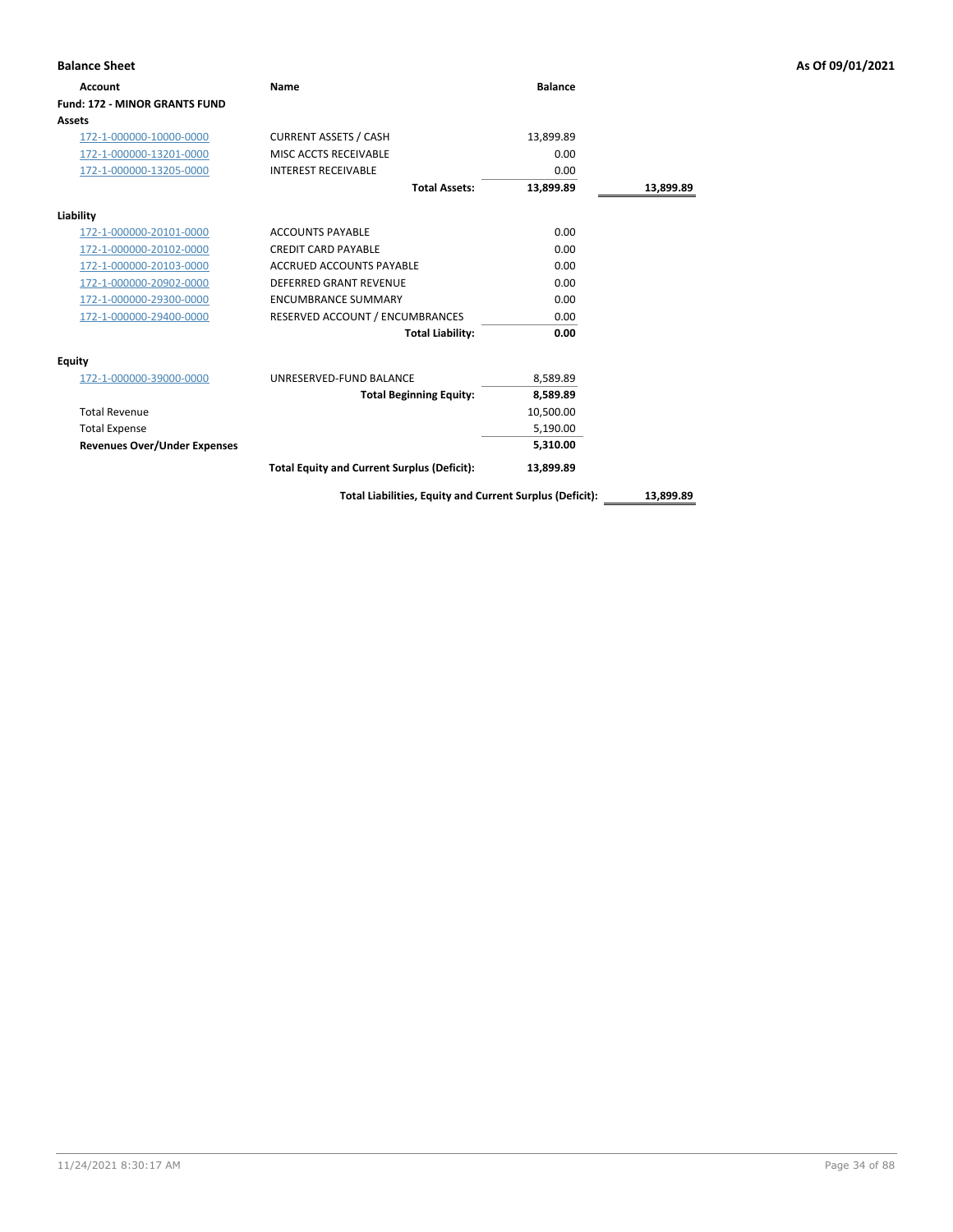| <b>Balance Sheet</b>                |                                                          |                |      | As Of 09/01/2021 |
|-------------------------------------|----------------------------------------------------------|----------------|------|------------------|
| Account                             | Name                                                     | <b>Balance</b> |      |                  |
| Fund: 173 - FL YOUNG FOUNDATION     |                                                          |                |      |                  |
| Assets                              |                                                          |                |      |                  |
| 173-1-000000-10000-0000             | <b>CURRENT ASSETS / CASH</b>                             | 0.00           |      |                  |
| 173-1-000000-13201-0000             | MISC ACCTS RECEIVABLE                                    | 0.00           |      |                  |
|                                     | <b>Total Assets:</b>                                     | 0.00           | 0.00 |                  |
| Liability                           |                                                          |                |      |                  |
| 173-1-000000-20101-0000             | <b>ACCOUNTS PAYABLE</b>                                  | 0.00           |      |                  |
| 173-1-000000-20102-0000             | <b>CREDIT CARD PAYABLE</b>                               | 0.00           |      |                  |
| 173-1-000000-20902-0000             | <b>DEFERRED GRANT REVENUE</b>                            | 0.00           |      |                  |
| 173-1-000000-29300-0000             | <b>ENCUMBRANCE SUMMARY</b>                               | 0.00           |      |                  |
| 173-1-000000-29400-0000             | RESERVED ACCOUNT / ENCUMBRANCES                          | 0.00           |      |                  |
|                                     | <b>Total Liability:</b>                                  | 0.00           |      |                  |
| <b>Equity</b>                       |                                                          |                |      |                  |
| 173-1-000000-39000-0000             | UNRESERVED-FUND BALANCE                                  | 0.00           |      |                  |
|                                     | <b>Total Beginning Equity:</b>                           | 0.00           |      |                  |
| <b>Total Revenue</b>                |                                                          | 0.00           |      |                  |
| <b>Total Expense</b>                |                                                          | 0.00           |      |                  |
| <b>Revenues Over/Under Expenses</b> |                                                          | 0.00           |      |                  |
|                                     | <b>Total Equity and Current Surplus (Deficit):</b>       | 0.00           |      |                  |
|                                     | Total Liabilities, Equity and Current Surplus (Deficit): |                | 0.00 |                  |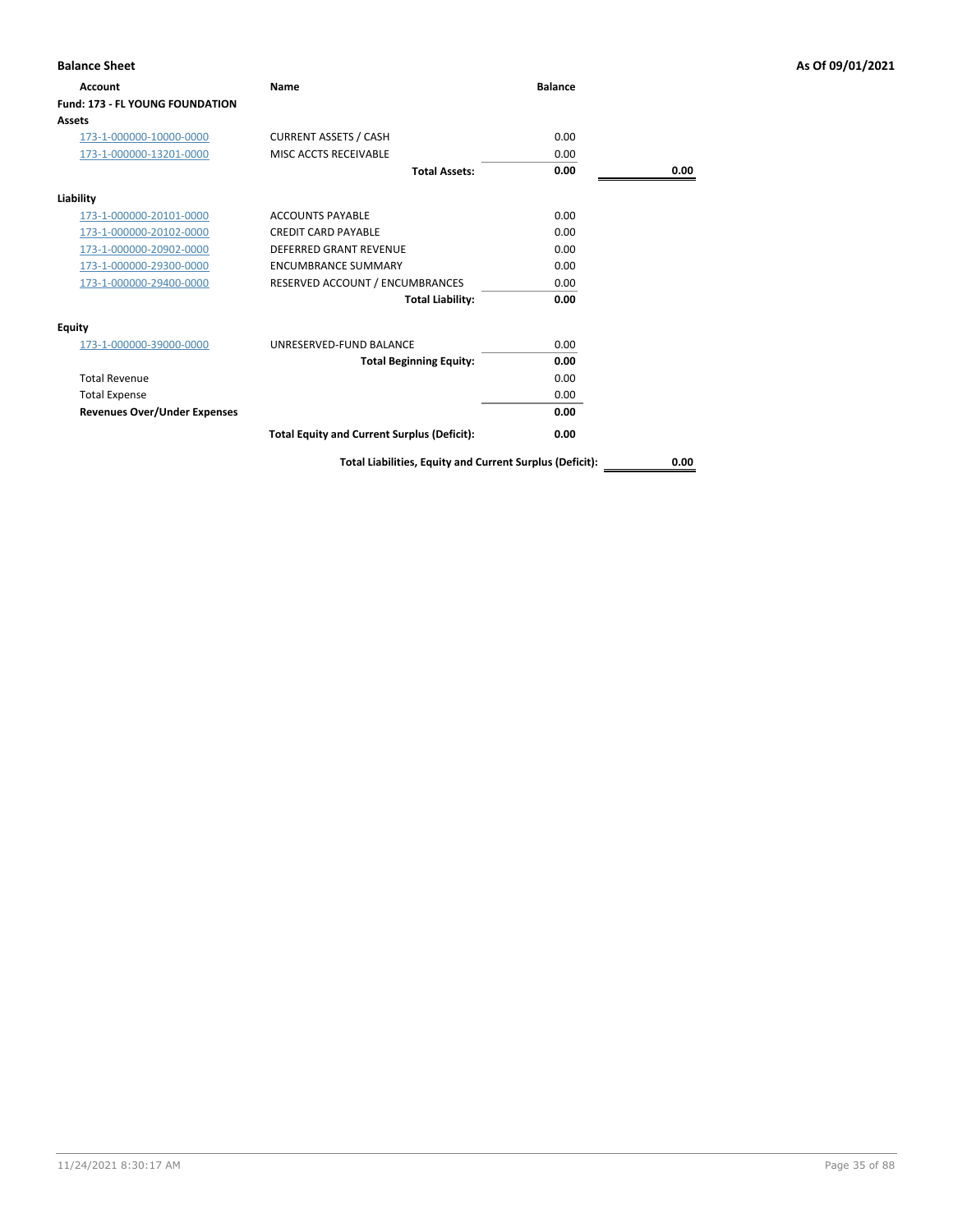| <b>Balance Sheet</b>                |                                                    |                |      | As Of 09/01/2021 |
|-------------------------------------|----------------------------------------------------|----------------|------|------------------|
| <b>Account</b>                      | Name                                               | <b>Balance</b> |      |                  |
| Fund: 174 - FEMA GRANT              |                                                    |                |      |                  |
| <b>Assets</b>                       |                                                    |                |      |                  |
| 174-1-000000-10000-0000             | <b>CURRENT ASSETS / CASH</b>                       | 0.00           |      |                  |
| 174-1-000000-13201-0000             | MISC ACCTS RECEIVABLE                              | 0.00           |      |                  |
| 174-1-000000-13205-0000             | <b>INTEREST RECEIVABLE</b>                         | 0.00           |      |                  |
|                                     | <b>Total Assets:</b>                               | 0.00           | 0.00 |                  |
| Liability                           |                                                    |                |      |                  |
| 174-1-000000-20101-0000             | <b>ACCOUNTS PAYABLE</b>                            | 0.00           |      |                  |
| 174-1-000000-20102-0000             | <b>CREDIT CARD PAYABLE</b>                         | 0.00           |      |                  |
| 174-1-000000-20103-0000             | <b>ACCRUED ACCOUNTS PAYABLE</b>                    | 0.00           |      |                  |
| 174-1-000000-20902-0000             | DEFERRED GRANT REVENUE                             | 0.00           |      |                  |
| 174-1-000000-29300-0000             | <b>ENCUMBRANCE SUMMARY</b>                         | 0.00           |      |                  |
| 174-1-000000-29400-0000             | RESERVED ACCOUNT / ENCUMBRANCES                    | 0.00           |      |                  |
|                                     | <b>Total Liability:</b>                            | 0.00           |      |                  |
| <b>Equity</b>                       |                                                    |                |      |                  |
| 174-1-000000-39000-0000             | UNRESERVED-FUND BALANCE                            | 0.00           |      |                  |
|                                     | <b>Total Beginning Equity:</b>                     | 0.00           |      |                  |
| <b>Total Revenue</b>                |                                                    | 0.00           |      |                  |
| <b>Total Expense</b>                |                                                    | 0.00           |      |                  |
| <b>Revenues Over/Under Expenses</b> |                                                    | 0.00           |      |                  |
|                                     | <b>Total Equity and Current Surplus (Deficit):</b> | 0.00           |      |                  |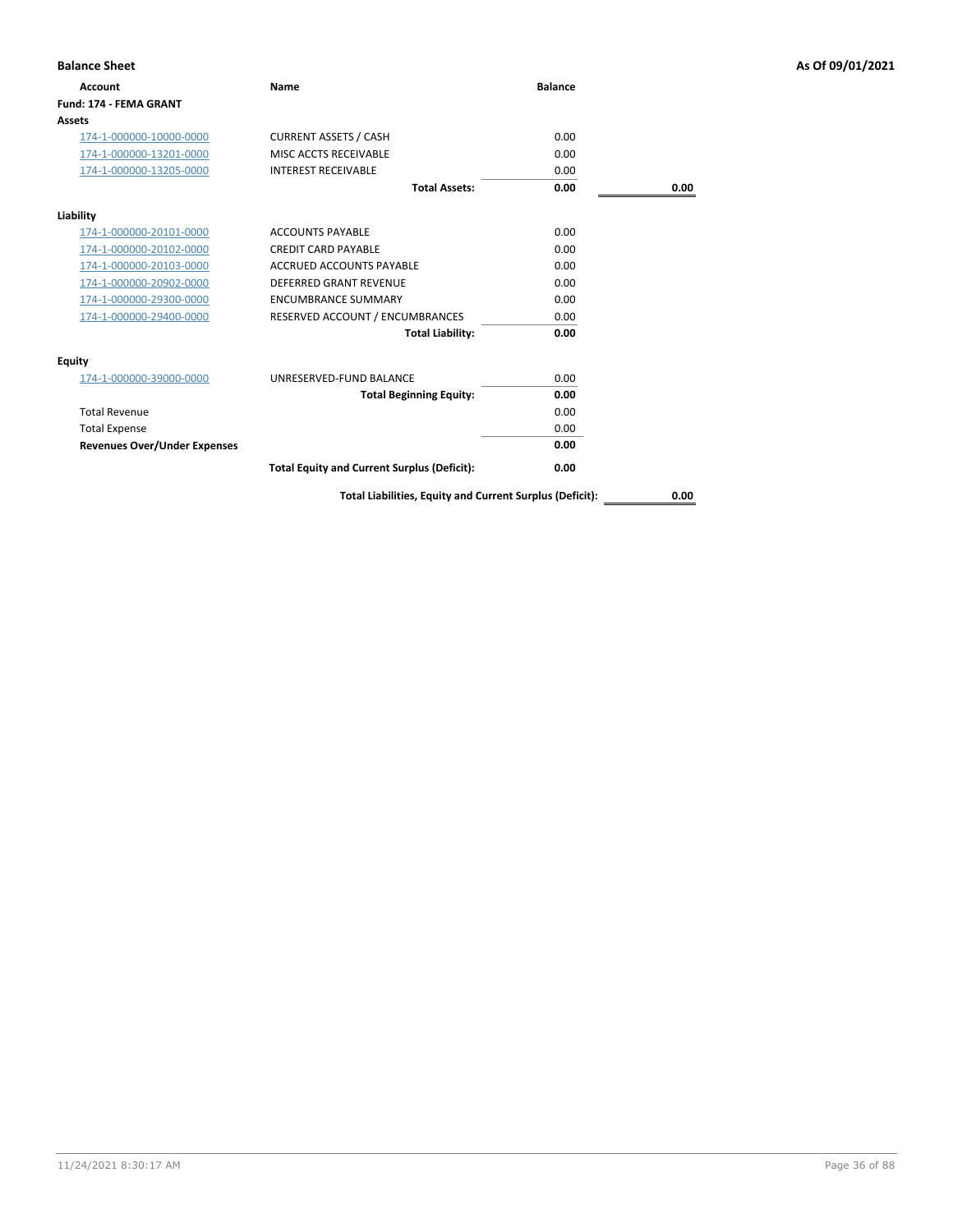|                                                    |                |           | As Of 09/01/2021 |
|----------------------------------------------------|----------------|-----------|------------------|
| Name                                               | <b>Balance</b> |           |                  |
| Fund: 175 - JUSTICE ASSISTANCE GRANT - JAG         |                |           |                  |
|                                                    |                |           |                  |
| <b>CURRENT ASSETS / CASH</b>                       | 13,761.65      |           |                  |
| MISC ACCTS RECEIVABLE                              | 0.00           |           |                  |
| <b>Total Assets:</b>                               | 13,761.65      | 13,761.65 |                  |
|                                                    |                |           |                  |
| <b>ACCOUNTS PAYABLE</b>                            | 0.00           |           |                  |
| <b>CREDIT CARD PAYABLE</b>                         | 0.00           |           |                  |
| <b>DEFERRED GRANT REVENUE</b>                      | 0.00           |           |                  |
| <b>ENCUMBRANCE SUMMARY</b>                         | 0.00           |           |                  |
| RESERVED ACCOUNT / ENCUMBRANCES                    | 0.00           |           |                  |
| <b>Total Liability:</b>                            | 0.00           |           |                  |
|                                                    |                |           |                  |
| UNRESERVED-FUND BALANCE                            | 13,761.65      |           |                  |
| <b>Total Beginning Equity:</b>                     | 13,761.65      |           |                  |
|                                                    | 0.00           |           |                  |
|                                                    | 0.00           |           |                  |
|                                                    | 0.00           |           |                  |
| <b>Total Equity and Current Surplus (Deficit):</b> | 13,761.65      |           |                  |
|                                                    |                |           |                  |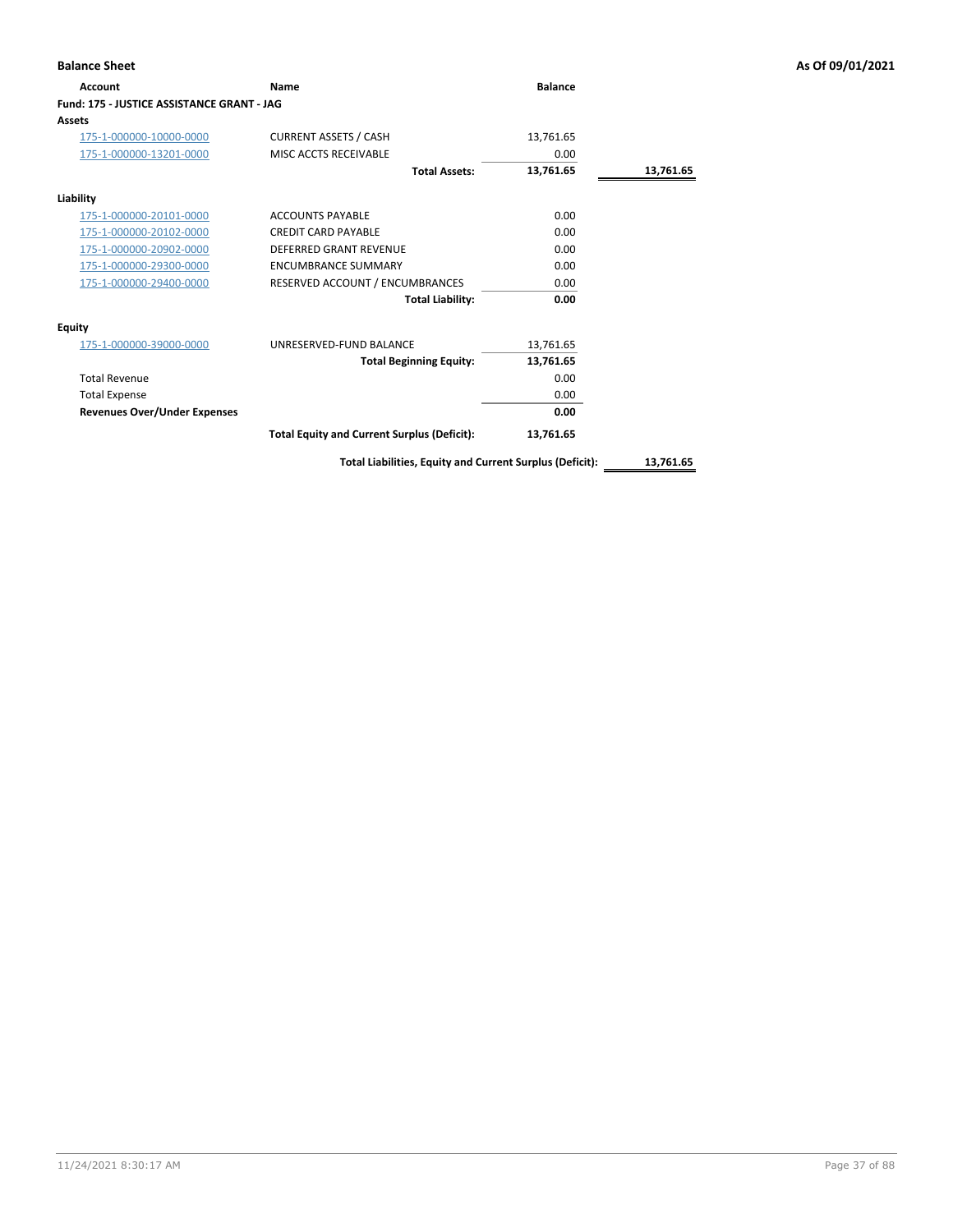| <b>Balance Sheet</b>                |                                                    |                |      | As Of 09/01/2021 |
|-------------------------------------|----------------------------------------------------|----------------|------|------------------|
| <b>Account</b>                      | Name                                               | <b>Balance</b> |      |                  |
| <b>Fund: 176 - HOME GRANT FUND</b>  |                                                    |                |      |                  |
| <b>Assets</b>                       |                                                    |                |      |                  |
| 176-1-000000-10000-0000             | <b>CURRENT ASSETS / CASH</b>                       | 0.00           |      |                  |
| 176-1-000000-13201-0000             | MISC ACCTS RECEIVABLE                              | 0.00           |      |                  |
| 176-1-000000-13205-0000             | <b>INTEREST RECEIVABLE</b>                         | 0.00           |      |                  |
|                                     | <b>Total Assets:</b>                               | 0.00           | 0.00 |                  |
| Liability                           |                                                    |                |      |                  |
| 176-1-000000-20101-0000             | <b>ACCOUNTS PAYABLE</b>                            | 0.00           |      |                  |
| 176-1-000000-20102-0000             | <b>CREDIT CARD PAYABLE</b>                         | 0.00           |      |                  |
| 176-1-000000-20103-0000             | ACCRUED ACCOUNTS PAYABLE                           | 0.00           |      |                  |
| 176-1-000000-20902-0000             | <b>DEFERRED GRANT REVENUE</b>                      | 0.00           |      |                  |
| 176-1-000000-29300-0000             | <b>ENCUMBRANCE SUMMARY</b>                         | 0.00           |      |                  |
| 176-1-000000-29400-0000             | RESERVED ACCOUNT / ENCUMBRANCES                    | 0.00           |      |                  |
|                                     | <b>Total Liability:</b>                            | 0.00           |      |                  |
| Equity                              |                                                    |                |      |                  |
| 176-1-000000-39000-0000             | UNRESERVED-FUND BALANCE                            | 0.00           |      |                  |
|                                     | <b>Total Beginning Equity:</b>                     | 0.00           |      |                  |
| <b>Total Revenue</b>                |                                                    | 0.00           |      |                  |
| <b>Total Expense</b>                |                                                    | 0.00           |      |                  |
| <b>Revenues Over/Under Expenses</b> |                                                    | 0.00           |      |                  |
|                                     | <b>Total Equity and Current Surplus (Deficit):</b> | 0.00           |      |                  |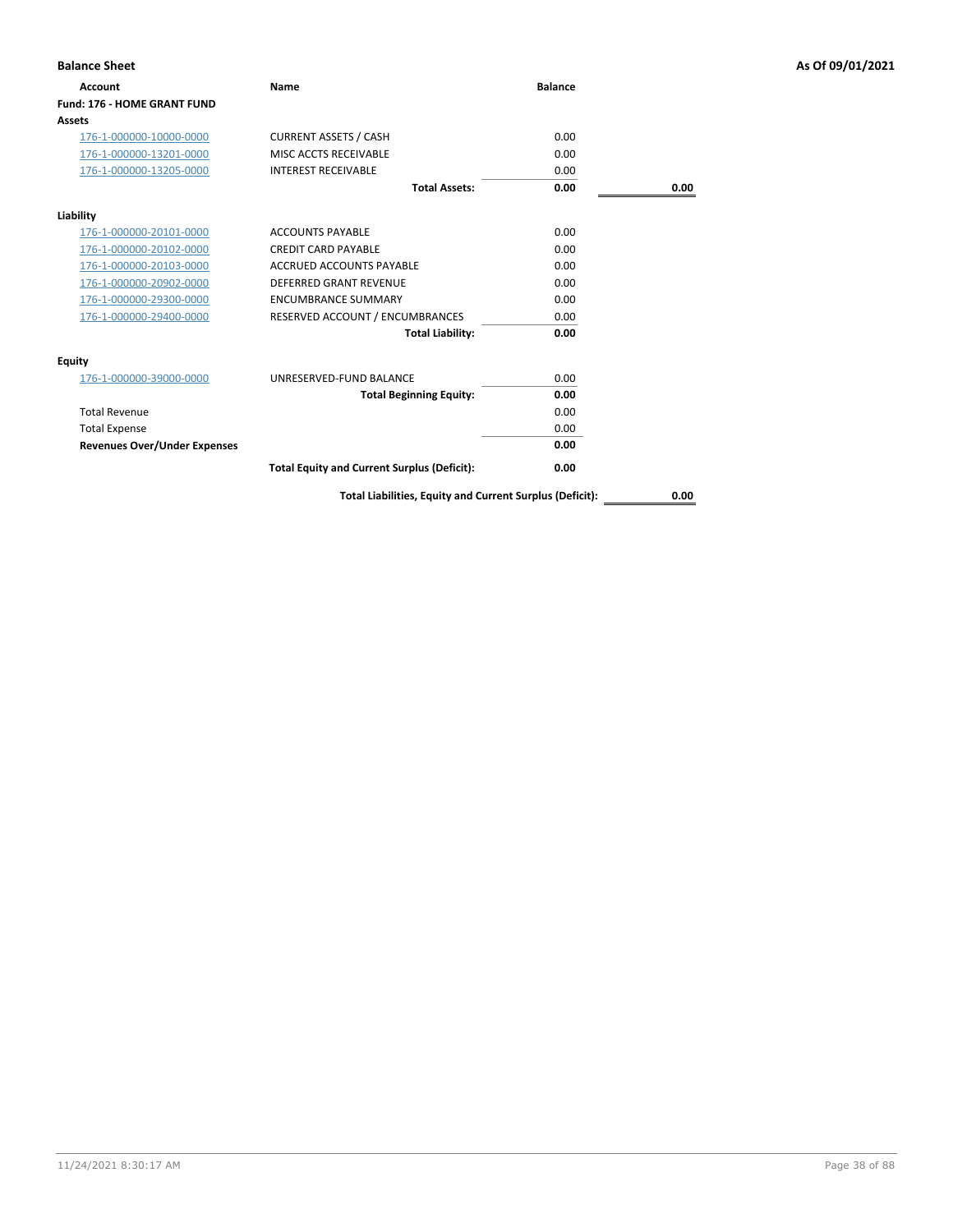| Account                                        | <b>Name</b>                                        | <b>Balance</b> |      |
|------------------------------------------------|----------------------------------------------------|----------------|------|
| <b>Fund: 177 - SAFE ROUTES TO SCHOOL GRANT</b> |                                                    |                |      |
| Assets                                         |                                                    |                |      |
| 177-1-000000-10000-0000                        | <b>CURRENT ASSETS / CASH</b>                       | 0.00           |      |
| 177-1-000000-13201-0000                        | MISC ACCTS RECEIVABLE                              | 0.00           |      |
| 177-1-000000-13205-0000                        | <b>INTEREST RECEIVABLE</b>                         | 0.00           |      |
|                                                | <b>Total Assets:</b>                               | 0.00           | 0.00 |
| Liability                                      |                                                    |                |      |
| 177-1-000000-20101-0000                        | <b>ACCOUNTS PAYABLE</b>                            | 0.00           |      |
| 177-1-000000-20102-0000                        | <b>CREDIT CARD PAYABLE</b>                         | 0.00           |      |
| 177-1-000000-20139-0000                        | <b>RETAINAGES PAYABLE</b>                          | 0.00           |      |
| 177-1-000000-20902-0000                        | <b>DEFERRED GRANT REVENUE</b>                      | 0.00           |      |
|                                                | <b>Total Liability:</b>                            | 0.00           |      |
| Equity                                         |                                                    |                |      |
| 177-1-000000-39000-0000                        | UNRESERVED-FUND BALANCE                            | 0.00           |      |
|                                                | <b>Total Beginning Equity:</b>                     | 0.00           |      |
| <b>Total Revenue</b>                           |                                                    | 0.00           |      |
| <b>Total Expense</b>                           |                                                    | 0.00           |      |
| <b>Revenues Over/Under Expenses</b>            |                                                    | 0.00           |      |
|                                                | <b>Total Equity and Current Surplus (Deficit):</b> | 0.00           |      |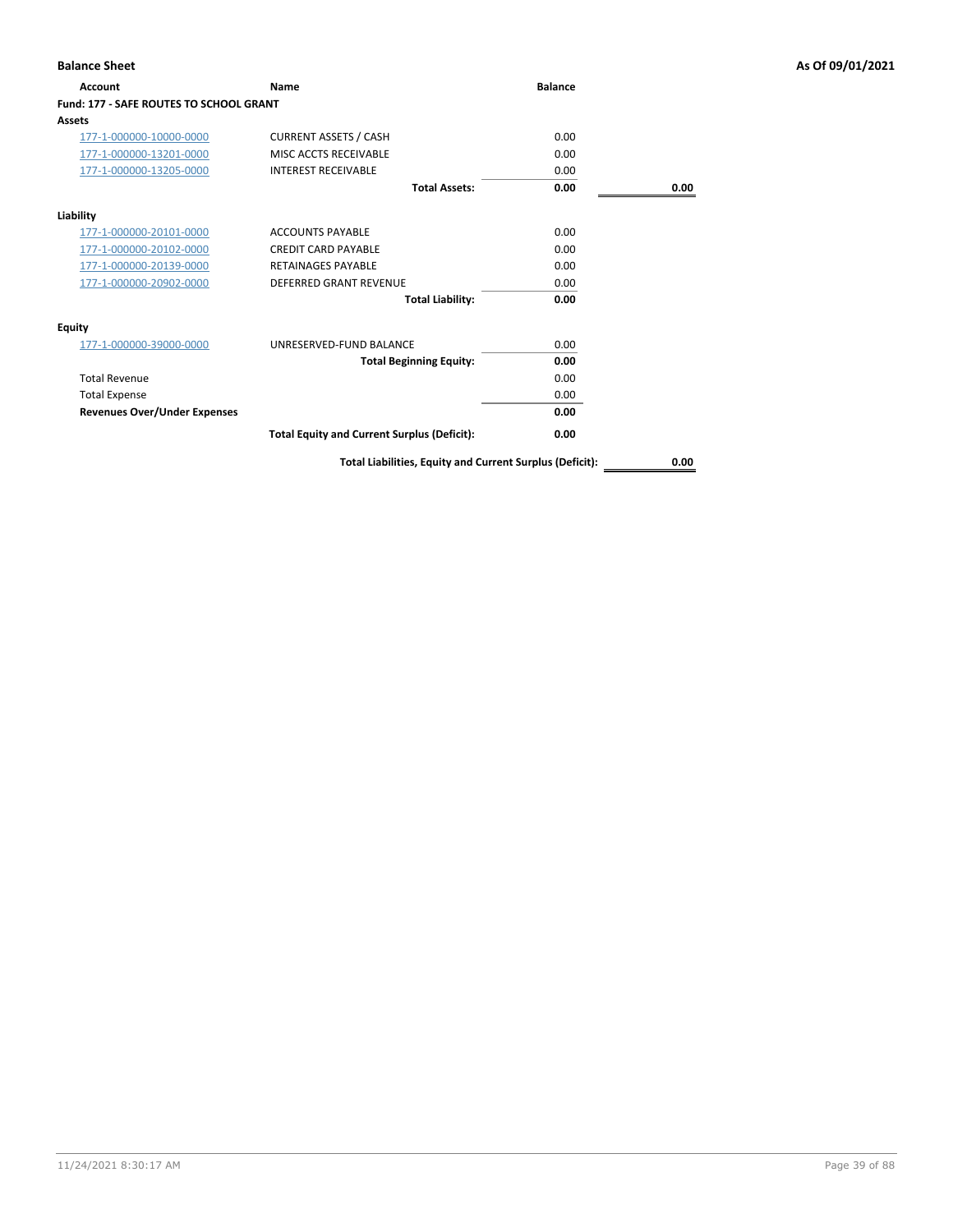| As Of 09/01/2021 |  |  |  |  |
|------------------|--|--|--|--|
|------------------|--|--|--|--|

| <b>Balance Sheet</b>                |                                                    |                        |               | As Of 09/01/2021 |
|-------------------------------------|----------------------------------------------------|------------------------|---------------|------------------|
| Account                             | Name                                               | <b>Balance</b>         |               |                  |
| Fund: 190 - FIXED ASSETS            |                                                    |                        |               |                  |
| Assets                              |                                                    |                        |               |                  |
| 190-1-000000-10000-0000             | <b>CURRENT ASSETS / CASH</b>                       | 3,979,096.29           |               |                  |
| 190-1-000000-16001-0000             | FIXED ASSETS / LAND                                | 4,319,195.57           |               |                  |
| 190-1-000000-16002-0000             | FIXED ASSETS / IMPROVMENTS-NON BUILDI              | 10,204,720.27          |               |                  |
| 190-1-000000-16003-0000             | ACCUM DEPR / IMPROVEMENTS- NON BUIL                | -5,279,069.78          |               |                  |
| 190-1-000000-16004-0000             | FIXED ASSETS / BUILDINGS                           | 19,011,788.92          |               |                  |
| 190-1-000000-16005-0000             | ACCUM DEPR / BUILDINGS                             | -7,959,633.29          |               |                  |
| 190-1-000000-16109-0000             | FIXED ASSETS / INFRASTRUCTURE                      | 42,782,473.41          |               |                  |
| 190-1-000000-16110-0000             | ACCUM DEPR / INFRASTRUCTURE                        | -18,985,158.96         |               |                  |
| 190-1-000000-16201-0000             | FIXED ASSETS / MACHINERY AND EQUIPMEN              | 7,517,060.92           |               |                  |
| 190-1-000000-16202-0000             | ACCUM DEPR / MACHINERY AND EQUIPMEI                | -5,470,999.17          |               |                  |
| 190-1-000000-16205-0000             | FIXED ASSETS / SEIZURE FUNDED VEHICLES             | 109,736.85             |               |                  |
| 190-1-000000-16206-0000             | ACCUM DEPR / SEIZURE FUNDED VEHICLES               | $-109,944.73$          |               |                  |
| 190-1-000000-16301-0000             | FIXED ASSETS / C W I P                             | 7,376,517.30           |               |                  |
|                                     | <b>Total Assets:</b>                               | 57,495,783.60          | 57,495,783.60 |                  |
|                                     |                                                    |                        |               |                  |
| Liability                           |                                                    |                        |               |                  |
| 190-1-000000-20101-0000             | <b>ACCOUNTS PAYABLE</b>                            | 0.00                   |               |                  |
| 190-1-000000-20102-0000             | <b>CREDIT CARD PAYABLE</b>                         | 0.00                   |               |                  |
| 190-1-000000-27001-0000             | CONTRIBUTED CAPITAL / DEVELOPERS                   | 7,196,125.29           |               |                  |
| 190-1-000000-27101-0000             | INVESTMENT IN GFA / GENERAL FUND                   | 2,194,657.07           |               |                  |
| 190-1-000000-27102-0000             | SPECIAL REVENUE FUNDS                              | 4,861,998.29           |               |                  |
| 190-1-000000-27103-0000             | <b>GENERAL CIP FUND</b>                            | 67,970,001.56          |               |                  |
| 190-1-000000-27104-0000             | PROPRIETARY FUNDS                                  | 13,885,324.34          |               |                  |
| 190-1-000000-27105-0000             | INTERNAL SERVICE FUNDS                             | 0.00                   |               |                  |
| 190-1-000000-27106-0000             | <b>EXPENDABLE TRUST FUNDS</b>                      | 0.00                   |               |                  |
| 190-1-000000-27107-0000             | INVESTMENT IN GFA / SEIZURE FUNDS                  | 127,680.68             |               |                  |
| 190-1-000000-27108-0000             | INVESTMENT IN GFA / FIRE DEPARTMEN                 | 0.00                   |               |                  |
| 190-1-000000-27109-0000             | PARKS & RECREATION DEPT                            | 0.00                   |               |                  |
| 190-1-000000-27110-0000             | INVESTMENT IN GFA / 4A EDC                         | 524,560.49             |               |                  |
| 190-1-000000-27201-0000             | CAFR USE / MUNICIPAL BUILDINGS                     | 1,862,037.81           |               |                  |
| 190-1-000000-27202-0000             | CAFR USE / OTHER GENERAL GOVERNMEN                 | 363,987.04             |               |                  |
| 190-1-000000-27203-0000             | CAFR USE / POLICE PROTECTION                       | 1,742,383.46           |               |                  |
| 190-1-000000-27204-0000             | CAFR USE / FIRE PROTECTION                         | 2,609,936.84           |               |                  |
| 190-1-000000-27205-0000             | CAFR USE / PUBLIC WORKS                            | 2,509,263.59           |               |                  |
| 190-1-000000-27206-0000             | <b>CAFR USE / LIBRARIES</b>                        | 2,147,054.00           |               |                  |
| 190-1-000000-27207-0000             | CAFR USE / RECREATION                              | 4,153,623.63           |               |                  |
| 190-1-000000-27208-0000             | CAFR USE / CEMETERY                                | 246,894.00             |               |                  |
| 190-1-000000-27209-0000             | CAFR USE / EXCHANGE BUILDING                       | 6,053,703.29           |               |                  |
| 190-1-000000-27210-0000             | CAFR USE / INVESTMENT IN GFA                       | -21,688,883.66         |               |                  |
| 190-1-000000-27301-0000             | DONATIONS/GRANTS                                   | 2,478,141.06           |               |                  |
|                                     | <b>Total Liability:</b>                            | 99,238,488.78          |               |                  |
|                                     |                                                    |                        |               |                  |
| Equity                              | UNRESERVED-FUND BALANCE                            |                        |               |                  |
| 190-1-000000-39000-0000             | <b>Total Beginning Equity:</b>                     | -41,742,705.18         |               |                  |
| <b>Total Expense</b>                |                                                    | -41,742,705.18<br>0.00 |               |                  |
| <b>Revenues Over/Under Expenses</b> |                                                    | 0.00                   |               |                  |
|                                     |                                                    |                        |               |                  |
|                                     | <b>Total Equity and Current Surplus (Deficit):</b> | -41,742,705.18         |               |                  |
|                                     |                                                    |                        |               |                  |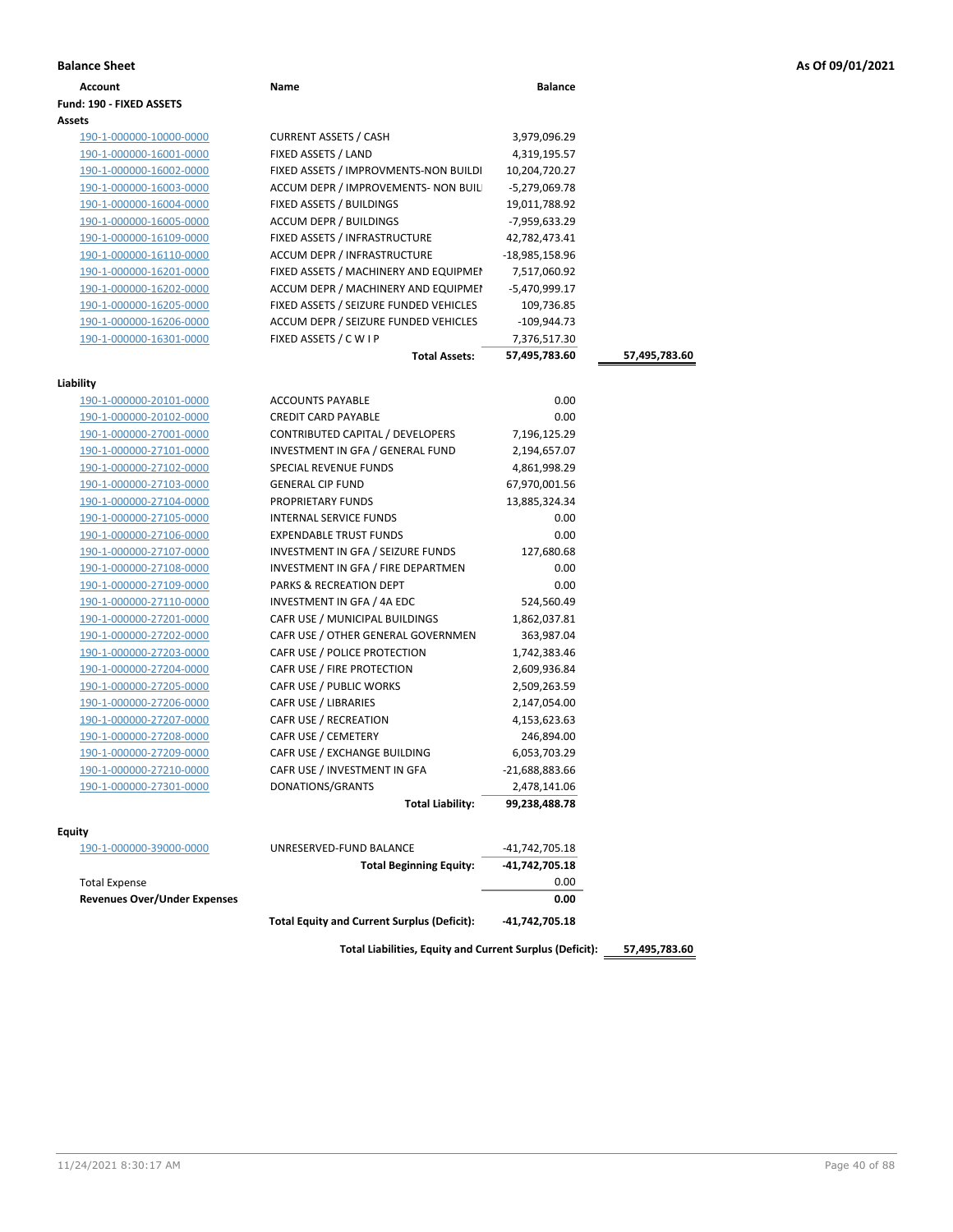| <b>Balance Sheet</b>                |                                                          |                 |              | As Of 09/01/2021 |
|-------------------------------------|----------------------------------------------------------|-----------------|--------------|------------------|
| <b>Account</b>                      | <b>Name</b>                                              | <b>Balance</b>  |              |                  |
| <b>Fund: 191 - DEBT</b>             |                                                          |                 |              |                  |
| Assets                              |                                                          |                 |              |                  |
| 191-1-000000-12101-0000             | <b>BOND ISSUANCE COSTS</b>                               | 0.00            |              |                  |
| 191-1-000000-12201-0000             | DEFERRED CHARGES / BOND DISCOUNT                         | $-382,663.52$   |              |                  |
| 191-1-000000-14101-0000             | WTR/WWTR UTILITY FUND                                    | 0.00            |              |                  |
| 191-1-000000-17101-0000             | LONG-TERM DEBT / AMT TO BE PROVIDE                       | 4,833,249.98    |              |                  |
|                                     | <b>Total Assets:</b>                                     | 4,450,586.46    | 4,450,586.46 |                  |
| Liability                           |                                                          |                 |              |                  |
| 191-1-000000-20102-0000             | <b>CREDIT CARD PAYABLE</b>                               | 0.00            |              |                  |
| 191-1-000000-22002-0000             | VACATION/SICK PAYABLE                                    | 1,789,644.28    |              |                  |
| 191-1-000000-26001-0000             | COMPENSATED ABSENCES PAY                                 | 2,162,327.37    |              |                  |
| 191-1-000000-26003-0000             | EXCESS SALES TAX DUE TO STATE OF TEXAS                   | 2,511,401.93    |              |                  |
| 191-1-000000-26101-0000             | <b>GENERAL OBLIG BONDS PAY</b>                           | 38,009,000.00   |              |                  |
| 191-1-000000-26103-0000             | DEFERRED LOSS/DEFEASEMENT                                | 469,986.21      |              |                  |
| 191-1-000000-26104-0000             | <b>ACCRETED INTEREST</b>                                 | 166,084.28      |              |                  |
| 191-1-000000-26105-0000             | INV NET OF RELATED DEBT                                  | -34,384,329.59  |              |                  |
| 191-1-000000-26106-0000             | <b>RESTRICTED DEBT SERVICE</b>                           | 621,308.00      |              |                  |
|                                     | <b>Total Liability:</b>                                  | 11,345,422.48   |              |                  |
| <b>Equity</b>                       |                                                          |                 |              |                  |
| 191-1-000000-39000-0000             | UNRESERVED-FUND BALANCE                                  | $-6,894,836.02$ |              |                  |
|                                     | <b>Total Beginning Equity:</b>                           | $-6,894,836.02$ |              |                  |
| <b>Total Expense</b>                |                                                          | 0.00            |              |                  |
| <b>Revenues Over/Under Expenses</b> |                                                          | 0.00            |              |                  |
|                                     | <b>Total Equity and Current Surplus (Deficit):</b>       | $-6,894,836.02$ |              |                  |
|                                     | Total Liabilities, Equity and Current Surplus (Deficit): |                 | 4,450,586.46 |                  |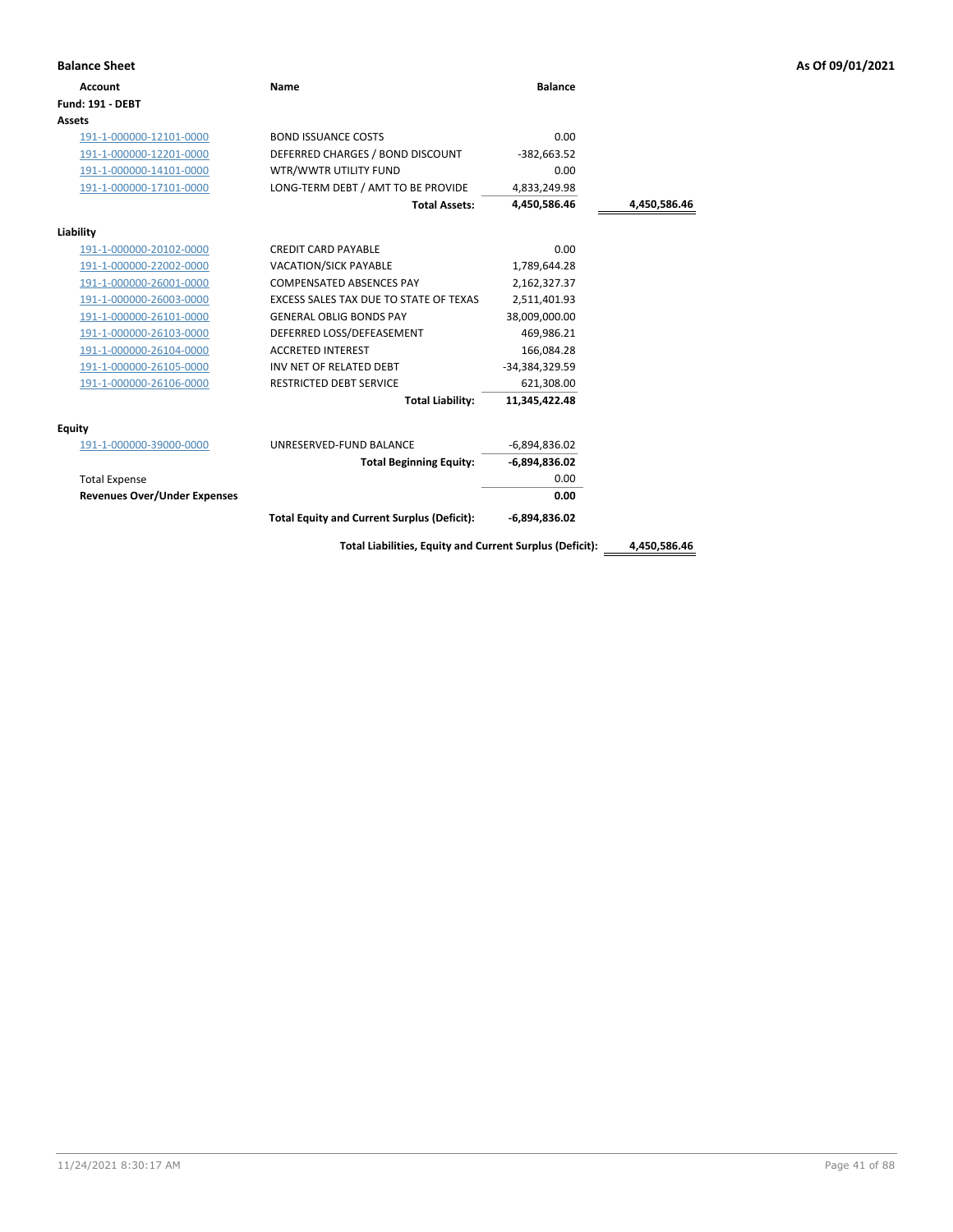| Account                             | Name | <b>Balance</b> |
|-------------------------------------|------|----------------|
| <b>Fund: 192 - PAYROLL CLEARING</b> |      |                |
| Assets                              |      |                |

192-1-000000-10000-0000 CURRENT ASSETS / CASH -31,453.16<br>192-1-000000-13201-0000 MISC ACCTS RECEIVABLE 0.00 192-1-000000-13201-0000 192-1-000000-13203-0000 NON-CURRENT ASSETS / PREPAYMENTS 0.00<br>192-1-000000-13205-0000 INTEREST RECEIVABLE 0.00 192-1-000000-13205-0000 INTEREST RECEIVABLE 0.00

## **Liability**

| lity                    |                                                      |               |
|-------------------------|------------------------------------------------------|---------------|
| 192-1-000000-20101-0000 | <b>ACCOUNTS PAYABLE</b>                              | 17,958.84     |
| 192-1-000000-20102-0000 | <b>CREDIT CARD PAYABLE</b>                           | 0.00          |
| 192-1-000000-20103-0000 | <b>ACCRUED ACCOUNTS PAYABLE</b>                      | 0.00          |
| 192-1-000000-22001-0000 | <b>SALARIES PAYABLE</b>                              | $-7,844.69$   |
| 192-1-000000-22002-0000 | <b>VACATION/SICK PAYABLE</b>                         | 0.00          |
| 192-1-000000-22101-0000 | TAXES - FEDERAL WITHHOLDING                          | 0.00          |
| 192-1-000000-22102-0000 | <b>TAXES - FICA</b>                                  | $-1.35$       |
| 192-1-000000-22103-0000 | <b>TAXES - MEDICARE</b>                              | 0.00          |
| 192-1-000000-22201-0000 | INS - AFLAC                                          | $-4.487.47$   |
| 192-1-000000-22202-0000 | <b>INS - LIFE INSURANCE</b>                          | 0.00          |
| 192-1-000000-22203-0000 | INS - CITY EMPLOYEE PORTION                          | 0.00          |
| 192-1-000000-22204-0000 | INS - GEUS EMPLOYEE PORTION                          | 0.00          |
| 192-1-000000-22205-0000 | INS - CITY EMPL-FLEXCARD                             | $-169,939.71$ |
| 192-1-000000-22206-0000 | INS - CITY EMPL-DEPENDENT CARE                       | 0.00          |
| 192-1-000000-22207-0000 | INS - GEUS EMPL-HEALTH CARE                          | 0.00          |
| 192-1-000000-22208-0000 | INS - AMERICAN FIDELITY                              | 0.00          |
| 192-1-000000-22209-0000 | INS - GEUS EMPL-DEPENDENT CARE                       | 0.00          |
| 192-1-000000-22210-0000 | INS - CITY EMPLOYEE - OPT OU                         | 0.00          |
| 192-1-000000-22211-0000 | INS - GEUS EMP - OPT OU                              | 0.00          |
| 192-1-000000-22212-0000 | <b>INS - VISION PLAN</b>                             | $-4,229.35$   |
| 192-1-000000-22213-0000 | INS - AIG CRITICAL CARE                              | 0.00          |
| 192-1-000000-22214-0000 | INS - AIG ACCIDENT                                   | 0.00          |
| 192-1-000000-22215-0000 | INS - ALLSTATE CANCER                                | 0.00          |
| 192-1-000000-22216-0000 | INS - CRITICAL ILLNESS/CHARTIS                       | 0.00          |
| 192-1-000000-22217-0000 | INS - MUTUAL OF OMAHA                                | $-14,727.81$  |
| 192-1-000000-22218-0000 | INS - TX LIFE                                        | $-902.49$     |
| 192-1-000000-22219-0000 | <b>INS - NEW YORK LIFE</b>                           | 40.00         |
| 192-1-000000-22220-0000 | INS - AFLAC CRITICAL INSURANCE                       | $-1,207.09$   |
| 192-1-000000-22223-0000 | <b>INS - DENTAL PLAN</b>                             | $-11,132.45$  |
| 192-1-000000-22301-0000 | <b>RETIREMENT - TMRS</b>                             | 139,333.61    |
| 192-1-000000-22302-0000 | <b>RETIREMENT - F R &amp; R</b>                      | 82,505.78     |
| 192-1-000000-22303-0000 | RETIREMENT - NATIONWIDE / PEBSCO                     | $-52,318.05$  |
| 192-1-000000-22304-0000 | RETIREMENT - 401 ICMA RETIREMENT                     | 0.00          |
| 192-1-000000-22305-0000 | RETIREMENT - VANTAGE CARE PRE-TAX RSP                | 0.00          |
| 192-1-000000-22401-0000 | <b>GARNISHMENT - TAX LEVY</b>                        | 0.00          |
| 192-1-000000-22402-0000 | <b>GARNISHMENT - CHILD SUPPORT</b>                   | 0.00          |
| 192-1-000000-22403-0000 | <b>GARNISHMENT - CHAPTER 13</b>                      | 0.00          |
| 192-1-000000-22404-0000 | <b>GARNISHMENT - STUDENT LOAN</b>                    | 0.00          |
| 192-1-000000-22501-0000 | <b>CHARITY PAYABLE</b>                               | 325.00        |
| 192-1-000000-22502-0000 | <b>UNITED WAY</b>                                    | $-27.50$      |
| 192-1-000000-22503-0000 | AMERICAN CANCER SOCIETY                              | 0.00          |
|                         | PR DEDUCT - SAVINGS BOND                             | 0.00          |
| 192-1-000000-22601-0000 | PR DEDUCT - CREDIT UNION                             |               |
| 192-1-000000-22602-0000 |                                                      | $-3,261.50$   |
| 192-1-000000-22603-0000 | PR DEDUCT - PRE PAID LEGAL FEE                       | $-1,536.93$   |
| 192-1-000000-22604-0000 | PR DEDUCT - AUTO LEASE AGREEMENT<br>PR DEDUCT - YMCA | 0.00          |
| 192-1-000000-22605-0000 |                                                      | 0.00          |
| 192-1-000000-22606-0000 | PR DEDUCT - GAC                                      | 0.00          |
| 192-1-000000-22607-0000 | PR DEDUCT - WEIGHT WATCHERS                          | 0.00          |
| 192-1-000000-22608-0000 | PR DEDUCT - HUNT REG-FITNESS CTR                     | 0.00          |
| 192-1-000000-22609-0000 | PR DEDUCT - MISCELLANEOUS                            | 0.00          |
| 192-1-000000-22610-0000 | PR DEDUCT - MISC REIMB                               | 0.00          |
| 192-1-000000-22611-0000 | PR DEDUCT - GOLF COURSE FEES                         | 0.00          |

**Total Assets: -31,453.16 -31,453.16**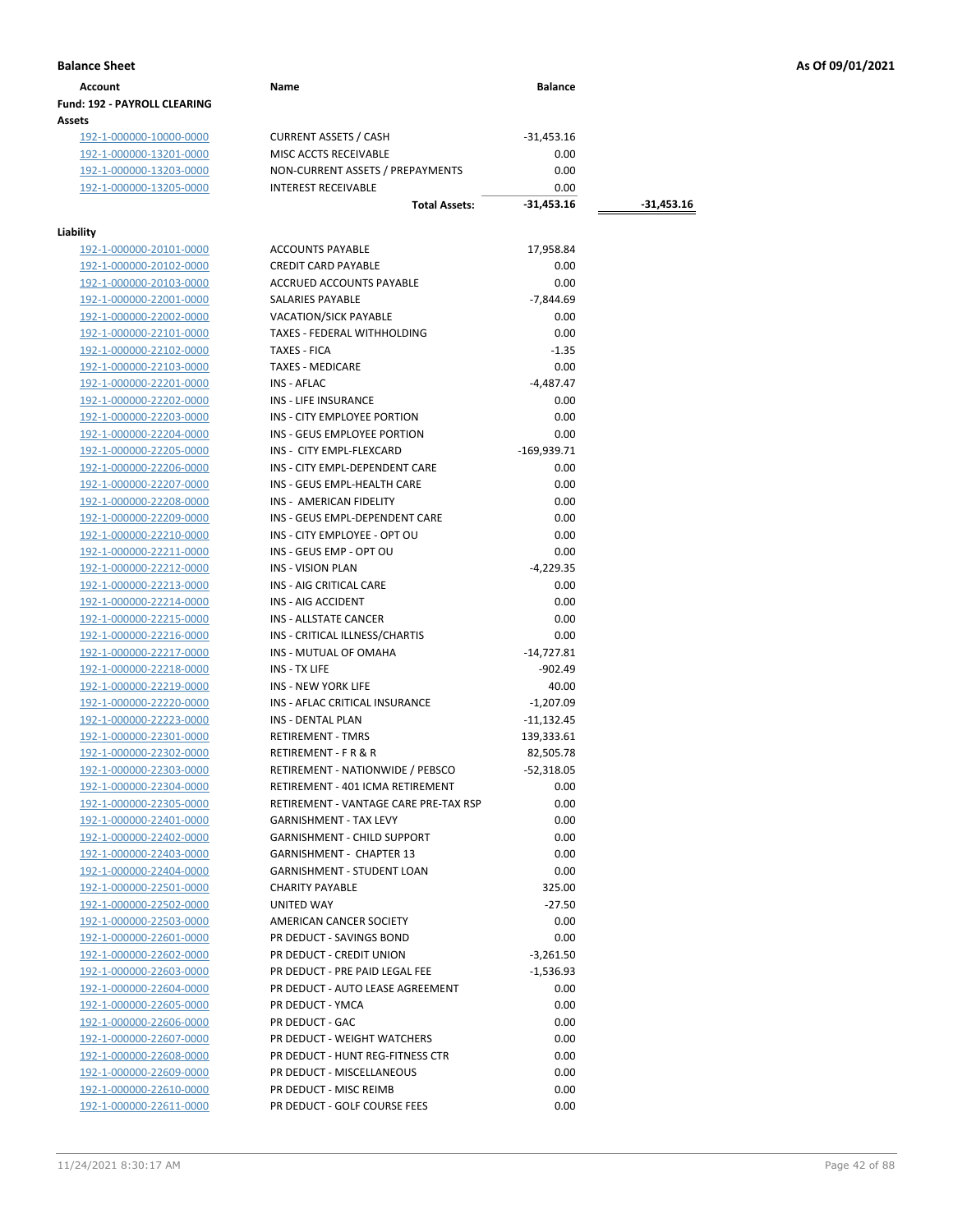### **Balance Sheet As Of 09/01/2021**

| Account                 | Name                                               | <b>Balance</b> |
|-------------------------|----------------------------------------------------|----------------|
| 192-1-000000-22612-0000 | PR DEDUCT - WEARING APPAREL                        | 0.00           |
| 192-1-000000-22613-0000 | PR DEDUCT - SNAP FITNESS                           | 0.00           |
|                         | <b>Total Liability:</b>                            | $-31,453.16$   |
| <b>Equity</b>           |                                                    |                |
| 192-1-000000-39000-0000 | UNRESERVED-FUND BALANCE                            | 0.00           |
|                         | <b>Total Beginning Equity:</b>                     | 0.00           |
|                         | <b>Total Equity and Current Surplus (Deficit):</b> | 0.00           |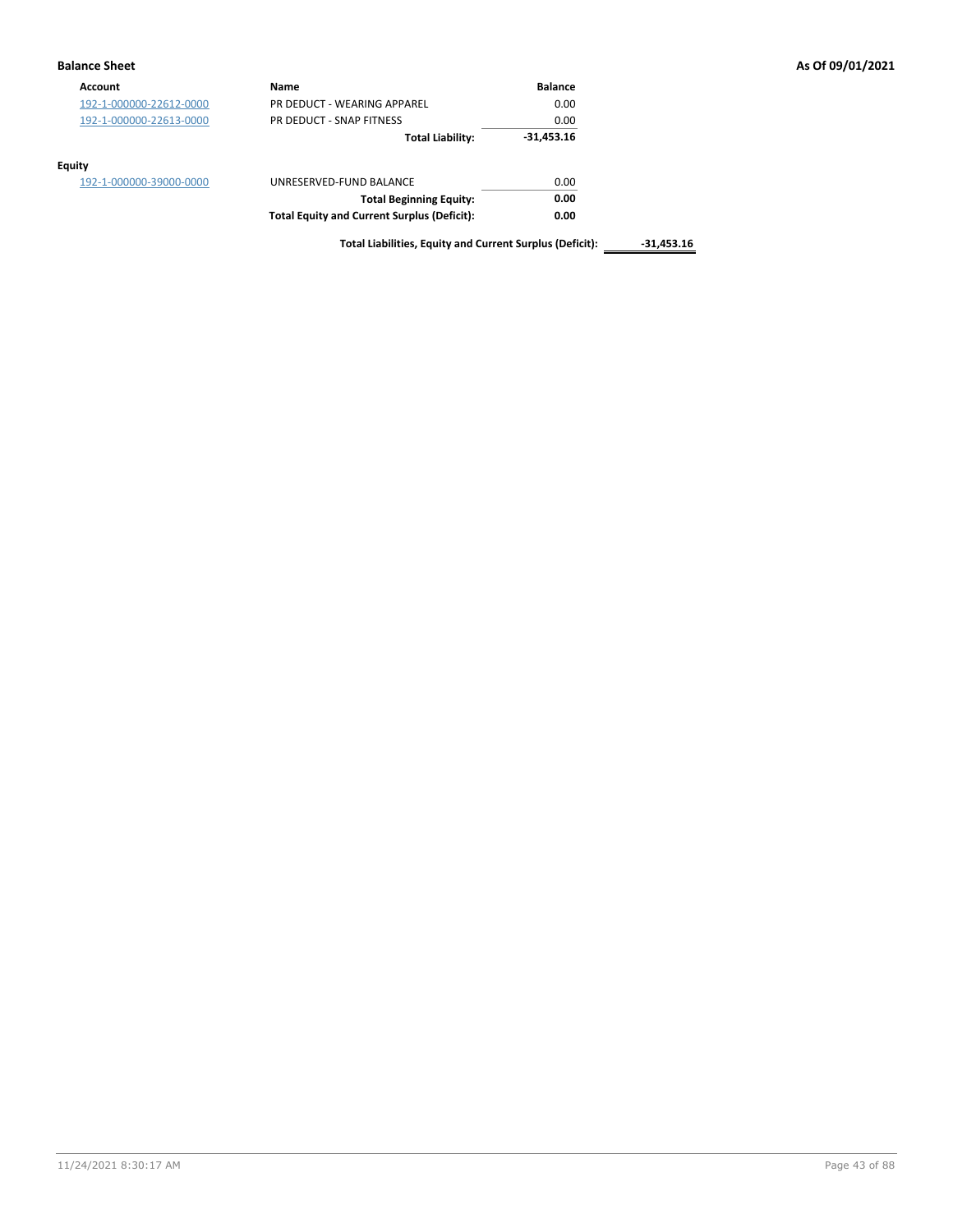| Account                             | Name | <b>Balance</b> |
|-------------------------------------|------|----------------|
| Fund: 200 - WATER / WASTEWATER FUND |      |                |
| <b>Assets</b>                       |      |                |

| 200-2-000000-10000-0000 | <b>CURRENT ASSETS / CASH</b>          | -13,345,707.93   |
|-------------------------|---------------------------------------|------------------|
| 200-2-000000-12101-0000 | <b>BOND ISSUANCE COSTS</b>            | 0.00             |
| 200-2-000000-12201-0000 | DEFERRED CHARGES / BOND DISCOUNT      | $-331,028.31$    |
| 200-2-000000-13000-0000 | <b>CUSTOMER ACCTS RECEIVABLE</b>      | 465,575.82       |
| 200-2-000000-13001-0000 | NON CURRENT CUSTOMER ACCTS RECEIVAE   | 282,109.42       |
| 200-2-000000-13002-0000 | ALLOW FOR UNCOLLECT REC               | $-224,513.33$    |
| 200-2-000000-13003-0000 | UNBILLED YEAR-END ACCRUAL             | 1,001,639.20     |
| 200-2-000000-13004-0000 | <b>WASTE HAULER RECEIVABLE</b>        | 12,202.30        |
| 200-2-000000-13007-0000 | <b>RETURNED CHECKS</b>                | 0.00             |
| 200-2-000000-13010-0000 | <b>CADDO MILLS</b>                    | 0.00             |
| 200-2-000000-13201-0000 | MISC ACCTS RECEIVABLE                 | -45,829.06       |
| 200-2-000000-13202-0000 | <b>EMPLOYEE ADVANCES</b>              | 0.00             |
| 200-2-000000-13203-0000 | NON-CURRENT ASSETS / PREPAYMENTS      | 0.00             |
| 200-2-000000-13205-0000 | <b>INTEREST RECEIVABLE</b>            | 0.00             |
| 200-2-000000-14001-0000 | DUE FROM / GENERAL FUND               | 0.00             |
| 200-2-000000-14040-0000 | <b>GENERAL CIP / GENERAL CIP</b>      | 0.00             |
| 200-2-000000-14120-0000 | DUE FROM UTILITY CIP                  | 38,336,026.85    |
| 200-2-000000-15401-0000 | <b>INVENTORIES / WATER STOCK</b>      | 255,981.59       |
| 200-2-000000-15501-0000 | <b>INVENTORIES / WASTEWATER STOCK</b> | 37,372.92        |
| 200-2-000000-16001-0000 | FIXED ASSETS / LAND                   | 685,983.11       |
| 200-2-000000-16002-0000 | FIXED ASSETS / IMPROVMENTS-NON BUILDI | 5,565,701.69     |
| 200-2-000000-16003-0000 | ACCUM DEPR / IMPROVEMENTS-NON BUILI   | $-2,563,314.54$  |
| 200-2-000000-16004-0000 | FIXED ASSETS / BUILDINGS              | 23,444,349.28    |
| 200-2-000000-16005-0000 | <b>ACCUM DEPR / BUILDINGS</b>         | $-3,705,886.88$  |
| 200-2-000000-16006-0000 | FIXED ASSETS / FILTRATION PLANT       | 11,644,653.00    |
| 200-2-000000-16007-0000 | ACCUM DEPR / FILTRATION PLANT         | -7,682,201.86    |
| 200-2-000000-16008-0000 | FIXED ASSETS / WATER RECLAMATION PLAN | 7,290,892.03     |
| 200-2-000000-16009-0000 | ACCUM DEPR / WATER RECLAMATION PLAN   | $-6,524,752.91$  |
| 200-2-000000-16101-0000 | FIXED ASSETS / WATER MAINS            | 20,586,456.10    |
| 200-2-000000-16102-0000 | <b>ACCUM DEPR / WATER MAINS</b>       | $-11,006,266.98$ |
| 200-2-000000-16103-0000 | FIXED ASSETS / SANITARY SEWERS        | 26,762,935.28    |
| 200-2-000000-16104-0000 | <b>ACCUM DEPR / SANITARY SEWERS</b>   | $-12,557,604.47$ |
| 200-2-000000-16105-0000 | FIXED ASSETS / RESERVOIRS & TANKS     | 10,498,644.74    |
| 200-2-000000-16106-0000 | ACCUM DEPR / RESERVOIRS & TANKS       | $-1,157,033.18$  |
| 200-2-000000-16107-0000 | FIXED ASSETS / PUMP STATIONS          | 6,574,011.03     |
| 200-2-000000-16108-0000 | <b>ACCUM DEPR / PUMP STATIONS</b>     | -503,643.65      |
| 200-2-000000-16201-0000 | FIXED ASSETS / MACHINERY AND EQUIPMEN | 3,883,571.50     |
| 200-2-000000-16202-0000 | ACCUM DEPR / MACHINERY AND EQUIPMEI   | $-2,126,635.65$  |
| 200-2-000000-16301-0000 | FIXED ASSETS / C W I P                | $-286,982.00$    |
| 200-2-000000-17501-0000 | <b>EMPLOYEE CONTRIBUTIONS</b>         | 206,986.00       |
| 200-2-000000-17504-0000 | <b>INVESTMENT RETURN</b>              | -402,199.00      |
| 200-2-000000-17508-0000 | <b>EXPERIENCE DIFFERENCE- OUTFLOW</b> | 80,821.00        |
| 200-2-000000-17509-0000 | <b>EXPERIENCE DIFFERENCE - INFLOW</b> | $-8,926.00$      |
| 200-2-000000-17520-0000 | <b>ASSUMPTION CHANGES</b>             | 19,613.00        |
|                         | Total Accotc:                         | 95 163 000 11    |

| Liability |  |  |
|-----------|--|--|
|-----------|--|--|

| ZUU-Z-UUUUUU-ZUIUI-UUUU |
|-------------------------|
| 200-2-000000-20102-0000 |
| 200-2-000000-20103-0000 |
| 200-2-000000-20104-0000 |
| 200-2-000000-20109-0000 |
| 200-2-000000-20110-0000 |
| 200-2-000000-20112-0000 |
| 200-2-000000-20125-0000 |
| 200-2-000000-20139-0000 |
| 200-2-000000-20141-0000 |
| 200-2-000000-20160-0000 |
| 200-2-000000-21001-0000 |

| ZUU-Z-UUUUUU-I / JZU-UUUU | ASSUIVIPTIUIN UNRINGES             | 19,013.00     |               |
|---------------------------|------------------------------------|---------------|---------------|
|                           | <b>Total Assets:</b>               | 95,163,000.11 | 95,163,000.11 |
| lity                      |                                    |               |               |
| 200-2-000000-20101-0000   | <b>ACCOUNTS PAYABLE</b>            | $-6,619.84$   |               |
| 200-2-000000-20102-0000   | <b>CREDIT CARD PAYABLE</b>         | 0.00          |               |
| 200-2-000000-20103-0000   | <b>ACCRUED ACCOUNTS PAYABLE</b>    | 10,000.00     |               |
| 200-2-000000-20104-0000   | <b>ESCHEATED LIABILITY</b>         | 0.00          |               |
| 200-2-000000-20109-0000   | <b>GENERAL OBLIG BONDS PAY</b>     | 1,718,000.00  |               |
| 200-2-000000-20110-0000   | <b>REVENUE BONDS PAYABLE</b>       | 1,005,000.00  |               |
| 200-2-000000-20112-0000   | <b>ACCRUED INTEREST PAYABLE</b>    | 63,911.41     |               |
| 200-2-000000-20125-0000   | SALES TAX PAYABLE / IN THE CITY    | 0.00          |               |
| 200-2-000000-20139-0000   | <b>RETAINAGES PAYABLE</b>          | 0.00          |               |
| 200-2-000000-20141-0000   | TELEPHONE CLEARING                 | 0.01          |               |
| 200-2-000000-20160-0000   | <b>UNAPPLIED CREDIT</b>            | 0.00          |               |
| 200-2-000000-21001-0000   | <b>GENERAL FUND / GENERAL FUND</b> | 0.00          |               |
|                           |                                    |               |               |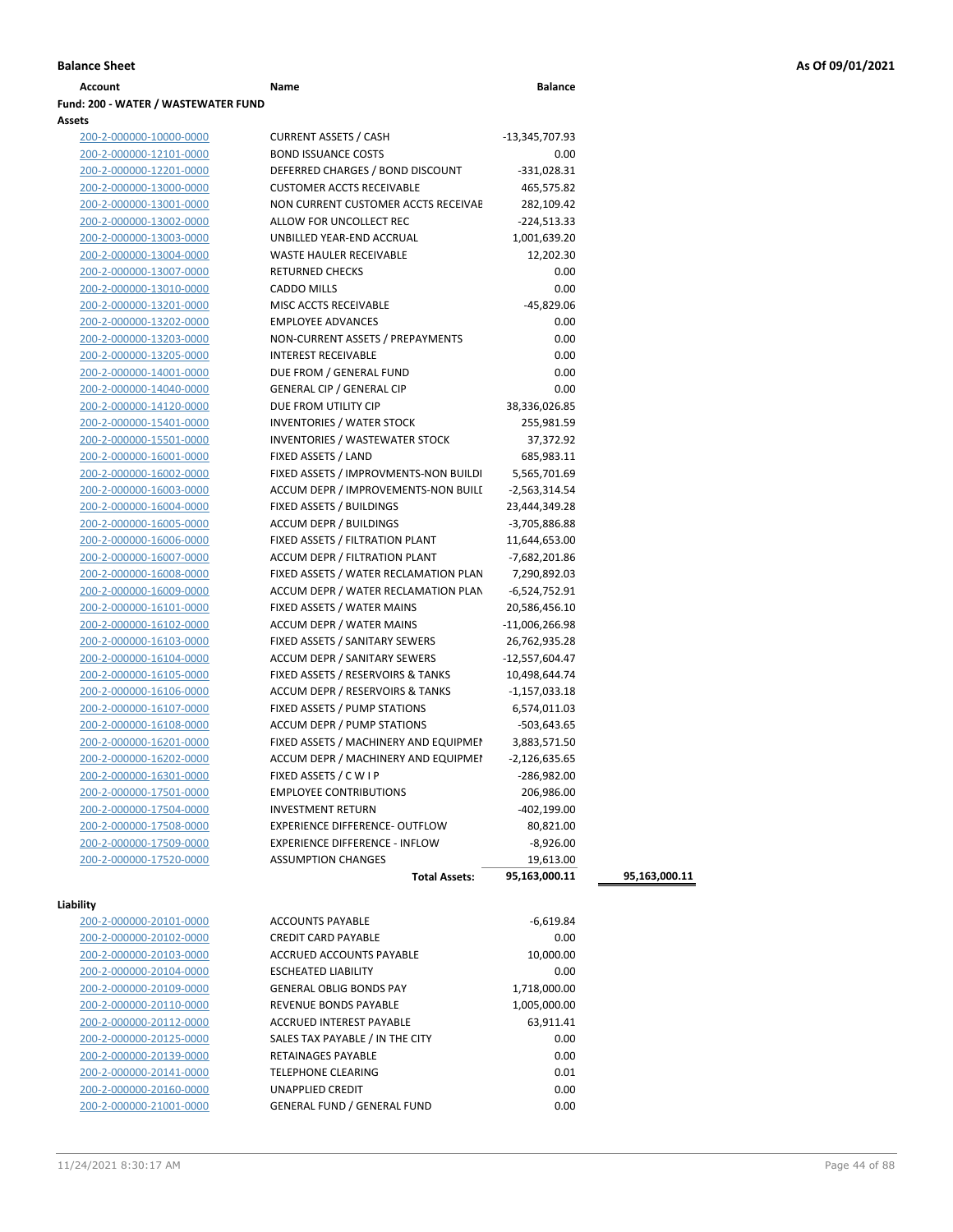### **Balance Sheet As Of 09/01/2021**

| Account                             | Name                                                     | <b>Balance</b> |               |
|-------------------------------------|----------------------------------------------------------|----------------|---------------|
| 200-2-000000-21101-0000             | ENTERPRISE / WTR/WWTR UTILITY FUND                       | 0.00           |               |
| 200-2-000000-22001-0000             | SALARIES PAYABLE                                         | 102,386.42     |               |
| 200-2-000000-22002-0000             | <b>VACATION/SICK PAYABLE</b>                             | 221,369.33     |               |
| 200-2-000000-23001-0000             | CAPITAL LEASE PAYABLE                                    | 0.00           |               |
| 200-2-000000-24001-0000             | O/S CHECKS PAYABLE                                       | 0.00           |               |
| 200-2-000000-24002-0000             | <b>CUSTOMER DEPOSITS</b>                                 | 744,500.43     |               |
| 200-2-000000-24003-0000             | <b>CUSTOMER OVERPMT SUSPENSE</b>                         | 384,863.50     |               |
| 200-2-000000-24004-0000             | <b>INTEREST PAYABLE ON DEP</b>                           | 0.00           |               |
| 200-2-000000-24005-0000             | ACCRUED INT PAY ON DEP                                   | 0.00           |               |
| 200-2-000000-24006-0000             | AWAITING CUSTOMER SETUP                                  | 1,955.61       |               |
| 200-2-000000-24007-0000             | <b>BILLED DEPOSITS SUSPENSE</b>                          | 0.00           |               |
| 200-2-000000-26001-0000             | COMPENSATED ABSENCES PAY                                 | 278,649.49     |               |
| 200-2-000000-26101-0000             | <b>GENERAL OBLIG BONDS PAY</b>                           | 2,836,907.00   |               |
| 200-2-000000-26102-0000             | REVENUE BONDS PAYABLE                                    | 30,185,000.00  |               |
| 200-2-000000-26103-0000             | DEFERRED LOSS/DEFEASEMENT                                | $-136,237.88$  |               |
| 200-2-000000-27001-0000             | <b>CONTRIBUTED CAPITAL</b>                               | 0.00           |               |
| 200-2-000000-27002-0000             | CONTRIBUTED CAPITAL / DEVELOPERS                         | 0.00           |               |
| 200-2-000000-29300-0000             | <b>ENCUMBRANCE SUMMARY</b>                               | 0.00           |               |
| 200-2-000000-29400-0100             | RESERVED ACCOUNT / ENCUMBRANCES                          | 0.00           |               |
| 200-2-000000-29999-0000             | <b>NET PENSION LIABILITY</b>                             | 541,374.00     |               |
| 200-2-000000-92080-0000             | <b>GLTDAG</b>                                            | 0.00           |               |
|                                     | <b>Total Liability:</b>                                  | 37,951,059.48  |               |
| Equity                              |                                                          |                |               |
| 200-2-000000-39000-0000             | UNRESERVED-FUND BALANCE                                  | 0.00           |               |
| 200-2-000000-39100-0000             | UNRESERVED-RET. EARNINGS                                 | 58,038,262.92  |               |
| 200-2-000000-39150-0000             | RESERVED-RET. EARNINGS                                   | 0.00           |               |
| 200-2-000000-39500-0000             | <b>NET POSITION - PENSION</b>                            | $-965.00$      |               |
|                                     | <b>Total Beginning Equity:</b>                           | 58,037,297.92  |               |
| <b>Total Revenue</b>                |                                                          | 13,478,579.41  |               |
| <b>Total Expense</b>                |                                                          | 14,303,936.69  |               |
| <b>Revenues Over/Under Expenses</b> |                                                          | $-825,357.28$  |               |
|                                     | <b>Total Equity and Current Surplus (Deficit):</b>       | 57,211,940.64  |               |
|                                     |                                                          |                | 95,163,000.12 |
|                                     | Total Liabilities, Equity and Current Surplus (Deficit): |                |               |

**\*\*\*Warning: Account Authorization is turned on. Please run the Unauthorized Account Listing Report to see if you are out of balance due to missing accounts \*\*\***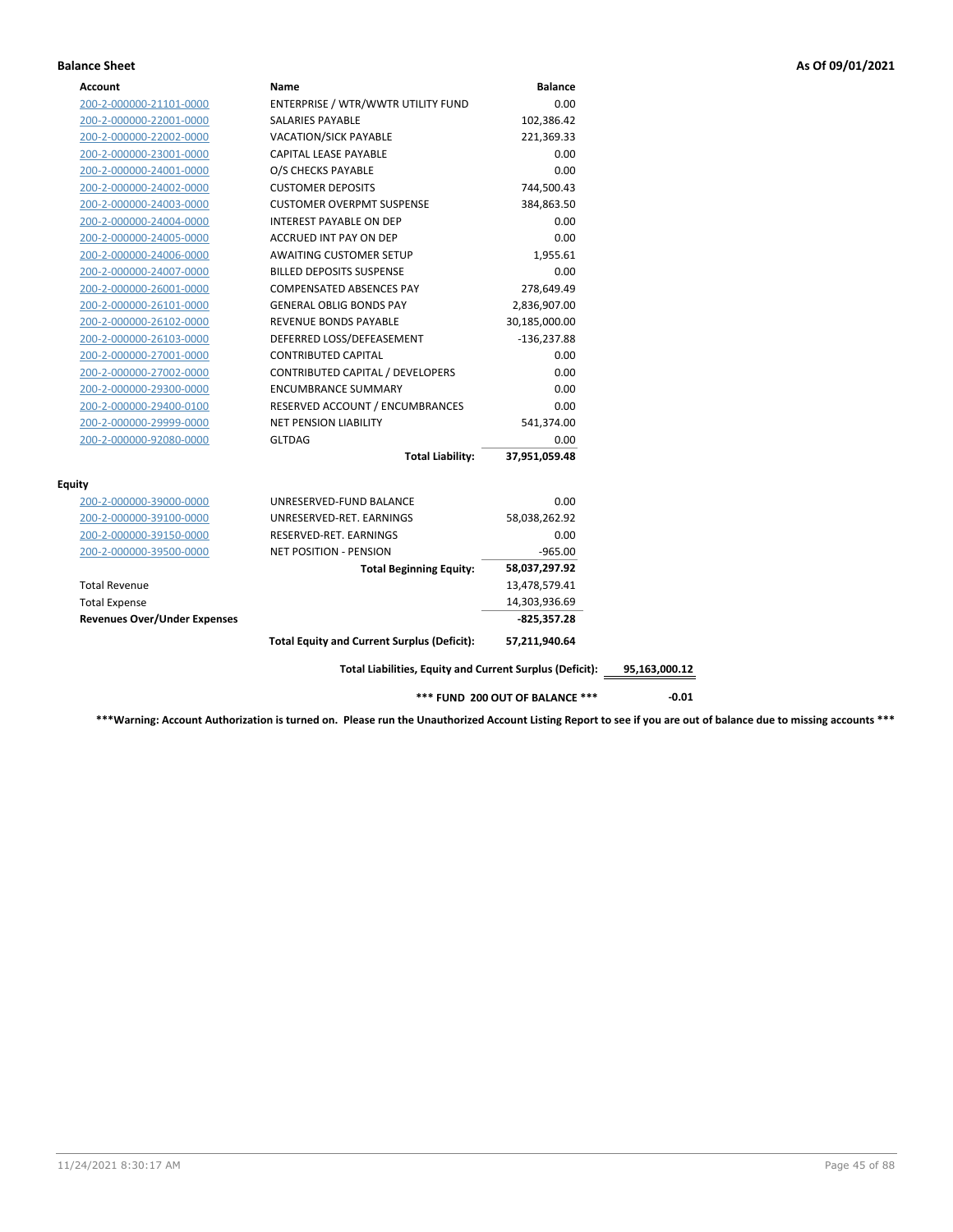| <b>Balance Sheet</b>                 |                                                    |                |           | As Of 09/01/2021 |
|--------------------------------------|----------------------------------------------------|----------------|-----------|------------------|
| <b>Account</b>                       | Name                                               | <b>Balance</b> |           |                  |
| <b>Fund: 210 - WATER IMPACT FEES</b> |                                                    |                |           |                  |
| Assets                               |                                                    |                |           |                  |
| 210-2-000000-10000-0000              | <b>CURRENT ASSETS / CASH</b>                       | $-541.09$      |           |                  |
| 210-2-000000-13201-0000              | MISC ACCTS RECEIVABLE                              | 0.00           |           |                  |
| 210-2-000000-13205-0000              | <b>INTEREST RECEIVABLE</b>                         | 0.00           |           |                  |
|                                      | <b>Total Assets:</b>                               | $-541.09$      | $-541.09$ |                  |
| Liability                            |                                                    |                |           |                  |
| 210-2-000000-20101-0000              | <b>ACCOUNTS PAYABLE</b>                            | 0.00           |           |                  |
| 210-2-000000-20103-0000              | <b>ACCRUED ACCOUNTS PAYABLE</b>                    | 0.00           |           |                  |
| 210-2-000000-29300-0000              | <b>ENCUMBRANCE SUMMARY</b>                         | 0.00           |           |                  |
| 210-2-000000-29400-0000              | RESERVED ACCOUNT / ENCUMBRANCES                    | 0.00           |           |                  |
|                                      | <b>Total Liability:</b>                            | 0.00           |           |                  |
| <b>Equity</b>                        |                                                    |                |           |                  |
| 210-2-000000-39000-0000              | UNRESERVED-FUND BALANCE                            | 0.00           |           |                  |
| 210-2-000000-39100-0000              | UNRESERVED-RET. EARNINGS                           | 0.00           |           |                  |
|                                      | <b>Total Beginning Equity:</b>                     | 0.00           |           |                  |
| <b>Total Revenue</b>                 |                                                    | 0.00           |           |                  |
| <b>Total Expense</b>                 |                                                    | 541.09         |           |                  |
| <b>Revenues Over/Under Expenses</b>  |                                                    | $-541.09$      |           |                  |
|                                      | <b>Total Equity and Current Surplus (Deficit):</b> | $-541.09$      |           |                  |

Total Liabilities, Equity and Current Surplus (Deficit): \_\_\_\_\_\_\_\_\_\_\_-541.09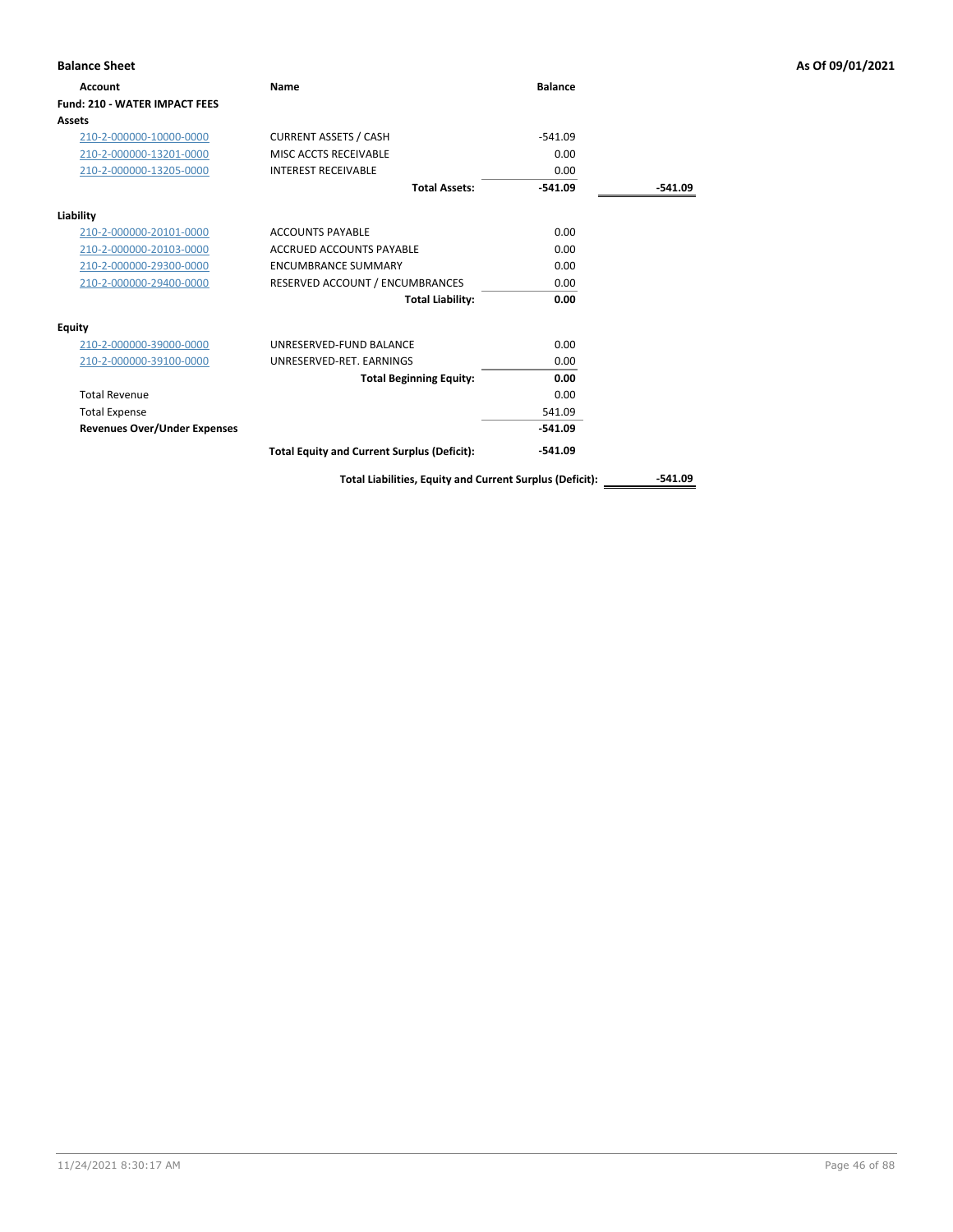| <b>Balance Sheet</b>                      |                                                          |                |      | As Of 09/01/2021 |
|-------------------------------------------|----------------------------------------------------------|----------------|------|------------------|
| Account                                   | Name                                                     | <b>Balance</b> |      |                  |
| <b>Fund: 211 - WASTEWATER IMPACT FEES</b> |                                                          |                |      |                  |
| Assets                                    |                                                          |                |      |                  |
| 211-2-000000-10000-0000                   | <b>CURRENT ASSETS / CASH</b>                             | 0.00           |      |                  |
| 211-2-000000-13201-0000                   | MISC ACCTS RECEIVABLE                                    | 0.00           |      |                  |
| 211-2-000000-13205-0000                   | <b>INTEREST RECEIVABLE</b>                               | 0.00           |      |                  |
|                                           | <b>Total Assets:</b>                                     | 0.00           | 0.00 |                  |
| Liability                                 |                                                          |                |      |                  |
| 211-2-000000-20101-0000                   | <b>ACCOUNTS PAYABLE</b>                                  | 0.00           |      |                  |
| 211-2-000000-20103-0000                   | <b>ACCRUED ACCOUNTS PAYABLE</b>                          | 0.00           |      |                  |
|                                           | <b>Total Liability:</b>                                  | 0.00           |      |                  |
| <b>Equity</b>                             |                                                          |                |      |                  |
| 211-2-000000-39000-0000                   | UNRESERVED-FUND BALANCE                                  | 0.00           |      |                  |
| 211-2-000000-39100-0000                   | UNRESERVED-RET. EARNINGS                                 | 0.00           |      |                  |
|                                           | <b>Total Beginning Equity:</b>                           | 0.00           |      |                  |
| <b>Total Revenue</b>                      |                                                          | 0.00           |      |                  |
| <b>Total Expense</b>                      |                                                          | 0.00           |      |                  |
| <b>Revenues Over/Under Expenses</b>       |                                                          | 0.00           |      |                  |
|                                           | <b>Total Equity and Current Surplus (Deficit):</b>       | 0.00           |      |                  |
|                                           | Total Liabilities, Equity and Current Surplus (Deficit): |                | 0.00 |                  |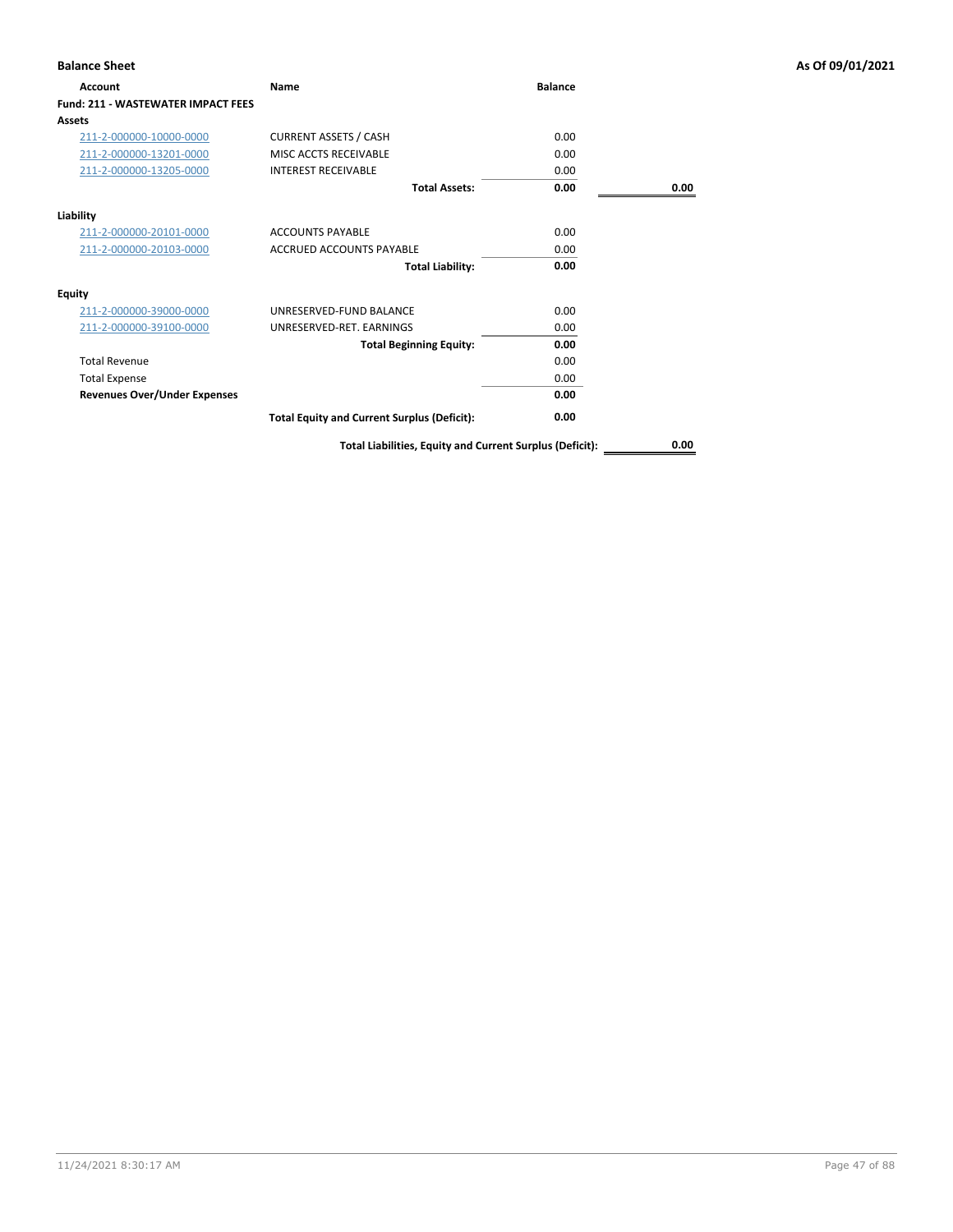| Account                                                   | Name                                                     | <b>Balance</b> |            |
|-----------------------------------------------------------|----------------------------------------------------------|----------------|------------|
| Fund: 212 - TX COMMUNITY DEV SWR SYSTEM IMPROV PROG GRANT |                                                          |                |            |
| Assets                                                    |                                                          |                |            |
| 212-2-000000-10000-0000                                   | <b>CURRENT ASSETS / CASH</b>                             | 105,849.57     |            |
| 212-2-000000-13201-0000                                   | MISC ACCTS RECEIVABLE                                    | 0.00           |            |
| 212-2-000000-13205-0000                                   | <b>INTEREST RECEIVABLE</b>                               | 0.00           |            |
| 212-2-000000-16301-0000                                   | FIXED ASSETS / C W I P                                   | 0.00           |            |
|                                                           | <b>Total Assets:</b>                                     | 105,849.57     | 105,849.57 |
| Liability                                                 |                                                          |                |            |
| 212-2-000000-20101-0000                                   | <b>ACCOUNTS PAYABLE</b>                                  | 0.00           |            |
| 212-2-000000-20102-0000                                   | <b>CREDIT CARD PAYABLE</b>                               | 0.00           |            |
| 212-2-000000-20103-0000                                   | <b>ACCRUED ACCOUNTS PAYABLE</b>                          | 0.00           |            |
| 212-2-000000-20139-0000                                   | <b>RETAINAGES PAYABLE</b>                                | 0.00           |            |
| 212-2-000000-20902-0000                                   | <b>DEFERRED GRANT REVENUE</b>                            | 0.00           |            |
| 212-2-000000-21001-0000                                   | <b>GENERAL FUND / GENERAL FUND</b>                       | 0.00           |            |
| 212-2-000000-29300-0000                                   | <b>ENCUMBRANCE SUMMARY</b>                               | 0.00           |            |
| 212-2-000000-29400-0100                                   | RESERVED ACCOUNT / ENCUMBRANCES                          | 0.00           |            |
|                                                           | <b>Total Liability:</b>                                  | 0.00           |            |
| Equity                                                    |                                                          |                |            |
| 212-2-000000-39100-0000                                   | UNRESERVED-RET. EARNINGS                                 | 105,849.57     |            |
|                                                           | <b>Total Beginning Equity:</b>                           | 105,849.57     |            |
| <b>Total Revenue</b>                                      |                                                          | 0.00           |            |
| <b>Total Expense</b>                                      |                                                          | 0.00           |            |
| <b>Revenues Over/Under Expenses</b>                       |                                                          | 0.00           |            |
|                                                           | <b>Total Equity and Current Surplus (Deficit):</b>       | 105,849.57     |            |
|                                                           | Total Liabilities, Equity and Current Surplus (Deficit): |                | 105,849.57 |

**Balance Sheet As Of 09/01/2021**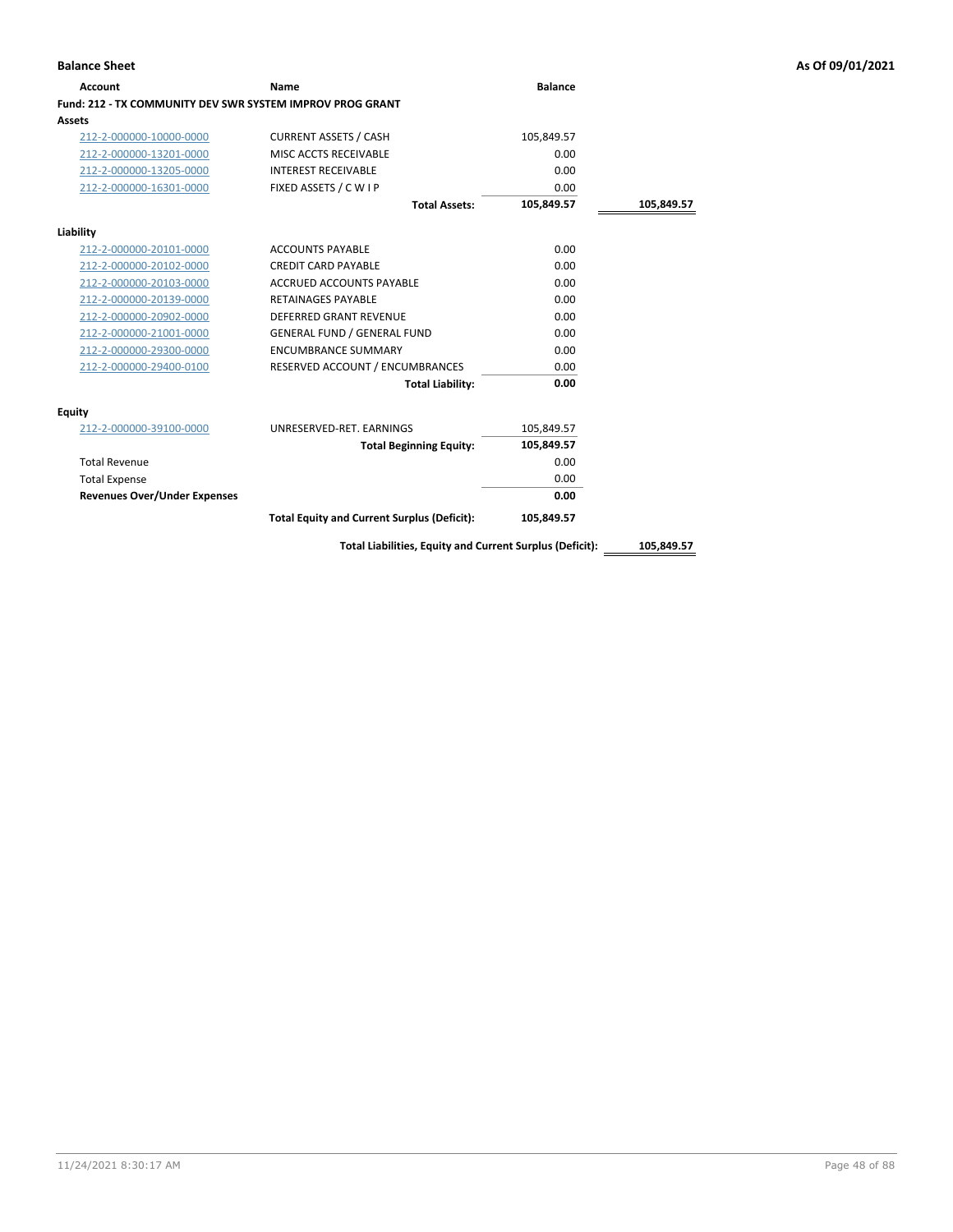| <b>Balance Sheet</b>          |      |                |  |  |
|-------------------------------|------|----------------|--|--|
| Account                       | Name | <b>Balance</b> |  |  |
| Fund: 216 - UTILIITY CIP FUND |      |                |  |  |

| <b>Account</b>                       | Name                                               | <b>Balance</b> |               |
|--------------------------------------|----------------------------------------------------|----------------|---------------|
| <b>Fund: 216 - UTILIITY CIP FUND</b> |                                                    |                |               |
| Assets                               |                                                    |                |               |
| 216-2-000000-10000-0000              | <b>CURRENT ASSETS / CASH</b>                       | 14,900,953.38  |               |
| 216-2-000000-11101-0000              | MBIA ACCOUNTS / 2002 WSSR                          | 0.00           |               |
| 216-2-000000-11103-0000              | 2005 WSSR                                          | 0.00           |               |
| 216-2-000000-11403-0000              | RESERVE FUND / 2003 WSSR                           | 0.00           |               |
| 216-2-000000-11404-0000              | SERIES 2019 WSSR CO'S                              | 9,984,955.29   |               |
| 216-2-000000-11503-0000              | 2008WSSR CONST 486000273                           | 0.00           |               |
| 216-2-000000-11505-0000              | SRA RAW WATER SALE PROCEEDS                        | 13,689,142.01  |               |
| 216-2-000000-11700-0000              | TXFIT Tawakoni Raw Water Line Replacemer           | 0.00           |               |
| 216-2-000000-13000-0000              | <b>CUSTOMER ACCTS RECEIVABLE</b>                   | 0.00           |               |
| 216-2-000000-13002-0000              | ALLOW FOR UNCOLLECT REC                            | 0.00           |               |
| 216-2-000000-13003-0000              | UNBILLED YEAR-END ACCRUAL                          | 0.00           |               |
| 216-2-000000-13201-0000              | MISC ACCTS RECEIVABLE                              | 70.32          |               |
| 216-2-000000-13205-0000              | <b>INTEREST RECEIVABLE</b>                         | 0.00           |               |
| 216-2-000000-16301-0000              | FIXED ASSETS / C W I P                             | 2,969,368.61   |               |
|                                      | <b>Total Assets:</b>                               | 41,544,489.61  | 41,544,489.61 |
| Liability                            |                                                    |                |               |
| 216-2-000000-20101-0000              | <b>ACCOUNTS PAYABLE</b>                            | 0.00           |               |
| 216-2-000000-20102-0000              | <b>CREDIT CARD PAYABLE</b>                         | 0.00           |               |
| 216-2-000000-20103-0000              | ACCRUED ACCOUNTS PAYABLE                           | 0.00           |               |
| 216-2-000000-20113-0000              | <b>DEVELOPERS ESCROW</b>                           | 0.00           |               |
| 216-2-000000-20139-0000              | RETAINAGES PAYABLE                                 | 122,898.03     |               |
| 216-2-000000-21101-0000              | ENTERPRISE / WTR/WWTR UTILITY FUND                 | 18,939,652.64  |               |
| 216-2-000000-29300-0000              | <b>ENCUMBRANCE SUMMARY</b>                         | 0.00           |               |
| 216-2-000000-29400-0100              | RESERVED ACCOUNT / ENCUMBRANCES                    | 0.00           |               |
|                                      | <b>Total Liability:</b>                            | 19,062,550.67  |               |
|                                      |                                                    |                |               |
| Equity                               |                                                    |                |               |
| 216-2-000000-39000-0000              | UNRESERVED-FUND BALANCE                            | 0.00           |               |
| 216-2-000000-39100-0000              | UNRESERVED-RET. EARNINGS                           | 22,783,755.25  |               |
|                                      | <b>Total Beginning Equity:</b>                     | 22,783,755.25  |               |
| <b>Total Revenue</b>                 |                                                    | 475,821.02     |               |
| <b>Total Expense</b>                 |                                                    | 777,637.33     |               |
| <b>Revenues Over/Under Expenses</b>  |                                                    | $-301,816.31$  |               |
|                                      | <b>Total Equity and Current Surplus (Deficit):</b> | 22,481,938.94  |               |
|                                      |                                                    |                |               |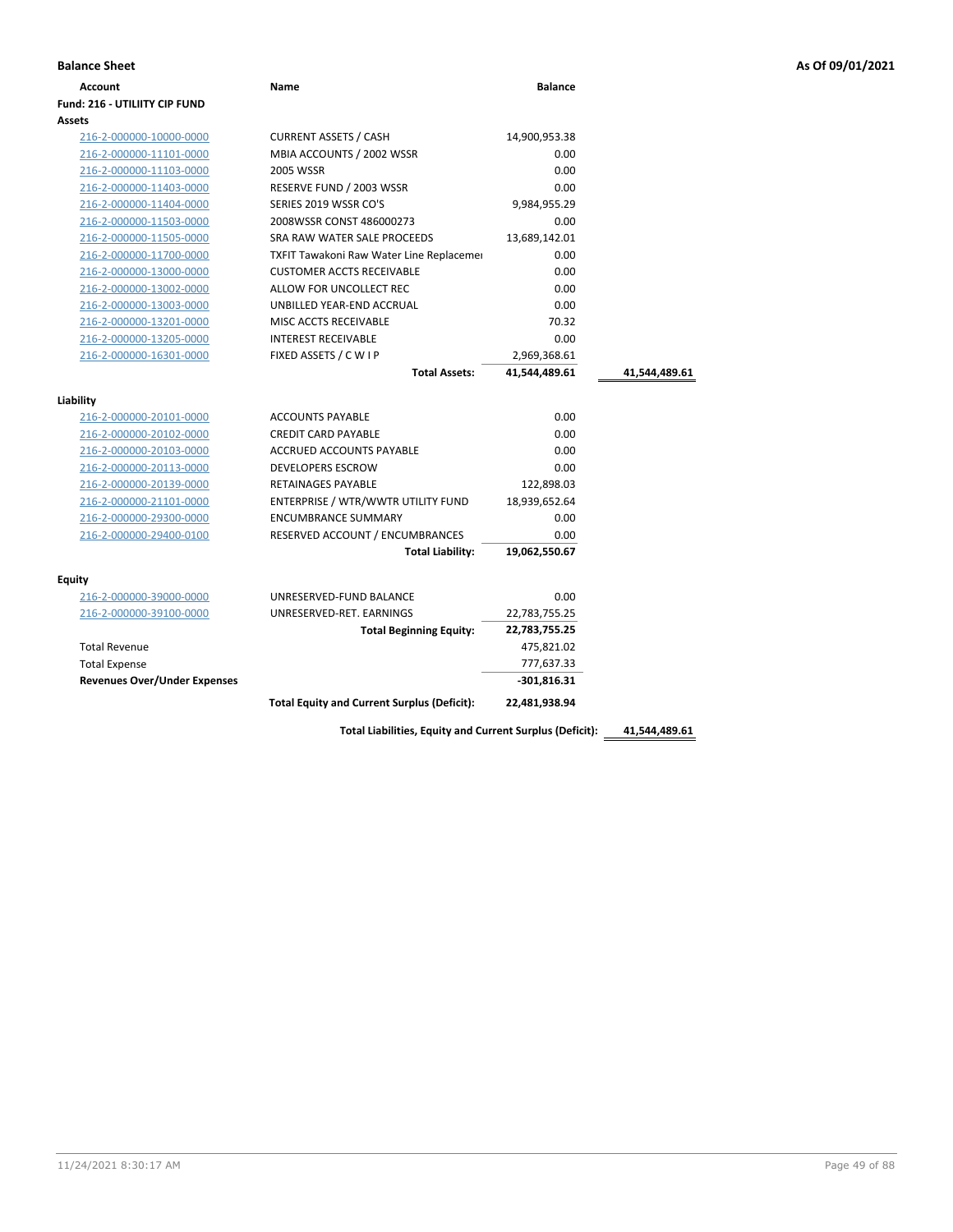| Account                                 | Name                                                     | <b>Balance</b>   |            |
|-----------------------------------------|----------------------------------------------------------|------------------|------------|
| Fund: 217 - WASTEWATER RECLAMATION FUND |                                                          |                  |            |
| Assets                                  |                                                          |                  |            |
| 217-2-000000-10000-0000                 | <b>CURRENT ASSETS / CASH</b>                             | $-70,603.30$     |            |
| 217-2-000000-11301-0000                 | TEXASTERM / 2008 WSSR REVENUE BOND                       | 0.00             |            |
| 217-2-000000-11302-0000                 | 2008 WSSR REVENUE BOND                                   | 0.00             |            |
| 217-2-000000-11503-0000                 | 2008WSSR CONST 486000273                                 | 778,771.53       |            |
| 217-2-000000-13000-0000                 | <b>CUSTOMER ACCTS RECEIVABLE</b>                         | 0.00             |            |
| 217-2-000000-13002-0000                 | ALLOW FOR UNCOLLECT REC                                  | 0.00             |            |
| 217-2-000000-13201-0000                 | MISC ACCTS RECEIVABLE                                    | 0.00             |            |
| 217-2-000000-13205-0000                 | <b>INTEREST RECEIVABLE</b>                               | 0.00             |            |
| 217-2-000000-16301-0000                 | FIXED ASSETS / C W I P                                   | 0.00             |            |
|                                         | <b>Total Assets:</b>                                     | 708,168.23       | 708,168.23 |
| Liability                               |                                                          |                  |            |
| 217-2-000000-20101-0000                 | <b>ACCOUNTS PAYABLE</b>                                  | 0.00             |            |
| 217-2-000000-20102-0000                 | <b>CREDIT CARD PAYABLE</b>                               | 0.00             |            |
| 217-2-000000-20103-0000                 | ACCRUED ACCOUNTS PAYABLE                                 | 0.00             |            |
| 217-2-000000-20139-0000                 | <b>RETAINAGES PAYABLE</b>                                | 0.00             |            |
| 217-2-000000-21101-0000                 | ENTERPRISE / WTR/WWTR UTILITY FUND                       | 19,396,374.21    |            |
| 217-2-000000-29300-0000                 | <b>ENCUMBRANCE SUMMARY</b>                               | 0.00             |            |
| 217-2-000000-29400-0100                 | RESERVED ACCOUNT / ENCUMBRANCES                          | 0.00             |            |
|                                         | <b>Total Liability:</b>                                  | 19,396,374.21    |            |
| Equity                                  |                                                          |                  |            |
| 217-2-000000-39100-0000                 | UNRESERVED-RET. EARNINGS                                 | -18,638,640.99   |            |
|                                         | <b>Total Beginning Equity:</b>                           | $-18,638,640.99$ |            |
| <b>Total Revenue</b>                    |                                                          | 419.01           |            |
| <b>Total Expense</b>                    |                                                          | 49,984.00        |            |
| <b>Revenues Over/Under Expenses</b>     |                                                          | $-49,564.99$     |            |
|                                         | <b>Total Equity and Current Surplus (Deficit):</b>       | $-18,688,205.98$ |            |
|                                         | Total Liabilities, Equity and Current Surplus (Deficit): |                  | 708,168.23 |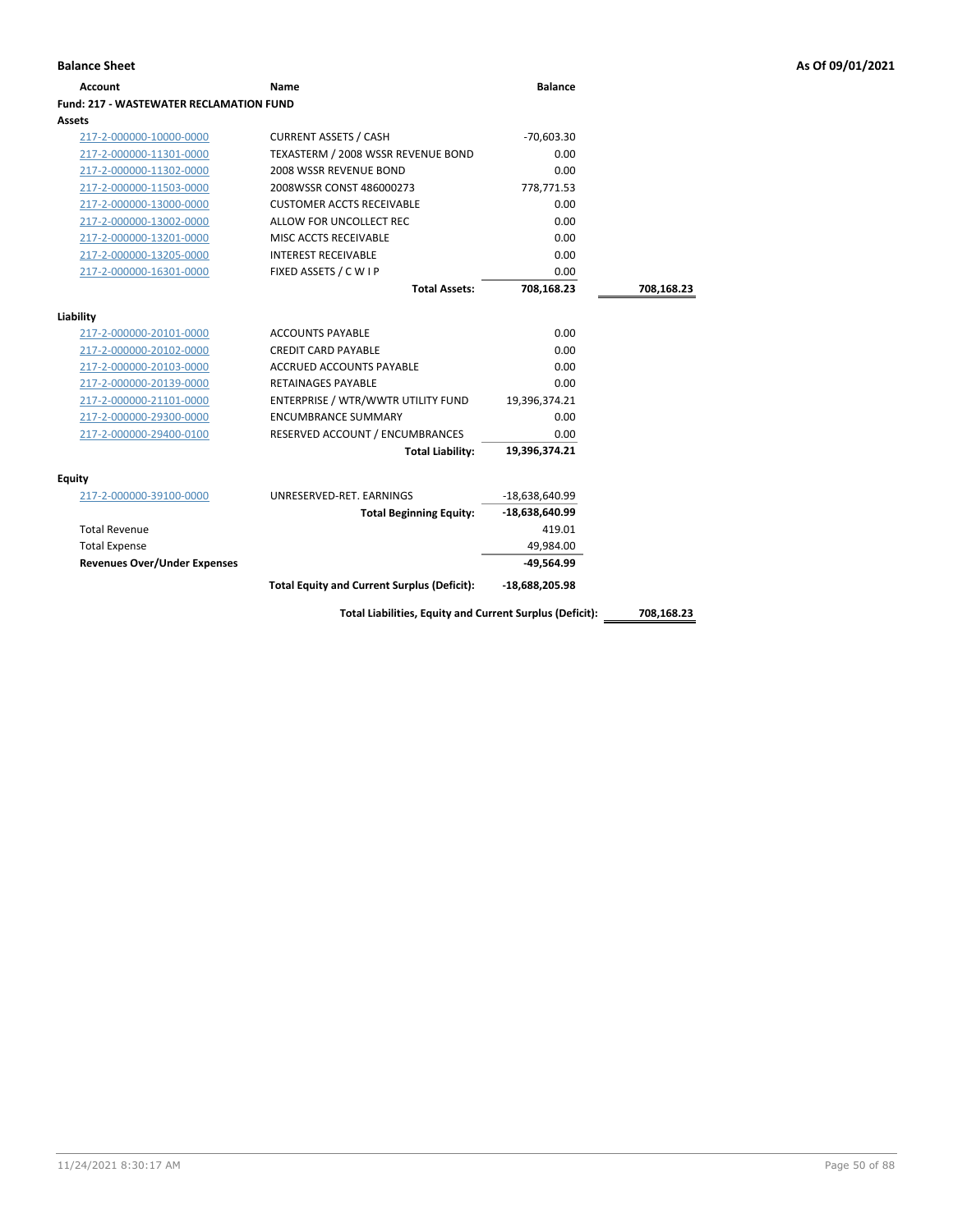| As Of 09/01/2021 |  |  |
|------------------|--|--|
|------------------|--|--|

| <b>Balance Sheet</b>     |                                        |                |               | As Of 09/01/2021 |
|--------------------------|----------------------------------------|----------------|---------------|------------------|
| Account                  | Name                                   | <b>Balance</b> |               |                  |
| Fund: 300 - AIRPORT FUND |                                        |                |               |                  |
| Assets                   |                                        |                |               |                  |
| 300-2-000000-10000-0000  | <b>CURRENT ASSETS / CASH</b>           | -7,894,922.35  |               |                  |
| 300-2-000000-13201-0000  | MISC ACCTS RECEIVABLE                  | $-650.39$      |               |                  |
| 300-2-000000-13202-0000  | <b>EMPLOYEE ADVANCES</b>               | 0.00           |               |                  |
| 300-2-000000-13203-0000  | NON-CURRENT ASSETS / PREPAYMENTS       | 0.00           |               |                  |
| 300-2-000000-13205-0000  | <b>INTEREST RECEIVABLE</b>             | 0.00           |               |                  |
| 300-2-000000-14126-0000  | <b>GRANT FUND / AIRPORT GRANT FUND</b> | 0.00           |               |                  |
| 300-2-000000-16001-0000  | FIXED ASSETS / LAND                    | 982,275.46     |               |                  |
| 300-2-000000-16002-0000  | FIXED ASSETS / IMPROVMENTS-NON BUILDI  | 75,750,553.49  |               |                  |
| 300-2-000000-16003-0000  | ACCUM DEPR / IMPROVEMENTS-NON BUILI    | -42,614,921.75 |               |                  |
| 300-2-000000-16004-0000  | FIXED ASSETS / BUILDINGS               | 69,917,050.27  |               |                  |
| 300-2-000000-16005-0000  | ACCUM DEPR / BUILDINGS                 | -28,924,133.27 |               |                  |
| 300-2-000000-16201-0000  | FIXED ASSETS / MACHINERY AND EQUIPMEN  | 528,771.61     |               |                  |
| 300-2-000000-16202-0000  | ACCUM DEPR / MACHINERY AND EQUIPMEI    | -70,669.34     |               |                  |
| 300-2-000000-16301-0000  | FIXED ASSETS / C W I P                 | 1,285,346.50   |               |                  |
| 300-2-000000-17501-0000  | <b>EMPLOYEE CONTRIBUTIONS</b>          | 0.00           |               |                  |
| 300-2-000000-17504-0000  | <b>INVESTMENT RETURN</b>               | 0.00           |               |                  |
| 300-2-000000-17508-0000  | EXPERIENCE DIFFERENCE- OUTFLOW         | 0.00           |               |                  |
| 300-2-000000-17509-0000  | <b>EXPERIENCE DIFFERENCE - INFLOW</b>  | 0.00           |               |                  |
| 300-2-000000-17520-0000  | <b>ASSUMPTION CHANGES</b>              | 0.00           |               |                  |
|                          | <b>Total Assets:</b>                   | 68,958,700.23  | 68,958,700.23 |                  |
| Liability                |                                        |                |               |                  |
| 300-2-000000-20101-0000  | <b>ACCOUNTS PAYABLE</b>                | 0.00           |               |                  |
| 300-2-000000-20102-0000  | <b>CREDIT CARD PAYABLE</b>             | 0.00           |               |                  |
| 300-2-000000-20103-0000  | ACCRUED ACCOUNTS PAYABLE               | 0.00           |               |                  |
| 300-2-000000-20105-0000  | <b>L-3 FUNDS PAYABLE</b>               | 0.00           |               |                  |
| 300-2-000000-20106-0000  | <b>GRANT MATCH</b>                     | 0.00           |               |                  |
| 300-2-000000-20108-0000  | MATURED BONDS PAYABLE                  | 0.00           |               |                  |
| 300-2-000000-20110-0000  | REVENUE BONDS PAYABLE                  | 0.00           |               |                  |
| 300-2-000000-20111-0000  | MATURED INTEREST PAYABLE               | 0.00           |               |                  |
| 300-2-000000-20112-0000  | ACCRUED INTEREST PAYABLE               | 0.00           |               |                  |
| 300-2-000000-20139-0000  | RETAINAGES PAYABLE                     | 0.00           |               |                  |
| 300-2-000000-20141-0000  | <b>TELEPHONE CLEARING</b>              | 0.00           |               |                  |
| 300-2-000000-20160-0000  | UNAPPLIED CREDIT                       | 0.00           |               |                  |
| 300-2-000000-20201-0000  | DEFERRED REVENUE                       | 0.00           |               |                  |
| 300-2-000000-21001-0000  | <b>GENERAL FUND / GENERAL FUND</b>     | 0.00           |               |                  |
| 300-2-000000-22001-0000  | SALARIES PAYABLE                       | 2,201.13       |               |                  |
| 300-2-000000-22002-0000  | <b>VACATION/SICK PAYABLE</b>           | $-2,481.78$    |               |                  |
| 300-2-000000-26001-0000  | COMPENSATED ABSENCES PAY               | 17,991.69      |               |                  |
| 300-2-000000-26101-0000  | <b>GENERAL OBLIG BONDS PAY</b>         | 0.00           |               |                  |
| 300-2-000000-26102-0000  | REVENUE BONDS PAYABLE                  | 0.00           |               |                  |
| 300-2-000000-27001-0000  | CONTRIBUTED CAPITAL                    | -0.39          |               |                  |
| 300-2-000000-29300-0000  | <b>ENCUMBRANCE SUMMARY</b>             | 0.00           |               |                  |
| 300-2-000000-29400-0100  | RESERVED ACCOUNT / ENCUMBRANCES        | 0.00           |               |                  |
| 300-2-000000-29999-0000  | <b>NET PENSION LIABILITY</b>           | 0.00           |               |                  |
|                          | <b>Total Liability:</b>                | 17,710.65      |               |                  |

### **Equity**

300-2-000000-39000-0000 U 300-2-000000-39100-0000 U 300-2-000000-39500-0000 N

| <b>Total Beginning Equity:</b> | 69.853.545.99 |
|--------------------------------|---------------|
| NET POSITION - PENSION         | 0.00          |
| UNRESERVED-RET. EARNINGS       | 69.853.545.99 |
| UNRESERVED-FUND BALANCE        | 0.00          |
|                                |               |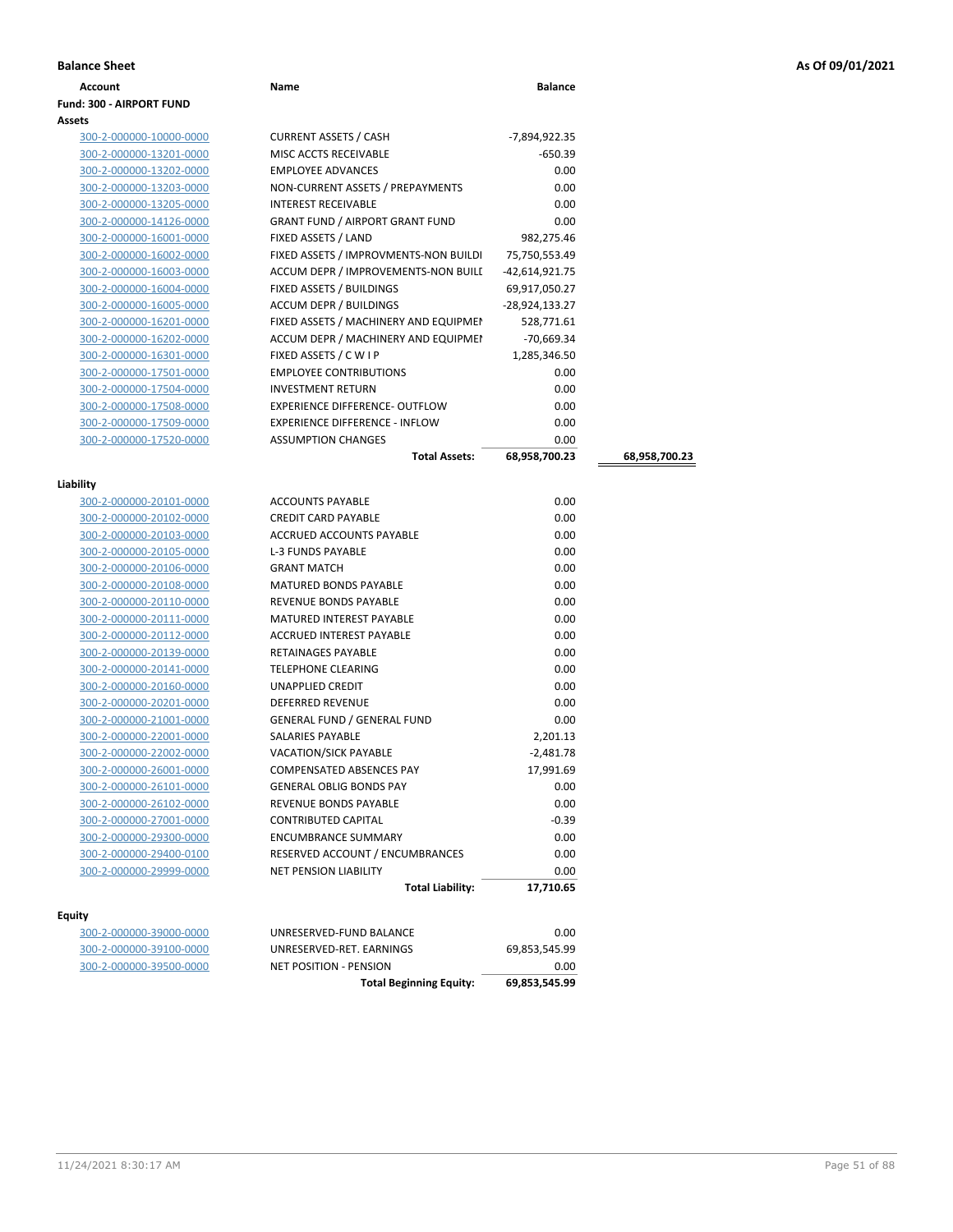| Balance Sheet                       |                                                    |                |
|-------------------------------------|----------------------------------------------------|----------------|
| Account                             | Name                                               | <b>Balance</b> |
| <b>Total Revenue</b>                |                                                    | 747,278.71     |
| <b>Total Expense</b>                |                                                    | 1,659,835.11   |
| <b>Revenues Over/Under Expenses</b> |                                                    | -912.556.40    |
|                                     | <b>Total Equity and Current Surplus (Deficit):</b> | 68,940,989.59  |

**Total Liabilities, Equity and Current Surplus (Deficit): 68,958,700.24**

**\*\*\* FUND 300 OUT OF BALANCE \*\*\* -0.01**

**\*\*\*Warning: Account Authorization is turned on. Please run the Unauthorized Account Listing Report to see if you are out of balance due to missing accounts \*\*\***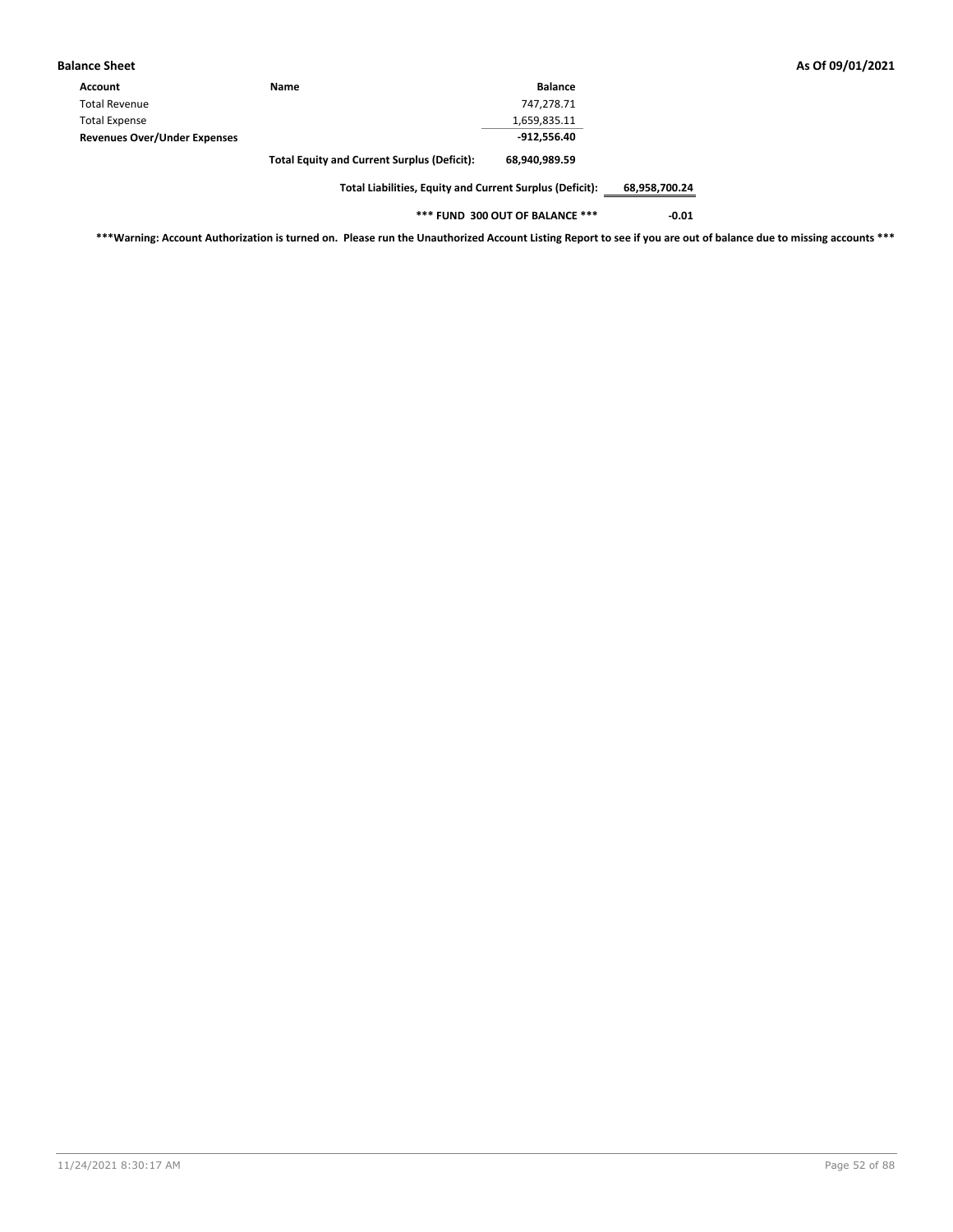| <b>Balance Sheet</b>                |                                                          |                |            | As Of 09/01/2021 |
|-------------------------------------|----------------------------------------------------------|----------------|------------|------------------|
| <b>Account</b>                      | <b>Name</b>                                              | <b>Balance</b> |            |                  |
| Fund: 320 - AIRPORT TXDOT GRANT     |                                                          |                |            |                  |
| Assets                              |                                                          |                |            |                  |
| 320-2-000000-10000-0000             | <b>CURRENT ASSETS / CASH</b>                             | 299,311.20     |            |                  |
| 320-2-000000-13201-0000             | MISC ACCTS RECEIVABLE                                    | 0.00           |            |                  |
| 320-2-000000-13205-0000             | <b>INTEREST RECEIVABLE</b>                               | 0.00           |            |                  |
|                                     | <b>Total Assets:</b>                                     | 299,311.20     | 299,311.20 |                  |
| Liability                           |                                                          |                |            |                  |
| 320-2-000000-20101-0000             | <b>ACCOUNTS PAYABLE</b>                                  | 0.00           |            |                  |
| 320-2-000000-20102-0000             | <b>CREDIT CARD PAYABLE</b>                               | 0.00           |            |                  |
| 320-2-000000-20103-0000             | <b>ACCRUED ACCOUNTS PAYABLE</b>                          | 0.00           |            |                  |
| 320-2-000000-20902-0000             | <b>DEFERRED GRANT REVENUE</b>                            | 0.00           |            |                  |
| 320-2-000000-21125-0000             | DUE TO / AIRPORT FUND                                    | 0.00           |            |                  |
| 320-2-000000-29300-0000             | <b>ENCUMBRANCE SUMMARY</b>                               | 0.00           |            |                  |
| 320-2-000000-29400-0100             | RESERVED ACCOUNT / ENCUMBRANCES                          | 0.00           |            |                  |
|                                     | <b>Total Liability:</b>                                  | 0.00           |            |                  |
| <b>Equity</b>                       |                                                          |                |            |                  |
| 320-2-000000-39000-0000             | UNRESERVED-FUND BALANCE                                  | 200,000.84     |            |                  |
|                                     | <b>Total Beginning Equity:</b>                           | 200,000.84     |            |                  |
| <b>Total Revenue</b>                |                                                          | 200,000.00     |            |                  |
| <b>Total Expense</b>                |                                                          | 100,689.64     |            |                  |
| <b>Revenues Over/Under Expenses</b> |                                                          | 99,310.36      |            |                  |
|                                     | <b>Total Equity and Current Surplus (Deficit):</b>       | 299,311.20     |            |                  |
|                                     | Total Liabilities, Equity and Current Surplus (Deficit): |                | 299,311.20 |                  |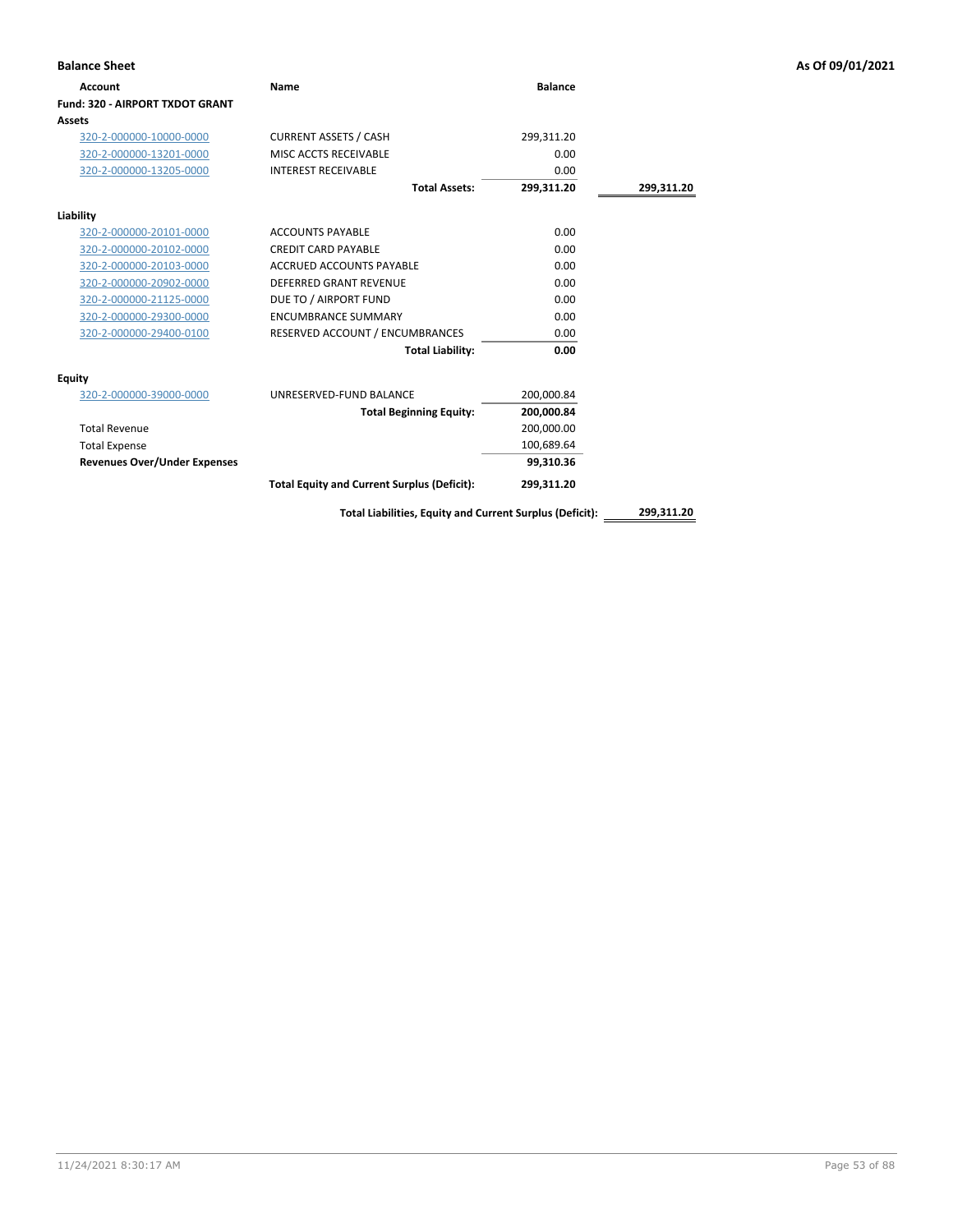| <b>Account</b>                          | Name                                                     | <b>Balance</b> |              |
|-----------------------------------------|----------------------------------------------------------|----------------|--------------|
| <b>Fund: 360 - AIRPORT CAPITAL FUND</b> |                                                          |                |              |
| Assets                                  |                                                          |                |              |
| 360-2-000000-10000-0000                 | <b>CURRENT ASSETS / CASH</b>                             | 9,583,302.46   |              |
| 360-2-000000-13201-0000                 | MISC ACCTS RECEIVABLE                                    | 0.00           |              |
| 360-2-000000-13205-0000                 | <b>INTEREST RECEIVABLE</b>                               | 0.00           |              |
| 360-2-000000-16301-0000                 | FIXED ASSETS / C W I P                                   | 132,616.88     |              |
|                                         | <b>Total Assets:</b>                                     | 9,715,919.34   | 9,715,919.34 |
| Liability                               |                                                          |                |              |
| 360-2-000000-20101-0000                 | <b>ACCOUNTS PAYABLE</b>                                  | 0.00           |              |
| 360-2-000000-20102-0000                 | <b>CREDIT CARD PAYABLE</b>                               | 0.00           |              |
| 360-2-000000-20103-0000                 | <b>ACCRUED ACCOUNTS PAYABLE</b>                          | 0.00           |              |
| 360-2-000000-20125-0000                 | SALES TAX PAYABLE / IN THE CITY                          | 0.00           |              |
| 360-2-000000-20139-0000                 | <b>RETAINAGES PAYABLE</b>                                | 0.00           |              |
| 360-2-000000-21001-0000                 | <b>GENERAL FUND / GENERAL FUND</b>                       | 0.00           |              |
| 360-2-000000-27001-0000                 | <b>CONTRIBUTED CAPITAL</b>                               | 0.00           |              |
| 360-2-000000-29300-0000                 | <b>ENCUMBRANCE SUMMARY</b>                               | 0.00           |              |
| 360-2-000000-29400-0000                 | RESERVED ACCOUNT / ENCUMBRANCES                          | 0.00           |              |
|                                         | <b>Total Liability:</b>                                  | 0.00           |              |
| Equity                                  |                                                          |                |              |
| 360-2-000000-39000-0000                 | UNRESERVED-FUND BALANCE                                  | 0.00           |              |
| 360-2-000000-39100-0000                 | UNRESERVED-RET. EARNINGS                                 | 8,217,255.18   |              |
|                                         | <b>Total Beginning Equity:</b>                           | 8,217,255.18   |              |
| <b>Total Revenue</b>                    |                                                          | 1,510,363.67   |              |
| <b>Total Expense</b>                    |                                                          | 11,699.51      |              |
| <b>Revenues Over/Under Expenses</b>     |                                                          | 1,498,664.16   |              |
|                                         | <b>Total Equity and Current Surplus (Deficit):</b>       | 9,715,919.34   |              |
|                                         | Total Liabilities, Equity and Current Surplus (Deficit): |                | 9,715,919.34 |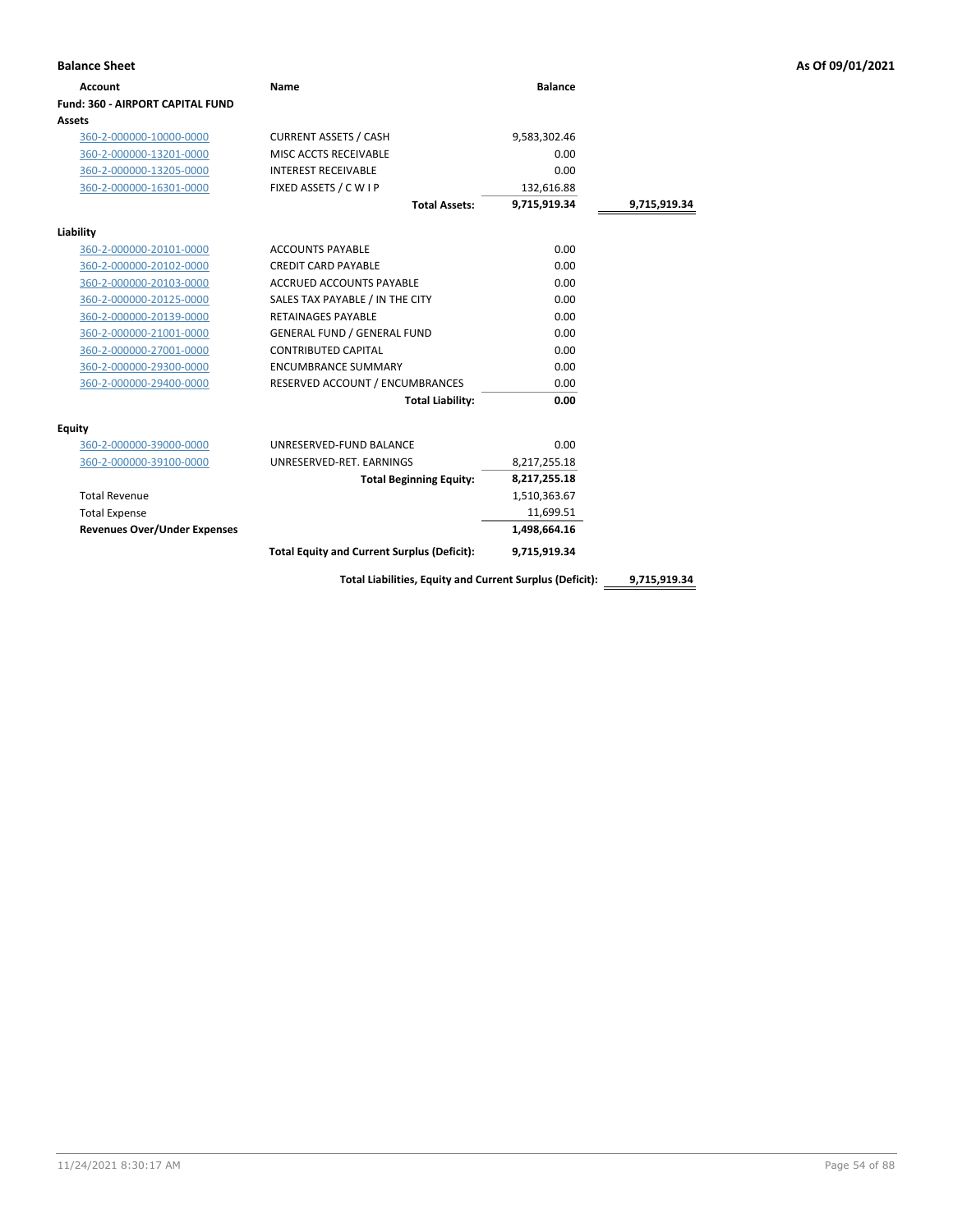| <b>Balance Sheet</b>                |                                                          |                 |      | As Of 09/01/2021 |
|-------------------------------------|----------------------------------------------------------|-----------------|------|------------------|
| <b>Account</b>                      | <b>Name</b>                                              | <b>Balance</b>  |      |                  |
| <b>Fund: 361 - L3-IDC FUND</b>      |                                                          |                 |      |                  |
| Assets                              |                                                          |                 |      |                  |
| 361-2-000000-10000-0000             | <b>CURRENT ASSETS / CASH</b>                             | 0.00            |      |                  |
| 361-2-000000-13201-0000             | MISC ACCTS RECEIVABLE                                    | 0.00            |      |                  |
| 361-2-000000-13205-0000             | <b>INTEREST RECEIVABLE</b>                               | 0.00            |      |                  |
|                                     | <b>Total Assets:</b>                                     | 0.00            | 0.00 |                  |
| Liability                           |                                                          |                 |      |                  |
| 361-2-000000-20101-0000             | <b>ACCOUNTS PAYABLE</b>                                  | 0.00            |      |                  |
| 361-2-000000-20102-0000             | <b>CREDIT CARD PAYABLE</b>                               | 0.00            |      |                  |
| 361-2-000000-20103-0000             | MISCELLANEOUS LIABILITIES                                | 0.00            |      |                  |
| 361-2-000000-20108-0000             | <b>MATURED BONDS PAYABLE</b>                             | 0.00            |      |                  |
| 361-2-000000-20111-0000             | <b>MATURED INTEREST PAYABLE</b>                          | 0.00            |      |                  |
| 361-2-000000-20112-0000             | <b>ACCRUED INTEREST PAYABLE</b>                          | 0.00            |      |                  |
| 361-2-000000-20139-0000             | <b>RETAINAGES PAYABLE</b>                                | 0.00            |      |                  |
| 361-2-000000-21001-0000             | <b>GENERAL FUND / GENERAL FUND</b>                       | 0.00            |      |                  |
|                                     | <b>Total Liability:</b>                                  | 0.00            |      |                  |
| <b>Equity</b>                       |                                                          |                 |      |                  |
| 361-2-000000-39000-0000             | UNRESERVED-FUND BALANCE                                  | 0.00            |      |                  |
| 361-2-000000-39100-0000             | UNRESERVED-RET. EARNINGS                                 | $-2,881,924.85$ |      |                  |
| 361-2-000000-39150-0000             | RESERVED-RET. EARNINGS                                   | 2,881,924.85    |      |                  |
|                                     | <b>Total Beginning Equity:</b>                           | 0.00            |      |                  |
| <b>Total Revenue</b>                |                                                          | 0.00            |      |                  |
| <b>Total Expense</b>                |                                                          | 0.00            |      |                  |
| <b>Revenues Over/Under Expenses</b> |                                                          | 0.00            |      |                  |
|                                     | <b>Total Equity and Current Surplus (Deficit):</b>       | 0.00            |      |                  |
|                                     | Total Liabilities, Equity and Current Surplus (Deficit): |                 | 0.00 |                  |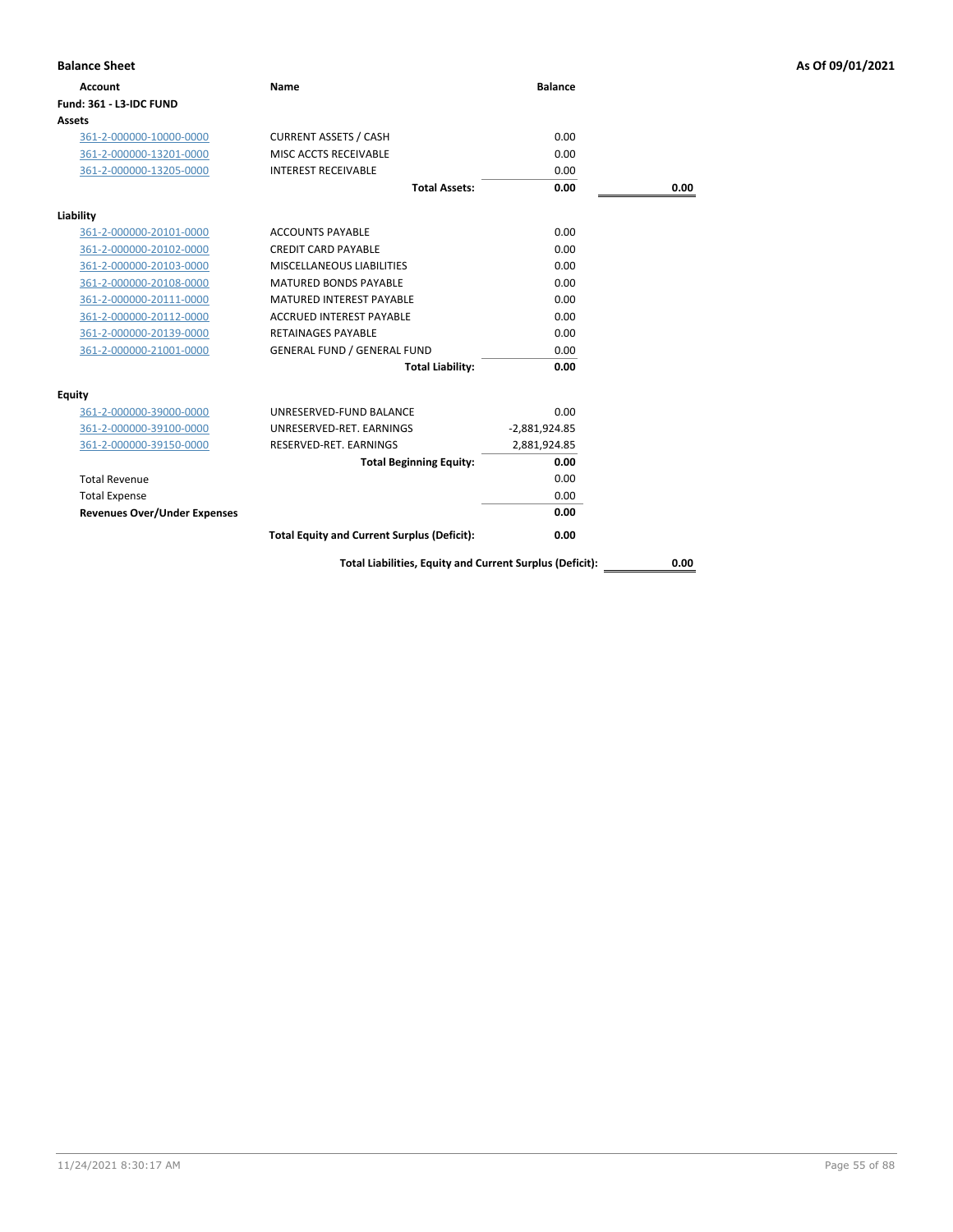| <b>Balance Sheet</b>                |                                                          |                |            | As Of 09/01/2021 |
|-------------------------------------|----------------------------------------------------------|----------------|------------|------------------|
| <b>Account</b>                      | <b>Name</b>                                              | <b>Balance</b> |            |                  |
| Fund: 362 - AIRPORT FBO FUEL        |                                                          |                |            |                  |
| Assets                              |                                                          |                |            |                  |
| 362-2-000000-10000-0000             | <b>CURRENT ASSETS / CASH</b>                             | 379,037.54     |            |                  |
| 362-2-000000-13201-0000             | MISC ACCTS RECEIVABLE                                    | 0.00           |            |                  |
| 362-2-000000-13205-0000             | <b>INTEREST RECEIVABLE</b>                               | 0.00           |            |                  |
|                                     | <b>Total Assets:</b>                                     | 379,037.54     | 379,037.54 |                  |
| Liability                           |                                                          |                |            |                  |
| 362-2-000000-20101-0000             | <b>ACCOUNTS PAYABLE</b>                                  | 0.00           |            |                  |
| 362-2-000000-20102-0000             | <b>CREDIT CARD PAYABLE</b>                               | 0.00           |            |                  |
| 362-2-000000-20103-0000             | ACCRUED ACCOUNTS PAYABLE                                 | 0.00           |            |                  |
| 362-2-000000-20125-0000             | SALES TAX PAYABLE / IN THE CITY                          | 7.75           |            |                  |
| 362-2-000000-29300-0000             | <b>ENCUMBRANCE SUMMARY</b>                               | 0.00           |            |                  |
| 362-2-000000-29400-0000             | RESERVED ACCOUNT / ENCUMBRANCES                          | 0.00           |            |                  |
|                                     | <b>Total Liability:</b>                                  | 7.75           |            |                  |
| Equity                              |                                                          |                |            |                  |
| 362-2-000000-39000-0000             | UNRESERVED-FUND BALANCE                                  | 0.00           |            |                  |
| 362-2-000000-39100-0000             | UNRESERVED-RET. EARNINGS                                 | 210,798.19     |            |                  |
|                                     | <b>Total Beginning Equity:</b>                           | 210,798.19     |            |                  |
| <b>Total Revenue</b>                |                                                          | 444,382.95     |            |                  |
| <b>Total Expense</b>                |                                                          | 276,151.35     |            |                  |
| <b>Revenues Over/Under Expenses</b> |                                                          | 168,231.60     |            |                  |
|                                     | <b>Total Equity and Current Surplus (Deficit):</b>       | 379,029.79     |            |                  |
|                                     | Total Liabilities, Equity and Current Surplus (Deficit): |                | 379,037.54 |                  |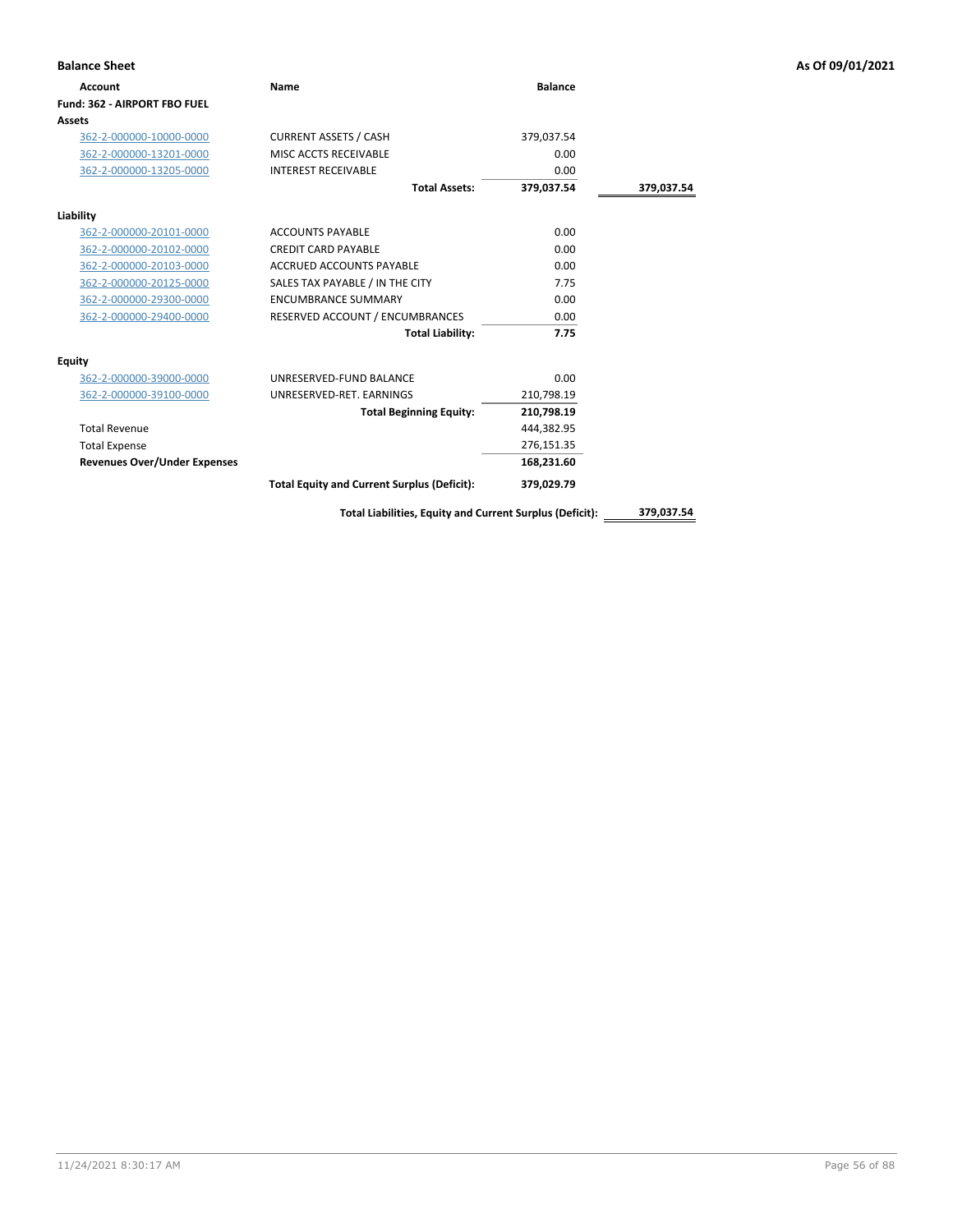| <b>Balance Sheet</b> | As Of 09/01/2021<br>. |
|----------------------|-----------------------|
|----------------------|-----------------------|

|  | <b>Balance Sheet</b> |  |
|--|----------------------|--|
|  |                      |  |

### **Account Name Balance Fund: 400 - GOLF FUND Assets**

| 400-2-000000-10000-0000 | <b>CURRENT ASSETS / CASH</b>          | -447,607.05   |               |
|-------------------------|---------------------------------------|---------------|---------------|
| 400-2-000000-10304-0000 | CASH / PETTY CASH/CHANGE DRAWERS      | 200.00        |               |
| 400-2-000000-13007-0000 | <b>RETURNED CHECKS</b>                | 0.00          |               |
| 400-2-000000-13201-0000 | MISC ACCTS RECEIVABLE                 | $-516.82$     |               |
| 400-2-000000-13202-0000 | <b>EMPLOYEE ADVANCES</b>              | 0.00          |               |
| 400-2-000000-13203-0000 | NON-CURRENT ASSETS / PREPAYMENTS      | 0.00          |               |
| 400-2-000000-13205-0000 | <b>INTEREST RECEIVABLE</b>            | 0.00          |               |
| 400-2-000000-13206-0000 | <b>CHARGES RECEIVABLE</b>             | 28,034.15     |               |
| 400-2-000000-15301-0000 | <b>INVENTORIES / GOLF COURSE</b>      | 8,301.68      |               |
| 400-2-000000-16001-0000 | FIXED ASSETS / LAND                   | 93,000.00     |               |
| 400-2-000000-16002-0000 | FIXED ASSETS / IMPROVMENTS-NON BUILDI | 521,160.58    |               |
| 400-2-000000-16003-0000 | ACCUM DEPR / IMPROVEMENTS-NON BUILI   | $-326,639.06$ |               |
| 400-2-000000-16004-0000 | FIXED ASSETS / BUILDINGS              | 109,640.00    |               |
| 400-2-000000-16005-0000 | <b>ACCUM DEPR / BUILDINGS</b>         | $-109,640.00$ |               |
| 400-2-000000-16201-0000 | FIXED ASSETS / MACHINERY AND EQUIPMEN | 51,957.00     |               |
| 400-2-000000-16202-0000 | ACCUM DEPR / MACHINERY AND EQUIPMEI   | $-51,957.00$  |               |
| 400-2-000000-16301-0000 | FIXED ASSETS / C W I P                | 0.00          |               |
| 400-2-000000-17501-0000 | <b>EMPLOYEE CONTRIBUTIONS</b>         | 18,817.00     |               |
| 400-2-000000-17504-0000 | <b>INVESTMENT RETURN</b>              | $-36,564.00$  |               |
| 400-2-000000-17508-0000 | <b>EXPERIENCE DIFFERENCE- OUTFLOW</b> | 7,347.00      |               |
| 400-2-000000-17509-0000 | <b>EXPERIENCE DIFFERENCE - INFLOW</b> | $-811.00$     |               |
| 400-2-000000-17520-0000 | <b>ASSUMPTION CHANGES</b>             | 1,783.00      |               |
|                         | <b>Total Assets:</b>                  | $-133,494.52$ | $-133,494.52$ |
| ility                   |                                       |               |               |
| 400-2-000000-20101-0000 | <b>ACCOUNTS PAYABLE</b>               | $-337.50$     |               |
| 400-2-000000-20102-0000 | <b>CREDIT CARD PAYABLE</b>            | 0.00          |               |
| 400-2-000000-20103-0000 | <b>ACCRUED ACCOUNTS PAYABLE</b>       | 0.00          |               |
| 400-2-000000-20112-0000 | <b>ACCRUED INTEREST PAYABLE</b>       | 0.00          |               |
| 400-2-000000-20124-0000 | <b>GOLF COURSE RESALE</b>             | 0.00          |               |
| 400-2-000000-20125-0000 | SALES TAX PAYABLE / IN THE CITY       | 2,764.47      |               |
| 400-2-000000-20139-0000 | <b>RETAINAGES PAYABLE</b>             | 0.00          |               |
| 400-2-000000-20141-0000 | <b>TELEPHONE CLEARING</b>             | 0.00          |               |

# **Liability**

|                         | <b>Total Liability:</b>            | 102,090.75 |
|-------------------------|------------------------------------|------------|
| 400-2-000000-29999-0000 | <b>NET PENSION LIABILITY</b>       | 49,216.00  |
| 400-2-000000-29400-0100 | RESERVED ACCOUNT / ENCUMBRANCES    | 0.00       |
| 400-2-000000-29300-0000 | <b>ENCUMBRANCE SUMMARY</b>         | 0.00       |
| 400-2-000000-27002-0000 | CONTRIBUTED CAPITAL / DEVELOPERS   | 0.00       |
| 400-2-000000-27001-0000 | <b>CONTRIBUTED CAPITAL</b>         | 0.00       |
| 400-2-000000-26001-0000 | <b>COMPENSATED ABSENCES PAY</b>    | 43,300.18  |
| 400-2-000000-24001-0000 | O/S CHECKS PAYABLE                 | 0.00       |
| 400-2-000000-23001-0000 | <b>CAPITAL LEASE PAYABLE</b>       | 0.00       |
| 400-2-000000-22002-0000 | <b>VACATION/SICK PAYABLE</b>       | 2,582.70   |
| 400-2-000000-22001-0000 | <b>SALARIES PAYABLE</b>            | 4,564.90   |
| 400-2-000000-21101-0000 | ENTERPRISE / WTR/WWTR UTILITY FUND | 0.00       |
| 400-2-000000-21001-0000 | <b>GENERAL FUND / GENERAL FUND</b> | 0.00       |
| 400-2-000000-20160-0000 | <b>UNAPPLIED CREDIT</b>            | 0.00       |
| 400-2-000000-20141-0000 | <b>TELEPHONE CLEARING</b>          | 0.00       |
| 400-2-000000-20139-0000 | <b>RETAINAGES PAYABLE</b>          | 0.00       |
| 400-2-000000-20125-0000 | SALES TAX PAYABLE / IN THE CITY    | 2,764.47   |
| 400-2-000000-20124-0000 | <b>GOLF COURSE RESALE</b>          | 0.00       |
| 400-2-000000-20112-0000 | <b>ACCRUED INTEREST PAYABLE</b>    | 0.00       |
| 400-2-000000-20103-0000 | <b>ACCRUED ACCOUNTS PAYABLE</b>    | 0.00       |
| 400-2-000000-20102-0000 | <b>CREDIT CARD PAYABLE</b>         | 0.00       |
| 400-2-000000-20101-0000 | ACCOUNTS PAYABLE                   | -337.50    |

## **Equity**

|                         | <b>Total Beginning Equity:</b> | -237.872.76 |
|-------------------------|--------------------------------|-------------|
| 400-2-000000-39500-0000 | NET POSITION - PENSION         | -44.00      |
| 400-2-000000-39100-0000 | UNRESERVED-RET. EARNINGS       | -237.828.76 |
| 400-2-000000-39000-0000 | UNRESERVED-FUND BALANCE        | 0.00        |
|                         |                                |             |

| <b>ACCOUNTS PAYABLE</b>            | $-337.50$      |  |
|------------------------------------|----------------|--|
| CREDIT CARD PAYABLE                | 0.00           |  |
| <b>ACCRUED ACCOUNTS PAYABLE</b>    | 0.00           |  |
| <b>ACCRUED INTEREST PAYABLE</b>    | 0.00           |  |
| <b>GOLF COURSE RESALE</b>          | 0.00           |  |
| SALES TAX PAYABLE / IN THE CITY    | 2,764.47       |  |
| <b>RETAINAGES PAYABLE</b>          | 0.00           |  |
| <b>FELEPHONE CLEARING</b>          | 0.00           |  |
| <b>JNAPPLIED CREDIT</b>            | 0.00           |  |
| GENERAL FUND / GENERAL FUND        | 0.00           |  |
| ENTERPRISE / WTR/WWTR UTILITY FUND | 0.00           |  |
| <b>SALARIES PAYABLE</b>            | 4,564.90       |  |
| <b>/ACATION/SICK PAYABLE</b>       | 2,582.70       |  |
| CAPITAL LEASE PAYABLE              | 0.00           |  |
| <b>D/S CHECKS PAYABLE</b>          | 0.00           |  |
| COMPENSATED ABSENCES PAY           | 43,300.18      |  |
| CONTRIBUTED CAPITAL                | 0.00           |  |
| CONTRIBUTED CAPITAL / DEVELOPERS   | 0.00           |  |
| <b>ENCUMBRANCE SUMMARY</b>         | 0.00           |  |
| RESERVED ACCOUNT / ENCUMBRANCES    | 0.00           |  |
| <b>NET PENSION LIABILITY</b>       | 49,216.00      |  |
| <b>Total Liability:</b>            | 102,090.75     |  |
| JNRESERVED-FUND BALANCE            | 0.00           |  |
| JNRESERVED-RET. EARNINGS           | $-237,828.76$  |  |
| <b>NET DOCITION DEMCION</b>        | $\overline{A}$ |  |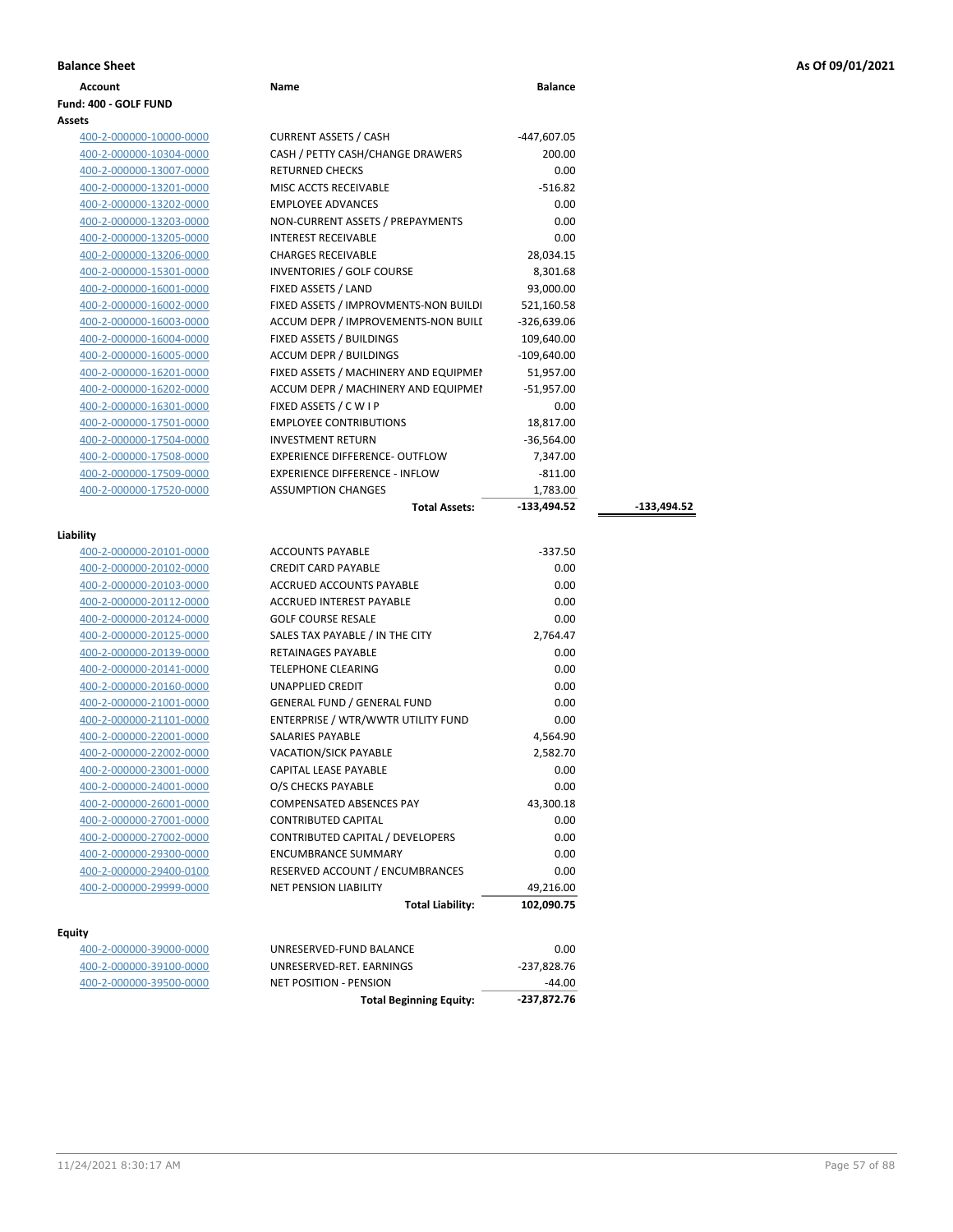| <b>Balance Sheet</b>                |                                                          |                |               |
|-------------------------------------|----------------------------------------------------------|----------------|---------------|
| Account                             | <b>Name</b>                                              | <b>Balance</b> |               |
| <b>Total Revenue</b>                |                                                          | 210,723.79     |               |
| <b>Total Expense</b>                |                                                          | 208,436.29     |               |
| <b>Revenues Over/Under Expenses</b> |                                                          | 2,287.50       |               |
|                                     | <b>Total Equity and Current Surplus (Deficit):</b>       | $-235.585.26$  |               |
|                                     | Total Liabilities, Equity and Current Surplus (Deficit): |                | $-133.494.51$ |

**\*\*\* FUND 400 OUT OF BALANCE \*\*\* -0.01**

**\*\*\*Warning: Account Authorization is turned on. Please run the Unauthorized Account Listing Report to see if you are out of balance due to missing accounts \*\*\***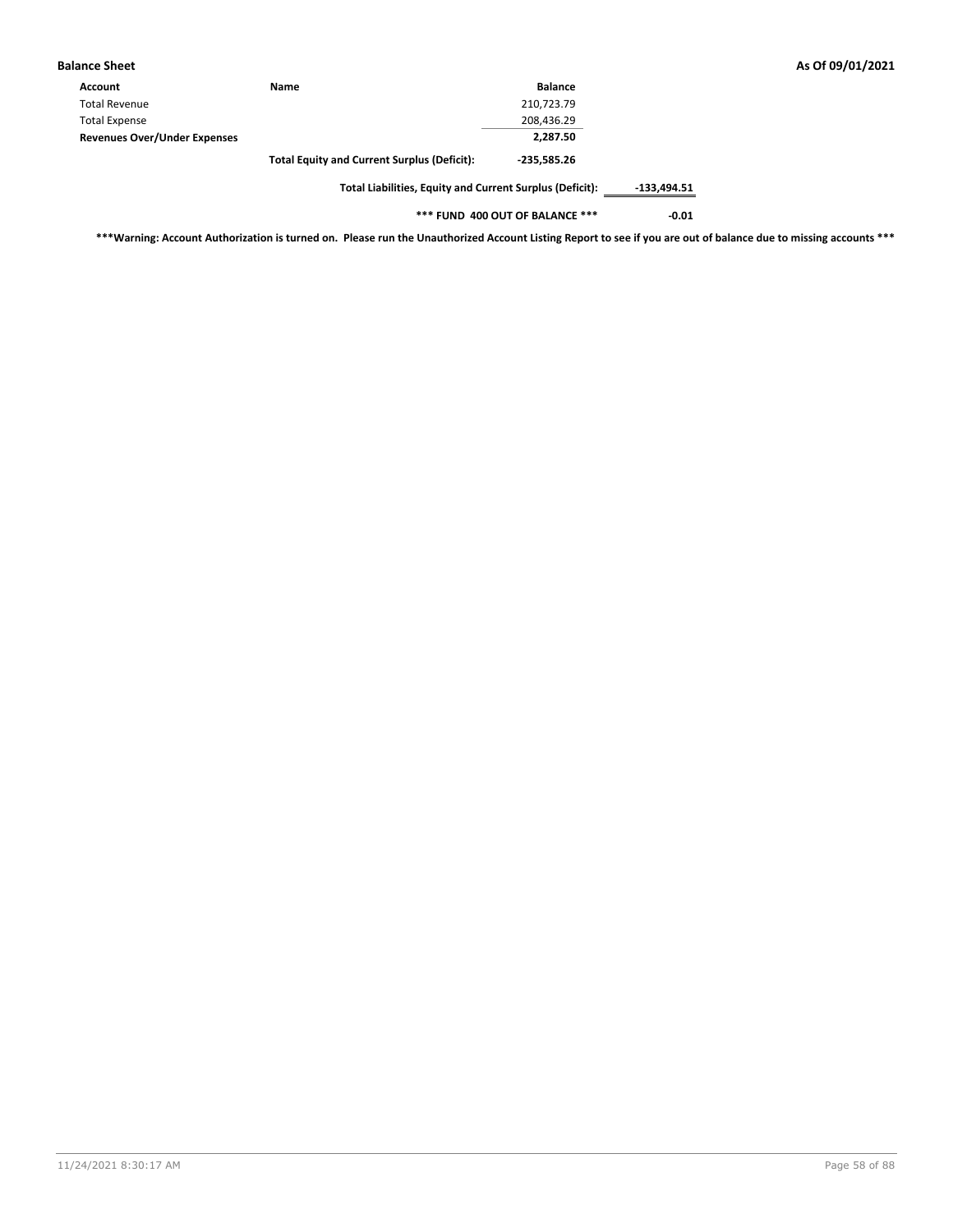|  |  |  | As Of 09/01/2021 |  |  |
|--|--|--|------------------|--|--|
|--|--|--|------------------|--|--|

| <b>Balance Sheet</b>                               |                                                          |                         |              | As Of 09/01/2021 |
|----------------------------------------------------|----------------------------------------------------------|-------------------------|--------------|------------------|
| <b>Account</b>                                     | Name                                                     | <b>Balance</b>          |              |                  |
| <b>Fund: 500 - SANITATION FUND</b>                 |                                                          |                         |              |                  |
| <b>Assets</b>                                      |                                                          |                         |              |                  |
| 500-2-000000-10000-0000                            | <b>CURRENT ASSETS / CASH</b>                             | 1,090,305.19            |              |                  |
| 500-2-000000-13000-0000                            | <b>CUSTOMER ACCTS RECEIVABLE</b>                         | 302,326.95              |              |                  |
| 500-2-000000-13001-0000                            | NON CURRENT CUSTOMER ACCTS RECEIVAE                      | 98,786.73               |              |                  |
| 500-2-000000-13002-0000                            | ALLOW FOR UNCOLLECT REC                                  | $-86,913.13$            |              |                  |
| 500-2-000000-13003-0000                            | UNBILLED YEAR-END ACCRUAL                                | 348,556.72              |              |                  |
| 500-2-000000-13201-0000                            | MISC ACCTS RECEIVABLE                                    | 0.00                    |              |                  |
| 500-2-000000-17501-0000                            | <b>EMPLOYEE CONTRIBUTIONS</b>                            | 18,817.00               |              |                  |
| 500-2-000000-17504-0000                            | <b>INVESTMENT RETURN</b>                                 | $-36,564.00$            |              |                  |
| 500-2-000000-17508-0000                            | <b>EXPERIENCE DIFFERENCE- OUTFLOW</b>                    | 7,347.00                |              |                  |
| 500-2-000000-17509-0000                            | <b>EXPERIENCE DIFFERENCE - INFLOW</b>                    | $-811.00$               |              |                  |
| 500-2-000000-17520-0000                            | <b>ASSUMPTION CHANGES</b>                                | 1,783.00                |              |                  |
|                                                    | <b>Total Assets:</b>                                     | 1,743,634.46            | 1,743,634.46 |                  |
|                                                    |                                                          |                         |              |                  |
| Liability                                          | <b>ACCOUNTS PAYABLE</b>                                  | 0.00                    |              |                  |
| 500-2-000000-20101-0000                            | <b>CREDIT CARD PAYABLE</b>                               |                         |              |                  |
| 500-2-000000-20102-0000<br>500-2-000000-20103-0000 | ACCRUED ACCOUNTS PAYABLE                                 | 0.00<br>0.00            |              |                  |
| 500-2-000000-20125-0000                            | SALES TAX PAYABLE / IN THE CITY                          | 30,696.92               |              |                  |
| 500-2-000000-20126-0000                            | SALES TAX PAYABLE / OUT OF CITY                          | 0.00                    |              |                  |
| 500-2-000000-20133-0000                            | <b>GARBAGE CLEARING</b>                                  | 0.00                    |              |                  |
| 500-2-000000-20135-0000                            | <b>GARBAGE CLEARING / BAD DEBT EXPENS</b>                | 195,943.51              |              |                  |
| 500-2-000000-20160-0000                            | UNAPPLIED CREDIT                                         | 0.00                    |              |                  |
|                                                    |                                                          | 0.00                    |              |                  |
| 500-2-000000-20201-0000<br>500-2-000000-21001-0000 | DEFERRED REVENUE<br><b>GENERAL FUND / GENERAL FUND</b>   | 0.00                    |              |                  |
| 500-2-000000-22001-0000                            | SALARIES PAYABLE                                         | 4,509.88                |              |                  |
|                                                    |                                                          |                         |              |                  |
| 500-2-000000-22002-0000                            | <b>VACATION/SICK PAYABLE</b><br><b>CUSTOMER DEPOSITS</b> | 11,955.46<br>261,294.21 |              |                  |
| 500-2-000000-24002-0000<br>500-2-000000-24007-0000 | <b>BILLED DEPOSITS SUSPENSE</b>                          | 0.00                    |              |                  |
|                                                    | <b>COMPENSATED ABSENCES PAY</b>                          | 31,395.24               |              |                  |
| 500-2-000000-26001-0000                            | <b>ENCUMBRANCE SUMMARY</b>                               |                         |              |                  |
| 500-2-000000-29300-0000<br>500-2-000000-29400-0100 | RESERVED ACCOUNT / ENCUMBRANCES                          | 0.00<br>0.00            |              |                  |
| 500-2-000000-29999-0000                            | <b>NET PENSION LIABILITY</b>                             |                         |              |                  |
|                                                    | <b>Total Liability:</b>                                  | 49,216.00<br>585,011.22 |              |                  |
|                                                    |                                                          |                         |              |                  |
| <b>Equity</b>                                      |                                                          |                         |              |                  |
| 500-2-000000-39000-0000                            | UNRESERVED-FUND BALANCE                                  | 0.00                    |              |                  |
| 500-2-000000-39100-0000                            | UNRESERVED-RET. EARNINGS                                 | 1,290,261.40            |              |                  |
| 500-2-000000-39500-0000                            | <b>NET POSITION - PENSION</b>                            | $-44.00$                |              |                  |
|                                                    | <b>Total Beginning Equity:</b>                           | 1,290,217.40            |              |                  |
| <b>Total Revenue</b>                               |                                                          | 4,766,038.67            |              |                  |
| <b>Total Expense</b>                               |                                                          | 4,897,632.83            |              |                  |
| <b>Revenues Over/Under Expenses</b>                |                                                          | $-131,594.16$           |              |                  |
|                                                    | <b>Total Equity and Current Surplus (Deficit):</b>       | 1,158,623.24            |              |                  |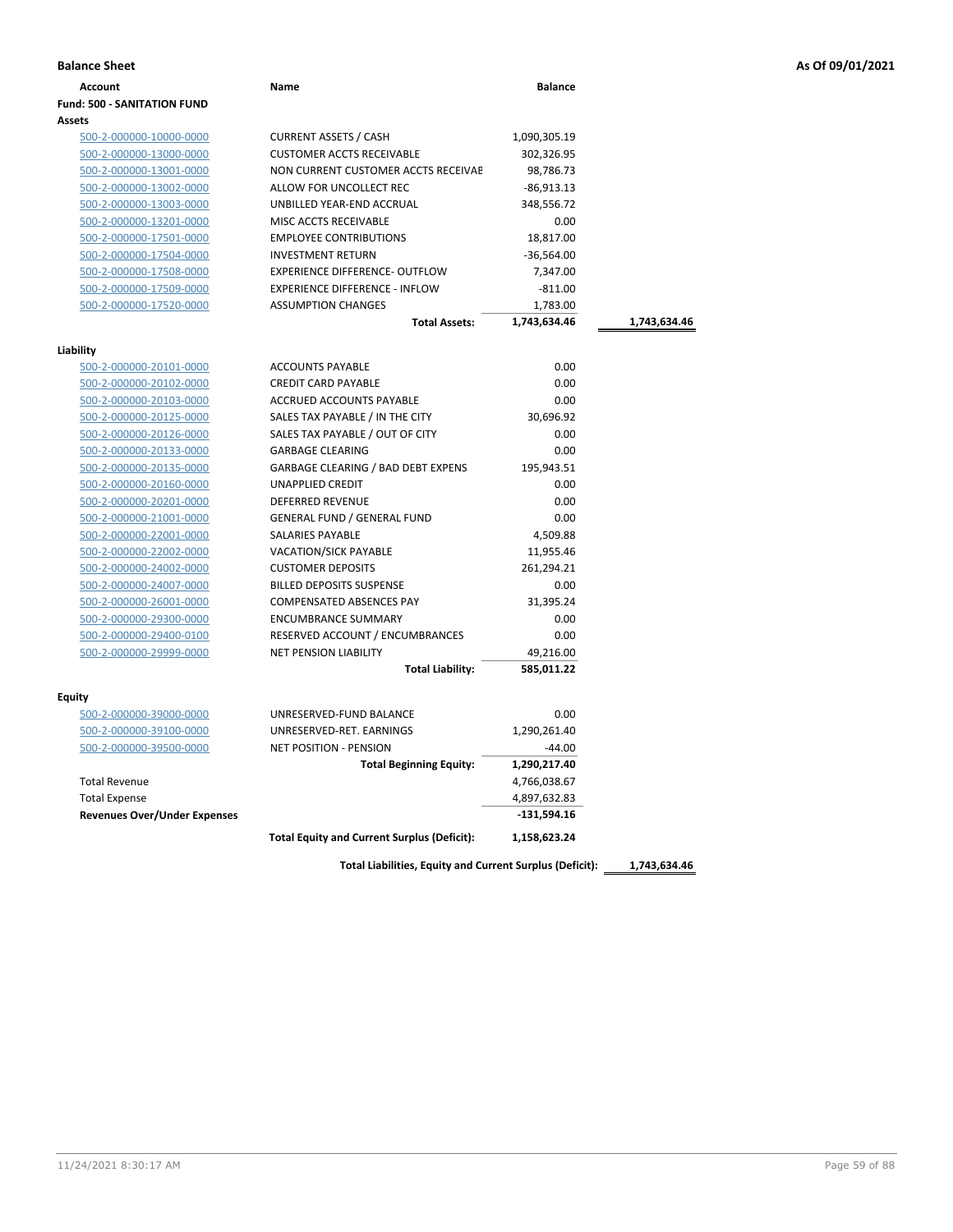| <b>Account</b>                                      | Name                                               | <b>Balance</b> |      |
|-----------------------------------------------------|----------------------------------------------------|----------------|------|
| Fund: 561 - REGINAL HOUSEHOLD HAZARDOUS WASTE GRANT |                                                    |                |      |
| Assets                                              |                                                    |                |      |
| 561-2-000000-10000-0000                             | <b>CURRENT ASSETS / CASH</b>                       | 0.00           |      |
| 561-2-000000-13201-0000                             | MISC ACCTS RECEIVABLE                              | 0.00           |      |
| 561-2-000000-13205-0000                             | <b>INTEREST RECEIVABLE</b>                         | 0.00           |      |
|                                                     | <b>Total Assets:</b>                               | 0.00           | 0.00 |
| Liability                                           |                                                    |                |      |
| 561-2-000000-20101-0000                             | <b>ACCOUNTS PAYABLE</b>                            | 0.00           |      |
| 561-2-000000-20102-0000                             | <b>CREDIT CARD PAYABLE</b>                         | 0.00           |      |
| 561-2-000000-20103-0000                             | ACCRUED ACCOUNTS PAYABLE                           | 0.00           |      |
| 561-2-000000-21140-0000                             | DUE TO / SANITATION FUND                           | 0.00           |      |
| 561-2-000000-29300-0000                             | <b>ENCUMBRANCE SUMMARY</b>                         | 0.00           |      |
| 561-2-000000-29400-0100                             | RESERVED ACCOUNT / ENCUMBRANCES                    | 0.00           |      |
|                                                     | <b>Total Liability:</b>                            | 0.00           |      |
| Equity                                              |                                                    |                |      |
| 561-2-000000-39100-0000                             | UNRESERVED-RET, EARNINGS                           | 0.00           |      |
|                                                     | <b>Total Beginning Equity:</b>                     | 0.00           |      |
| <b>Total Revenue</b>                                |                                                    | 0.00           |      |
| <b>Total Expense</b>                                |                                                    | 0.00           |      |
| <b>Revenues Over/Under Expenses</b>                 |                                                    | 0.00           |      |
|                                                     | <b>Total Equity and Current Surplus (Deficit):</b> | 0.00           |      |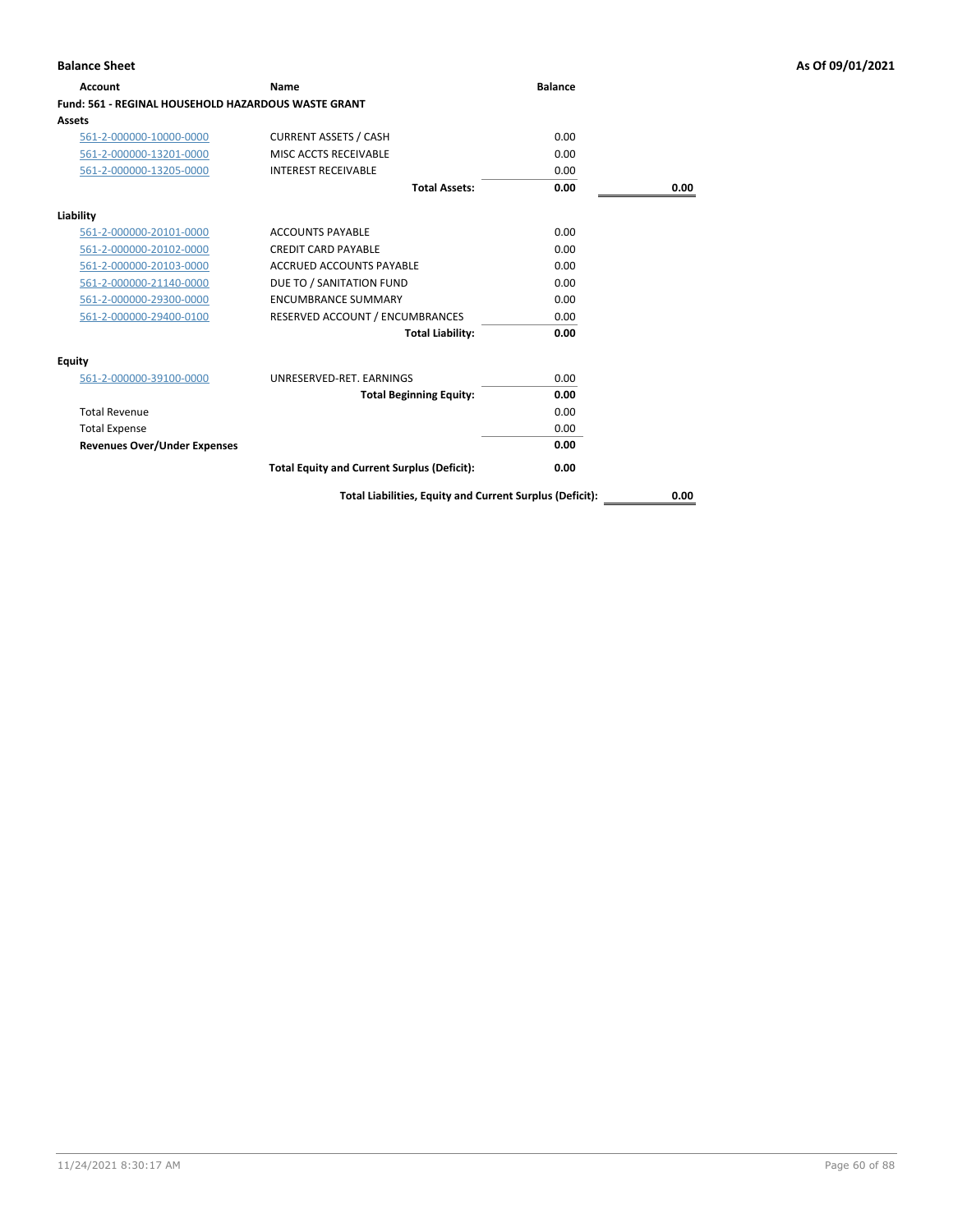| <b>Account</b>                                     | Name                                                     | <b>Balance</b>                  |               |
|----------------------------------------------------|----------------------------------------------------------|---------------------------------|---------------|
| Fund: 601 - CENTRAL SERVICE FUND                   |                                                          |                                 |               |
| Assets                                             |                                                          |                                 |               |
| 601-2-000000-10000-0000                            | <b>CURRENT ASSETS / CASH</b>                             | $-654,522.28$                   |               |
| 601-2-000000-13201-0000                            | MISC ACCTS RECEIVABLE                                    | 0.00                            |               |
| 601-2-000000-13203-0000                            | NON-CURRENT ASSETS / PREPAYMENTS                         | 0.00                            |               |
| 601-2-000000-13204-0000                            | PREPAYMENTS / INSURANCE PREPAYMENT                       | 0.00                            |               |
| 601-2-000000-13205-0000                            | <b>INTEREST RECEIVABLE</b>                               | 0.00                            |               |
| 601-2-000000-15001-0000                            | <b>INVENTORIES / POSTAGE</b>                             | 0.00                            |               |
| 601-2-000000-15101-0000                            | <b>FACILITIES MAINT STOCK INVENTORIES</b>                | 32,142.39                       |               |
| 601-2-000000-15201-0000                            | <b>INVENTORIES / GARAGE</b>                              | 505,018.98                      |               |
| 601-2-000000-16001-0000                            | FIXED ASSETS / LAND                                      | 0.00                            |               |
| 601-2-000000-16002-0000                            | FIXED ASSETS / IMPROVMENTS-NON BUILDI                    | 0.00                            |               |
| 601-2-000000-16003-0000                            | ACCUM DEPR / IMPROVEMENTS-NON BUILI                      | 0.00                            |               |
| 601-2-000000-16004-0000                            | FIXED ASSETS / BUILDINGS                                 | 100,832.00                      |               |
| 601-2-000000-16005-0000                            | <b>ACCUM DEPR / BUILDINGS</b>                            | -100,832.00                     |               |
| 601-2-000000-16201-0000                            | FIXED ASSETS / MACHINERY AND EQUIPMEN                    | 157,057.00                      |               |
| 601-2-000000-16202-0000                            | ACCUM DEPR / MACHINERY AND EQUIPMEI                      | $-157,057.01$                   |               |
| 601-2-000000-17501-0000                            | <b>EMPLOYEE CONTRIBUTIONS</b>                            | 37,634.00                       |               |
| 601-2-000000-17504-0000                            | <b>INVESTMENT RETURN</b>                                 | -73,127.00                      |               |
| 601-2-000000-17508-0000                            | EXPERIENCE DIFFERENCE- OUTFLOW                           | 14,695.00                       |               |
| 601-2-000000-17509-0000                            | <b>EXPERIENCE DIFFERENCE - INFLOW</b>                    | $-1,623.00$                     |               |
| 601-2-000000-17520-0000                            | <b>ASSUMPTION CHANGES</b>                                | 3,566.00                        |               |
|                                                    | <b>Total Assets:</b>                                     | -136,215.92                     | -136,215.92   |
|                                                    |                                                          |                                 |               |
| Liability                                          |                                                          | 0.00                            |               |
| <u>601-2-000000-20101-0000</u>                     | <b>ACCOUNTS PAYABLE</b><br><b>CREDIT CARD PAYABLE</b>    | 0.00                            |               |
| 601-2-000000-20102-0000<br>601-2-000000-20103-0000 | ACCRUED ACCOUNTS PAYABLE                                 | 0.00                            |               |
| 601-2-000000-20115-0000                            | <b>DRINK SUPPLY</b>                                      | 0.00                            |               |
| 601-2-000000-20141-0000                            | <b>TELEPHONE CLEARING</b>                                | 0.00                            |               |
| 601-2-000000-20148-0000                            | FLEET FUEL CLEARING                                      | 0.00                            |               |
| 601-2-000000-20149-0000                            | FLEET MAINTENANCE CLEARING                               | 84.03                           |               |
| 601-2-000000-20201-0000                            | DEFERRED REVENUE                                         | 0.00                            |               |
| 601-2-000000-21001-0000                            | <b>GENERAL FUND / GENERAL FUND</b>                       | 0.00                            |               |
| 601-2-000000-21101-0000                            | ENTERPRISE / WTR/WWTR UTILITY FUND                       | 0.00                            |               |
| 601-2-000000-22001-0000                            | SALARIES PAYABLE                                         | 16,767.22                       |               |
| 601-2-000000-22002-0000                            | <b>VACATION/SICK PAYABLE</b>                             | 40,218.76                       |               |
| 601-2-000000-24011-0000                            | <b>CIVIC CENTER DEPOSITS</b>                             | 0.00                            |               |
| 601-2-000000-24012-0000                            | <b>AUDITORIUM DEPOSITS</b>                               | 0.00                            |               |
| 601-2-000000-26001-0000                            | <b>COMPENSATED ABSENCES PAY</b>                          | 84.043.07                       |               |
| 601-2-000000-27001-0000                            | <b>CONTRIBUTED CAPITAL</b>                               | 0.00                            |               |
| 601-2-000000-29300-0000                            | <b>ENCUMBRANCE SUMMARY</b>                               | 0.00                            |               |
| 601-2-000000-29400-0100                            | RESERVED ACCOUNT / ENCUMBRANCES                          | 0.00                            |               |
| 601-2-000000-29999-0000                            | <b>NET PENSION LIABILITY</b>                             | 98,432.00                       |               |
|                                                    | <b>Total Liability:</b>                                  | 239,545.08                      |               |
|                                                    |                                                          |                                 |               |
| Equity                                             |                                                          |                                 |               |
| 601-2-000000-39000-0000                            | UNRESERVED-FUND BALANCE                                  | 0.00                            |               |
| 601-2-000000-39100-0000                            | UNRESERVED-RET. EARNINGS                                 | $-311,625.60$                   |               |
| 601-2-000000-39500-0000                            | <b>NET POSITION - PENSION</b>                            | $-175.00$                       |               |
|                                                    | <b>Total Beginning Equity:</b>                           | $-311,800.60$                   |               |
| <b>Total Revenue</b>                               |                                                          | 940,413.84                      |               |
| <b>Total Expense</b>                               |                                                          | 1,004,374.43                    |               |
| <b>Revenues Over/Under Expenses</b>                |                                                          | -63,960.59                      |               |
|                                                    | <b>Total Equity and Current Surplus (Deficit):</b>       | -375,761.19                     |               |
|                                                    | Total Liabilities, Equity and Current Surplus (Deficit): |                                 | $-136,216.11$ |
|                                                    |                                                          | *** FUND 601 OUT OF BALANCE *** | 0.19          |

**\*\*\*Warning: Account Authorization is turned on. Please run the Unauthorized Account Listing Report to see if you are out of balance due to missing accounts \*\*\***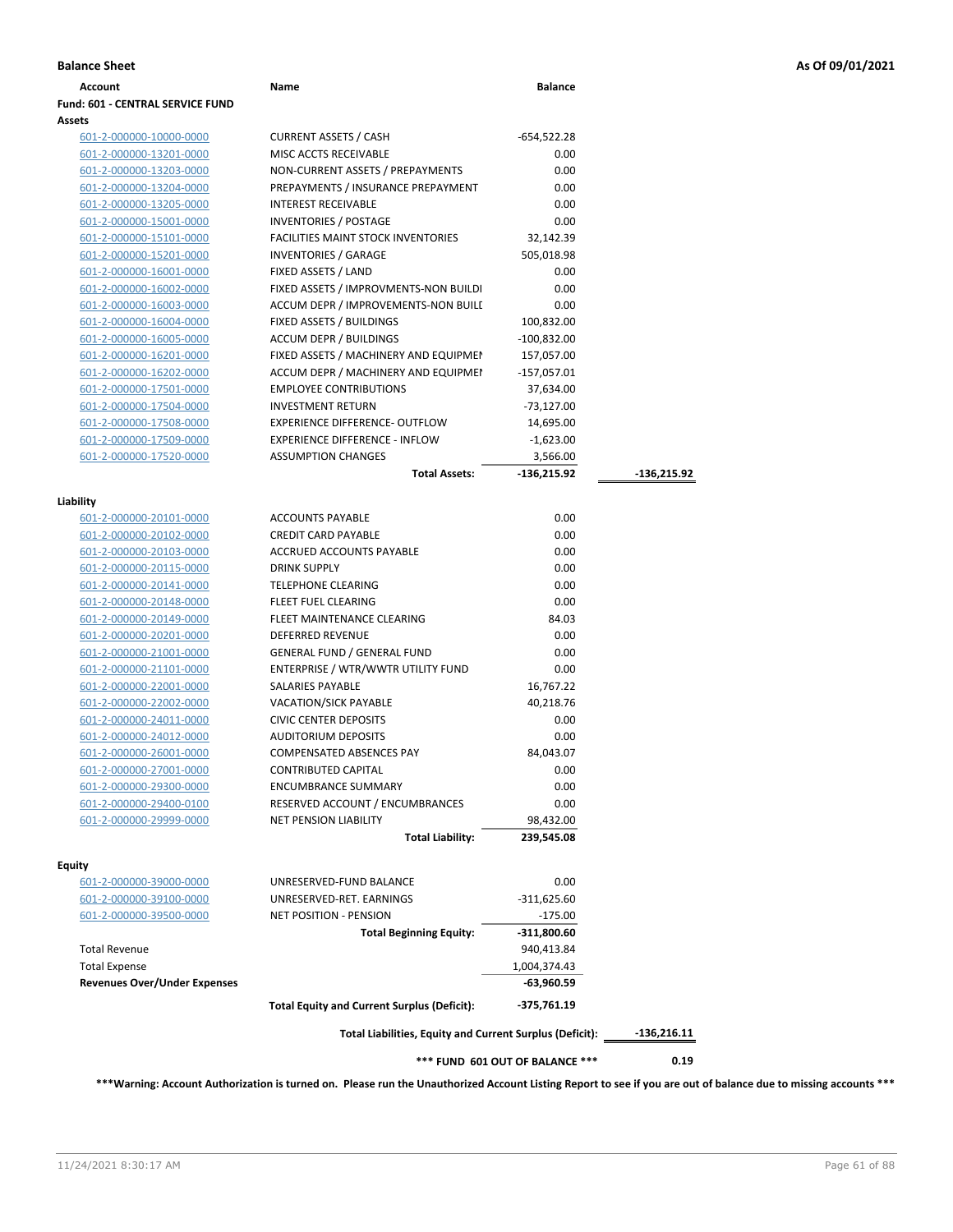| <b>Balance Sheet</b>                |                                                    |                |            | As Of 09/01/2021 |
|-------------------------------------|----------------------------------------------------|----------------|------------|------------------|
| Account                             | Name                                               | <b>Balance</b> |            |                  |
| <b>Fund: 602 - INSURANCE FUND</b>   |                                                    |                |            |                  |
| Assets                              |                                                    |                |            |                  |
| 602-2-000000-10000-0000             | <b>CURRENT ASSETS / CASH</b>                       | 682,916.40     |            |                  |
| 602-2-000000-13201-0000             | MISC ACCTS RECEIVABLE                              | 0.00           |            |                  |
| 602-2-000000-13204-0000             | PREPAYMENTS / INSURANCE PREPAYMENT                 | 0.00           |            |                  |
| 602-2-000000-13205-0000             | <b>INTEREST RECEIVABLE</b>                         | 0.00           |            |                  |
|                                     | <b>Total Assets:</b>                               | 682,916.40     | 682,916.40 |                  |
| Liability                           |                                                    |                |            |                  |
| 602-2-000000-20101-0000             | <b>ACCOUNTS PAYABLE</b>                            | $-0.09$        |            |                  |
| 602-2-000000-20102-0000             | <b>CREDIT CARD PAYABLE</b>                         | 0.00           |            |                  |
| 602-2-000000-20103-0000             | <b>ACCRUED ACCOUNTS PAYABLE</b>                    | 0.00           |            |                  |
| 602-2-000000-20201-0000             | <b>DEFERRED REVENUE</b>                            | 0.00           |            |                  |
| 602-2-000000-29300-0000             | <b>ENCUMBRANCE SUMMARY</b>                         | 0.00           |            |                  |
| 602-2-000000-29400-0100             | RESERVED ACCOUNT / ENCUMBRANCES                    | 0.00           |            |                  |
|                                     | <b>Total Liability:</b>                            | $-0.09$        |            |                  |
| <b>Equity</b>                       |                                                    |                |            |                  |
| 602-2-000000-39000-0000             | UNRESERVED-FUND BALANCE                            | 0.00           |            |                  |
| 602-2-000000-39100-0000             | UNRESERVED-RET. EARNINGS                           | 224,735.10     |            |                  |
|                                     | <b>Total Beginning Equity:</b>                     | 224,735.10     |            |                  |
| <b>Total Revenue</b>                |                                                    | 6,452,044.35   |            |                  |
| <b>Total Expense</b>                |                                                    | 5,993,862.96   |            |                  |
| <b>Revenues Over/Under Expenses</b> |                                                    | 458,181.39     |            |                  |
|                                     | <b>Total Equity and Current Surplus (Deficit):</b> | 682,916.49     |            |                  |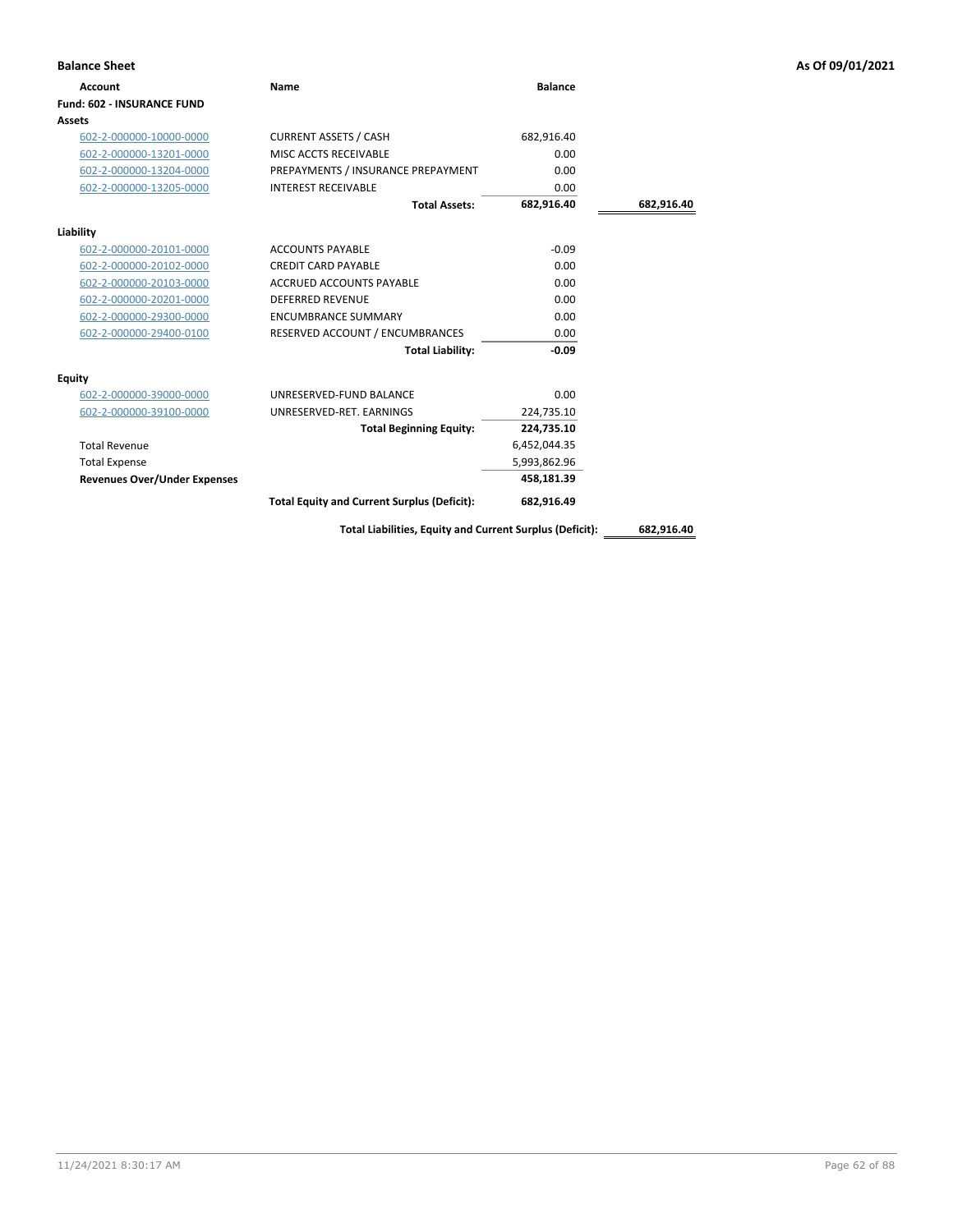|  |  |  | As Of 09/01/2021 |  |  |
|--|--|--|------------------|--|--|
|--|--|--|------------------|--|--|

| <b>Balance Sheet</b>                |                                                          |                 |              | As Of 09/01/2021 |
|-------------------------------------|----------------------------------------------------------|-----------------|--------------|------------------|
| <b>Account</b>                      | Name                                                     | <b>Balance</b>  |              |                  |
| Fund: 604 - MIS FUND                |                                                          |                 |              |                  |
| Assets                              |                                                          |                 |              |                  |
| 604-2-000000-10000-0000             | <b>CURRENT ASSETS / CASH</b>                             | -436,725.22     |              |                  |
| 604-2-000000-13201-0000             | MISC ACCTS RECEIVABLE                                    | 0.00            |              |                  |
| 604-2-000000-13202-1400             | <b>EMPLOYEE ADVANCES</b>                                 | 0.00            |              |                  |
| 604-2-000000-13203-0000             | NON-CURRENT ASSETS / PREPAYMENTS                         | 0.00            |              |                  |
| 604-2-000000-13205-0000             | INTEREST RECEIVABLE                                      | 0.00            |              |                  |
| 604-2-000000-15601-0000             | IT NETWORK PRINTER SUPPLY INVENTORY                      | 0.00            |              |                  |
| 604-2-000000-16004-0000             | FIXED ASSETS / BUILDINGS                                 | 0.00            |              |                  |
| 604-2-000000-16005-0000             | <b>ACCUM DEPR / BUILDINGS</b>                            | 0.00            |              |                  |
| 604-2-000000-16201-0000             | FIXED ASSETS / MACHINERY AND EQUIPMEN                    | 1,883,480.62    |              |                  |
| 604-2-000000-16202-0000             | ACCUM DEPR / MACHINERY AND EQUIPMEI                      | $-1,522,410.60$ |              |                  |
| 604-2-000000-16301-0000             | FIXED ASSETS / C W I P                                   | $-0.20$         |              |                  |
| 604-2-000000-17501-0000             | <b>EMPLOYEE CONTRIBUTIONS</b>                            | 18,817.00       |              |                  |
| 604-2-000000-17504-0000             | <b>INVESTMENT RETURN</b>                                 | $-36,564.00$    |              |                  |
| 604-2-000000-17508-0000             | EXPERIENCE DIFFERENCE- OUTFLOW                           | 7,347.00        |              |                  |
| 604-2-000000-17509-0000             | <b>EXPERIENCE DIFFERENCE - INFLOW</b>                    | $-811.00$       |              |                  |
| 604-2-000000-17520-0000             | <b>ASSUMPTION CHANGES</b>                                | 1,783.00        |              |                  |
|                                     | <b>Total Assets:</b>                                     | -85,083.40      | -85,083.40   |                  |
| Liability                           |                                                          |                 |              |                  |
| 604-2-000000-20101-0000             | <b>ACCOUNTS PAYABLE</b>                                  | 0.00            |              |                  |
| 604-2-000000-20102-0000             | <b>CREDIT CARD PAYABLE</b>                               | 0.00            |              |                  |
| 604-2-000000-20103-0000             | <b>ACCRUED ACCOUNTS PAYABLE</b>                          | 0.00            |              |                  |
| 604-2-000000-20141-0000             | <b>TELEPHONE CLEARING</b>                                | 0.00            |              |                  |
| 604-2-000000-21035-0000             | DEBT SERVICE / DUE TO DEBT SERVICE                       | 0.00            |              |                  |
| 604-2-000000-22001-0000             | SALARIES PAYABLE                                         | 10,507.77       |              |                  |
| 604-2-000000-22002-0000             | VACATION/SICK PAYABLE                                    | 19,229.60       |              |                  |
| 604-2-000000-22208-0000             | INSURANCE / AMERICAN FIDELITY                            | 0.00            |              |                  |
| 604-2-000000-23001-0000             | CAPITAL LEASE PAYABLE                                    | $-1.88$         |              |                  |
| 604-2-000000-23101-0000             | CAPITAL LEASE PAYABLE                                    | $-0.40$         |              |                  |
| 604-2-000000-26001-0000             | <b>COMPENSATED ABSENCES PAY</b>                          | 7,669.12        |              |                  |
| 604-2-000000-27001-0000             | <b>CONTRIBUTED CAPITAL</b>                               | 0.00            |              |                  |
| 604-2-000000-29300-0000             | <b>ENCUMBRANCE SUMMARY</b>                               | 0.00            |              |                  |
| 604-2-000000-29400-0100             | RESERVED ACCOUNT / ENCUMBRANCES                          | 0.27            |              |                  |
| 604-2-000000-29999-0000             | <b>NET PENSION LIABILITY</b>                             | 49,216.00       |              |                  |
| 604-2-000000-92194-0101             | <b>BANK ONE / DIGITEC</b>                                | 0.00            |              |                  |
|                                     | <b>Total Liability:</b>                                  | 86,620.48       |              |                  |
| Equity                              |                                                          |                 |              |                  |
| 604-2-000000-39000-0000             | UNRESERVED-FUND BALANCE                                  | 0.00            |              |                  |
| 604-2-000000-39100-0000             | UNRESERVED-RET. EARNINGS                                 | $-294,851.13$   |              |                  |
| 604-2-000000-39500-0000             | <b>NET POSITION - PENSION</b>                            | $-88.00$        |              |                  |
|                                     | <b>Total Beginning Equity:</b>                           | -294,939.13     |              |                  |
| <b>Total Revenue</b>                |                                                          | 850,674.72      |              |                  |
| <b>Total Expense</b>                |                                                          | 727,439.47      |              |                  |
| <b>Revenues Over/Under Expenses</b> |                                                          | 123,235.25      |              |                  |
|                                     |                                                          |                 |              |                  |
|                                     | <b>Total Equity and Current Surplus (Deficit):</b>       | -171,703.88     |              |                  |
|                                     | Total Liabilities, Equity and Current Surplus (Deficit): |                 | $-85,083.40$ |                  |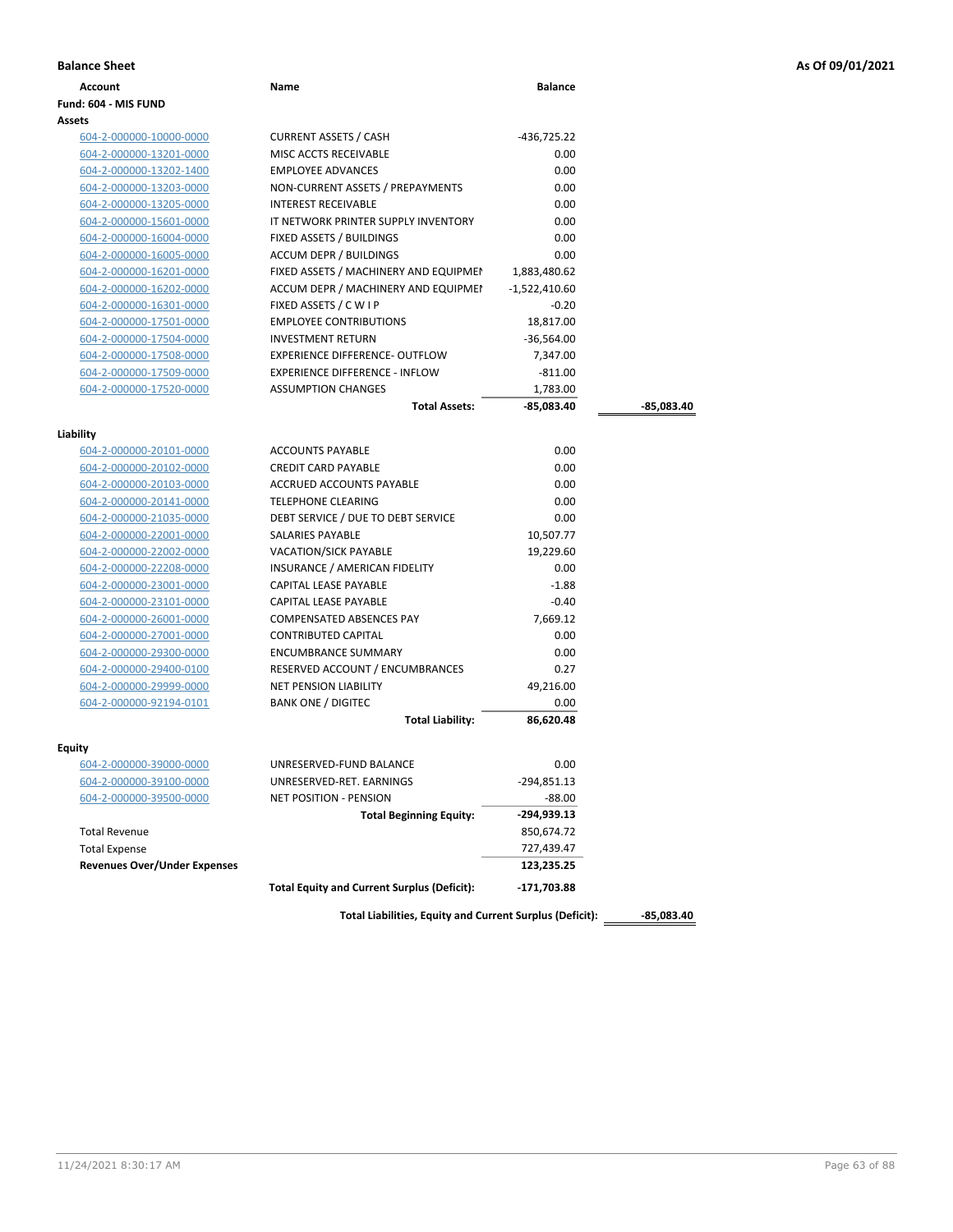| Account                              | Name                                               | <b>Balance</b>  |              |
|--------------------------------------|----------------------------------------------------|-----------------|--------------|
| Fund: 660 - VEHICLE REPLACEMENT FUND |                                                    |                 |              |
| Assets                               |                                                    |                 |              |
| 660-2-000000-10000-0000              | <b>CURRENT ASSETS / CASH</b>                       | 392,709.12      |              |
| 660-2-000000-11309-0000              | <b>TAX ANTICIPATION NOTES</b>                      | 0.00            |              |
| 660-2-000000-11510-0000              | PUBLIC SAFETY VEHICLE REPLACEMENT                  | 906,125.34      |              |
| 660-2-000000-11520-0000              | <b>CERTIFICATES OF DEPOSIT</b>                     | 0.00            |              |
| 660-2-000000-11530-0000              | <b>TexasTERM CP</b>                                | 0.00            |              |
| 660-2-000000-13201-0000              | MISC ACCTS RECEIVABLE                              | 0.00            |              |
| 660-2-000000-13205-0000              | <b>INTEREST RECEIVABLE</b>                         | 0.00            |              |
| 660-2-000000-16201-0000              | FIXED ASSETS / MACHINERY AND EQUIPMEN              | 9,340,505.81    |              |
| 660-2-000000-16202-0000              | ACCUM DEPR / MACHINERY AND EQUIPMEI                | $-6,823,613.65$ |              |
| 660-2-000000-16301-0000              | FIXED ASSETS / C W I P                             | 0.00            |              |
| 660-2-000000-39300-0000              | RESERVED ACCOUNT / ESCROW BALANCE                  | 0.00            |              |
|                                      | <b>Total Assets:</b>                               | 3,815,726.62    | 3,815,726.62 |
|                                      |                                                    |                 |              |
| Liability                            |                                                    |                 |              |
| 660-2-000000-20101-0000              | <b>ACCOUNTS PAYABLE</b>                            | 0.00            |              |
| 660-2-000000-20102-0000              | <b>CREDIT CARD PAYABLE</b>                         | 0.00            |              |
| 660-2-000000-20103-0000              | <b>ACCRUED ACCOUNTS PAYABLE</b>                    | 0.00            |              |
| 660-2-000000-21001-0000              | GENERAL FUND / GENERAL FUND                        | 0.00            |              |
| 660-2-000000-23001-0000              | <b>CAPITAL LEASE PAYABLE</b>                       | 0.00            |              |
| 660-2-000000-23101-0000              | CAPITAL LEASE PAYABLE                              | 481,505.15      |              |
| 660-2-000000-27001-0000              | <b>CONTRIBUTED CAPITAL</b>                         | 0.00            |              |
| 660-2-000000-29300-0000              | <b>ENCUMBRANCE SUMMARY</b>                         | 0.00            |              |
| 660-2-000000-29400-0100              | RESERVED ACCOUNT / ENCUMBRANCES                    | 0.00            |              |
|                                      | <b>Total Liability:</b>                            | 481,505.15      |              |
| Equity                               |                                                    |                 |              |
| 660-2-000000-39000-0000              | UNRESERVED-FUND BALANCE                            | 0.00            |              |
| 660-2-000000-39100-0000              | UNRESERVED-RET. EARNINGS                           | 2,653,798.45    |              |
|                                      | <b>Total Beginning Equity:</b>                     | 2,653,798.45    |              |
| <b>Total Revenue</b>                 |                                                    | 984,725.55      |              |
| <b>Total Expense</b>                 |                                                    | 304,302.53      |              |
| <b>Revenues Over/Under Expenses</b>  |                                                    | 680,423.02      |              |
|                                      | <b>Total Equity and Current Surplus (Deficit):</b> | 3.334.221.47    |              |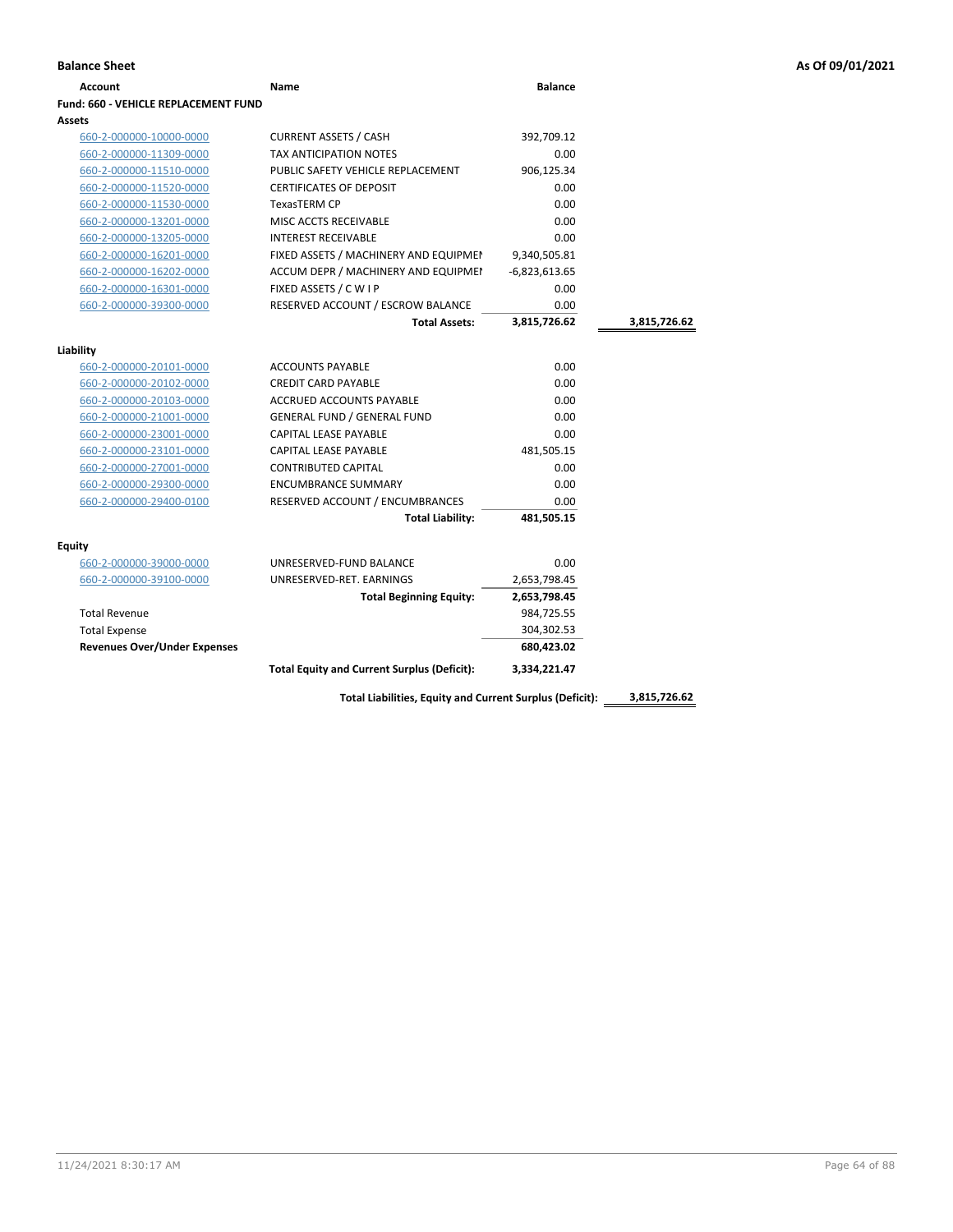| <b>Balance Sheet</b>                 |                                                    |                |      | As Of 09/01/2021 |
|--------------------------------------|----------------------------------------------------|----------------|------|------------------|
| Account                              | Name                                               | <b>Balance</b> |      |                  |
| <b>Fund: 701 - FIREMEN'S PENSION</b> |                                                    |                |      |                  |
| Assets                               |                                                    |                |      |                  |
| 701-1-000000-10000-0000              | <b>CURRENT ASSETS / CASH</b>                       | 0.00           |      |                  |
|                                      | <b>Total Assets:</b>                               | 0.00           | 0.00 |                  |
| Liability                            |                                                    |                |      |                  |
| 701-1-000000-20103-0000              | <b>ACCOUNTS PAYABLE</b>                            | 0.00           |      |                  |
| 701-1-000000-22306-1000              | UNREALIZED GAIN/LOSS                               | 543,546.00     |      |                  |
|                                      | <b>Total Liability:</b>                            | 543,546.00     |      |                  |
| Equity                               |                                                    |                |      |                  |
| 701-1-000000-39000-0000              | UNRESERVED-FUND BALANCE                            | $-543,546.00$  |      |                  |
|                                      | <b>Total Beginning Equity:</b>                     | -543,546.00    |      |                  |
| <b>Total Expense</b>                 |                                                    | 0.00           |      |                  |
| <b>Revenues Over/Under Expenses</b>  |                                                    | 0.00           |      |                  |
|                                      | <b>Total Equity and Current Surplus (Deficit):</b> | -543,546.00    |      |                  |
|                                      |                                                    |                |      |                  |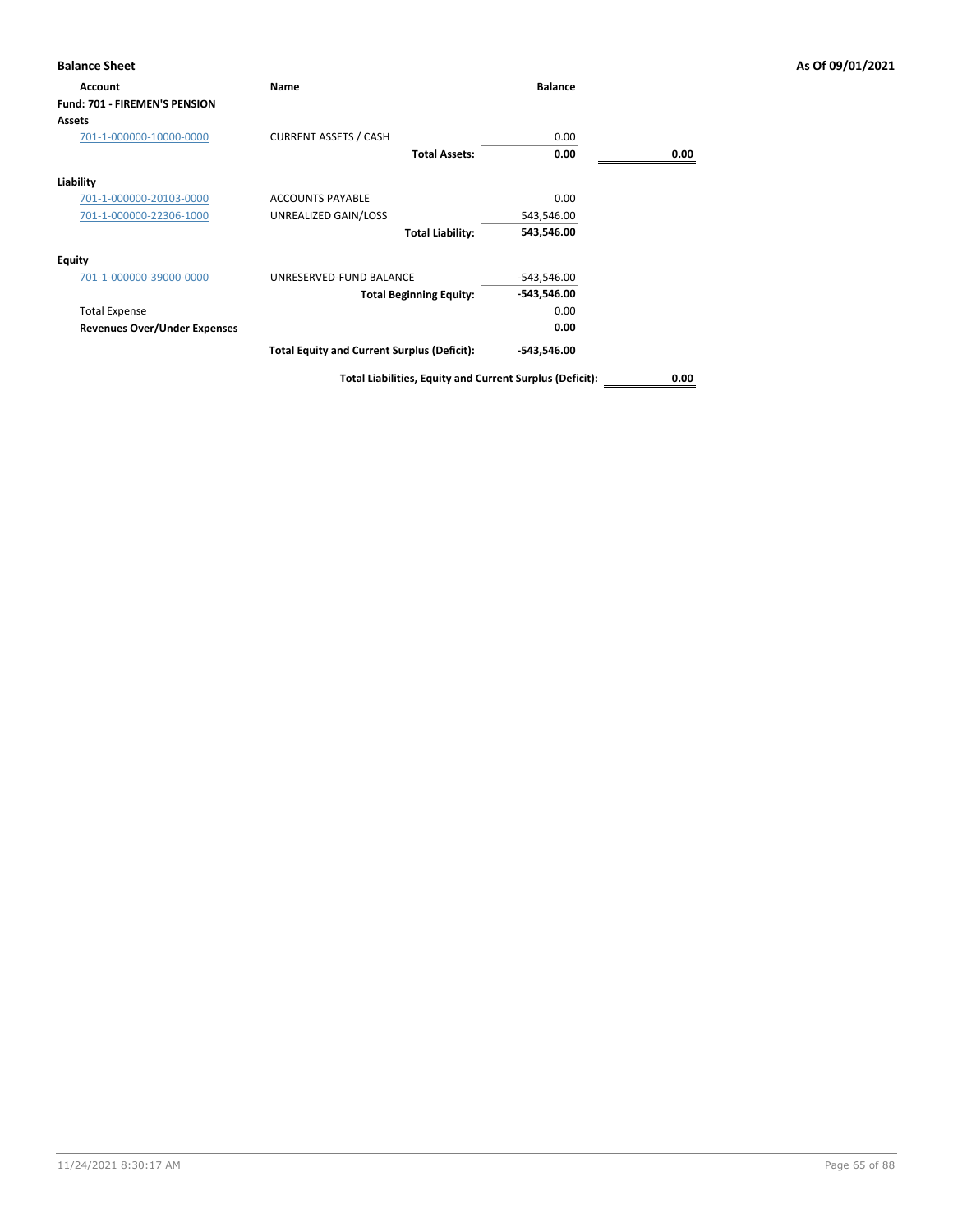| <b>Balance Sheet</b>                |                                                          |                |            | As Of 09/01/2021 |
|-------------------------------------|----------------------------------------------------------|----------------|------------|------------------|
| <b>Account</b>                      | <b>Name</b>                                              | <b>Balance</b> |            |                  |
| Fund: 800 - SPENCE FUND             |                                                          |                |            |                  |
| Assets                              |                                                          |                |            |                  |
| 800-3-000000-10000-0000             | <b>CURRENT ASSETS / CASH</b>                             | $-18,556.37$   |            |                  |
| 800-3-000000-11507-0000             | <b>SPENCE ENDOWMENT</b>                                  | 602,822.35     |            |                  |
| 800-3-000000-11520-0000             | <b>CERTIFICATES OF DEPOSIT</b>                           | 0.00           |            |                  |
| 800-3-000000-11605-0000             | SPENCE ENDOWMENT                                         | 0.00           |            |                  |
| 800-3-000000-13205-0000             | <b>INTEREST RECEIVABLE</b>                               | 0.00           |            |                  |
|                                     | <b>Total Assets:</b>                                     | 584,265.98     | 584,265.98 |                  |
| Liability                           |                                                          |                |            |                  |
| 800-3-000000-20101-0000             | <b>ACCOUNTS PAYABLE</b>                                  | $-14,539.99$   |            |                  |
| 800-3-000000-20102-0000             | <b>CREDIT CARD PAYABLE</b>                               | 0.00           |            |                  |
| 800-3-000000-20103-0000             | <b>ACCRUED ACCOUNTS PAYABLE</b>                          | 0.00           |            |                  |
| 800-3-000000-20139-0000             | <b>RETAINAGES PAYABLE</b>                                | 0.00           |            |                  |
| 800-3-000000-21001-0000             | <b>GENERAL FUND / GENERAL FUND</b>                       | 0.00           |            |                  |
| 800-3-000000-29300-0000             | <b>ENCUMBRANCE SUMMARY</b>                               | 0.00           |            |                  |
| 800-3-000000-29400-0000             | RESERVED ACCOUNT / ENCUMBRANCES                          | 0.00           |            |                  |
|                                     | <b>Total Liability:</b>                                  | $-14,539.99$   |            |                  |
| <b>Equity</b>                       |                                                          |                |            |                  |
| 800-3-000000-39000-0000             | UNRESERVED-FUND BALANCE                                  | 599,081.62     |            |                  |
|                                     | <b>Total Beginning Equity:</b>                           | 599,081.62     |            |                  |
| <b>Total Revenue</b>                |                                                          | 324.35         |            |                  |
| <b>Total Expense</b>                |                                                          | 600.00         |            |                  |
| <b>Revenues Over/Under Expenses</b> |                                                          | $-275.65$      |            |                  |
|                                     | <b>Total Equity and Current Surplus (Deficit):</b>       | 598,805.97     |            |                  |
|                                     | Total Liabilities, Equity and Current Surplus (Deficit): |                | 584,265.98 |                  |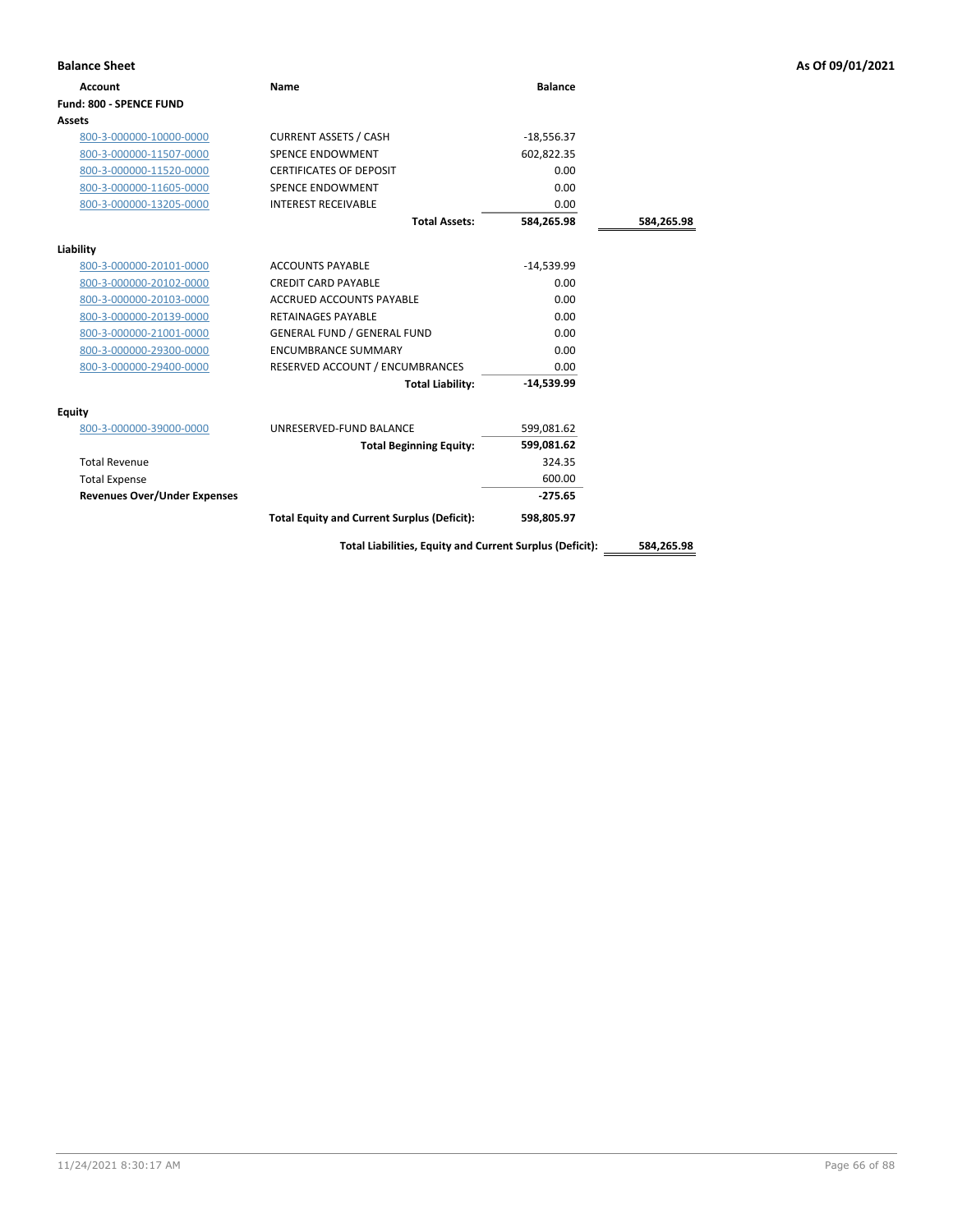| <b>Balance Sheet</b>                |                                                          |                |           | As Of 09/01/2021 |
|-------------------------------------|----------------------------------------------------------|----------------|-----------|------------------|
| Account                             | Name                                                     | <b>Balance</b> |           |                  |
| Fund: 801 - JONES LIBRARY TRUST     |                                                          |                |           |                  |
| <b>Assets</b>                       |                                                          |                |           |                  |
| 801-3-000000-10000-0000             | <b>CURRENT ASSETS / CASH</b>                             | 16,123.09      |           |                  |
| 801-3-000000-13201-0000             | MISC ACCTS RECEIVABLE                                    | 0.00           |           |                  |
| 801-3-000000-13205-0000             | <b>INTEREST RECEIVABLE</b>                               | 0.00           |           |                  |
|                                     | <b>Total Assets:</b>                                     | 16,123.09      | 16,123.09 |                  |
| Liability                           |                                                          |                |           |                  |
| 801-3-000000-20101-0000             | <b>ACCOUNTS PAYABLE</b>                                  | 0.00           |           |                  |
| 801-3-000000-20102-0000             | <b>CREDIT CARD PAYABLE</b>                               | 0.00           |           |                  |
| 801-3-000000-20103-0000             | <b>ACCRUED ACCOUNTS PAYABLE</b>                          | 0.00           |           |                  |
|                                     | <b>Total Liability:</b>                                  | 0.00           |           |                  |
| <b>Equity</b>                       |                                                          |                |           |                  |
| 801-3-000000-39000-0000             | UNRESERVED-FUND BALANCE                                  | 16,107.93      |           |                  |
|                                     | <b>Total Beginning Equity:</b>                           | 16,107.93      |           |                  |
| <b>Total Revenue</b>                |                                                          | 18.53          |           |                  |
| <b>Total Expense</b>                |                                                          | 3.37           |           |                  |
| <b>Revenues Over/Under Expenses</b> |                                                          | 15.16          |           |                  |
|                                     | <b>Total Equity and Current Surplus (Deficit):</b>       | 16,123.09      |           |                  |
|                                     | Total Liabilities, Equity and Current Surplus (Deficit): |                | 16,123.09 |                  |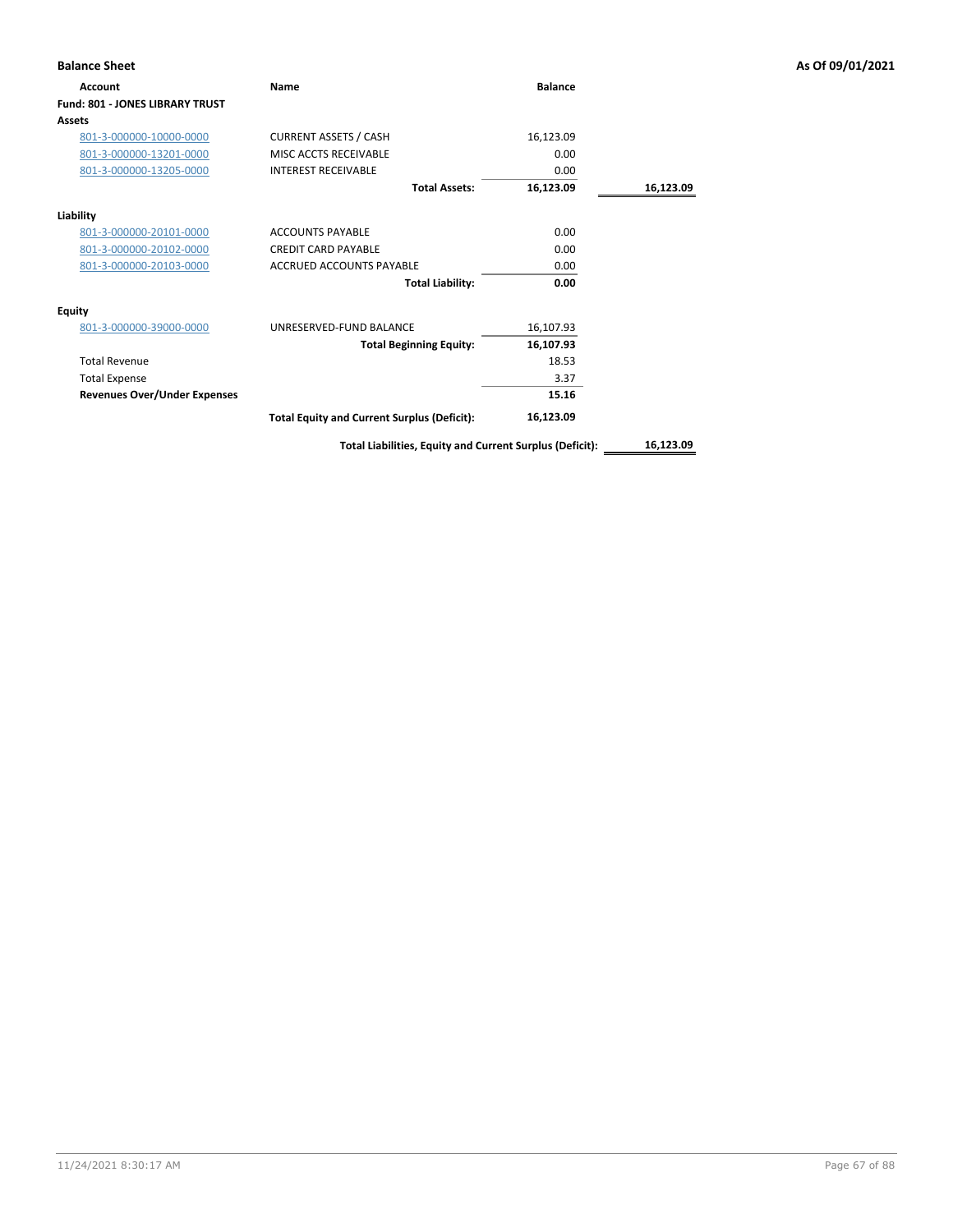| <b>Account</b>                                     | Name                             | <b>Balance</b> |      |
|----------------------------------------------------|----------------------------------|----------------|------|
| <b>Fund: 803 - GREENVILLE BOARD OF DEVELOPMENT</b> |                                  |                |      |
| Assets                                             |                                  |                |      |
| 803-3-000000-10000-0000                            | <b>CURRENT ASSETS / CASH</b>     | 0.00           |      |
| 803-3-000000-13201-0000                            | MISC ACCTS RECEIVABLE            | 0.00           |      |
| 803-3-000000-13203-0000                            | NON-CURRENT ASSETS / PREPAYMENTS | 0.00           |      |
|                                                    | <b>Total Assets:</b>             | 0.00           | 0.00 |
| Liability                                          |                                  |                |      |
| 803-3-000000-20101-0000                            | <b>ACCOUNTS PAYABLE</b>          | 0.00           |      |
| 803-3-000000-20102-0000                            | <b>ACCOUNTS PAYABLE</b>          | 0.00           |      |
| 803-3-000000-20103-0000                            | ACCRUED ACCOUNTS PAYABLE         | 0.00           |      |
| 803-3-000000-20139-0000                            | <b>RETAINAGES PAYABLE</b>        | 0.00           |      |
| 803-3-000000-20141-0000                            | <b>TELEPHONE CLEARING</b>        | 0.00           |      |
| 803-3-000000-21400-0000                            | <b>ELECTRIC OPERATING FUND</b>   | 0.00           |      |
| 803-3-000000-22001-0000                            | ACCRUED SALARIES/WAGES           | 0.00           |      |
| 803-3-000000-22002-0000                            | <b>ACCRUED SALARIES/WAGES</b>    | 0.00           |      |
| 803-3-000000-26001-0000                            | <b>COMPENSATED ABSENCES PAY</b>  | 0.00           |      |
| 803-3-000000-29300-0000                            | <b>ENCUMBRANCE SUMMARY</b>       | 0.00           |      |
| 803-3-000000-29400-0100                            | RESERVED ACCOUNT / ENCUMBRANCES  | 103,228.62     |      |
|                                                    | <b>Total Liability:</b>          | 103,228.62     |      |
| Equity                                             |                                  |                |      |
| 803-3-000000-39000-0000                            | UNRESERVED-FUND BALANCE          | $-103,228.62$  |      |
|                                                    | <b>Total Beginning Equity:</b>   | $-103,228.62$  |      |
| <b>Total Revenue</b>                               |                                  | 0.00           |      |
| <b>Total Expense</b>                               |                                  | 0.00           |      |
| <b>Revenues Over/Under Expenses</b>                |                                  | 0.00           |      |

**Total Equity and Current Surplus (Deficit): -103,228.62**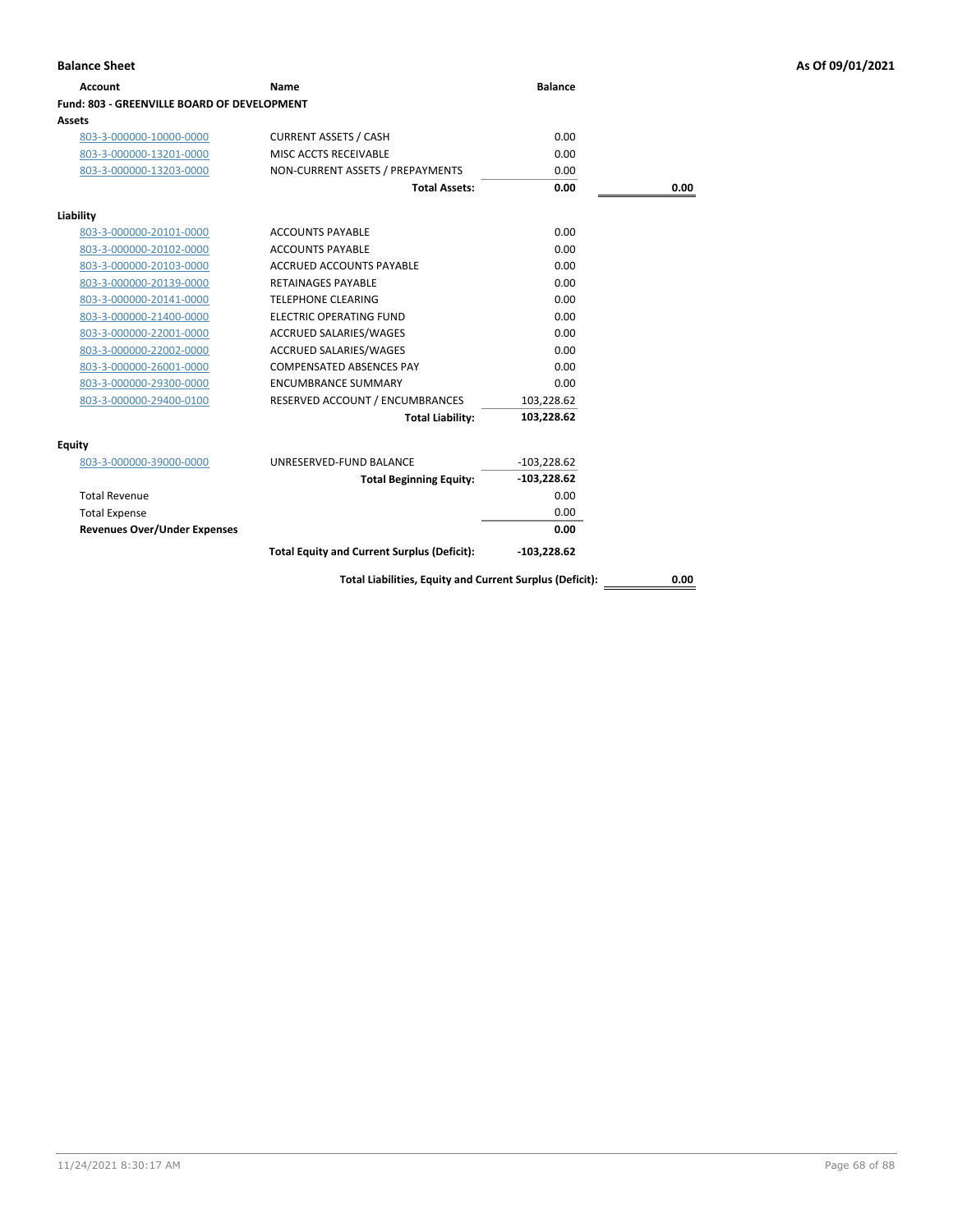| <b>Balance Sheet</b>                |                                                          |                |      | As Of 09/01/2021 |
|-------------------------------------|----------------------------------------------------------|----------------|------|------------------|
| <b>Account</b>                      | Name                                                     | <b>Balance</b> |      |                  |
| Fund: 807 - 4A-EDC                  |                                                          |                |      |                  |
| Assets                              |                                                          |                |      |                  |
| 807-3-000000-10000-0000             | <b>CURRENT ASSETS / CASH</b>                             | 0.00           |      |                  |
| 807-3-000000-13201-0000             | MISC ACCTS RECEIVABLE                                    | 0.00           |      |                  |
| 807-3-000000-16301-0000             | FIXED ASSETS / C W I P                                   | 0.00           |      |                  |
|                                     | <b>Total Assets:</b>                                     | 0.00           | 0.00 |                  |
| Liability                           |                                                          |                |      |                  |
| 807-3-000000-20101-0000             | <b>ACCOUNTS PAYABLE</b>                                  | 0.00           |      |                  |
| 807-3-000000-20103-0000             | <b>ACCOUNTS PAYABLE</b>                                  | 0.00           |      |                  |
| 807-3-000000-20139-0000             | <b>RETAINAGES PAYABLE</b>                                | 0.00           |      |                  |
| 807-3-000000-26105-0000             | INV NET OF RELATED DEBT                                  | 305,846.00     |      |                  |
| 807-3-000000-29300-0000             | <b>ENCUMBRANCE SUMMARY</b>                               | 0.00           |      |                  |
| 807-3-000000-29400-0100             | RESERVED ACCOUNT / ENCUMBRANCES                          | 18,078.76      |      |                  |
| 807-3-495000-20180-0000             | <b>CURRENT DEBT</b>                                      | 0.00           |      |                  |
| 807-3-495000-26002-0000             | CA - LONG-TERM DEBT / AMT TO BE PROVIC                   | 0.00           |      |                  |
|                                     | <b>Total Liability:</b>                                  | 323,924.76     |      |                  |
| Equity                              |                                                          |                |      |                  |
| 807-3-000000-39000-0000             | UNRESERVED-FUND BALANCE                                  | $-323,924.76$  |      |                  |
|                                     | <b>Total Beginning Equity:</b>                           | $-323,924.76$  |      |                  |
| <b>Total Revenue</b>                |                                                          | 0.00           |      |                  |
| <b>Total Expense</b>                |                                                          | 0.00           |      |                  |
| <b>Revenues Over/Under Expenses</b> |                                                          | 0.00           |      |                  |
|                                     | <b>Total Equity and Current Surplus (Deficit):</b>       | -323,924.76    |      |                  |
|                                     | Total Liabilities, Equity and Current Surplus (Deficit): |                | 0.00 |                  |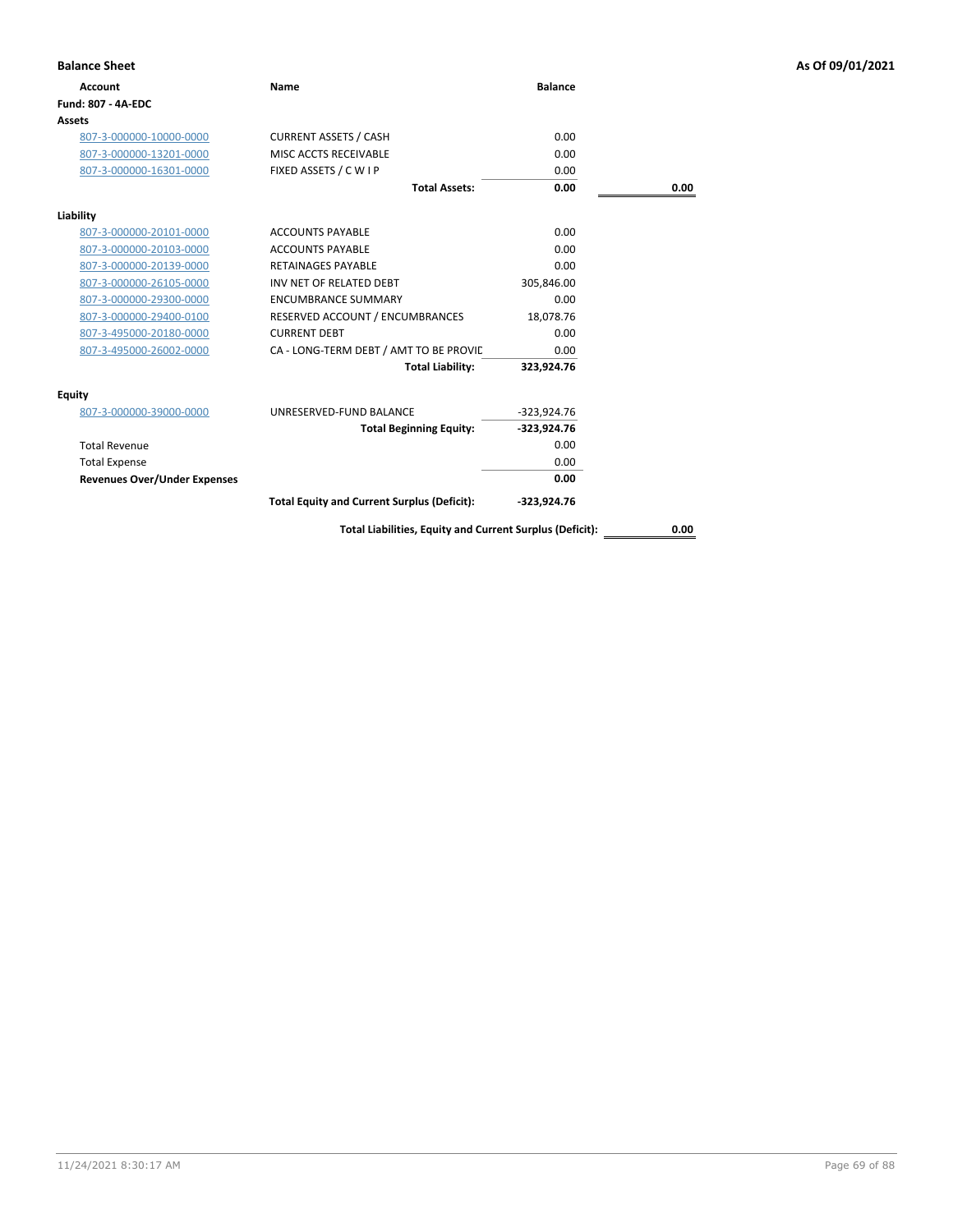| <b>Balance Sheet</b>                |                                                    |                |              | As Of 09/01/2021 |
|-------------------------------------|----------------------------------------------------|----------------|--------------|------------------|
| Account                             | Name                                               | <b>Balance</b> |              |                  |
| Fund: 809 - GREENVILLE IDC (L-3)    |                                                    |                |              |                  |
| <b>Assets</b>                       |                                                    |                |              |                  |
| 809-3-000000-10000-0000             | <b>CURRENT ASSETS / CASH</b>                       | 3,098,604.49   |              |                  |
| 809-3-000000-13201-0000             | MISC ACCTS RECEIVABLE                              | 0.00           |              |                  |
|                                     | <b>Total Assets:</b>                               | 3,098,604.49   | 3,098,604.49 |                  |
| Liability                           |                                                    |                |              |                  |
| 809-3-000000-20101-0000             | <b>ACCOUNTS PAYABLE</b>                            | 0.00           |              |                  |
| 809-3-000000-20103-0000             | ACCRUED ACCOUNTS PAYABLE                           | $-518,507.41$  |              |                  |
| 809-3-000000-21001-0000             | <b>GENERAL FUND / GENERAL FUND</b>                 | 0.00           |              |                  |
|                                     | <b>Total Liability:</b>                            | $-518,507.41$  |              |                  |
| <b>Equity</b>                       |                                                    |                |              |                  |
| 809-3-000000-39000-0000             | UNRESERVED-FUND BALANCE                            | 3,617,111.90   |              |                  |
| 809-3-000000-39100-0000             | UNRESERVED-RET. EARNINGS                           | 0.00           |              |                  |
| 809-3-000000-39150-0000             | RESERVED-RET. EARNINGS                             | 0.00           |              |                  |
|                                     | <b>Total Beginning Equity:</b>                     | 3,617,111.90   |              |                  |
| <b>Total Revenue</b>                |                                                    | 124,521.10     |              |                  |
| <b>Total Expense</b>                |                                                    | 124,521.10     |              |                  |
| <b>Revenues Over/Under Expenses</b> |                                                    | 0.00           |              |                  |
|                                     | <b>Total Equity and Current Surplus (Deficit):</b> | 3,617,111.90   |              |                  |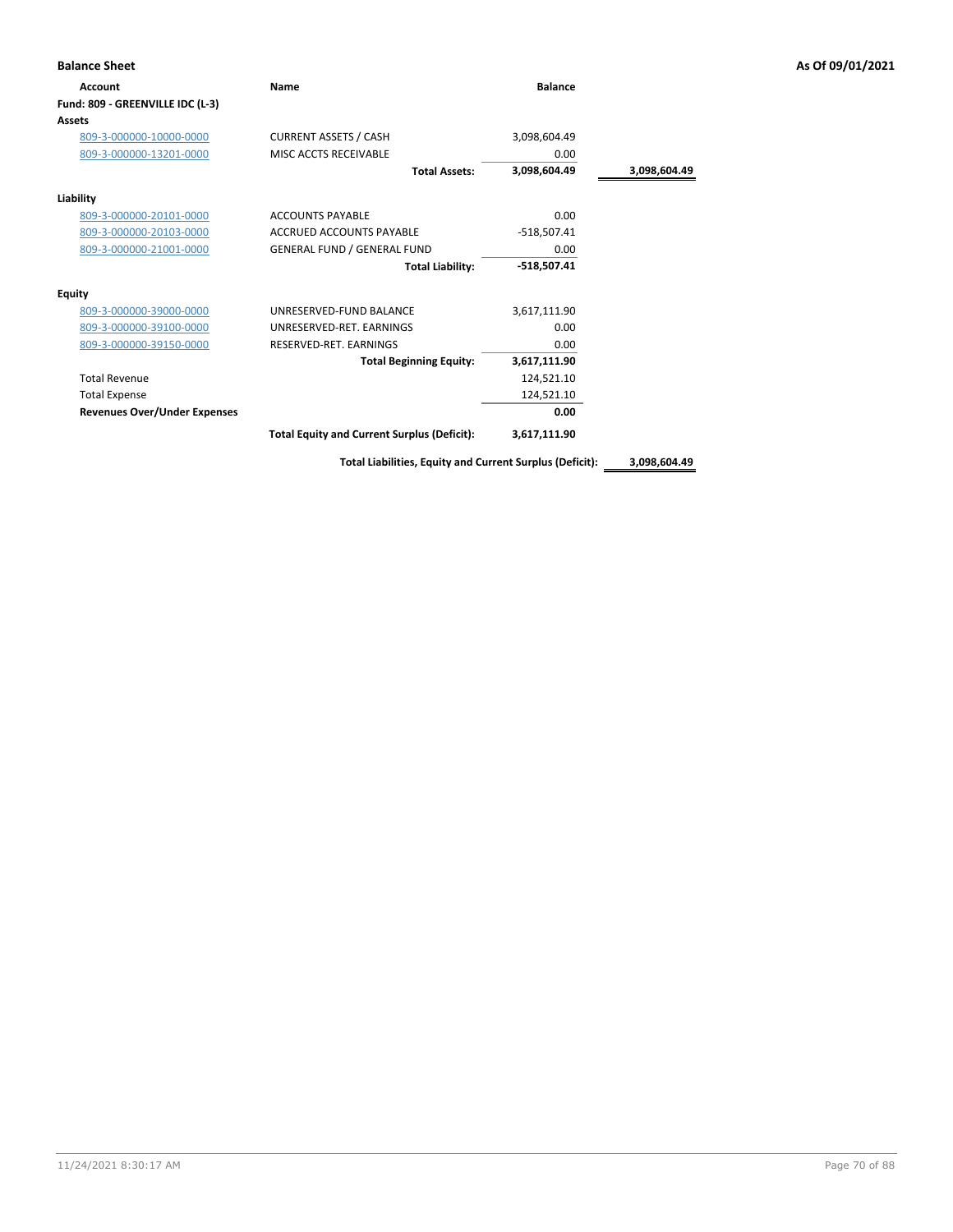| <b>Balance Sheet</b>                    |                                                          |                |            | As Of 09/01/2021 |
|-----------------------------------------|----------------------------------------------------------|----------------|------------|------------------|
| <b>Account</b>                          | <b>Name</b>                                              | <b>Balance</b> |            |                  |
| Fund: 810 - SEIZURE FUNDS - STATE RULES |                                                          |                |            |                  |
| Assets                                  |                                                          |                |            |                  |
| 810-3-000000-10000-0000                 | <b>CURRENT ASSETS / CASH</b>                             | 221,068.93     |            |                  |
| 810-3-000000-13201-0000                 | MISC ACCTS RECEIVABLE                                    | 0.00           |            |                  |
| 810-3-000000-13202-1400                 | <b>EMPLOYEE ADVANCES</b>                                 | 0.00           |            |                  |
| 810-3-000000-13205-0000                 | <b>INTEREST RECEIVABLE</b>                               | 0.00           |            |                  |
| 810-3-000000-16201-0000                 | MACHINERY AND EQUIPMENT                                  | 0.00           |            |                  |
| 810-3-000000-16202-0000                 | ACCUMULATED DEPRECATION                                  | 0.00           |            |                  |
|                                         | <b>Total Assets:</b>                                     | 221,068.93     | 221,068.93 |                  |
| Liability                               |                                                          |                |            |                  |
| 810-3-000000-20101-0000                 | <b>ACCOUNTS PAYABLE</b>                                  | 0.00           |            |                  |
| 810-3-000000-20102-0000                 | <b>CREDIT CARD PAYABLE</b>                               | 0.00           |            |                  |
| 810-3-000000-20103-0000                 | ACCRUED ACCOUNTS PAYABLE                                 | 0.00           |            |                  |
| 810-3-000000-29300-0000                 | <b>ENCUMBRANCE SUMMARY</b>                               | 0.00           |            |                  |
| 810-3-000000-29400-0100                 | RESERVED ACCOUNT / ENCUMBRANCES                          | 0.00           |            |                  |
| 810-3-000000-92520-0600                 | RESERVED ACCOUNT/HB65 SIEZURES                           | 0.00           |            |                  |
|                                         | <b>Total Liability:</b>                                  | 0.00           |            |                  |
| Equity                                  |                                                          |                |            |                  |
| 810-3-000000-39000-0000                 | UNRESERVED-FUND BALANCE                                  | 259,271.52     |            |                  |
|                                         | <b>Total Beginning Equity:</b>                           | 259,271.52     |            |                  |
| <b>Total Revenue</b>                    |                                                          | 264.87         |            |                  |
| <b>Total Expense</b>                    |                                                          | 38,467.46      |            |                  |
| <b>Revenues Over/Under Expenses</b>     |                                                          | $-38,202.59$   |            |                  |
|                                         | <b>Total Equity and Current Surplus (Deficit):</b>       | 221,068.93     |            |                  |
|                                         | Total Liabilities, Equity and Current Surplus (Deficit): |                | 221,068.93 |                  |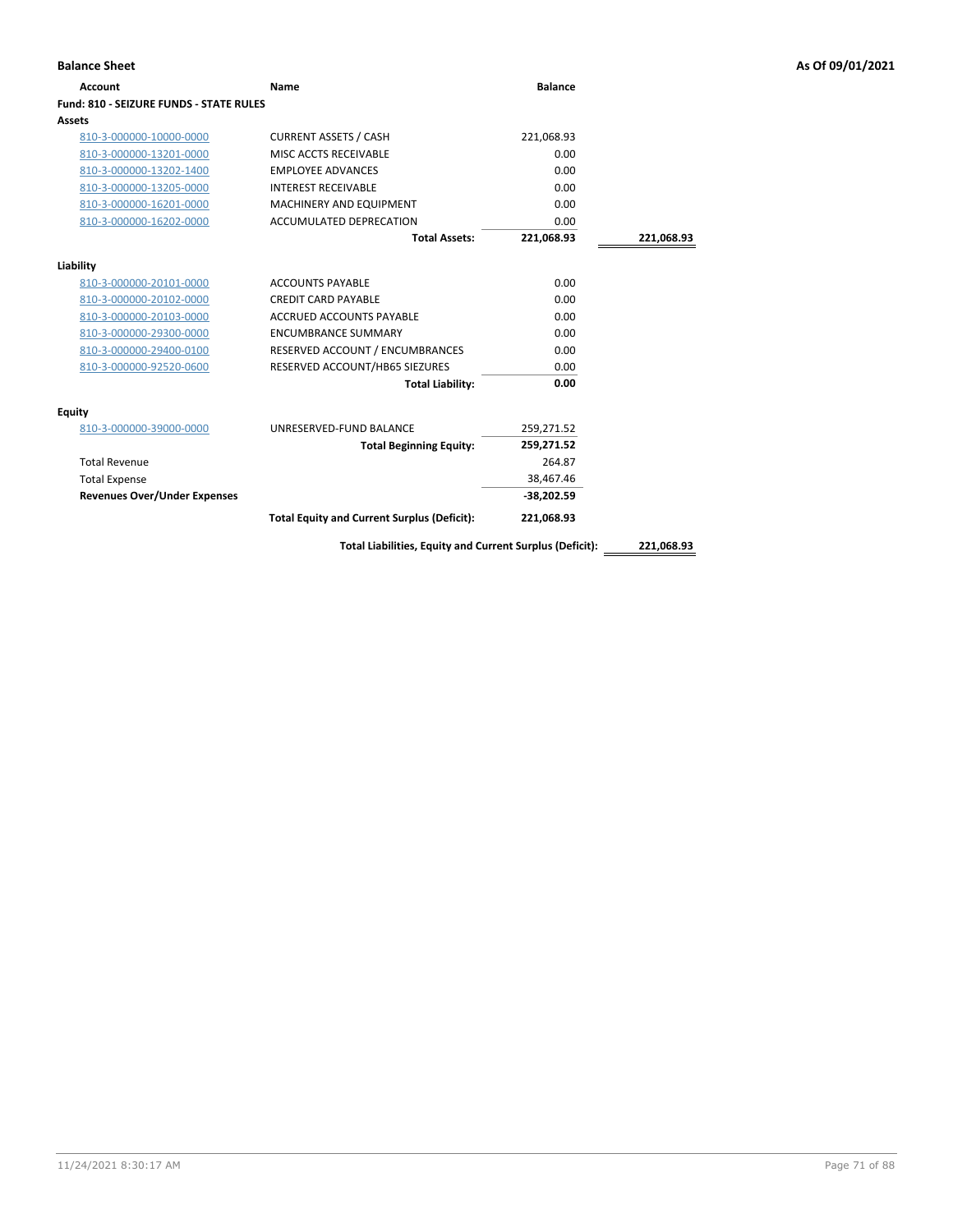| Account                               | Name                                                     | <b>Balance</b> |            |
|---------------------------------------|----------------------------------------------------------|----------------|------------|
| Fund: 811 - SEIZURE FUNDS - FED RULES |                                                          |                |            |
| <b>Assets</b>                         |                                                          |                |            |
| 811-3-000000-10000-0000               | <b>CURRENT ASSETS / CASH</b>                             | 217,437.05     |            |
| 811-3-000000-13201-0000               | MISC ACCTS RECEIVABLE                                    | 0.00           |            |
| 811-3-000000-13205-0000               | <b>INTEREST RECEIVABLE</b>                               | 0.00           |            |
| 811-3-000000-16201-0000               | <b>MACHINERY AND EQUIPMENT</b>                           | 0.00           |            |
| 811-3-000000-16202-0000               | ACCUMULATED DEPRECATION                                  | 0.00           |            |
|                                       | <b>Total Assets:</b>                                     | 217,437.05     | 217,437.05 |
| Liability                             |                                                          |                |            |
| 811-3-000000-20101-0000               | <b>ACCOUNTS PAYABLE</b>                                  | 0.00           |            |
| 811-3-000000-20102-0000               | <b>CREDIT CARD PAYABLE</b>                               | 0.00           |            |
| 811-3-000000-20103-0000               | <b>ACCRUED ACCOUNTS PAYABLE</b>                          | 0.00           |            |
| 811-3-000000-29300-0000               | <b>ENCUMBRANCE SUMMARY</b>                               | 0.00           |            |
| 811-3-000000-29400-0100               | RESERVED ACCOUNT / ENCUMBRANCES                          | 0.00           |            |
| 811-3-000000-92521-0700               | RESERVED ACCOUNT/FED SIEZURES                            | 0.00           |            |
|                                       | <b>Total Liability:</b>                                  | 0.00           |            |
| <b>Equity</b>                         |                                                          |                |            |
| 811-3-000000-39000-0000               | UNRESERVED-FUND BALANCE                                  | 222,495.07     |            |
|                                       | <b>Total Beginning Equity:</b>                           | 222,495.07     |            |
| <b>Total Revenue</b>                  |                                                          | 2,188.23       |            |
| <b>Total Expense</b>                  |                                                          | 7,246.25       |            |
| <b>Revenues Over/Under Expenses</b>   |                                                          | $-5,058.02$    |            |
|                                       | <b>Total Equity and Current Surplus (Deficit):</b>       | 217,437.05     |            |
|                                       | Total Liabilities, Equity and Current Surplus (Deficit): |                | 217,437.05 |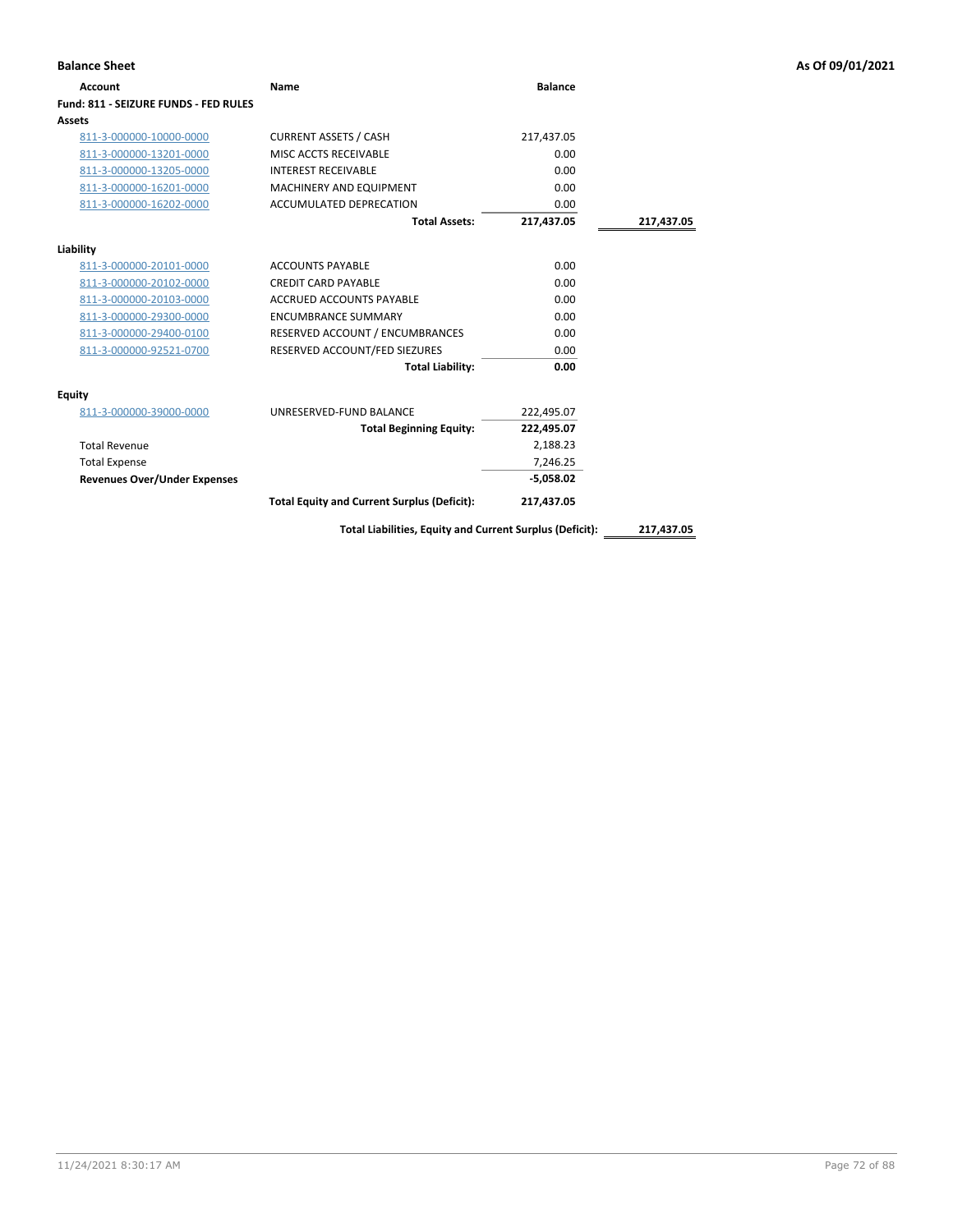| <b>Account</b>                                          | Name                                               | <b>Balance</b> |              |
|---------------------------------------------------------|----------------------------------------------------|----------------|--------------|
| Fund: 820 - TIRZ FUND (Tax Increment Reinvestment Zone) |                                                    |                |              |
| <b>Assets</b>                                           |                                                    |                |              |
| 820-3-000000-10000-0000                                 | <b>CURRENT ASSETS / CASH</b>                       | 3,266,886.17   |              |
| 820-3-000000-13101-0000                                 | <b>TAX RECEIVABLE-CURRENT</b>                      | $-292,329.97$  |              |
| 820-3-000000-13102-0000                                 | <b>TAXES REC-DELINQUENT</b>                        | 3,873.94       |              |
| 820-3-000000-13103-0000                                 | ALLOW FOR UNCOLLECT TAXES                          | $-1,854.26$    |              |
| 820-3-000000-13201-0000                                 | MISC ACCTS RECEIVABLE                              | 0.00           |              |
| 820-3-000000-13205-0000                                 | <b>INTEREST RECEIVABLE</b>                         | 0.00           |              |
| 820-3-000000-13221-0000                                 | MISC A/R - PROPERTY TAXES                          | 191,757.07     |              |
|                                                         | <b>Total Assets:</b>                               | 3,168,332.95   | 3,168,332.95 |
| Liability                                               |                                                    |                |              |
| 820-3-000000-20101-0000                                 | <b>ACCOUNTS PAYABLE</b>                            | 0.00           |              |
| 820-3-000000-20103-0000                                 | <b>ACCRUED ACCOUNTS PAYABLE</b>                    | 0.00           |              |
| 820-3-000000-20203-0000                                 | <b>DEFERRED TAX REVENUE</b>                        | $-294.419.26$  |              |
| 820-3-000000-29300-0000                                 | <b>ENCUMBRANCE SUMMARY</b>                         | 0.00           |              |
| 820-3-000000-29400-0100                                 | RESERVED ACCOUNT / ENCUMBRANCES                    | 0.00           |              |
|                                                         | <b>Total Liability:</b>                            | $-294,419.26$  |              |
| <b>Equity</b>                                           |                                                    |                |              |
| 820-3-000000-39000-0000                                 | UNRESERVED-FUND BALANCE                            | 3,060,039.34   |              |
| 820-3-000000-39100-0000                                 | UNRESERVED-RET. EARNINGS                           | 0.00           |              |
|                                                         | <b>Total Beginning Equity:</b>                     | 3,060,039.34   |              |
| <b>Total Revenue</b>                                    |                                                    | 705,552.15     |              |
| <b>Total Expense</b>                                    |                                                    | 302,839.28     |              |
| <b>Revenues Over/Under Expenses</b>                     |                                                    | 402,712.87     |              |
|                                                         | <b>Total Equity and Current Surplus (Deficit):</b> | 3,462,752.21   |              |
|                                                         |                                                    |                |              |

**Total Liabilities, Equity and Current Surplus (Deficit): 3,168,332.95**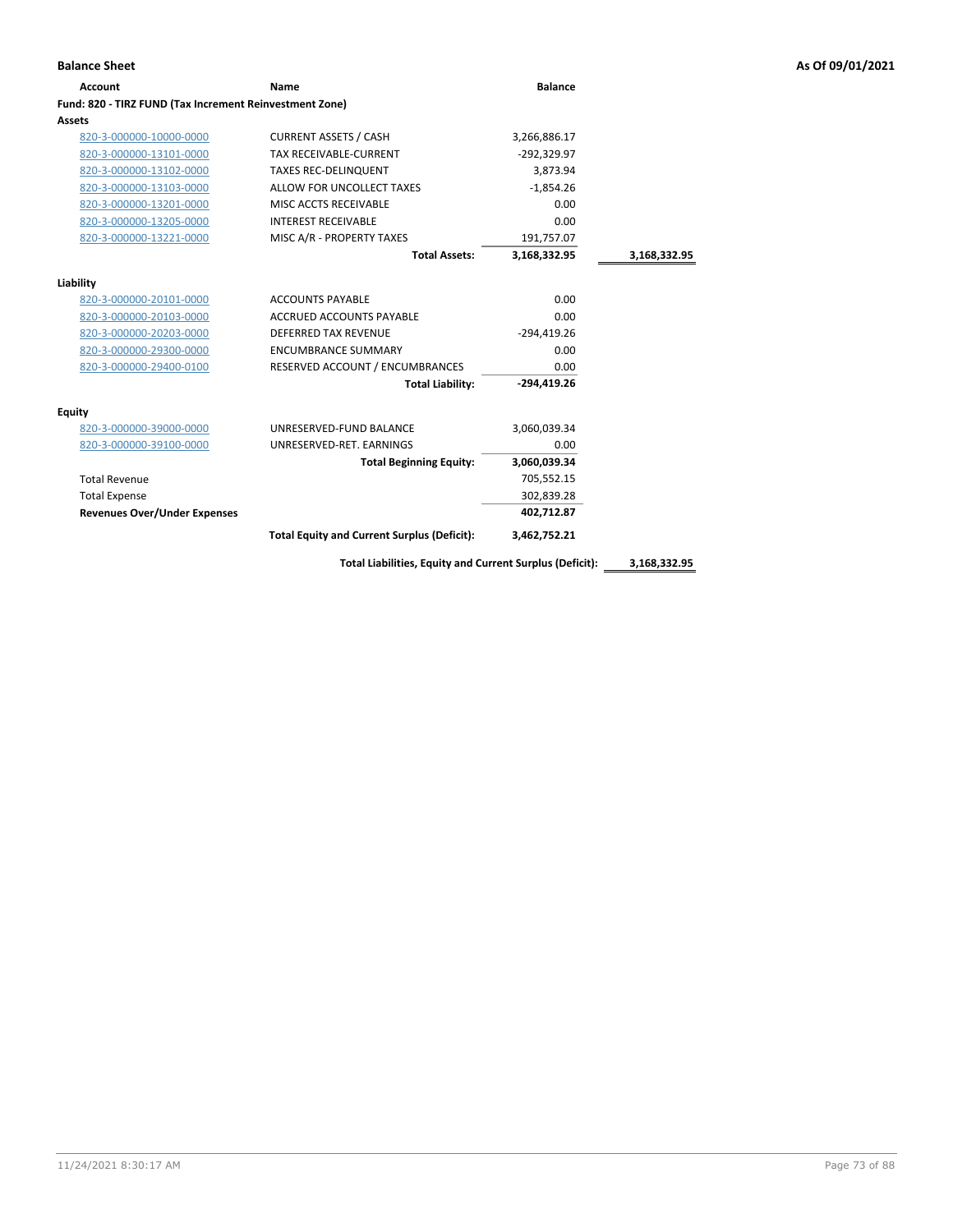| Account                                  | Name                                                     | <b>Balance</b> |      |
|------------------------------------------|----------------------------------------------------------|----------------|------|
| Fund: 890 - GRNVL IDC (L-3) FIXED ASSETS |                                                          |                |      |
| Assets                                   |                                                          |                |      |
| 890-3-000000-10000-0000                  | <b>CURRENT ASSETS / CASH</b>                             | $-0.18$        |      |
| 890-3-000000-16004-0000                  | FIXED ASSETS / BUILDINGS                                 | 0.00           |      |
| 890-3-000000-16005-0000                  | <b>ACCUMULATED DEPRECIATION</b>                          | 0.00           |      |
| 890-3-000000-16301-0000                  | FIXED ASSETS / C W I P                                   | 0.25           |      |
|                                          | <b>Total Assets:</b>                                     | 0.07           | 0.07 |
| Liability                                |                                                          |                |      |
| 890-3-000000-20101-0000                  | <b>ACCOUNTS PAYABLE</b>                                  | 0.00           |      |
| 890-3-000000-27001-0000                  | <b>CONTRIBUTED CAPITAL</b>                               | 0.00           |      |
| 890-3-000000-27101-0000                  | INVESTMENT IN GFA / GENERAL FUND                         | 0.00           |      |
| 890-3-000000-27102-0000                  | <b>SPECIAL REVENUE FUNDS</b>                             | 0.00           |      |
| 890-3-000000-27103-0000                  | <b>GENERAL CIP FUND</b>                                  | 0.00           |      |
| 890-3-000000-27104-0000                  | PROPRIETARY FUNDS                                        | 0.07           |      |
| 890-3-000000-27201-0000                  | CAFR USE / MUNICIPAL BUILDINGS                           | 0.00           |      |
| 890-3-000000-27202-0000                  | CAFR USE / OTHER GENERAL GOVERNMEN                       | 0.00           |      |
| 890-3-000000-27205-0000                  | CAFR USE / PUBLIC WORKS                                  | 0.00           |      |
| 890-3-000000-27210-0000                  | CAFR USE / INVESTMENT IN GFA                             | 0.00           |      |
| 890-3-000000-27301-0000                  | DONATIONS/GRANTS                                         | 0.00           |      |
|                                          | <b>Total Liability:</b>                                  | 0.07           |      |
| Equity                                   |                                                          |                |      |
| 890-3-000000-39000-0000                  | UNRESERVED-FUND BALANCE                                  | 0.00           |      |
|                                          | <b>Total Beginning Equity:</b>                           | 0.00           |      |
| <b>Total Expense</b>                     |                                                          | 0.00           |      |
| <b>Revenues Over/Under Expenses</b>      |                                                          | 0.00           |      |
|                                          | <b>Total Equity and Current Surplus (Deficit):</b>       | 0.00           |      |
|                                          | Total Liabilities, Equity and Current Surplus (Deficit): |                | 0.07 |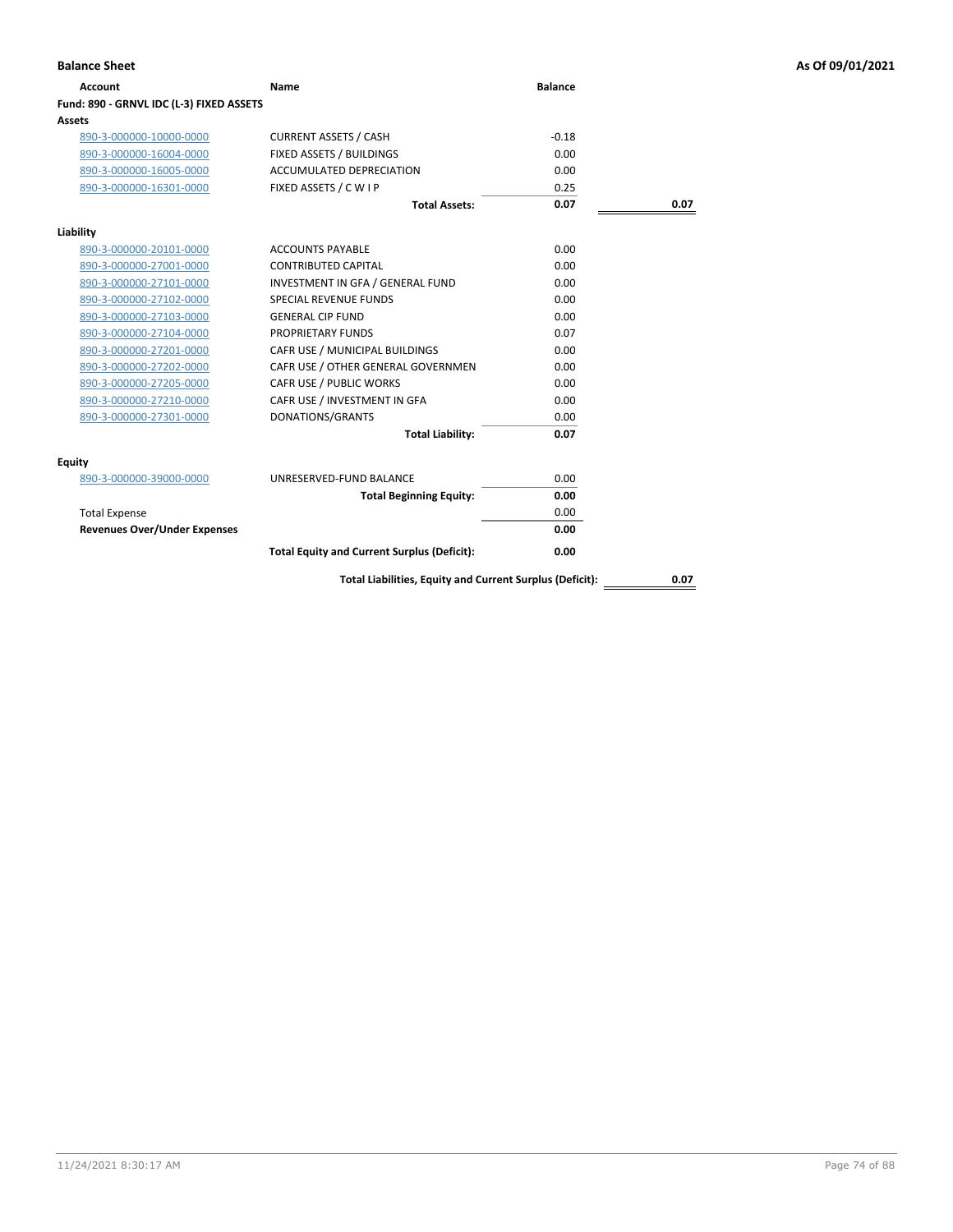| Fund: 899 - POOLED CASH<br>Assets |
|-----------------------------------|
| 899-8-000000-10000-0000           |
| 899-8-000000-10101-0000           |
| 899-8-000000-10102-0000           |
| 899-8-000000-10103-0000           |
| 899-8-000000-10105-0000           |
| 899-8-000000-10106-0000           |
| 899-8-000000-10107-0000           |
| 899-8-000000-10401-0000           |
| 899-8-000000-10402-0000           |

| 899-8-000000-10000-0000 | <b>CURRENT ASSETS / CASH</b>              |               |
|-------------------------|-------------------------------------------|---------------|
| 899-8-000000-10101-0000 | CHASE OUTBOUND OPERATING                  | $-508,051.83$ |
| 899-8-000000-10102-0000 | CHASE INBOUND OPERATING                   | 12,336,509.16 |
| 899-8-000000-10103-0000 | OPERATING ACCOUNT / CLAIMS ACCOUNT        |               |
| 899-8-000000-10105-0000 | CHASE BANK / SAVINGS - 3003113077         | 1,549,251.52  |
| 899-8-000000-10106-0000 | CHASE BANK / SAVINGS - 2911913371         | 1,627,765.24  |
| 899-8-000000-10107-0000 | CHASE TASC FLEX SPENDING                  |               |
|                         |                                           |               |
| 899-8-000000-10401-0000 | <b>CURRENT ASSETS / INTERNAL CLEARING</b> | 229,654.82    |
| 899-8-000000-10402-0000 | <b>CREDIT CARD CLEARING</b>               |               |
| 899-8-000000-10403-0000 | <b>NET BILL PAYMENTS</b>                  |               |
| 899-8-000000-11101-0000 | TX CLASS / OPERATING                      | 42,357.91     |
| 899-8-000000-11101-0001 | TX CLASS/COVID RELIEF FUNDS               | 1,381,894.79  |
| 899-8-000000-11201-0000 | LOGIC INVESTMENTS / OPERATING             | 1,077,703.59  |
| 899-8-000000-11401-0000 | TEXSTAR ACCT - TRADERS ROAD SETTLEMEN     | 2,525,216.88  |
| 899-8-000000-11601-0000 | <b>TEXPOOL ACCT - OPERATING</b>           | 3,062,426.63  |
| 899-8-000000-11801-0000 | TX GEN TERM OPERATING                     | 9,035,148.97  |
| 899-8-000000-12001-0000 | AMERICAN NATIONAL OPERATING               |               |
| 899-8-000000-12002-0000 | PFM ACCT OPERATING                        | 14,791,127.31 |
| 899-8-000000-12003-0000 | <b>TREASURIES - CITY ONLY</b>             |               |
| 899-8-000000-12301-0000 | <b>BOND PROCEEDS / PURCHASED INTEREST</b> |               |
| 899-8-000000-13205-0000 | <b>INTEREST RECEIVABLE</b>                | 44,832.03     |
| 899-8-000000-14100-0000 | DUE FROM FUND 100                         |               |
| 899-8-000000-14101-0000 | DUE FROM FUND 101                         |               |
| 899-8-000000-14102-0000 | DUE FROM FUND 102                         |               |
| 899-8-000000-14103-0000 | DUE FROM FUND 103                         |               |
| 899-8-000000-14110-0000 | DUE FROM FUND 110                         |               |
| 899-8-000000-14111-0000 | DUE FROM FUND 111                         |               |
| 899-8-000000-14112-0000 | DUE FROM FUND 112                         |               |
|                         | DUE FROM FUND 113                         |               |
| 899-8-000000-14113-0000 |                                           | $-3,720.00$   |
| 899-8-000000-14114-0000 | DUE FROM FUND 114                         |               |
| 899-8-000000-14115-0000 | DUE FROM FUND 115                         |               |
| 899-8-000000-14116-0000 | DUE FROM FUND 116                         |               |
| 899-8-000000-14117-0000 | DUE FROM FUND 117                         |               |
| 899-8-000000-14118-0000 | DUE FROM FUND 118                         |               |
| 899-8-000000-14119-0000 | DUE FROM FUND 119                         |               |
| 899-8-000000-14120-0000 | DUE FROM FUND 120                         |               |
| 899-8-000000-14121-0000 | DUE FROM FUND 121                         |               |
| 899-8-000000-14122-0000 | DUE FROM FUND 122                         |               |
| 899-8-000000-14123-0000 | DUE FROM FUND 123                         |               |
| 899-8-000000-14124-0000 | DUE FROM FUND 124                         |               |
| 899-8-000000-14125-0000 | DUE FROM FUND 125                         |               |
| 899-8-000000-14126-0000 | DUE FROM FUND 126                         |               |
| 899-8-000000-14140-0000 | DUE FROM FUND 140                         |               |
| 899-8-000000-14160-0000 | DUE FROM FUND 160                         |               |
| 899-8-000000-14161-0000 | DUE FROM FUND 161                         |               |
| 899-8-000000-14162-0000 | DUE FROM FUND 162                         |               |
| 899-8-000000-14163-0000 | DUE FROM FUND 163                         |               |
| 899-8-000000-14164-0000 | DUE FROM FUND 164                         |               |
| 899-8-000000-14165-0000 | DUE FROM FUND 165                         |               |
| 899-8-000000-14170-0000 | DUE FROM FUND 170                         |               |
| 899-8-000000-14171-0000 | DUE FROM FUND 171                         |               |
| 899-8-000000-14172-0000 | DUE FROM FUND 172                         |               |
| 899-8-000000-14173-0000 | DUE FROM FUND 173                         |               |
|                         | DUE FROM FUND 174                         |               |
| 899-8-000000-14174-0000 | DUE FROM FUND 175                         |               |
| 899-8-000000-14175-0000 |                                           |               |
| 899-8-000000-14176-0000 | DUE FROM FUND 176                         |               |
| 899-8-000000-14177-0000 | DUE FROM FUND 177                         |               |
| 899-8-000000-14190-0000 | DUE FROM FUND 190                         |               |
| 899-8-000000-14192-0000 | DUE FROM FUND 192                         |               |

**Account Name Balance**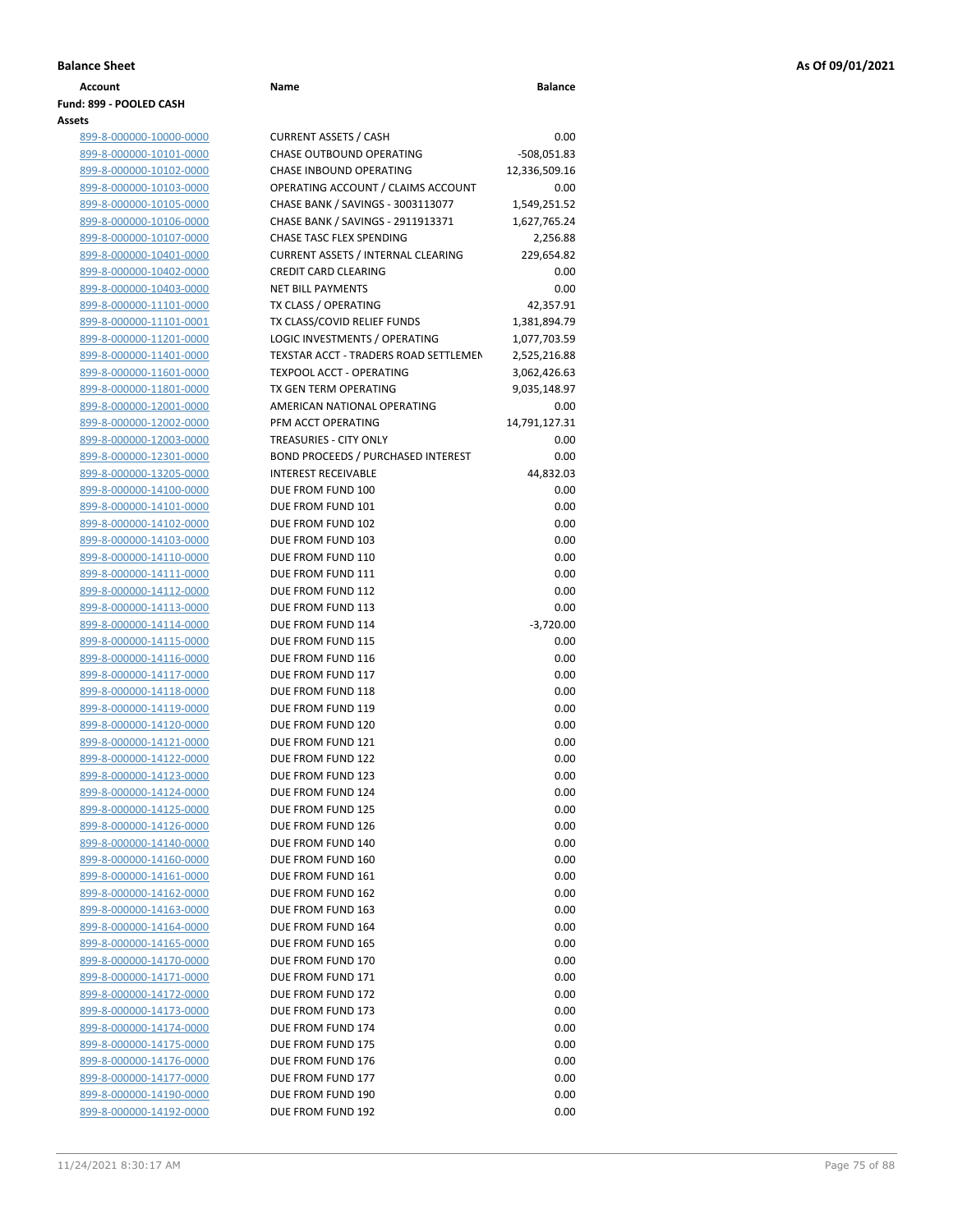| <b>Account</b>          | Name                                  | <b>Balance</b>                 |               |
|-------------------------|---------------------------------------|--------------------------------|---------------|
| 899-8-000000-14200-0000 | DUE FROM FUND 200                     | $-6,619.84$                    |               |
| 899-8-000000-14210-0000 | DUE FROM FUND 210                     | 0.00                           |               |
| 899-8-000000-14211-0000 | DUE FROM FUND 211                     | 0.00                           |               |
| 899-8-000000-14212-0000 | DUE FROM FUND 212                     | 0.00                           |               |
| 899-8-000000-14216-0000 | DUE FROM FUND 216                     | 0.00                           |               |
| 899-8-000000-14217-0000 | DUE FROM FUND 217                     | 0.00                           |               |
| 899-8-000000-14300-0000 | DUE FROM FUND 300                     | 0.00                           |               |
| 899-8-000000-14320-0000 | DUE FROM FUND 320                     | 0.00                           |               |
| 899-8-000000-14360-0000 | DUE FROM FUND 360                     | 0.00                           |               |
| 899-8-000000-14361-0000 | DUE FROM FUND 361                     | 0.00                           |               |
| 899-8-000000-14400-0000 | DUE FROM FUND 400                     | $-337.50$                      |               |
| 899-8-000000-14500-0000 | DUE FROM FUND 500                     | 0.00                           |               |
| 899-8-000000-14561-0000 | DUE FROM FUND 561                     | 0.00                           |               |
| 899-8-000000-14601-0000 | DUE FROM FUND 601                     | 0.00                           |               |
| 899-8-000000-14602-0000 | DUE FROM FUND 602                     | $-0.09$                        |               |
| 899-8-000000-14604-0000 | DUE FROM FUND 604                     | 0.00                           |               |
| 899-8-000000-14660-0000 | DUE FROM FUND 660                     | 0.00                           |               |
| 899-8-000000-14800-0000 | DUE FROM FUND 800                     | 0.00                           |               |
| 899-8-000000-14801-0000 | DUE FROM FUND 801                     | 0.00                           |               |
| 899-8-000000-14802-0000 | DUE FROM FUND 802                     | 0.00                           |               |
| 899-8-000000-14803-0000 | DUE FROM FUND 803                     | 0.00                           |               |
| 899-8-000000-14807-0000 | DUE FROM FUND 807                     | 0.00                           |               |
| 899-8-000000-14809-0000 | DUE FROM FUND 809                     | 0.00                           |               |
| 899-8-000000-14810-0000 | DUE FROM FUND 810                     | 0.00                           |               |
| 899-8-000000-14811-0000 | DUE FROM FUND 811                     | 0.00                           |               |
| 899-8-000000-14820-0000 | DUE FROM TIRZ FUND                    | 0.00                           |               |
| 899-8-000000-14890-0000 | DUE FROM GRNVL IDC (L-3) FIXED ASSETS | 0.00                           |               |
| 899-8-000000-14910-0000 | DUE FROM FUND 910                     | 488,868.94                     |               |
| 899-8-000000-14911-0000 | DUE FROM FUND 911                     | 0.00                           |               |
| 899-8-000000-14912-0000 | DUE FROM FUND 912                     | 0.00                           |               |
| 899-8-000000-14913-0000 | DUE FROM FUND 913                     | 0.00                           |               |
| 899-8-000000-14916-0000 | DUE FROM FUND 916                     | 0.00                           |               |
| 899-8-000000-14950-0000 | DUE FROM FUND 950                     | 3,609.70                       |               |
| 899-8-000000-91011-1001 | <b>BANK OF AMERICA</b>                | 0.00                           |               |
|                         | <b>Total Assets:</b>                  | 47,679,895.11                  | 47,679,895.11 |
|                         |                                       |                                |               |
| Liability               | <b>ACCOUNTS PAYABLE</b>               |                                |               |
| 899-8-000000-20101-0000 | <b>CREDIT CARD PAYABLE</b>            | 481,632.22<br>0.00             |               |
| 899-8-000000-20102-0000 | DUE TO OTHER FUNDS                    |                                |               |
| 899-8-000000-21040-0000 | <b>Total Liability:</b>               | 47,201,909.55<br>47,683,541.77 |               |
|                         |                                       |                                |               |
| Equity                  |                                       |                                |               |
| 899-3-000000-39000-0000 | UNRESERVED-FUND BALANCE               | $-3,646.94$                    |               |
| 899-8-000000-14362-0000 | DUE FROM FUND 362                     | 0.00                           |               |
| 899-8-000000-39200-0101 | EQUITY IN POOLED CASH                 | 0.00                           |               |
| 899-8-000000-39200-0110 | EQUITY IN POOLED CASH                 | 0.00                           |               |
| 899-8-000000-39200-0111 | EQUITY IN POOLED CASH                 | 0.00                           |               |
| 899-8-000000-39200-0112 | EQUITY IN POOLED CASH                 | 0.00                           |               |
| 899-8-000000-39200-0190 | EQUITY IN POOLED CASH                 | 0.00                           |               |
| 899-8-000000-39200-0201 | EQUITY IN POOLED CASH                 | 0.00                           |               |
| 899-8-000000-39200-0202 | EQUITY IN POOLED CASH                 | 0.00                           |               |
| 899-8-000000-39200-0203 | EQUITY IN POOLED CASH                 | 0.00                           |               |
| 899-8-000000-39200-0204 | EQUITY IN POOLED CASH                 | 0.00                           |               |
| 899-8-000000-39200-0205 | EQUITY IN POOLED CASH                 | 0.00                           |               |
| 899-8-000000-39200-0206 | EQUITY IN POOLED CASH                 | 0.00                           |               |
| 899-8-000000-39200-0207 | EQUITY IN POOLED CASH                 | 0.00                           |               |
| 899-8-000000-39200-0208 | EQUITY IN POOLED CASH                 | 0.00                           |               |
| 899-8-000000-39200-0209 | EQUITY IN POOLED CASH                 | 0.00                           |               |

899-8-000000-39200-0210 EQUITY IN POOLED CASH 0.00 899-8-000000-39200-0211 EQUITY IN POOLED CASH 0.00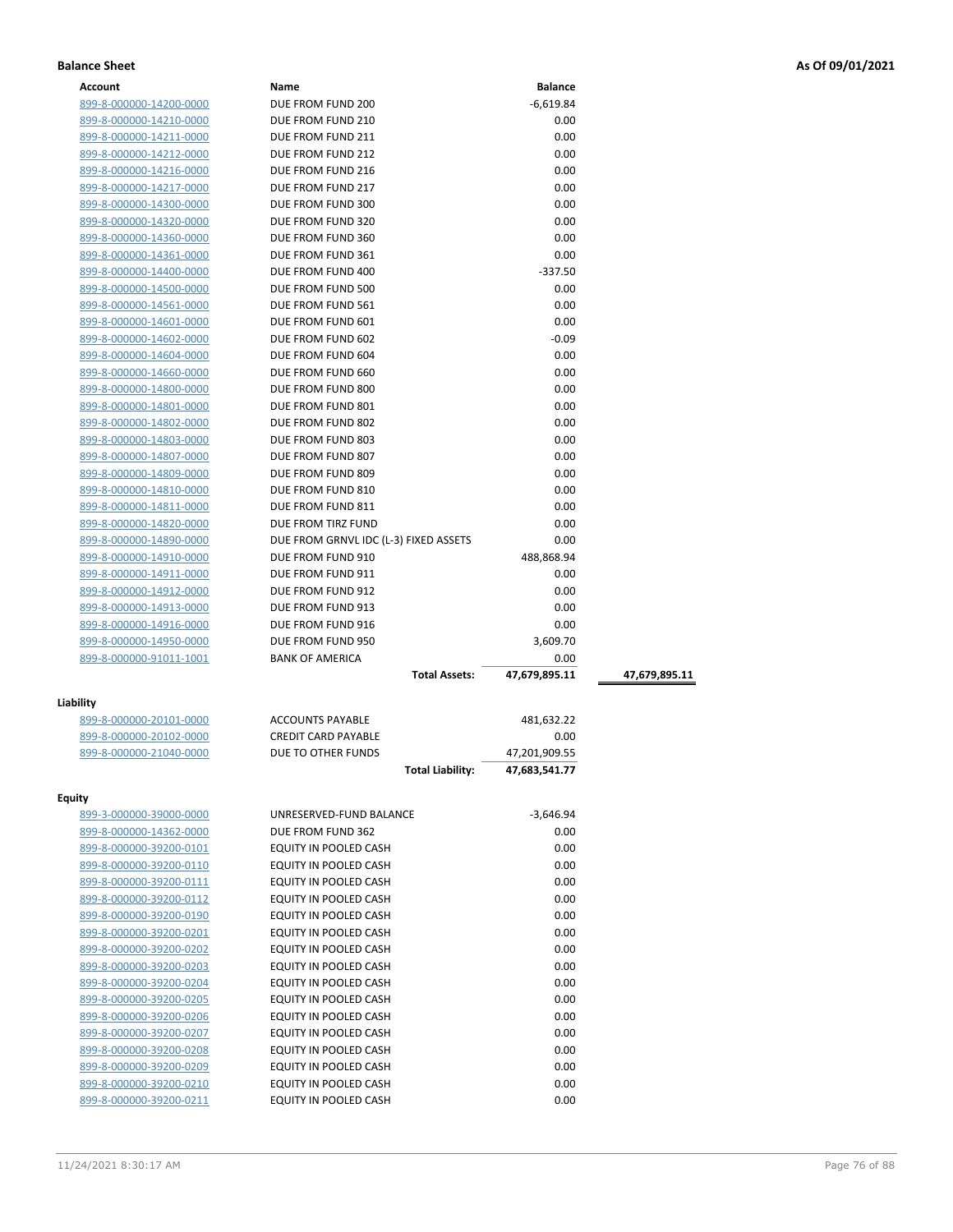| Account                        | Name                         | <b>Balance</b> |
|--------------------------------|------------------------------|----------------|
| 899-8-000000-39200-0212        | EQUITY IN POOLED CASH        | 0.00           |
| 899-8-000000-39200-0213        | EQUITY IN POOLED CASH        | 0.00           |
| 899-8-000000-39200-0214        | EQUITY IN POOLED CASH        | 0.00           |
| 899-8-000000-39200-0215        | EQUITY IN POOLED CASH        | 0.00           |
| 899-8-000000-39200-0216        | EQUITY IN POOLED CASH        | 0.00           |
| 899-8-000000-39200-0217        | <b>EQUITY IN POOLED CASH</b> | 0.00           |
| 899-8-000000-39200-0218        | EQUITY IN POOLED CASH        | 0.00           |
|                                | EQUITY IN POOLED CASH        | 0.00           |
| 899-8-000000-39200-0219        |                              |                |
| 899-8-000000-39200-0220        | EQUITY IN POOLED CASH        | 0.00           |
| 899-8-000000-39200-0221        | EQUITY IN POOLED CASH        | 0.00           |
| 899-8-000000-39200-0222        | EQUITY IN POOLED CASH        | 0.00           |
| 899-8-000000-39200-0223        | EQUITY IN POOLED CASH        | 0.00           |
| 899-8-000000-39200-0224        | EQUITY IN POOLED CASH        | 0.00           |
| 899-8-000000-39200-0225        | EQUITY IN POOLED CASH        | 0.00           |
| 899-8-000000-39200-0226        | EQUITY IN POOLED CASH        | 0.00           |
| 899-8-000000-39200-0227        | EQUITY IN POOLED CASH        | 0.00           |
| 899-8-000000-39200-0228        | EQUITY IN POOLED CASH        | 0.00           |
| 899-8-000000-39200-0229        | EQUITY IN POOLED CASH        | 0.00           |
| 899-8-000000-39200-0231        | EQUITY IN POOLED CASH        | 0.00           |
| 899-8-000000-39200-0232        | EQUITY IN POOLED CASH        | 0.00           |
| 899-8-000000-39200-0233        | EQUITY IN POOLED CASH        | 0.00           |
| 899-8-000000-39200-0234        | EQUITY IN POOLED CASH        | 0.00           |
| 899-8-000000-39200-0235        | EQUITY IN POOLED CASH        | 0.00           |
| 899-8-000000-39200-0236        | EQUITY IN POOLED CASH        | 0.00           |
| 899-8-000000-39200-0241        | EQUITY IN POOLED CASH        | 0.00           |
| 899-8-000000-39200-0247        | <b>EQUITY IN POOLED CASH</b> | 0.00           |
| 899-8-000000-39200-0250        | EQUITY IN POOLED CASH        | 0.00           |
| 899-8-000000-39200-0251        | EQUITY IN POOLED CASH        | 0.00           |
| 899-8-000000-39200-0252        | EQUITY IN POOLED CASH        | 0.00           |
| 899-8-000000-39200-0253        | EQUITY IN POOLED CASH        | 0.00           |
| 899-8-000000-39200-0254        | EQUITY IN POOLED CASH        | 0.00           |
| 899-8-000000-39200-0301        | EQUITY IN POOLED CASH        | 0.00           |
| 899-8-000000-39200-0302        | EQUITY IN POOLED CASH        | 0.00           |
| 899-8-000000-39200-0401        | EQUITY IN POOLED CASH        | 0.00           |
| 899-8-000000-39200-0402        | EQUITY IN POOLED CASH        | 0.00           |
| 899-8-000000-39200-0403        | EQUITY IN POOLED CASH        | 0.00           |
| 899-8-000000-39200-0405        | EQUITY IN POOLED CASH        | 0.00           |
|                                | EQUITY IN POOLED CASH        | 0.00           |
| 899-8-000000-39200-0406        |                              |                |
| 899-8-000000-39200-0410        | EQUITY IN POOLED CASH        | 0.00           |
| 899-8-000000-39200-0411        | EQUITY IN POOLED CASH        | 0.00           |
| <u>899-8-000000-39200-0501</u> | EQUITY IN POOLED CASH        | 0.00           |
| 899-8-000000-39200-0502        | EQUITY IN POOLED CASH        | 0.00           |
| 899-8-000000-39200-0503        | EQUITY IN POOLED CASH        | 0.00           |
| 899-8-000000-39200-0504        | EQUITY IN POOLED CASH        | 0.00           |
| 899-8-000000-39200-0505        | EQUITY IN POOLED CASH        | 0.00           |
| 899-8-000000-39200-0506        | <b>EQUITY IN POOLED CASH</b> | 0.00           |
| 899-8-000000-39200-0507        | EQUITY IN POOLED CASH        | 0.00           |
| <u>899-8-000000-39200-0511</u> | EQUITY IN POOLED CASH        | 0.00           |
| 899-8-000000-39200-0513        | EQUITY IN POOLED CASH        | 0.00           |
| 899-8-000000-39200-0521        | EQUITY IN POOLED CASH        | 0.00           |
| 899-8-000000-39200-0522        | EQUITY IN POOLED CASH        | 0.00           |
| 899-8-000000-39200-0523        | EQUITY IN POOLED CASH        | 0.00           |
| <u>899-8-000000-39200-0601</u> | EQUITY IN POOLED CASH        | 0.00           |
| 899-8-000000-39200-0602        | EQUITY IN POOLED CASH        | 0.00           |
| 899-8-000000-39200-0603        | EQUITY IN POOLED CASH        | 0.00           |
| 899-8-000000-39200-0604        | EQUITY IN POOLED CASH        | 0.00           |
| 899-8-000000-39200-0702        | EQUITY IN POOLED CASH        | 0.00           |
| <u>899-8-000000-39200-0703</u> | EQUITY IN POOLED CASH        | 0.00           |
| 899-8-000000-39200-0704        | EQUITY IN POOLED CASH        | 0.00           |
| 899-8-000000-39200-0705        | EQUITY IN POOLED CASH        | 0.00           |
| 899-8-000000-39200-0706        | EQUITY IN POOLED CASH        | 0.00           |
|                                |                              |                |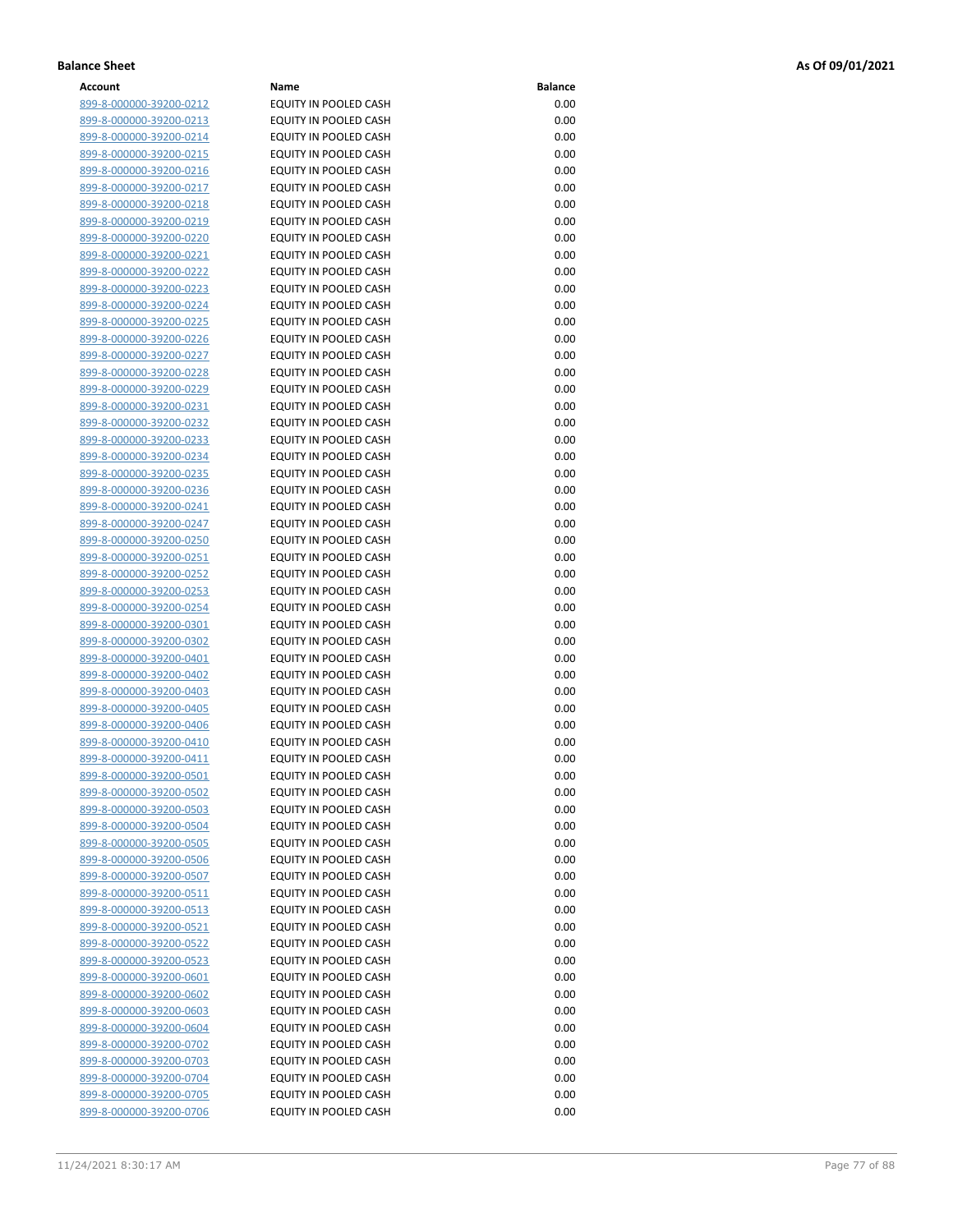| <b>Account</b>                      | <b>Name</b>                                        | <b>Balance</b> |
|-------------------------------------|----------------------------------------------------|----------------|
| 899-8-000000-39200-0707             | EQUITY IN POOLED CASH                              | 0.00           |
| 899-8-000000-39200-0708             | <b>EQUITY IN POOLED CASH</b>                       | 0.00           |
| 899-8-000000-39200-0710             | EQUITY IN POOLED CASH                              | 0.00           |
| 899-8-000000-39200-0721             | <b>EQUITY IN POOLED CASH</b>                       | 0.00           |
| 899-8-000000-39200-0722             | EQUITY IN POOLED CASH                              | 0.00           |
| 899-8-000000-39200-0723             | <b>EQUITY IN POOLED CASH</b>                       | 0.00           |
| 899-8-000000-39200-0731             | EQUITY IN POOLED CASH                              | 0.00           |
| 899-8-000000-39200-0825             | EQUITY IN POOLED CASH                              | 0.00           |
| 899-8-000000-39200-0901             | EQUITY IN POOLED CASH                              | 0.00           |
| 899-8-000000-39200-0902             | <b>EQUITY IN POOLED CASH</b>                       | 0.00           |
| 899-8-000000-39200-0903             | <b>EQUITY IN POOLED CASH</b>                       | 0.00           |
| 899-8-000000-39200-0904             | EQUITY IN POOLED CASH                              | 0.00           |
| 899-8-000000-39200-0905             | EQUITY IN POOLED CASH                              | 0.00           |
| 899-8-000000-39200-0909             | EQUITY IN POOLED CASH                              | 0.00           |
| 899-8-000000-39200-0910             | EQUITY IN POOLED CASH                              | 0.00           |
| 899-8-000000-39200-0960             | <b>EQUITY IN POOLED CASH</b>                       | 0.00           |
| 899-8-000000-39200-9999             | EQUITY IN POOLED CASH                              | 0.00           |
|                                     | <b>Total Beginning Equity:</b>                     | $-3,646.94$    |
| <b>Total Revenue</b>                |                                                    | 0.28           |
| <b>Revenues Over/Under Expenses</b> |                                                    | 0.28           |
|                                     | <b>Total Equity and Current Surplus (Deficit):</b> | $-3,646.66$    |

**Total Liabilities, Equity and Current Surplus (Deficit): 47,679,895.11**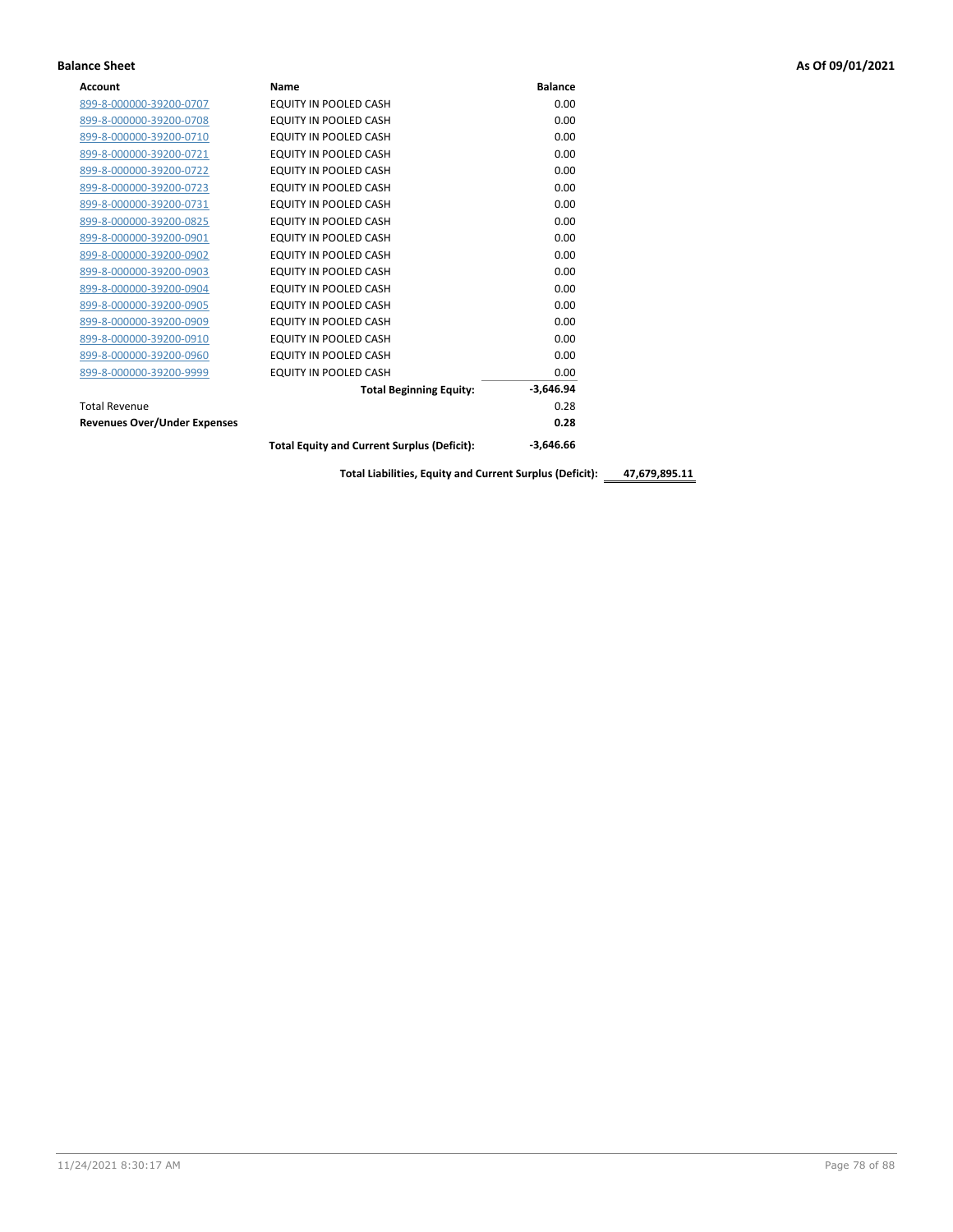| <b>Account</b>                             | Name                                   | <b>Balance</b>  |
|--------------------------------------------|----------------------------------------|-----------------|
| <b>Fund: 910 - ELECTRIC OPERATING FUND</b> |                                        |                 |
| Assets                                     |                                        |                 |
| 910-9-000000-10000-1300                    | <b>CASH</b>                            | 9,232,407.22    |
| 910-9-000000-10209-1300                    | <b>ADMIN PETTY CASH</b>                | 114.36          |
| 910-9-000000-10308-1300                    | <b>GEUS SERVICE CENTER CHANGE</b>      | 849.90          |
| 910-9-000000-10309-1300                    | <b>GEUS DOWNTOWN CHANGE</b>            | 1,650.00        |
| 910-9-000000-11540-1301                    | PTO LIABILITY FUNDING                  | 461,882.37      |
| 910-9-000000-11541-1301                    | CASH INVESTED - TX TERM GENERAL        | 14,761,106.75   |
| 910-9-000000-12190-1810                    | DEFERRED ISSUANCE COSTS 2001           | 0.00            |
| 910-9-000000-12191-1810                    | DEFERRED ISSUANCE COST 2008 ENGINE PR  | 0.00            |
| 910-9-000000-12192-1810                    | DEFERRED ISSUANCE COSTS 2010 BOA ENGL  | 0.00            |
| 910-9-000000-12193-1810                    | DEFERRED ISSUANCE COSTS 2010 SCRUBBEI  | 0.00            |
|                                            | DEFERRED ISSUANCE COSTS 2010 TMPA DEL  | 0.00            |
| 910-9-000000-12194-1810                    |                                        |                 |
| 910-9-000000-12201-1810                    | <b>BOND DISCOUNT</b>                   | 95,916.37       |
| 910-9-000000-13000-1420                    | <b>CUSTOMER ACCOUNTS RECEIVABLE</b>    | 1,620,525.04    |
| 910-9-000000-13001-1420                    | NON CURRENT CUSTOMER ACCTS RECEIVAE    | 784,192.33      |
| 910-9-000000-13002-1440                    | ALLOWANCE FOR UNCOLLECTABLE            | -794,670.36     |
| 910-9-000000-13003-1422                    | UNBILLED YEAR-END ACCRUAL              | 3,036,498.36    |
| 910-9-000000-13009-1423                    | FUEL ADJUSTMENT - UNDER/OVER           | $-2,891,264.40$ |
| 910-9-000000-13011-1420                    | AMP RECEIVABLE                         | 362.78          |
| 910-9-000000-13012-1420                    | ROUNDUP ACCOUNTS RECEIVABLE            | 49.37           |
| 910-9-000000-13066-1421                    | AMPY CUSTOMER ACCOUNTS RECEIVABLE      | 0.00            |
| 910-9-000000-13067-1421                    | AMPY ARREARS ACCOUNTS RECEIVABLE       | $-23,481.01$    |
| 910-9-000000-13068-1421                    | AMPY Customers Left With Balance A/R   | 65,185.44       |
| 910-9-000000-13201-1430                    | MISCELLANEOUS ACCOUNTS RECEIVABLE      | 21,545.56       |
| 910-9-000000-13205-1710                    | <b>INTEREST RECEIVABLE</b>             | 0.00            |
| 910-9-000000-13290-1650                    | <b>PREPAYMENTS</b>                     | 0.00            |
| 910-9-000000-13291-1651                    | TMPA SCRUBBER PREPAYMENT               | 0.00            |
| 910-9-000000-13293-1653                    | TMPA FIXED COSTS PREPAYMENT            | 0.00            |
|                                            |                                        |                 |
| 910-9-000000-13294-1654                    | TMPA DEMAND COSTS ESCROW               | 0.00            |
| 910-9-000000-13297-1657                    | <b>ERCOT CRR PREPAYMENTS</b>           | $-83,192.56$    |
| 910-9-000000-13299-1655                    | ERCOT COLLATERAL                       | 111,550.00      |
| 910-9-000000-14001-1461                    | DUE FROM COG - GENERAL FUND            | 0.00            |
| 910-9-000000-14402-1469                    | DUE FROM DEBT SERVICE FUND             | 0.00            |
| 910-9-000000-14501-1467                    | DUE FROM GBOD                          | 0.00            |
| 910-9-000000-14916-1469                    | DUE FROM FUND 916                      | 0.00            |
| 910-9-000000-14999-1910                    | DUE FROM 906                           | 0.00            |
| 910-9-000000-15900-1540                    | <b>INVENTORY</b>                       | 3,171,577.29    |
| 910-9-000000-15901-1541                    | <b>GEUS UNLEADED GASOLINE</b>          | 1,963.83        |
| 910-9-000000-15902-1542                    | <b>GEUS DIESEL GASOLINE</b>            | 2,010.21        |
| 910-9-000000-15903-1543                    | INVENTORY - SUBSTATION                 | 7,771.80        |
| 910-9-000000-15909-1510                    | STEAM PLANT FUEL OIL INVENTORY         | 496,209.46      |
| 910-9-000000-16301-1070                    | <b>CWIP</b>                            | 1,358,711.70    |
| 910-9-000000-16400-1180                    | GASB 62 ASSET                          | 11,778,330.00   |
| 910-9-000000-17501-1860                    | <b>EMPLOYEE CONTRIBUTIONS</b>          | 639,774.00      |
| 910-9-000000-17504-1860                    | <b>INVESTMENT RETURN</b>               | $-1,243,160.00$ |
| 910-9-000000-17508-1860                    | EXPERIENCE DIFFERENCE- OUTFLOW         | 249,812.00      |
|                                            | <b>EXPERIENCE DIFFERENCE - INFLOW</b>  |                 |
| 910-9-000000-17509-1860                    |                                        | $-27,589.00$    |
| 910-9-000000-17520-1860                    | <b>ASSUMPTION CHANGES</b>              | 60,623.00       |
| 910-9-000000-17608-1860                    | OPEB DEFERRED OUTFLOW                  | 122,882.00      |
| 910-9-000000-17609-1860                    | OPEB DEFERRED INFLOW                   | $-136,425.00$   |
| 910-9-000000-19000-3100                    | STEAM - LAND                           | 117,340.90      |
| 910-9-000000-19001-3110                    | STEAM PLANT - STRUCTURES               | 1,082,096.04    |
| 910-9-000000-19002-3120                    | STEAM PLANT - BOILER PLANT EQUIPMENT   | 8,036,336.05    |
| 910-9-000000-19003-3130                    | STEAM PLANT - ENGINES                  | 0.00            |
| 910-9-000000-19004-3140                    | STEAM PLANT - GENERATORS               | 9,067,106.70    |
| 910-9-000000-19005-3150                    | STEAM PLANT - ACCESSORY ELECTRIC EQUIF | 950,135.42      |
| 910-9-000000-19006-3160                    | STEAM PLANT - MISC POWER PLANT EQUIPI  | 12,912.88       |
| 910-9-000000-19100-3400                    | <b>ENGINE PLANT - LAND</b>             | 43,850.00       |
| 910-9-000000-19101-3410                    | <b>ENGINE PLANT - STRUCTURES</b>       | 4,655,874.20    |

|                         | DEFERRED ISSUANCE COSTS 2010 BOA ENGI  | 0.00            |
|-------------------------|----------------------------------------|-----------------|
| 910-9-000000-12193-1810 | DEFERRED ISSUANCE COSTS 2010 SCRUBBEI  | 0.00            |
| 910-9-000000-12194-1810 | DEFERRED ISSUANCE COSTS 2010 TMPA DEI  | 0.00            |
| 910-9-000000-12201-1810 | <b>BOND DISCOUNT</b>                   | 95,916.37       |
| 910-9-000000-13000-1420 | <b>CUSTOMER ACCOUNTS RECEIVABLE</b>    | 1,620,525.04    |
| 910-9-000000-13001-1420 | NON CURRENT CUSTOMER ACCTS RECEIVAE    | 784,192.33      |
| 910-9-000000-13002-1440 | ALLOWANCE FOR UNCOLLECTABLE            | -794,670.36     |
| 910-9-000000-13003-1422 | UNBILLED YEAR-END ACCRUAL              | 3,036,498.36    |
| 910-9-000000-13009-1423 | FUEL ADJUSTMENT - UNDER/OVER           | -2,891,264.40   |
| 910-9-000000-13011-1420 | <b>AMP RECEIVABLE</b>                  | 362.78          |
| 910-9-000000-13012-1420 | ROUNDUP ACCOUNTS RECEIVABLE            | 49.37           |
| 910-9-000000-13066-1421 | AMPY CUSTOMER ACCOUNTS RECEIVABLE      | 0.00            |
| 910-9-000000-13067-1421 | AMPY ARREARS ACCOUNTS RECEIVABLE       | $-23,481.01$    |
| 910-9-000000-13068-1421 | AMPY Customers Left With Balance A/R   | 65,185.44       |
| 910-9-000000-13201-1430 | MISCELLANEOUS ACCOUNTS RECEIVABLE      | 21,545.56       |
| 910-9-000000-13205-1710 | <b>INTEREST RECEIVABLE</b>             | 0.00            |
| 910-9-000000-13290-1650 | PREPAYMENTS                            | 0.00            |
| 910-9-000000-13291-1651 | TMPA SCRUBBER PREPAYMENT               | 0.00            |
| 910-9-000000-13293-1653 | TMPA FIXED COSTS PREPAYMENT            | 0.00            |
| 910-9-000000-13294-1654 | TMPA DEMAND COSTS ESCROW               | 0.00            |
| 910-9-000000-13297-1657 | <b>ERCOT CRR PREPAYMENTS</b>           | $-83,192.56$    |
| 910-9-000000-13299-1655 | <b>ERCOT COLLATERAL</b>                | 111,550.00      |
| 910-9-000000-14001-1461 | DUE FROM COG - GENERAL FUND            | 0.00            |
| 910-9-000000-14402-1469 | DUE FROM DEBT SERVICE FUND             | 0.00            |
| 910-9-000000-14501-1467 | DUE FROM GBOD                          | 0.00            |
| 910-9-000000-14916-1469 | DUE FROM FUND 916                      | 0.00            |
| 910-9-000000-14999-1910 | DUE FROM 906                           | 0.00            |
| 910-9-000000-15900-1540 | <b>INVENTORY</b>                       | 3,171,577.29    |
| 910-9-000000-15901-1541 | <b>GEUS UNLEADED GASOLINE</b>          | 1,963.83        |
| 910-9-000000-15902-1542 | <b>GEUS DIESEL GASOLINE</b>            | 2,010.21        |
| 910-9-000000-15903-1543 | <b>INVENTORY - SUBSTATION</b>          | 7,771.80        |
| 910-9-000000-15909-1510 | STEAM PLANT FUEL OIL INVENTORY         | 496,209.46      |
| 910-9-000000-16301-1070 | <b>CWIP</b>                            | 1,358,711.70    |
| 910-9-000000-16400-1180 | GASB 62 ASSET                          | 11,778,330.00   |
| 910-9-000000-17501-1860 | <b>EMPLOYEE CONTRIBUTIONS</b>          | 639,774.00      |
| 910-9-000000-17504-1860 | <b>INVESTMENT RETURN</b>               | $-1,243,160.00$ |
| 910-9-000000-17508-1860 | <b>EXPERIENCE DIFFERENCE- OUTFLOW</b>  | 249,812.00      |
| 910-9-000000-17509-1860 | <b>EXPERIENCE DIFFERENCE - INFLOW</b>  | $-27,589.00$    |
| 910-9-000000-17520-1860 | <b>ASSUMPTION CHANGES</b>              | 60,623.00       |
| 910-9-000000-17608-1860 | OPEB DEFERRED OUTFLOW                  | 122,882.00      |
| 910-9-000000-17609-1860 | OPEB DEFERRED INFLOW                   | $-136,425.00$   |
| 910-9-000000-19000-3100 | STEAM - LAND                           | 117,340.90      |
| 910-9-000000-19001-3110 | <b>STEAM PLANT - STRUCTURES</b>        | 1,082,096.04    |
| 910-9-000000-19002-3120 | STEAM PLANT - BOILER PLANT EQUIPMENT   | 8,036,336.05    |
| 910-9-000000-19003-3130 | STEAM PLANT - ENGINES                  | 0.00            |
| 910-9-000000-19004-3140 | STEAM PLANT - GENERATORS               | 9,067,106.70    |
| 910-9-000000-19005-3150 | STEAM PLANT - ACCESSORY ELECTRIC EQUIF | 950,135.42      |
| 910-9-000000-19006-3160 | STEAM PLANT - MISC POWER PLANT EQUIPI  | 12,912.88       |
| 910-9-000000-19100-3400 | <b>ENGINE PLANT - LAND</b>             | 43,850.00       |
|                         | <b>ENGINE PLANT - STRUCTURES</b>       | 4,655,874.20    |
| 910-9-000000-19101-3410 |                                        |                 |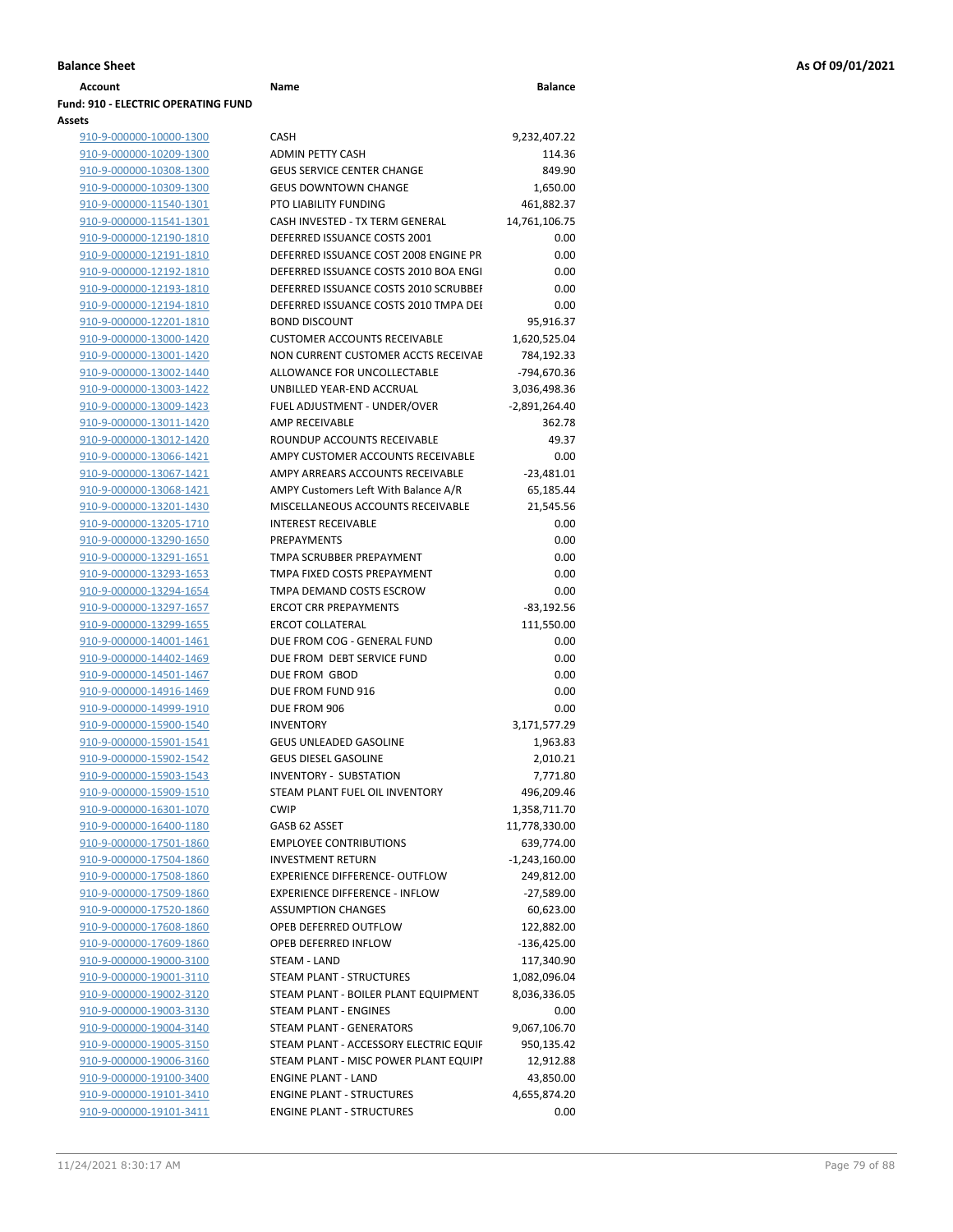| Account |
|---------|
|---------|

| Account                 | Name                                             | <b>Balance</b>  |                |
|-------------------------|--------------------------------------------------|-----------------|----------------|
| 910-9-000000-19104-3440 | ENGINE PLANT - ENGINE PLANT GENERATOF            | 28,633,940.73   |                |
| 910-9-000000-19105-3450 | ENGINE PLANT - ACCESSORY ELECTRIC EQUI           | 597,137.98      |                |
| 910-9-000000-19106-3460 | ENGINE PLANT - MISCELLANEOUS POWER P             | 61,047.10       |                |
| 910-9-000000-19204-3442 | <b>ENGINE PLANT - RENEWABLE GENERATORS</b>       | 252,690.01      |                |
| 910-9-000000-19301-3500 | <b>TRANSMISSION - LAND</b>                       | 53,501.21       |                |
| 910-9-000000-19302-3520 | STRUCTURES AND IMPROVEMENTS                      | 0.00            |                |
| 910-9-000000-19302-3530 | TRANSMISSION - SUBSTATIONS                       | 6,632,770.70    |                |
| 910-9-000000-19303-3572 | TRANSMISSION - TMPA LINES                        | 1,156,631.80    |                |
| 910-9-000000-19304-3571 | TRANSMISSION - GEUS LINES                        | 4,570,587.97    |                |
| 910-9-000000-19401-3600 | DISTRIBUTION - LAND                              | 218,418.15      |                |
| 910-9-000000-19402-3610 | STRUCTURES AND IMPROVEMENTS                      | 0.00            |                |
| 910-9-000000-19402-3620 | <b>DISTRIBUTION - SUBSTATIONS</b>                | 9,140,808.48    |                |
| 910-9-000000-19403-3640 | <b>DISTRIBUTION - POLES</b>                      | 4,708,440.62    |                |
|                         | DISTRIBUTION - OH CONDUCTOR & DEVICES            | 4,502,266.51    |                |
| 910-9-000000-19404-3650 |                                                  |                 |                |
| 910-9-000000-19405-3660 | DISTRIBUTION - UNDERGROUND CONDUIT               | 2,042,698.38    |                |
| 910-9-000000-19406-3670 | DISTRIBUTION - UG CONDUCTOR & DEVICES            | 3,213,585.24    |                |
| 910-9-000000-19407-3680 | DISTRIBUTION - TRANSFORMERS                      | 4,433,564.13    |                |
| 910-9-000000-19408-3690 | <b>DISTRIBUTION - SERVICE CONNECTIONS</b>        | 519,125.25      |                |
| 910-9-000000-19409-3700 | <b>DISTRIBUTION - METERS</b>                     | 1,870,430.25    |                |
| 910-9-000000-19410-3710 | DISTRIBUTION - VAPOR LIGHTS                      | 95,533.53       |                |
| 910-9-000000-19411-3750 | DISTRIBUTION - STREET LIGHTS & SIGNALS           | 109,895.25      |                |
| 910-9-000000-19501-3890 | <b>GENERAL - LAND</b>                            | 110,503.10      |                |
| 910-9-000000-19502-3900 | <b>GENERAL - STRUCTURES</b>                      | 6,017,004.74    |                |
| 910-9-000000-19503-3910 | <b>GENERAL - FURNITURE &amp; OFFICE EQUIPMEN</b> | 702,786.52      |                |
| 910-9-000000-19504-3941 | <b>GENERAL - METER READING ASSETS</b>            | 17,535.00       |                |
| 910-9-000000-19505-3911 | <b>GENERAL - CUSTOMER SERVICE EQUIPMENT</b>      | 6,125.00        |                |
| 910-9-000000-19506-3914 | <b>GENERAL - BILLING EQUIPMENT</b>               | 0.00            |                |
| 910-9-000000-19507-3915 | <b>GENERAL - CASHIERING EQUIPMENT</b>            | 7,033.54        |                |
| 910-9-000000-19508-3920 | <b>GENERAL - TRANSPORTATION EQUIPMENT</b>        | 3,100,469.17    |                |
| 910-9-000000-19509-3930 | <b>GENERAL - WAREHOUSE EQUIPMENT</b>             | 84,284.02       |                |
| 910-9-000000-19510-3940 | <b>GENERAL - TOOLS</b>                           | 13,918.37       |                |
| 910-9-000000-19511-3950 | <b>GENERAL - LABORATORY EQUIPMENT</b>            | 318,791.99      |                |
| 910-9-000000-19512-3960 | <b>GENERAL - POWER OPERATED EQUIPMENT</b>        | 398,548.30      |                |
| 910-9-000000-19513-3970 | <b>GENERAL - COMMUNICATIONS EQUIPMENT</b>        | 47,808.65       |                |
| 910-9-000000-19514-3980 | <b>GENERAL - MISCELLANEOUS EQUIPMENT</b>         | 372,382.32      |                |
| 910-9-000000-19515-3000 | <b>GENERAL-MISC INTANGIBLE</b>                   | 0.00            |                |
| 910-9-000000-19999-1080 | <b>ACCUMULATED DEPRECIATION</b>                  | -49,309,277.67  |                |
|                         | <b>Total Assets:</b>                             | 101,550,357.34  | 101,550,357.34 |
|                         |                                                  |                 |                |
| Liability               |                                                  |                 |                |
| 910-9-000000-20101-2320 | <b>ACCOUNTS PAYABLE</b>                          | 488,868.94      |                |
| 910-9-000000-20102-2321 | <b>CREDIT CARD PAYABLE</b>                       | 0.00            |                |
| 910-9-000000-20103-2322 | ACCRUED ACCOUNTS PAYABLE                         | 0.00            |                |
| 910-9-000000-20139-2323 | RETAINAGES PAYABLE                               | 33,764.20       |                |
| 910-9-000000-20141-0000 | <b>TELEPHONE CLEARING</b>                        | 0.00            |                |
| 910-9-000000-20142-0000 | <b>ESCROW</b>                                    | 0.00            |                |
| 910-9-000000-20161-2324 | GASB 62 SHORT-TERM                               | 1,771,770.00    |                |
| 910-9-000000-20201-2530 | <b>DEFERRED REVENUE</b>                          | $-2,891,264.40$ |                |
| 910-9-000000-20815-2410 | SALES TAX PAYABLE - IN THE CITY                  | 81,829.40       |                |
| 910-9-000000-20816-2411 | SALES TAX PAYABLE - OUT OF CITY                  | 3,872.34        |                |
| 910-9-000000-21001-2341 | DUE TO COG - GEN FUND                            | 0.00            |                |
| 910-9-000000-21406-2329 | DUE TO DEBT TO SERVICE FUND                      | 4,115.11        |                |
| 910-9-000000-21507-2347 | DUE TO GBOD                                      | 43,664.55       |                |
| 910-9-000000-22001-2327 | SALARIES PAYABLE                                 | 306,647.46      |                |
| 910-9-000000-22002-2328 | PTO PAYABLE                                      | 415,117.53      |                |
|                         |                                                  | 21,893,688.09   |                |
| 910-9-000000-23011-2211 | <b>REVENUE BONDS</b>                             |                 |                |
| 910-9-000000-24000-2350 | <b>CUSTOMER DEPOSITS</b>                         | 2,219,513.26    |                |
| 910-9-000000-24014-2359 | CUSTOMER DEPOSITS / AMPY EQUIPMENT               | 67,889.85       |                |
| 910-9-000000-24015-2350 | AMP RESERVE                                      | 362.78          |                |

910-9-000000-25069-2530 **PREPAID ELECTRICITY - AMPY** -69,572.28 910-9-000000-26001-2283 OBLIGATION FOR COMPENSATED ABSENCES 626,740.39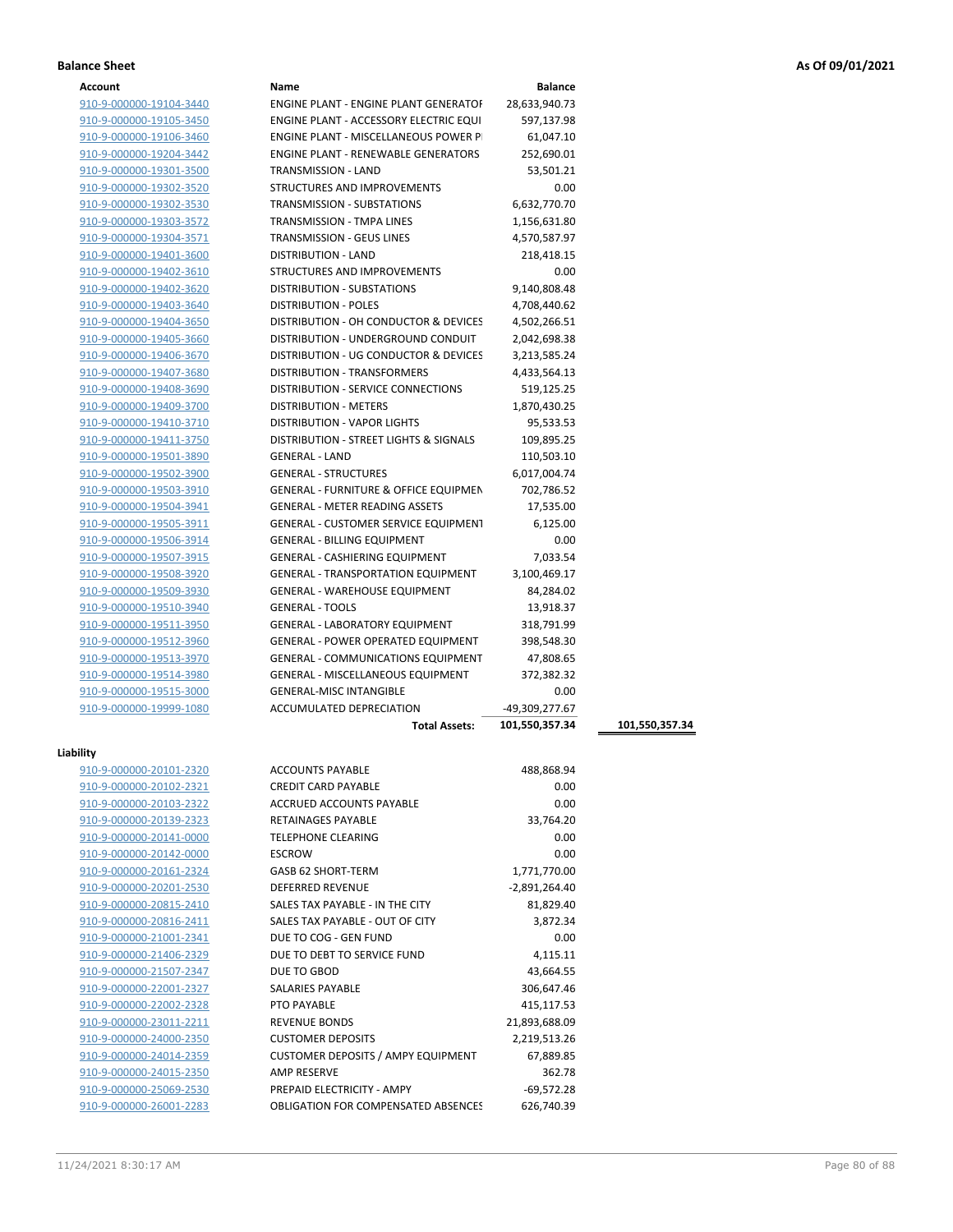| Account                             | Name                                               | <b>Balance</b> |
|-------------------------------------|----------------------------------------------------|----------------|
| 910-9-000000-26004-2284             | GASB 62 LONG-TERM                                  | 10,006,560.00  |
| 910-9-000000-26102-2210             | <b>REVENUE BONDS PAYABLE</b>                       | 43,430,000.00  |
| 910-9-000000-26107-2250             | <b>BOND PREMIUM</b>                                | 4,387,403.42   |
| 910-9-000000-26108-2250             | <b>SCRUBBER DEBT - 2010</b>                        | 0.00           |
| 910-9-000000-26109-2250             | PREMIUM ON SCRUBBER                                | 0.00           |
| 910-9-000000-26110-2250             | <b>TMPA DEBT - 2010</b>                            | 0.00           |
| 910-9-000000-26111-2250             | PREMIUM ON TMPA DEBT                               | 0.00           |
| 910-9-000000-26112-2250             | DEFERRED BOND REFUNDING                            | 358,540.55     |
| 910-9-000000-29300-0000             | <b>ENCUMBRANCE SUMMARY</b>                         | 0.00           |
| 910-9-000000-29400-0100             | RESERVED ACCOUNT / ENCUMBRANCES                    | 0.00           |
| 910-9-000000-29999-2280             | <b>TOTAL OPEB LIABILITY</b>                        | 775,894.00     |
| 910-9-000000-29999-2283             | <b>NET PENSION LIABILITY</b>                       | 1,673,337.00   |
|                                     | <b>Total Liability:</b>                            | 85,628,742.19  |
| <b>Equity</b>                       |                                                    |                |
| 910-9-000000-39100-2160             | UNRESERVED RETAINED EARNINGS                       | 39,283,017.28  |
| 910-9-000000-39500-4210             | <b>NET POSITION - PENSION</b>                      | $-3,070.00$    |
| 910-9-000000-39500-9260             | <b>NET POSITION - PENSION</b>                      | -737,478.00    |
|                                     | <b>Total Beginning Equity:</b>                     | 38,542,469.28  |
| <b>Total Revenue</b>                |                                                    | 117,132,010.61 |
| <b>Total Expense</b>                |                                                    | 139,752,864.74 |
| <b>Revenues Over/Under Expenses</b> |                                                    | -22,620,854.13 |
|                                     | <b>Total Equity and Current Surplus (Deficit):</b> | 15,921,615.15  |

**Total Liabilities, Equity and Current Surplus (Deficit): 101,550,357.34**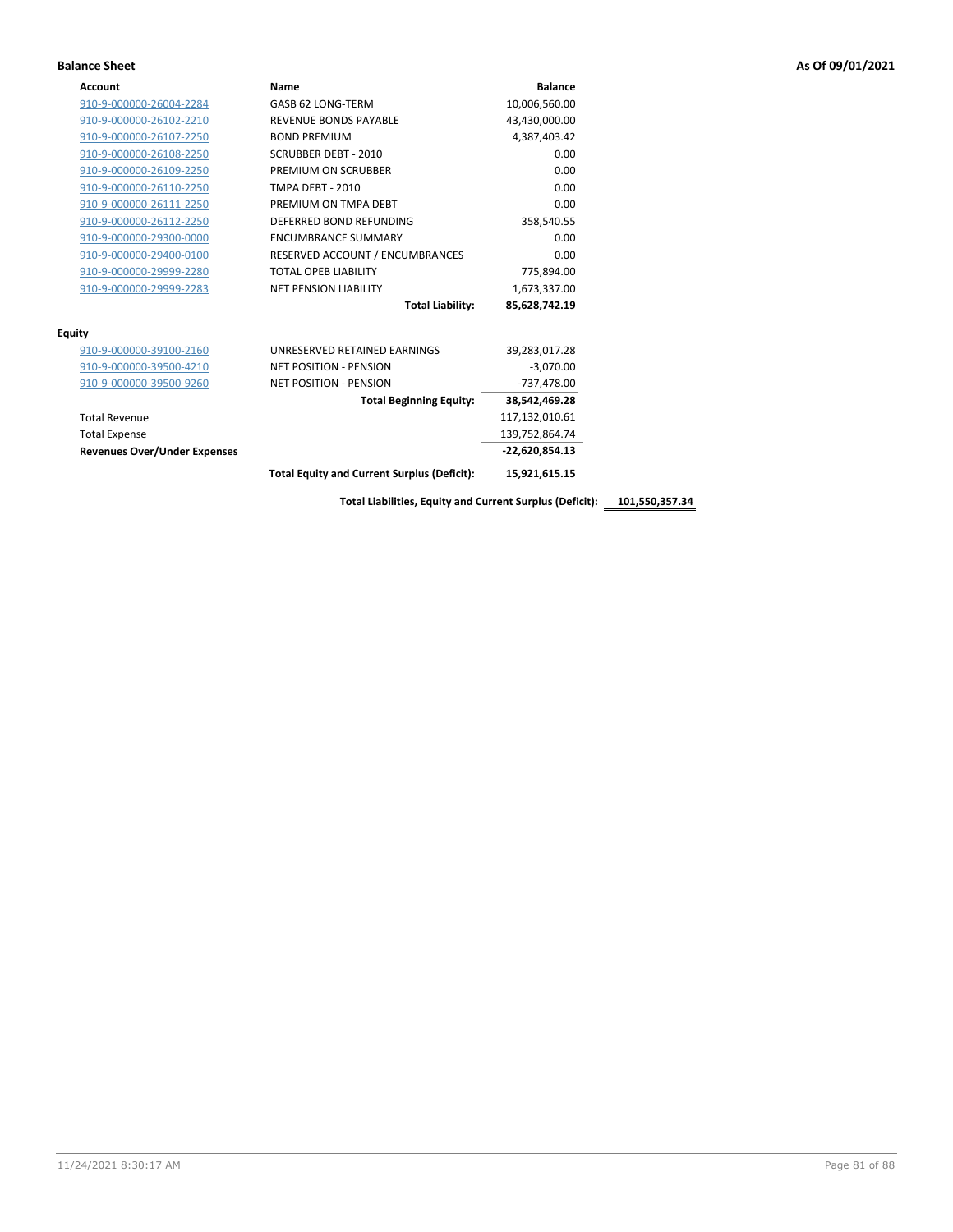| <b>Balance Sheet</b>                       |                                                          |                |          | As Of 09/01/2021 |
|--------------------------------------------|----------------------------------------------------------|----------------|----------|------------------|
| Account                                    | <b>Name</b>                                              | <b>Balance</b> |          |                  |
| <b>Fund: 911 - ELECTRIC DEBT REDUCTION</b> |                                                          |                |          |                  |
| Assets                                     |                                                          |                |          |                  |
| 911-9-000000-10000-1300                    | CASH                                                     | 8,771.60       |          |                  |
| 911-9-000000-12002-0000                    | <b>GOVERNMENT OBLIGATIONS / AGENCIES</b>                 | 0.00           |          |                  |
| 911-9-000000-13201-1430                    | MISCELLANEOUS ACCOUNTS RECEIVABLE                        | 0.00           |          |                  |
| 911-9-000000-13205-1710                    | <b>INTEREST RECEIVABLE</b>                               | 0.00           |          |                  |
|                                            | <b>Total Assets:</b>                                     | 8,771.60       | 8,771.60 |                  |
| Liability                                  |                                                          |                |          |                  |
| 911-9-000000-20101-0000                    | <b>ACCOUNTS PAYABLE</b>                                  | 0.00           |          |                  |
| 911-9-000000-20103-0100                    | <b>ACCRUED ACCOUNTS PAYABLE</b>                          | 0.00           |          |                  |
| 911-9-000000-Z2430-0000                    | RESERVED ACCOUNT / ENCUMBRANCE SUM                       | 0.00           |          |                  |
| 911-9-000000-Z2520-0100                    | RESERVED ACCOUNT / ENCUMBRANCES                          | 0.00           |          |                  |
|                                            | <b>Total Liability:</b>                                  | 0.00           |          |                  |
| <b>Equity</b>                              |                                                          |                |          |                  |
| 911-9-000000-39100-2160                    | UNRESERVED RETAINED EARNINGS                             | 8,763.36       |          |                  |
|                                            | <b>Total Beginning Equity:</b>                           | 8,763.36       |          |                  |
| <b>Total Revenue</b>                       |                                                          | 8.24           |          |                  |
| <b>Total Expense</b>                       |                                                          | 0.00           |          |                  |
| <b>Revenues Over/Under Expenses</b>        |                                                          | 8.24           |          |                  |
|                                            | <b>Total Equity and Current Surplus (Deficit):</b>       | 8,771.60       |          |                  |
|                                            | Total Liabilities, Equity and Current Surplus (Deficit): |                | 8,771.60 |                  |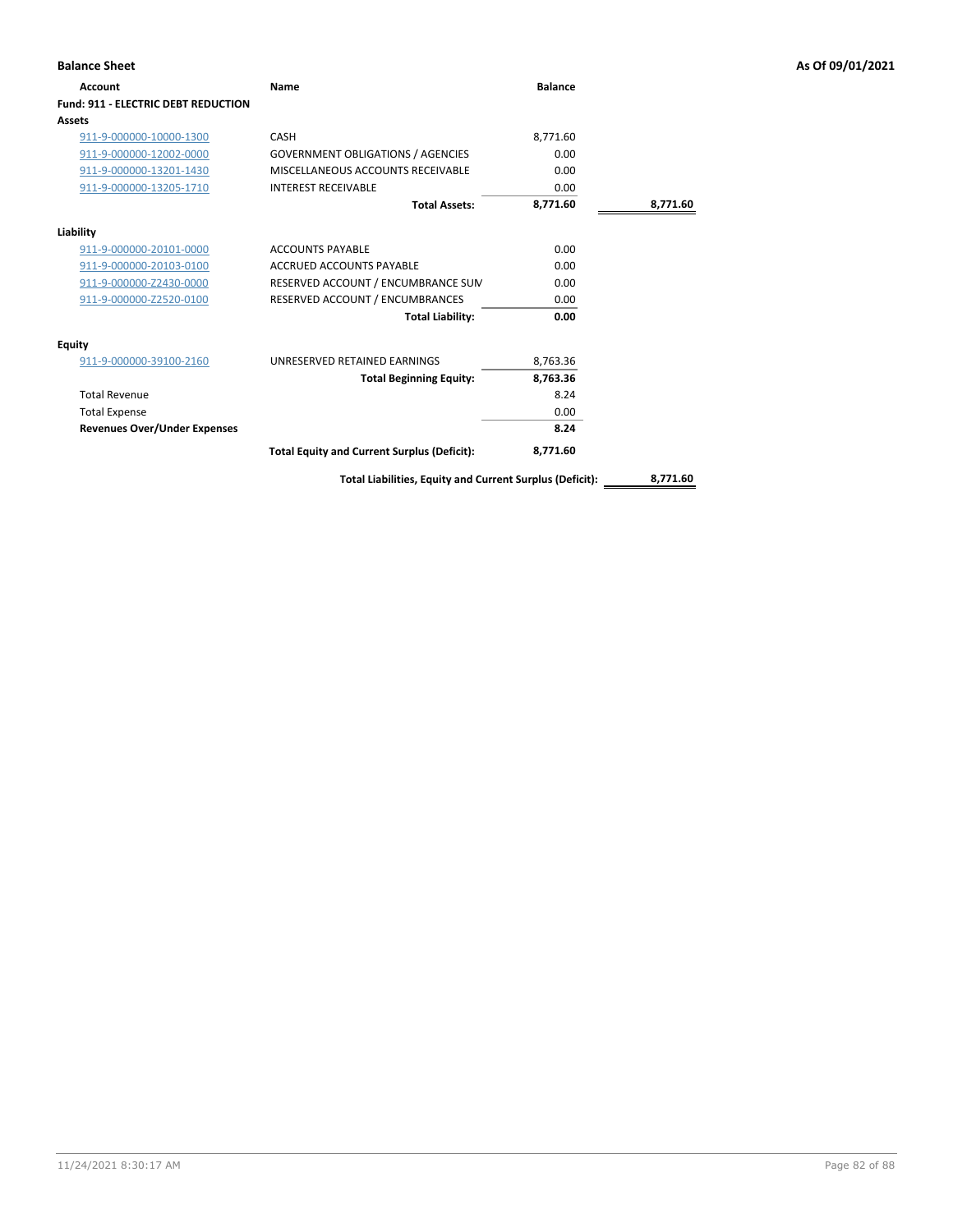| <b>Balance Sheet</b>                     |                                                          |                |              | As Of 09/01/2021 |
|------------------------------------------|----------------------------------------------------------|----------------|--------------|------------------|
| <b>Account</b>                           | <b>Name</b>                                              | <b>Balance</b> |              |                  |
| <b>Fund: 912 - ELECTRIC DEBT SERVICE</b> |                                                          |                |              |                  |
| Assets                                   |                                                          |                |              |                  |
| 912-9-000000-10000-1300                  | CASH                                                     | 7,316,834.20   |              |                  |
| 912-9-000000-11504-1301                  | RESERVE FUND - 2008 BOND ISSUE                           | 0.00           |              |                  |
| 912-9-000000-11506-1301                  | RESERVE FUND - 2010 BOND ISSUE                           | 0.00           |              |                  |
| 912-9-000000-11515-1301                  | RESERVE FUND - 2015 BOND ISSUE                           | 0.00           |              |                  |
| 912-9-000000-11516-1301                  | RESERVE FUND - 2015 TAXABLE BONDS                        | 0.00           |              |                  |
| 912-9-000000-13205-1710                  | <b>INTEREST RECEIVABLE</b>                               | 0.00           |              |                  |
|                                          | <b>Total Assets:</b>                                     | 7,316,834.20   | 7,316,834.20 |                  |
| Liability                                |                                                          |                |              |                  |
| 912-9-000000-14403-1469                  | DUE FROM ELECTRIC FUND                                   | $-4,115.11$    |              |                  |
| 912-9-000000-20101-2320                  | <b>ACCOUNTS PAYABLE</b>                                  | 0.00           |              |                  |
| 912-9-000000-20107-2370                  | <b>ACCRUED INTEREST PAYABLE</b>                          | 263,514.35     |              |                  |
| 912-9-000000-21400-2999                  | DUE TO GEUS 910 - ELECTRIC OPERATING                     | 0.00           |              |                  |
| 912-9-000000-Z2430-0000                  | <b>ENCUMBRANCE SUMMARY</b>                               | 0.00           |              |                  |
| 912-9-000000-Z2520-0100                  | RESERVED ACCOUNT / ENCUMBRANCES                          | 0.00           |              |                  |
|                                          | <b>Total Liability:</b>                                  | 259,399.24     |              |                  |
| <b>Equity</b>                            |                                                          |                |              |                  |
| 912-9-000000-39100-2150                  | SEMI RESERVED RETAINED EARNINGS                          | 2,150,474.87   |              |                  |
|                                          | <b>Total Beginning Equity:</b>                           | 2,150,474.87   |              |                  |
| <b>Total Revenue</b>                     |                                                          | 9,108,135.38   |              |                  |
| <b>Total Expense</b>                     |                                                          | 4,201,175.29   |              |                  |
| <b>Revenues Over/Under Expenses</b>      |                                                          | 4,906,960.09   |              |                  |
|                                          | <b>Total Equity and Current Surplus (Deficit):</b>       | 7,057,434.96   |              |                  |
|                                          | Total Liabilities, Equity and Current Surplus (Deficit): |                | 7,316,834.20 |                  |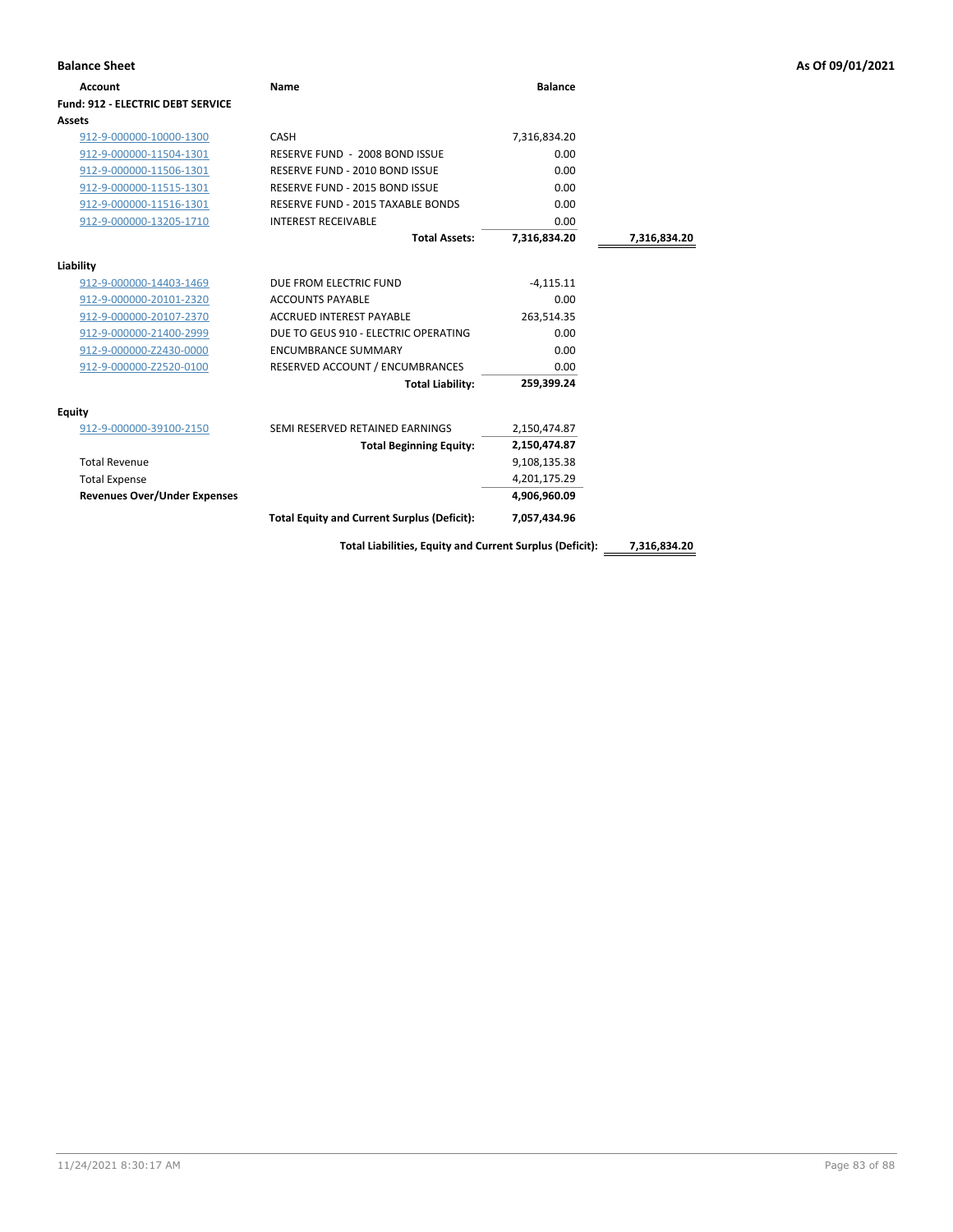| <b>Account</b>                                | Name                                               | <b>Balance</b> |            |
|-----------------------------------------------|----------------------------------------------------|----------------|------------|
| <b>Fund: 913 - ELECTRIC CONSTRUCTION FUND</b> |                                                    |                |            |
| Assets                                        |                                                    |                |            |
| 913-9-000000-10000-1300                       | <b>CASH</b>                                        | 105,079.05     |            |
| 913-9-000000-13201-1430                       | MISCELLANEOUS ACCOUNTS RECEIVABLE                  | 0.00           |            |
| 913-9-000000-13205-1710                       | <b>INTEREST RECEIVABLE</b>                         | 0.00           |            |
|                                               | <b>Total Assets:</b>                               | 105,079.05     | 105,079.05 |
| Liability                                     |                                                    |                |            |
| 913-9-000000-20101-2320                       | <b>ACCOUNTS PAYABLE</b>                            | 0.00           |            |
| 913-9-000000-20102-2321                       | <b>CREDIT CARD PAYABLE</b>                         | 0.00           |            |
| 913-9-000000-20103-0000                       | ACCRUED ACCOUNTS PAYABLE                           | 0.00           |            |
| 913-9-000000-29300-0000                       | <b>ENCUMBRANCE SUMMARY</b>                         | 0.00           |            |
| 913-9-000000-29400-0100                       | RESERVED ACCOUNT / ENCUMBRANCES                    | 0.00           |            |
|                                               | <b>Total Liability:</b>                            | 0.00           |            |
| <b>Equity</b>                                 |                                                    |                |            |
| 913-9-000000-39100-2160                       | SEMI RESERVED RETAINED EARNINGS                    | 104,980.16     |            |
|                                               | <b>Total Beginning Equity:</b>                     | 104,980.16     |            |
| <b>Total Revenue</b>                          |                                                    | 98.89          |            |
| <b>Total Expense</b>                          |                                                    | 0.00           |            |
| <b>Revenues Over/Under Expenses</b>           |                                                    | 98.89          |            |
|                                               | <b>Total Equity and Current Surplus (Deficit):</b> | 105,079.05     |            |

**Total Liabilities, Equity and Current Surplus (Deficit): 105,079.05**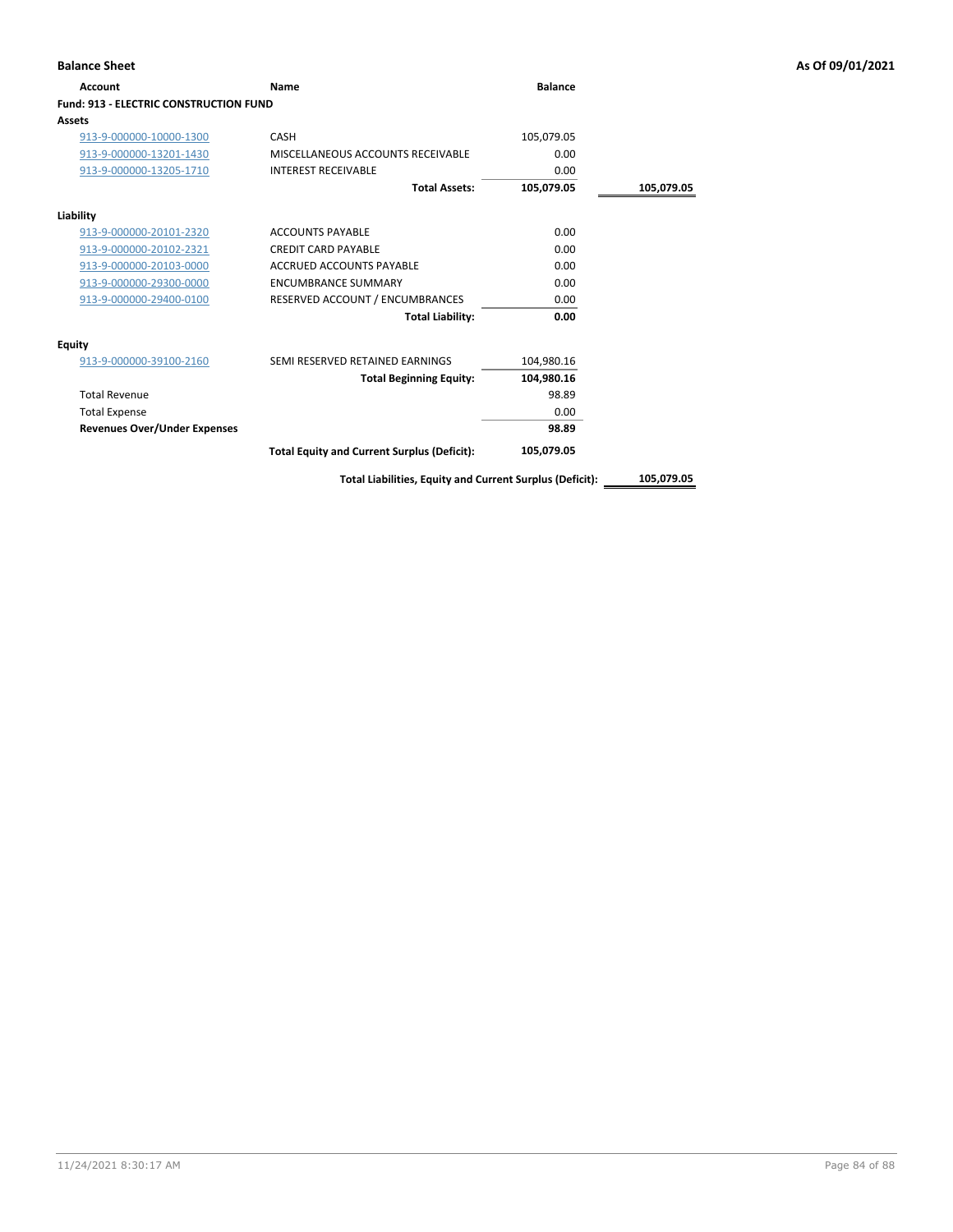| <b>Balance Sheet</b>                |                                                          |                |      | As Of 09/01/2021 |
|-------------------------------------|----------------------------------------------------------|----------------|------|------------------|
| <b>Account</b>                      | <b>Name</b>                                              | <b>Balance</b> |      |                  |
| Fund: 916 - 08 ENGINE BOND PROCEEDS |                                                          |                |      |                  |
| Assets                              |                                                          |                |      |                  |
| 916-9-000000-10000-1300             | CASH                                                     | 0.00           |      |                  |
| 916-9-000000-12189-0000             | 08 ENGINE BOND PROCEEDS                                  | 0.00           |      |                  |
| 916-9-000000-13201-1430             | MISCELLANOEUS ACCOUNTS RECEIVABLE                        | 0.00           |      |                  |
| 916-9-000000-13205-1710             | <b>INTEREST RECEIVABLE</b>                               | 0.00           |      |                  |
| 916-9-000000-Z1030-1202             | 2008 GEUS REVENUE BOND - TEXAS TERM                      | 0.00           |      |                  |
| 916-9-000000-Z1030-1401             | 2008 GEUS REVENUE BOND - PFM                             | 0.00           |      |                  |
| 916-9-000000-Z1030-1402             | 2009 GEUS REVENUE BOND - PFM                             | 0.00           |      |                  |
| 916-9-000000-Z1030-3123             | 2009 GEUS REVENUE BOND - TEXAS TERM                      | 0.00           |      |                  |
|                                     | <b>Total Assets:</b>                                     | 0.00           | 0.00 |                  |
| Liability                           |                                                          |                |      |                  |
| 916-9-000000-20101-2320             | <b>ACCOUNTS PAYABLE</b>                                  | 0.00           |      |                  |
| 916-9-000000-20139-2323             | <b>RETAINAGES PAYABLE</b>                                | 0.00           |      |                  |
| 916-9-000000-21401-2330             | DUE TO ELECTRIC OPERATING                                | 0.00           |      |                  |
| 916-9-000000-29300-0000             | <b>ENCUMBRANCE SUMMARY</b>                               | 0.00           |      |                  |
| 916-9-000000-29400-0100             | RESERVED ACCOUNT / ENCUMBRANCES                          | 0.00           |      |                  |
|                                     | <b>Total Liability:</b>                                  | 0.00           |      |                  |
| Equity                              |                                                          |                |      |                  |
| 916-9-000000-39100-2150             | RESERVED RETAINED EARNINGS                               | 0.00           |      |                  |
|                                     | <b>Total Beginning Equity:</b>                           | 0.00           |      |                  |
| <b>Total Revenue</b>                |                                                          | 0.00           |      |                  |
| <b>Total Expense</b>                |                                                          | 0.00           |      |                  |
| <b>Revenues Over/Under Expenses</b> |                                                          | 0.00           |      |                  |
|                                     | <b>Total Equity and Current Surplus (Deficit):</b>       | 0.00           |      |                  |
|                                     | Total Liabilities, Equity and Current Surplus (Deficit): |                | 0.00 |                  |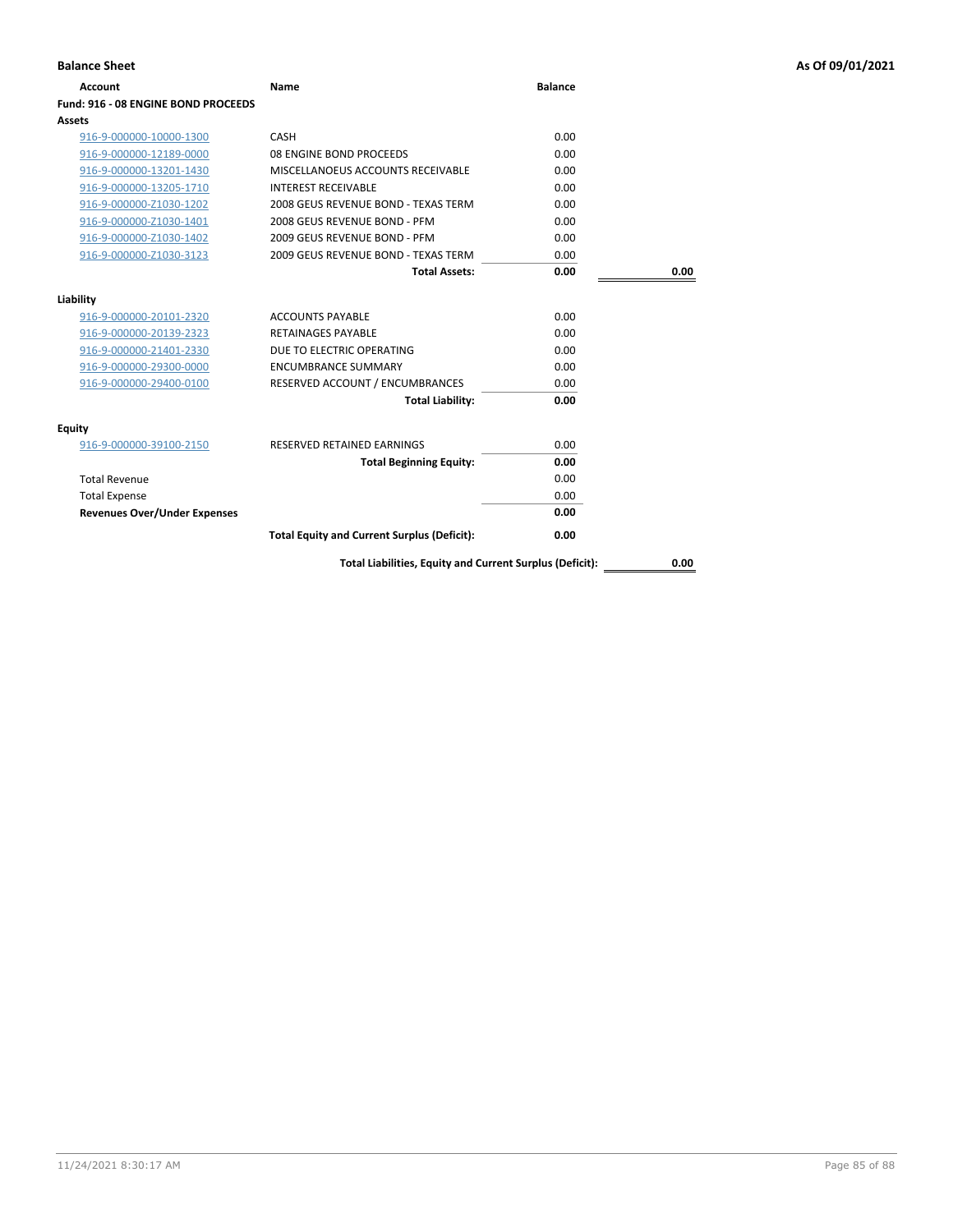| <b>Balance Sheet</b> | As Of 09/01/2021 |
|----------------------|------------------|
|                      |                  |

| Account                           | Name                                            | <b>Balance</b> |              |
|-----------------------------------|-------------------------------------------------|----------------|--------------|
| Fund: 950 - CABLE / INTERNET      |                                                 |                |              |
| <b>Assets</b>                     |                                                 |                |              |
| 950-9-000000-10000-1300           | <b>CASH</b>                                     | 1,468,326.45   |              |
| 950-9-000000-11550-1301           | <b>PTO LIABILITY FUNDING</b>                    | 41,960.16      |              |
| 950-9-000000-13000-1420           | <b>CUSTOMER ACCOUNTS RECEIVABLE</b>             | 280,237.86     |              |
| 950-9-000000-13001-1420           | NON CURRENT CUSTOMER ACCTS RECEIVAE             | 366,225.38     |              |
| 950-9-000000-13002-1440           | ALLOWANCE FOR UNCOLLECTABLE                     | $-291,565.71$  |              |
| 950-9-000000-13003-1421           | UNBILLED YEAR-END ACCRUAL                       | 398,913.92     |              |
| 950-9-000000-13201-1430           | MISCELLANEOUS ACCOUNTS RECEIVABLE               | $-452.32$      |              |
| 950-9-000000-13205-1710           | <b>INTEREST RECEIVABLE</b>                      | 0.00           |              |
| 950-9-000000-15801-1540           | <b>INVENTORY</b>                                | 268,207.00     |              |
| 950-9-000000-16301-1070           | <b>CWIP</b>                                     | 0.00           |              |
| 950-9-000000-17501-1860           | <b>EMPLOYEE CONTRIBUTIONS</b>                   | 94,084.00      |              |
| 950-9-000000-17504-1860           | <b>INVESTMENT RETURN</b>                        | $-182,818.00$  |              |
| 950-9-000000-17508-1860           | <b>EXPERIENCE DIFFERENCE- OUTFLOW</b>           | 36,737.00      |              |
| 950-9-000000-17509-1860           | <b>EXPERIENCE DIFFERENCE - INFLOW</b>           | $-4,057.00$    |              |
| 950-9-000000-17520-1860           | <b>ASSUMPTION CHANGES</b>                       | 8,915.00       |              |
| 950-9-000000-17608-1860           | OPEB DEFERRED OUTFLOW                           | 19,137.00      |              |
| 950-9-000000-17609-1860           | OPEB DEFERRED INFLOW                            | $-23,199.00$   |              |
| 950-9-000000-18001-5110           | <b>HEADEND, TRUNK &amp; DISTRIBUTION SYSTEM</b> | 9,984,577.54   |              |
| 950-9-000000-18002-5111           | <b>HEADEND EQUIPMENT</b>                        | 1,446,772.67   |              |
| 950-9-000000-18003-5120           | <b>DROPS</b>                                    | 2,085,649.58   |              |
| 950-9-000000-18101-5130           | <b>CUSTOMER PREMISES EQUIPMENT</b>              | 1,267,770.00   |              |
| 950-9-000000-18102-5140           | PRODUCTION EQUIPMENT                            | 50,880.47      |              |
| 950-9-000000-18201-5210           | CENTRAL INTERNET EQUIPMENT                      | 355,090.87     |              |
| 950-9-000000-18202-5220           | <b>CUSTOMER INTERFACE EQUIPMENT</b>             | 280,820.68     |              |
| 950-9-000000-18301-5000           | <b>FIBER OPTICS</b>                             | 890,477.49     |              |
| 950-9-000000-18501-5901           | STRUCTURES AND IMPROVEMENTS                     | 685,973.69     |              |
| 950-9-000000-18502-5910           | <b>FURNITURE &amp; OFFICE EQUIPMENT</b>         | 44,556.21      |              |
| 950-9-000000-18503-5920           | <b>TRANSPORTATION EQUIPMENT</b>                 | 338,295.50     |              |
| 950-9-000000-18504-5950           | LABORATORY EQUIPMENT                            | 172,694.63     |              |
| 950-9-000000-18505-5960           | POWER OPERATED EQUIPMENT                        | 0.00           |              |
| 950-9-000000-18506-5980           | MISCELLANEOUS EQUIPMENT                         | 0.00           |              |
| 950-9-000000-18999-1080           | ACCUMULATED DEPRECIATION                        | -11,405,522.65 |              |
|                                   | <b>Total Assets:</b>                            | 8,678,688.42   | 8,678,688.42 |
|                                   |                                                 |                |              |
| Liability                         |                                                 |                |              |
| 950-9-000000-20101-2320           | <b>ACCOUNTS PAYABLE</b>                         | 3,609.70       |              |
| 950-9-000000-20102-2321           | <b>CREDIT CARD PAYABLE</b>                      | 0.00           |              |
| 950-9-000000-20103-2322           | ACCRUED ACCOUNTS PAYABLE                        | 0.00           |              |
| 950-9-000000-20815-2410           | SALES TAX PAYABLE - IN THE CITY                 | 27,338.13      |              |
| 950-9-000000-20816-2411           | SALES TAX PAYABLE - OUT OF CITY                 | 0.00           |              |
| 950-9-000000-21001-1101           | DUE TO COG - GEN FUND                           | 0.00           |              |
| 950-9-000000-21507-2347           | DUE TO GBOD                                     | 0.00           |              |
| 950-9-000000-22001-2327           | SALARIES PAYABLE                                | 44,560.62      |              |
| 950-9-000000-22002-2328           | PTO PAYABLE                                     | 66,283.80      |              |
| 950-9-000000-24000-2350           | <b>CUSTOMER DEPOSITS</b>                        | 10,236.69      |              |
| 950-9-000000-26001-2283           | OBLIGATION FOR COMPENSATED ABSENCES             | 12,958.69      |              |
| 950-9-000000-29300-0000           | <b>ENCUMBRANCE SUMMARY</b>                      | 0.00           |              |
| 950-9-000000-29400-0100           | RESERVED ACCOUNT / ENCUMBRANCES                 | 0.00           |              |
| 950-9-000000-29999-2280           | TOTAL OPEB LIABILITY                            | 123,598.00     |              |
| 950-9-000000-29999-2283           | <b>NET PENSION LIABILITY</b>                    | 246,079.00     |              |
|                                   | <b>Total Liability:</b>                         | 534,664.63     |              |
|                                   |                                                 |                |              |
| Equity<br>950-9-000000-39100-2160 | UNRESERVED RETAINED EARNINGS                    | 7,597,732.35   |              |
| 950-9-000000-39500-4210           | NET POSITION - PENSION                          | $-438.00$      |              |
| 950-9-000000-39500-9261           | NET POSITION - PENSION                          | $-116, 174.00$ |              |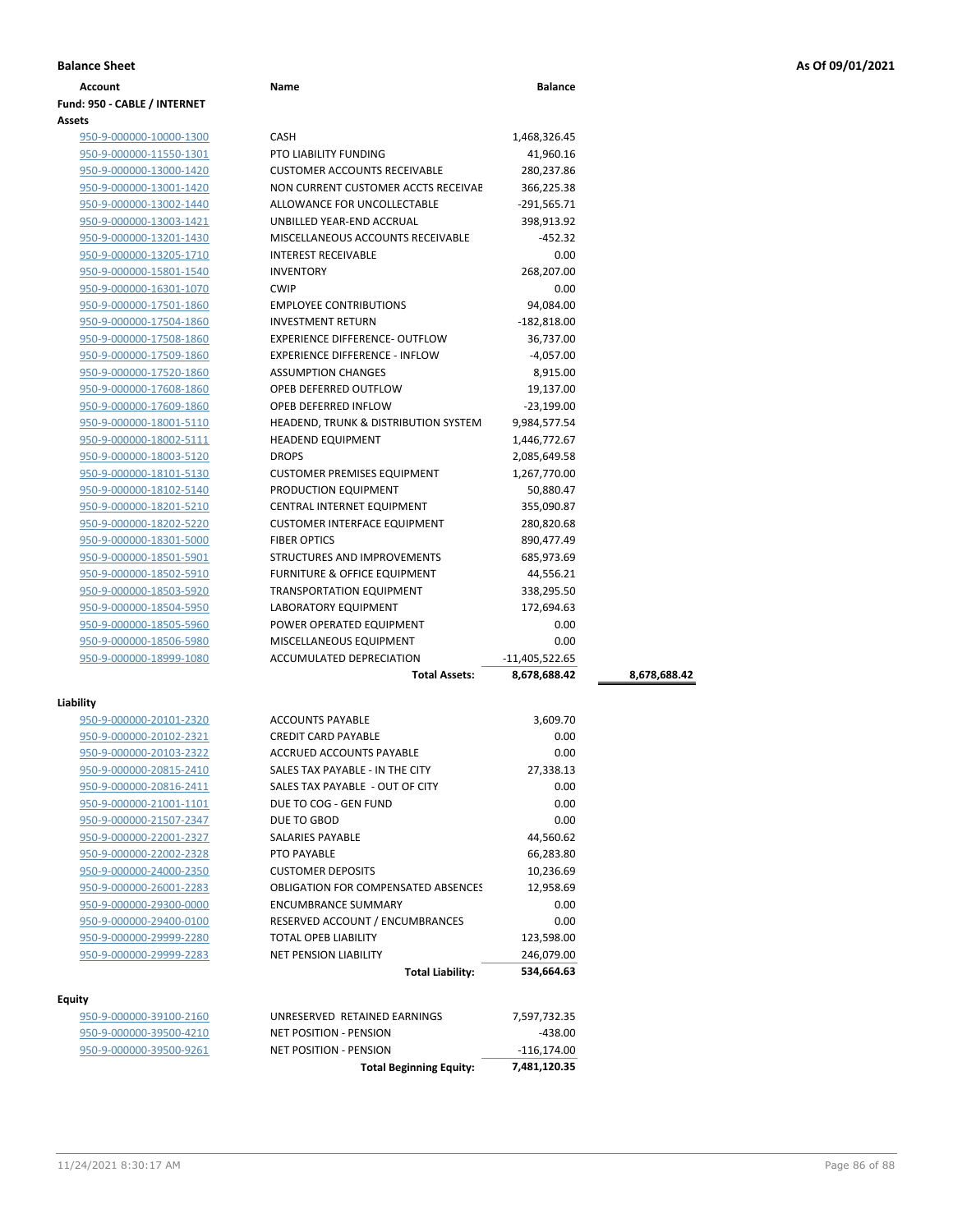| <b>Balance Sheet</b>                |                                                    |                |
|-------------------------------------|----------------------------------------------------|----------------|
| Account                             | Name                                               | <b>Balance</b> |
| <b>Total Revenue</b>                |                                                    | 5,936,520.18   |
| <b>Total Expense</b>                |                                                    | 5,273,616.74   |
| <b>Revenues Over/Under Expenses</b> |                                                    | 662,903.44     |
|                                     | <b>Total Equity and Current Surplus (Deficit):</b> | 8,144,023.79   |

**Total Liabilities, Equity and Current Surplus (Deficit): 8,678,688.42**